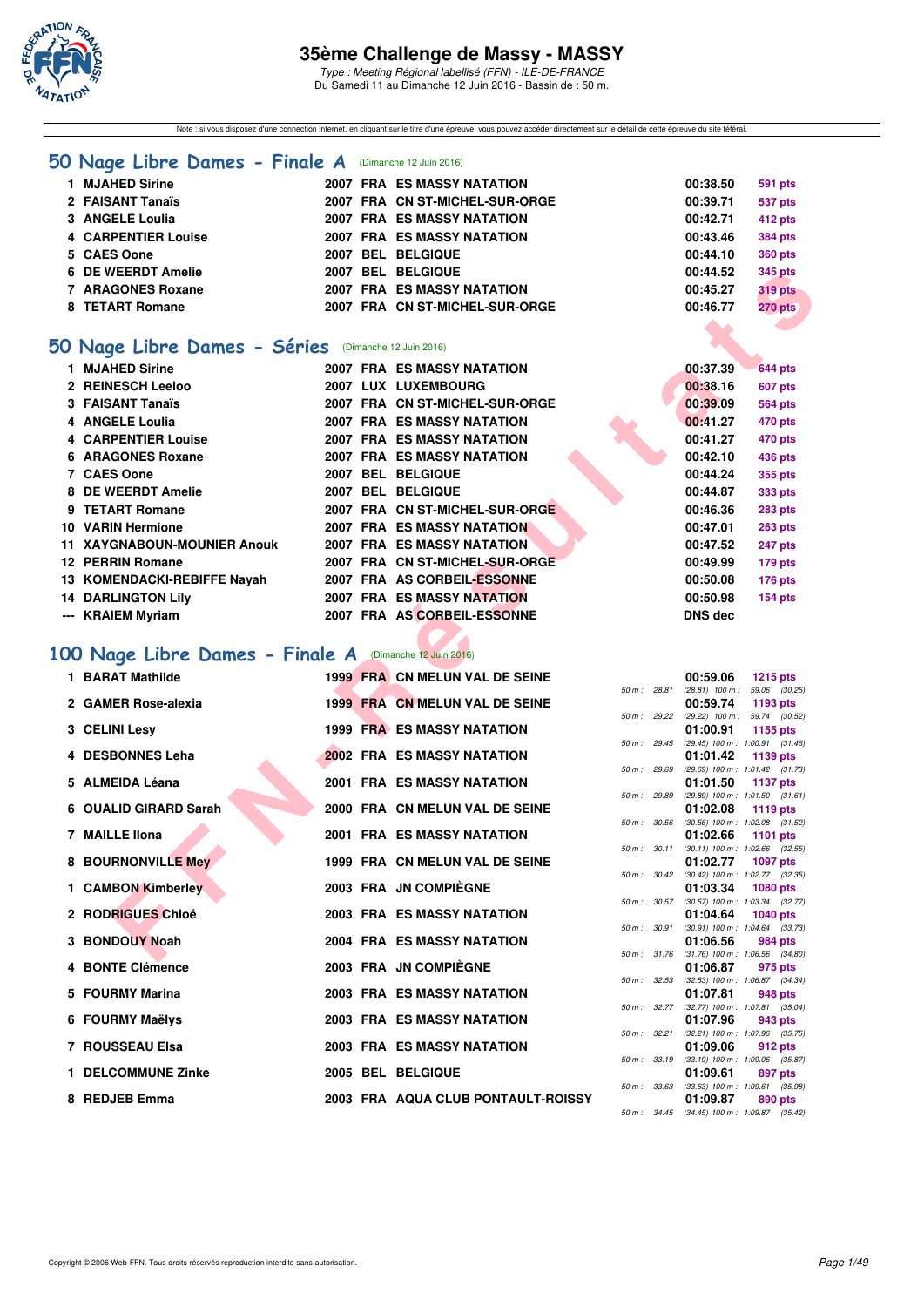

Type : Meeting Régional labellisé (FFN) - ILE-DE-FRANCE Du Samedi 11 au Dimanche 12 Juin 2016 - Bassin de : 50 m.

#### **100 Nage Libre Dames - Finale A (suite)**

| 2 TIEU Adeline        |  | 2005 FRA ES VITRY                       |                        | 01:15.45                                     | 741 pts |                |
|-----------------------|--|-----------------------------------------|------------------------|----------------------------------------------|---------|----------------|
|                       |  |                                         | 50 m: 35.94            | $(35.94)$ 100 m : 1:15.45 $(39.51)$          |         |                |
| 3 DUPONT Léna         |  | 2005 FRA JN COMPIÈGNE                   |                        | 01:17.14                                     | 699 pts |                |
|                       |  |                                         | 50 m: 37.04            | $(37.04)$ 100 m : 1:17.14 $(40.10)$          |         |                |
| 4 NOLAN Elizabeth     |  | 2005 FRA CN DES COMMUNES DE L'ATTICHOIS |                        | 01:18.55                                     | 665 pts |                |
|                       |  |                                         | $50 \text{ m}$ : 37.38 | $(37.38)$ 100 m : 1:18.55 $(41.17)$          |         |                |
| 5 JEAN BAPTISTE Ambre |  | <b>2005 FRA ES MASSY NATATION</b>       |                        | 01:19.65                                     | 639 pts |                |
|                       |  |                                         | 50 m: 37.31            | $(37.31)$ 100 m : 1:19.65 $(42.34)$          |         |                |
| 6 LEGER Katell        |  | <b>2006 FRA ES MASSY NATATION</b>       |                        | 01:20.31                                     | 624 pts |                |
|                       |  |                                         | 50 m: 37.65            | $(37.65)$ 100 m : 1:20.31 $(42.66)$          |         |                |
| 7 RICARD Manon        |  | 2005 FRA CN ST-MICHEL-SUR-ORGE          |                        | 01:20.69                                     |         | <b>615 pts</b> |
|                       |  |                                         | 50 m: 37.94            | $(37.94)$ 100 m : 1:20.69 $(42.75)$          |         |                |
| 8 THIERRY Clara       |  | 2006 FRA CN FONTAINEBLEAU-AVON          |                        | 01:24.44                                     |         | 531 pts        |
|                       |  |                                         |                        | 50 m : 39.75 (39.75) 100 m : 1:24.44 (44.69) |         |                |

# **100 Nage Libre Dames - Finale B** (Dimanche 12 Juin 2016)

| LEUEN NAICH                                            |  | EJ MAJJI NATATIVN                       |                  |              | <u>uissusi</u>                                         | <b>U44 PM</b>   |         |  |
|--------------------------------------------------------|--|-----------------------------------------|------------------|--------------|--------------------------------------------------------|-----------------|---------|--|
| 7 RICARD Manon                                         |  | 2005 FRA CN ST-MICHEL-SUR-ORGE          |                  |              | 50 m: 37.65 (37.65) 100 m: 1:20.31 (42.66)<br>01:20.69 | 615 pts         |         |  |
|                                                        |  |                                         |                  |              | 50 m: 37.94 (37.94) 100 m: 1:20.69 (42.75)             |                 |         |  |
| 8 THIERRY Clara                                        |  | 2006 FRA CN FONTAINEBLEAU-AVON          |                  |              | 01:24.44<br>50 m: 39.75 (39.75) 100 m: 1:24.44 (44.69) |                 | 531 pts |  |
|                                                        |  |                                         |                  |              |                                                        |                 |         |  |
| 00 Nage Libre Dames - Finale B (Dimanche 12 Juin 2016) |  |                                         |                  |              |                                                        |                 |         |  |
| 1 GOMES Célia                                          |  | 2003 FRA CN MELUN VAL DE SEINE          |                  |              | 01:06.23                                               | 993 pts         |         |  |
|                                                        |  | 2003 FRA CN ASNIERES                    | $50 m$ : $32.64$ |              | $(32.64)$ 100 m : 1:06.23 $(33.59)$                    |                 |         |  |
| 2 ABDALLAH Anfiya                                      |  |                                         |                  | 50 m: 32.03  | 01:06.82<br>$(32.03)$ 100 m : 1:06.82 $(34.79)$        | 976 pts         |         |  |
| 3 HAUET Ines                                           |  | 2004 FRA JN COMPIÈGNE                   |                  |              | 01:08.86                                               | 918 pts         |         |  |
|                                                        |  |                                         |                  | 50 m : 32.82 | $(32.82)$ 100 m : 1:08.86 $(36.04)$                    |                 |         |  |
| 4 ELIWA Kamila                                         |  | 2004 FRA ES MASSY NATATION              |                  |              | 01:09.29                                               | 906 pts         |         |  |
| 5 FARHAT Manon                                         |  | 2003 FRA CN MELUN VAL DE SEINE          |                  | 50 m : 33.17 | $(33.17)$ 100 m : 1:09.29 $(36.12)$<br>01:09.92        | 888 pts         |         |  |
|                                                        |  |                                         | 50 m: 33.80      |              | $(33.80)$ 100 m : 1:09.92 $(36.12)$                    |                 |         |  |
| 6 PELLETIER Alizée                                     |  | 2003 FRA AS CORBEIL-ESSONNE             |                  |              | 01:10.46                                               | 873 pts         |         |  |
|                                                        |  |                                         | 50 m: 32.74      |              | (32.74) 100 m: 1:10.46 (37.72)                         |                 |         |  |
| 7 VASQUEZ Lucie                                        |  | <b>2004 FRA ES MASSY NATATION</b>       |                  | 50 m : 33.64 | 01:10.98<br>$(33.64)$ 100 m : 1:10.98 $(37.34)$        | 859 pts         |         |  |
| 8 NGUYEN DUC LONG Armelle                              |  | 2003 FRA CN ST-MICHEL-SUR-ORGE          |                  |              | 01:11.87                                               | 835 pts         |         |  |
|                                                        |  |                                         | 50 m : 33.58     |              | $(33.58)$ 100 m : 1:11.87 $(38.29)$                    |                 |         |  |
| 1 BENARABA Sarah                                       |  | 2005 ALG CN ST-MICHEL-SUR-ORGE          |                  |              | 01:21.04                                               | 607 pts         |         |  |
|                                                        |  |                                         |                  | 50 m : 38.19 | $(38.19)$ 100 m : 1:21.04 $(42.85)$                    |                 |         |  |
| 2 VAN LOOY Jelske                                      |  | 2005 BEL BELGIQUE                       |                  | 50 m : 38.65 | 01:21.39<br>$(38.65)$ 100 m : 1:21.39 $(42.74)$        | 599 pts         |         |  |
| 3 YAKER A KOUNG Solenn-Esther                          |  | <b>2005 FRA ES MASSY NATATION</b>       |                  |              | 01:22.36                                               | 577 pts         |         |  |
|                                                        |  |                                         |                  | 50 m : 39.93 | $(39.93)$ 100 m : 1:22.36 $(42.43)$                    |                 |         |  |
| 4 BRINDEJONC Juline                                    |  | <b>2006 FRA ES MASSY NATATION</b>       |                  |              | 01:22.54                                               | 573 pts         |         |  |
| 5 BROZYNA Caroline                                     |  | 2005 POL CN DES COMMUNES DE L'ATTICHOIS |                  |              | 50 m: 40.29 (40.29) 100 m: 1:22.54 (42.25)<br>01:22.86 | 566 pts         |         |  |
|                                                        |  |                                         |                  | 50 m : 40.14 | (40.14) 100 m: 1:22.86 (42.72)                         |                 |         |  |
| <b>6 MARTELEUR Yelke</b>                               |  | 2006 BEL BELGIQUE                       |                  |              | 01:25.78                                               | 503 pts         |         |  |
|                                                        |  |                                         |                  |              | 50 m: 41.82 (41.82) 100 m: 1:25.78 (43.96)             |                 |         |  |
| 7 HADJIDJ Lina                                         |  | <b>2006 FRA ES MASSY NATATION</b>       |                  | 50 m : 39.41 | 01:26.24<br>$(39.41)$ 100 m : 1:26.24 $(46.83)$        | 493 pts         |         |  |
| 8 VAN DEN BROECK Zita                                  |  | 2005 BEL BELGIQUE                       |                  |              | 01:26.54                                               | 487 pts         |         |  |
|                                                        |  |                                         |                  | 50 m : 41.90 | $(41.90)$ 100 m : 1:26.54 $(44.64)$                    |                 |         |  |
|                                                        |  |                                         |                  |              |                                                        |                 |         |  |
| 00 Nage Libre Dames - Séries                           |  | (Dimanche 12 Juin 2016)                 |                  |              |                                                        |                 |         |  |
| 1 BARAT Mathilde                                       |  | 1999 FRA CN MELUN VAL DE SEINE          |                  |              | 00:59.45                                               | <b>1202 pts</b> |         |  |
|                                                        |  |                                         |                  |              | 50 m: 28.85 (28.85) 100 m: 59.45 (30.60)               |                 |         |  |
| 2 GAMER Rose-alexia                                    |  | 1999 FRA CN MELUN VAL DE SEINE          | 50 m: 29.63      |              | 01:00.67<br>(29.63) 100 m: 1:00.67 (31.04)             | 1163 pts        |         |  |
| 3 CELINI Lesy                                          |  | <b>1999 FRA ES MASSY NATATION</b>       |                  |              | 01:00.99                                               | 1153 pts        |         |  |
|                                                        |  |                                         |                  | 50 m : 29.75 | (29.75) 100 m: 1:00.99 (31.24)                         |                 |         |  |
| 4 ALMEIDA Léana                                        |  | <b>2001 FRA ES MASSY NATATION</b>       |                  |              | 01:01.95                                               | 1123 pts        |         |  |
| 5 DESBONNES Leha                                       |  | 2002 FRA ES MASSY NATATION              |                  |              | 50 m: 30.26 (30.26) 100 m: 1:01.95 (31.69)<br>01:02.72 | 1099 pts        |         |  |
|                                                        |  |                                         |                  |              | 50 m: 30.41 (30.41) 100 m: 1:02.72 (32.31)             |                 |         |  |

### **[100 Nage Libre Dames - Séries](http://www.ffnatation.fr/webffn/resultats.php?idact=nat&go=epr&idcpt=38069&idepr=2)** (Dimanche 12 Juin 2016)

| 1 BARAT Mathilde      |  | 1999 FRA CN MELUN VAL DE SEINE    |                  | 00:59.45                                              | 1202 pts |  |
|-----------------------|--|-----------------------------------|------------------|-------------------------------------------------------|----------|--|
|                       |  |                                   | 50 m: 28.85      | $(28.85)$ 100 m : 59.45 (30.                          |          |  |
| 2 GAMER Rose-alexia   |  | 1999 FRA CN MELUN VAL DE SEINE    |                  | 01:00.67                                              | 1163 pts |  |
|                       |  |                                   | 50 m : 29.63     | $(29.63)$ 100 m : 1:00.67 (31.                        |          |  |
| 3 CELINI Lesy         |  | <b>1999 FRA ES MASSY NATATION</b> |                  | 01:00.99                                              | 1153 pts |  |
|                       |  |                                   | 50 m: 29.75      | (29.75) 100 m: 1:00.99 (31.                           |          |  |
| 4 ALMEIDA Léana       |  | <b>2001 FRA ES MASSY NATATION</b> |                  | 01:01.95 1123 pts                                     |          |  |
| 5 DESBONNES Leha      |  | <b>2002 FRA ES MASSY NATATION</b> | 50 m : 30.26     | $(30.26)$ 100 m : 1:01.95 $(31.$<br>01:02.72 1099 pts |          |  |
|                       |  |                                   | 50 m: 30.41      | $(30.41)$ 100 m : 1:02.72 (32.                        |          |  |
| 6 MAILLE IIona        |  | <b>2001 FRA ES MASSY NATATION</b> |                  | 01:02.91 1093 pts                                     |          |  |
|                       |  |                                   | 50 m : 30.39     | $(30.39)$ 100 m : 1:02.91 (32.                        |          |  |
| 7 BOURNONVILLE Mey    |  | 1999 FRA CN MELUN VAL DE SEINE    |                  | 01:03.68                                              | 1069 pts |  |
|                       |  |                                   | 50 m : 30.75     | $(30.75)$ 100 m : 1:03.68 (32.                        |          |  |
| 8 OUALID GIRARD Sarah |  | 2000 FRA CN MELUN VAL DE SEINE    |                  | 01:03.73 1068 pts                                     |          |  |
|                       |  |                                   | $50 m$ : $30.75$ | $(30.75)$ 100 m : 1:03.73 (32.                        |          |  |
| 1 CAMBON Kimberley    |  | 2003 FRA JN COMPIÈGNE             |                  | 01:04.03                                              | 1059 pts |  |
|                       |  |                                   | 50 m: 30.57      | $(30.57)$ 100 m : 1:04.03 (33.                        |          |  |
| 9 BIHAN Morgane       |  | 2000 FRA CSN GUYANCOURT           |                  | 01:04.13 1056 pts                                     |          |  |
|                       |  |                                   | 50 m : 31.59     | $(31.59)$ 100 m : 1:04.13 (32.                        |          |  |
| 2 RODRIGUES Chloé     |  | <b>2003 FRA ES MASSY NATATION</b> |                  | 01:04.17                                              | 1055 pts |  |

|              | 00:59.45 1202 pts                          |                     |  |
|--------------|--------------------------------------------|---------------------|--|
| 50 m : 28.85 | $(28.85)$ 100 m : 59.45 $(30.60)$          |                     |  |
|              | 01:00.67 1163 pts                          |                     |  |
| 50 m : 29.63 | $(29.63)$ 100 m :                          | 1:00.67 (31.04)     |  |
|              | 01:00.99 1153 pts                          |                     |  |
| 50 m : 29.75 | $(29.75)$ 100 m :                          | 1:00.99 (31.24)     |  |
|              | 01:01.95                                   | 1123 pts            |  |
| 50 m : 30.26 | $(30.26)$ 100 m :                          | 1:01.95 (31.69)     |  |
|              | 01:02.72 1099 pts                          |                     |  |
| 50 m : 30.41 | $(30.41)$ 100 m :                          | $1:02.72$ $(32.31)$ |  |
|              | 01:02.91 1093 pts                          |                     |  |
| 50 m : 30.39 | $(30.39)$ 100 m :                          | 1:02.91 (32.52)     |  |
|              | 01:03.68 1069 pts                          |                     |  |
| 50 m : 30.75 | $(30.75)$ 100 m : 1:03.68 $(32.93)$        |                     |  |
|              | 01:03.73 1068 pts                          |                     |  |
| 50 m : 30.75 | $(30.75)$ 100 m :                          | 1:03.73 (32.98)     |  |
|              | 01:04.03 1059 pts                          |                     |  |
| 50 m : 30.57 | $(30.57)$ 100 m :                          | $1:04.03$ $(33.46)$ |  |
|              | 01:04.13 1056 pts                          |                     |  |
|              | 50 m: 31.59 (31.59) 100 m: 1:04.13 (32.54) |                     |  |
|              | 01:04.17 1055 pts                          |                     |  |
| 50 m: 30.23  | $(30.23)$ 100 m : 1:04.17 $(33.94)$        |                     |  |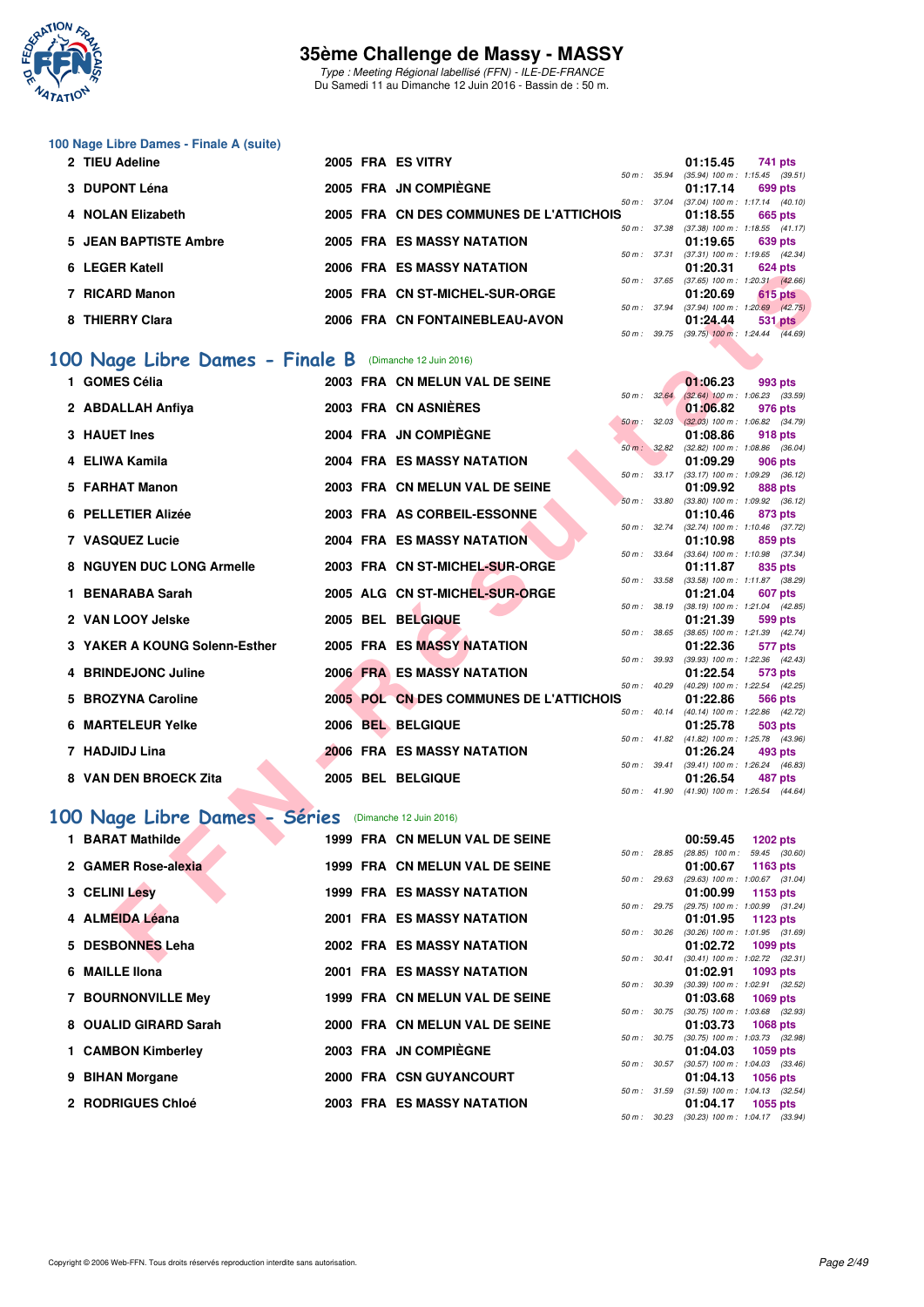

Type : Meeting Régional labellisé (FFN) - ILE-DE-FRANCE Du Samedi 11 au Dimanche 12 Juin 2016 - Bassin de : 50 m.

| <b>10 FERGUENE Ines</b>           |  | 2001 FRA ES MASSY NATATION         |              |              | 01:04.46 | <b>1046 pts</b>                                                                                |
|-----------------------------------|--|------------------------------------|--------------|--------------|----------|------------------------------------------------------------------------------------------------|
| <b>11 MARCHESE Julie</b>          |  | 2000 FRA CN MELUN VAL DE SEINE     |              | 50 m : 31.07 | 01:04.59 | $(31.07)$ 100 m : 1:04.46 $(33.39)$<br><b>1042 pts</b>                                         |
| <b>12 BOURNONVILLE Laura</b>      |  | 2001 FRA ES VITRY                  |              | 50 m : 30.89 | 01:04.92 | $(30.89)$ 100 m : 1:04.59 $(33.70)$<br><b>1032 pts</b>                                         |
| 13 LENGLET Nolwenn                |  | 2002 FRA AS CORBEIL-ESSONNE        |              | 50 m : 31.71 | 01:05.15 | $(31.71)$ 100 m : 1:04.92 $(33.21)$<br>1025 pts                                                |
| <b>14 RAIMONDO Ines</b>           |  | 2000 FRA CN MELUN VAL DE SEINE     |              |              | 01:05.23 | 50 m: 31.48 (31.48) 100 m: 1:05.15 (33.67)<br>$1023$ pts                                       |
| 3 PETERS Emma                     |  | 2003 LUX LUXEMBOURG                |              |              | 01:05.95 | 50 m: 31.22 (31.22) 100 m: 1:05.23 (34.01)<br>1002 $pts$                                       |
| 4 BONDOUY Noah                    |  | 2004 FRA ES MASSY NATATION         | 50 m : 31.88 |              | 01:06.38 | $(31.88)$ 100 m : 1:05.95 $(34.07)$<br>989 pts                                                 |
| 15 BARBOSA Manoella               |  | 2002 FRA CNO ST-GERMAIN-EN-LAYE    |              |              | 01:06.50 | 50 m: 31.92 (31.92) 100 m: 1:06.38 (34.46)<br>985 pts                                          |
| 16 DUTHOIT Cyriane                |  | 1999 FRA ES MASSY NATATION         |              |              | 01:06.74 | 50 m: 31.97 (31.97) 100 m: 1:06.50 (34.53)<br>978 pts                                          |
| 5 ROUSSEAU Elsa                   |  | 2003 FRA ES MASSY NATATION         |              |              | 01:06.80 | 50 m: 31.72 (31.72) 100 m: 1:06.74 (35.02)<br>977 pts                                          |
| <b>17 LANGLAIS Lila</b>           |  | <b>2000 FRA ES MASSY NATATION</b>  |              |              | 01:07.03 | 50 m : 32.73 (32.73) 100 m : 1:06.80 (34.07)<br>970 pts                                        |
| 6 FOURMY Marina                   |  | 2003 FRA ES MASSY NATATION         |              | 50 m : 31.71 | 01:07.27 | (31.71) 100 m: 1:07.03 (35.32)<br>963 pts                                                      |
| 7 FOURMY Maëlys                   |  | 2003 FRA ES MASSY NATATION         |              | 50 m: 32.41  | 01:07.40 | $(32.41)$ 100 m : 1:07.27 $(34.86)$<br>959 pts                                                 |
| 8 REDJEB Emma                     |  | 2003 FRA AQUA CLUB PONTAULT-ROISSY | 50 m: 32.07  |              | 01:08.30 | $(32.07)$ 100 m : 1:07.40 $(35.33)$<br>934 pts                                                 |
| 9 BONTE Clémence                  |  | 2003 FRA JN COMPIEGNE              |              | 50 m : 33.74 | 01:08.57 | $(33.74)$ 100 m : 1:08.30 $(34.56)$<br>926 pts                                                 |
| 10 PELLETIER Alizée               |  | 2003 FRA AS CORBEIL-ESSONNE        |              | 50 m : 32.85 | 01:08.88 | $(32.85)$ 100 m : 1:08.57 $(35.72)$<br>917 pts                                                 |
| 11 HAUET Ines                     |  | 2004 FRA JN COMPIEGNE              |              | 50 m : 32.94 | 01:09.06 | (32.94) 100 m: 1:08.88 (35.94)<br>912 pts                                                      |
| 12 VASQUEZ Lucie                  |  | 2004 FRA ES MASSY NATATION         |              | 50 m : 32.64 | 01:09.08 | $(32.64)$ 100 m : 1:09.06 $(36.42)$<br>912 pts                                                 |
| 13 ABDALLAH Anfiya                |  | 2003 FRA CN ASNIERES               |              |              | 01:09.18 | 50 m : 33.02 (33.02) 100 m : 1:09.08 (36.06)<br>909 pts                                        |
| 14 GOMES Célia                    |  | 2003 FRA CN MELUN VAL DE SEINE     |              | 50 m : 32.91 | 01:09.42 | $(32.91)$ 100 m : 1:09.18 $(36.27)$<br>902 pts                                                 |
| 1 DELCOMMUNE Zinke                |  | 2005 BEL BELGIQUE                  | 50 m : 33.77 | 50 m : 33.31 | 01:09.88 | $(33.77)$ 100 m : 1:09.42 $(35.65)$<br>889 pts                                                 |
| 15 ELIWA Kamila                   |  | <b>2004 FRA ES MASSY NATATION</b>  |              |              | 01:09.91 | $(33.31)$ 100 m : 1:09.88 $(36.57)$<br>888 pts<br>50 m : 33.62 (33.62) 100 m : 1:09.91 (36.29) |
| <b>16 NGUYEN DUC LONG Armelle</b> |  | 2003 FRA CN ST-MICHEL-SUR-ORGE     |              | 50 m : 32.88 | 01:10.16 | 881 pts<br>$(32.88)$ 100 m : 1:10.16 $(37.28)$                                                 |
| 17 FARHAT Manon                   |  | 2003 FRA CN MELUN VAL DE SEINE     |              |              | 01:10.63 | 869 pts<br>50 m: 33.94 (33.94) 100 m: 1:10.63 (36.69)                                          |
| 18 BOCH Emma                      |  | <b>2003 FRA CSN GUYANCOURT</b>     | 50 m: 33.44  |              | 01:10.67 | 867 pts<br>$(33.44)$ 100 m : 1:10.67 $(37.23)$                                                 |
| 19 MAILLE Salomé                  |  | <b>2004 FRA ES MASSY NATATION</b>  |              | 50 m : 33.17 | 01:10.85 | 863 pts<br>$(33.17)$ 100 m : 1:10.85 $(37.68)$                                                 |
| 20 THIERRY Victoire               |  | 2003 FRA CN FONTAINEBLEAU-AVON     |              |              | 01:11.10 | 856 pts<br>50 m: 34.37 (34.37) 100 m: 1:11.10 (36.73)                                          |
| 21 NGHIEM Laura                   |  | 2003 FRA JN COMPIEGNE              |              |              | 01:11.12 | 855 pts<br>50 m: 34.37 (34.37) 100 m: 1:11.12 (36.75)                                          |
| 22 BOURHIS Estella                |  | <b>2004 FRA ES MASSY NATATION</b>  |              |              | 01:11.79 | 837 pts<br>50 m : 34.16 (34.16) 100 m : 1:11.79 (37.63)                                        |
| <b>23 GAUDIN Lucy</b>             |  | 2004 FRA ES MASSY NATATION         |              |              | 01:11.84 | 836 pts<br>50 m: 34.75 (34.75) 100 m: 1:11.84 (37.09)                                          |
| 24 DRUART Morgane                 |  | 2003 FRA AQUA CLUB PONTAULT-ROISSY |              |              | 01:12.08 | 829 pts<br>50 m: 34.13 (34.13) 100 m: 1:12.08 (37.95)                                          |
| 2 PETERS Lena                     |  | 2005 LUX LUXEMBOURG                |              | 50 m : 35.19 | 01:12.19 | 826 pts<br>$(35.19)$ 100 m : 1:12.19 $(37.00)$                                                 |
| 25 SAMID Ines                     |  | 2004 FRA CSM GENEVILLIERS          |              |              | 01:12.30 | 823 pts<br>50 m : 34.70 (34.70) 100 m : 1:12.30 (37.60)                                        |
| 26 VANDERMARLIERE Auriane         |  | 2004 FRA AS LE PLESSIS-SAVIGNY     |              |              | 01:12.43 | 820 pts<br>50 m: 34.65 (34.65) 100 m: 1:12.43 (37.78)                                          |
| 27 BELIMAM Ghizlene               |  | 2003 FRA AS CORBEIL-ESSONNE        |              |              | 01:12.45 | 819 pts<br>50 m : 35.37 (35.37) 100 m : 1:12.45 (37.08)                                        |
| 28 VAN BELLE Amber                |  | 2004 BEL BELGIQUE                  |              | 2512         | 01:12.49 | 818 pts<br>$(95,19)$ 100 m $: 1,19$ 10 $(97,90)$                                               |

| $50 m$ : | 31.07 | 01:04.46<br>$(31.07) 100 m$ : | 1046 pts<br>1:04.46<br>(33.39)        |
|----------|-------|-------------------------------|---------------------------------------|
|          |       | 01:04.59                      | 1042 pts                              |
| $50 m$ : | 30.89 | $(30.89) 100 m$ :<br>01:04.92 | 1:04.59<br>(33.70)<br>1032 pts        |
| $50 m$ : | 31.71 | $(31.71) 100 m$ :             | 1:04.92<br>(33.21)                    |
| $50 m$ : | 31.48 | 01:05.15<br>$(31.48) 100 m$ : | 1025 pts<br>1:05.15<br>(33.67)        |
|          |       | 01:05.23                      | 1023 pts                              |
| $50 m$ : | 31.22 | $(31.22)$ 100 m :<br>01:05.95 | 1:05.23<br>(34.01)<br><b>1002 pts</b> |
| 50 m :   | 31.88 | $(31.88) 100 m$ :<br>01:06.38 | 1:05.95<br>(34.07)<br><b>989 pts</b>  |
| $50 m$ : | 31.92 | $(31.92)$ 100 m :             | 1:06.38<br>(34.46)                    |
| $50 m$ : | 31.97 | 01:06.50<br>$(31.97) 100 m$ : | 985 pts<br>1:06.50<br>(34.53)         |
|          |       | 01:06.74                      | 978 pts                               |
| 50 m :   | 31.72 | $(31.72) 100 m$ :<br>01:06.80 | 1:06.74<br>(35.02)<br>977 pts         |
| $50 m$ : | 32.73 | $(32.73)$ 100 m :             | 1:06.80<br>(34.07)                    |
| $50 m$ : | 31.71 | 01:07.03<br>$(31.71) 100 m$ : | 970 pts<br>1:07.03<br>(35.32)         |
|          |       | 01:07.27                      | 963 pts                               |
| $50 m$ : | 32.41 | $(32.41)$ 100 m :<br>01:07.40 | 1:07.27<br>(34.86)<br>959 pts         |
| $50 m$ : | 32.07 | $(32.07)$ 100 m :             | 1:07.40<br>(35.33)                    |
| $50 m$ : | 33.74 | 01:08.30<br>$(33.74) 100 m$ : | 934 pts<br>1:08.30<br>(34.56)         |
|          |       | 01:08.57                      | <b>926 pts</b>                        |
| $50 m$ : | 32.85 | $(32.85)$ 100 m :<br>01:08.88 | 1:08.57<br>(35.72)<br>917 pts         |
| $50 m$ : | 32.94 | $(32.94) 100 m$ :<br>01:09.06 | 1:08.88<br>(35.94)<br>912 pts         |
| $50 m$ : | 32.64 | $(32.64)$ 100 m :             | 1:09.06<br>(36.42)                    |
| 50 m :   | 33.02 | 01:09.08<br>$(33.02)$ 100 m : | 912 pts<br>1:09.08<br>(36.06)         |
|          |       | 01:09.18                      | 909 pts                               |
| $50 m$ : | 32.91 | $(32.91)$ 100 m :<br>01:09.42 | 1:09.18<br>(36.27)<br>902 pts         |
| 50 m :   | 33.77 | $(33.77) 100 m$ :             | 1:09.42<br>(35.65)                    |
| 50 m :   | 33.31 | 01:09.88<br>$(33.31)$ 100 m : | 889 pts<br>1:09.88<br>(36.57)         |
|          |       | 01:09.91                      | 888 pts                               |
| $50 m$ : | 33.62 | $(33.62)$ 100 m :<br>01:10.16 | 1:09.91<br>(36.29)<br>881 pts         |
| 50 m :   | 32.88 | $(32.88) 100 m$ :<br>01:10.63 | 1:10.16<br>(37.28)<br><b>869 pts</b>  |
| 50 m :   | 33.94 | (33.94) 100 m :               | 1:10.63<br>(36.69)                    |
| $50 m$ : | 33.44 | 01:10.67<br>(33.44) 100 m :   | <b>867 pts</b><br>1:10.67<br>(37.23)  |
|          |       | 01:10.85                      | 863 pts                               |
| 50 m :   | 33.17 | (33.17) 100 m :<br>01:11.10   | 1:10.85<br>(37.68)<br>856 pts         |
| 50 m :   | 34.37 | $(34.37) 100 m$ :             | 1:11.10<br>(36.73)                    |
| $50 m$ : | 34.37 | 01:11.12<br>$(34.37) 100 m$ : | 855 pts<br>1:11.12<br>(36.75)         |
|          |       | 01:11.79                      | 837 pts                               |
| $50 m$ : | 34.16 | (34.16) 100 m :<br>01:11.84   | 1:11.79<br>(37.63)<br><b>836 pts</b>  |
| 50 m :   | 34.75 | $(34.75) 100 m$ :<br>01:12.08 | 1:11.84<br>(37.09)                    |
| $50 m$ : | 34.13 | $(34.13) 100 m$ :             | <b>829 pts</b><br>1:12.08<br>(37.95)  |
| $50 m$ : | 35.19 | 01:12.19<br>$(35.19) 100 m$ : | <b>826 pts</b><br>1:12.19<br>(37.00)  |
|          |       | 01:12.30                      | 823 pts                               |
| $50 m$ : | 34.70 | (34.70) 100 m :<br>01:12.43   | 1:12.30<br>(37.60)<br>820 pts         |
| $50 m$ : | 34.65 | $(34.65) 100 m$ :             | 1:12.43<br>(37.78)                    |
| $50 m$ : | 35.37 | 01:12.45<br>$(35.37) 100 m$ : | 819 pts<br>1:12.45<br>(37.08)         |
|          |       | 01:12.49                      | <b>818 pts</b>                        |
| $50 m$ : | 35.13 | $(35.13) 100 m$ :             | 1:12.49<br>(37.36)                    |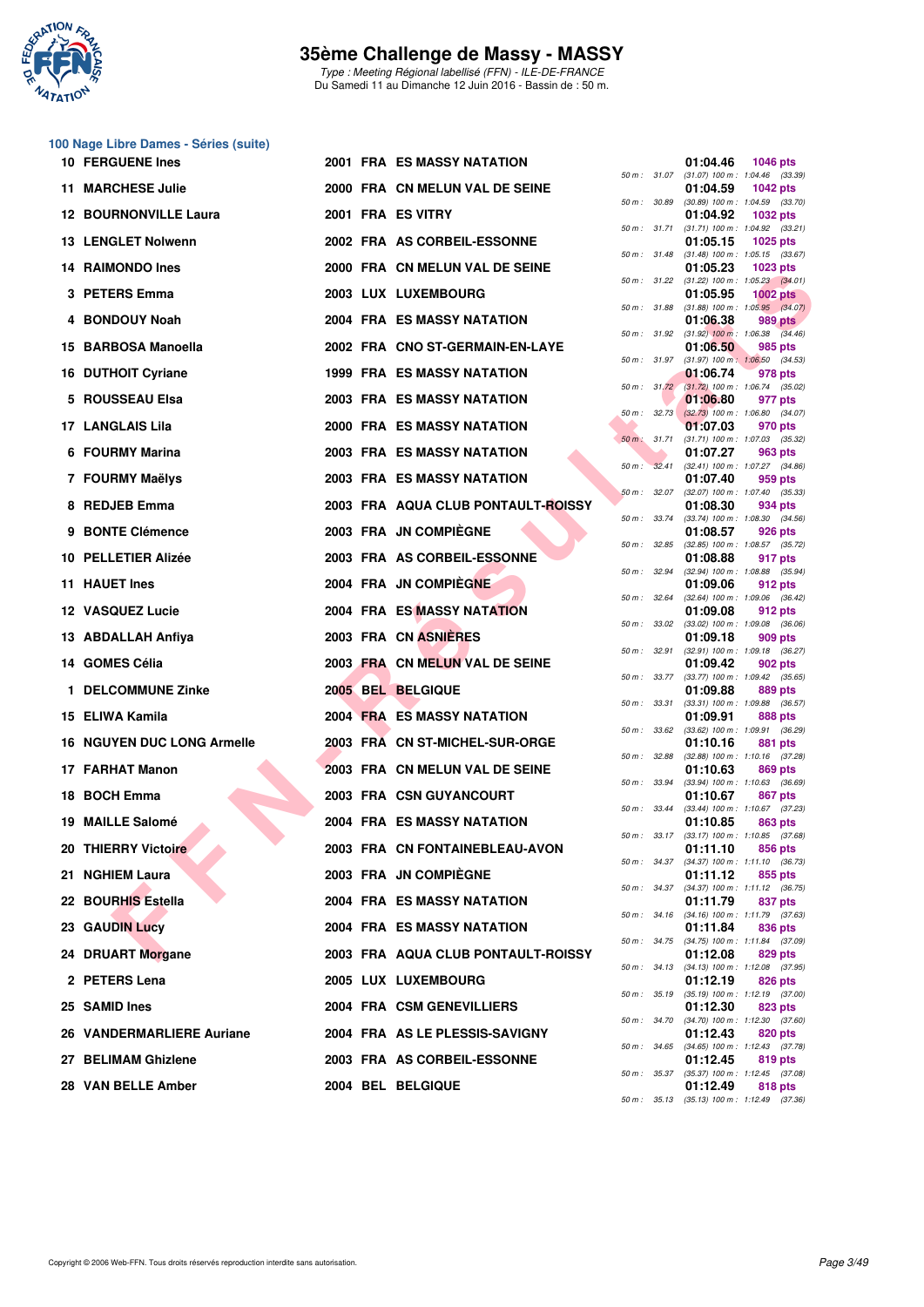

Type : Meeting Régional labellisé (FFN) - ILE-DE-FRANCE Du Samedi 11 au Dimanche 12 Juin 2016 - Bassin de : 50 m.

| <b>29 ALOUACHE Inesse</b>     |  | 2003 FRA JN COMPIEGNE                   |              |                  | 01:12.52 | 818 pts                                                        |
|-------------------------------|--|-----------------------------------------|--------------|------------------|----------|----------------------------------------------------------------|
| <b>3 JOMINET Lou</b>          |  | 2005 LUX LUXEMBOURG                     |              |                  | 01:13.20 | 50 m: 34.10 (34.10) 100 m: 1:12.52 (38.42)<br>800 pts          |
| 30 RICARD Elsa                |  | 2003 FRA CN ST-MICHEL-SUR-ORGE          |              |                  | 01:13.53 | 50 m: 35.18 (35.18) 100 m: 1:13.20 (38.02)<br>791 pts          |
| <b>31 ANGELIER Liloue</b>     |  | 2004 BEL BELGIQUE                       |              | 50 m : 35.07     | 01:13.55 | $(35.07)$ 100 m : 1:13.53 $(38.46)$<br>790 pts                 |
| 32 MUREZ Anastasia            |  | 2003 FRA AQUA CLUB PONTAULT-ROISSY      |              | 50 m : 36.94     | 01:14.20 | $(36.94)$ 100 m : 1:13.55 $(36.61)$<br>773 pts                 |
| 33 BRINDEJONC Laura           |  | 2003 FRA ES MASSY NATATION              |              |                  | 01:14.50 | 50 m: 34.64 (34.64) 100 m: 1:14.20 (39.56)<br><b>766 pts</b>   |
| 34 BOUZOURENE Melissa         |  | 2003 FRA AS EMERAINVILLE                |              |                  | 01:14.53 | 50 m : 35.95 (35.95) 100 m : 1:14.50 (38.55)<br><b>765 pts</b> |
| 35 MARTELEUR Tille            |  | 2004 BEL BELGIQUE                       |              |                  | 01:14.71 | 50 m : 36.13 (36.13) 100 m : 1:14.53 (38.40)<br>760 pts        |
| 36 JARDIN Coraline            |  | 2004 FRA AQUA CLUB PONTAULT-ROISSY      |              | 50 m : 37.07     | 01:14.83 | $(37.07)$ 100 m : 1:14.71 $(37.64)$<br>757 pts                 |
| 36 CHESNEAU Justine           |  | <b>2003 FRA ES MASSY NATATION</b>       |              |                  | 01:14.83 | 50 m : 35.74 (35.74) 100 m : 1:14.83 (39.09)<br>757 pts        |
| 38   QUANTIN Eva              |  | 2004 FRA CSN GUYANCOURT                 |              | $50 m$ : $35.74$ | 01:15.40 | $(35.74)$ 100 m : 1:14.83 $(39.09)$<br>743 pts                 |
| 39 MERTENS Mathilde           |  | 2004 FRA AS EMERAINVILLE                | 50 m : 36.08 |                  | 01:15.52 | $(36.08)$ 100 m : 1:15.40 $(39.32)$<br>740 pts                 |
| 40 GERIHANOV Aminata          |  | 2004 FRA JN COMPIEGNE                   |              |                  |          | 50 m: 36.12 (36.12) 100 m: 1:15.52 (39.40)                     |
|                               |  | 2005 FRA ES VITRY                       |              |                  | 01:15.79 | <b>733 pts</b><br>50 m: 35.77 (35.77) 100 m: 1:15.79 (40.02)   |
| 4 TIEU Adeline                |  |                                         |              |                  | 01:15.94 | <b>729 pts</b><br>50 m: 34.74 (34.74) 100 m: 1:15.94 (41.20)   |
| 41 KESSEL Agathe              |  | 2003 FRA CN MELUN VAL DE SEINE          |              |                  | 01:16.00 | <b>728 pts</b><br>50 m: 35.48 (35.48) 100 m: 1:16.00 (40.52)   |
| 42   LEFRANCOIS Noa           |  | 2003 FRA AS LE PLESSIS-SAVIGNY          |              |                  | 01:16.12 | <b>725 pts</b><br>50 m: 36.67 (36.67) 100 m: 1:16.12 (39.45)   |
| <b>43 BASILE Helene</b>       |  | 2004 FRA CN ST-MICHEL-SUR-ORGE          |              |                  | 01:16.46 | <b>716 pts</b><br>50 m: 37.11 (37.11) 100 m: 1:16.46 (39.35)   |
| 44 CHAGNON Emie               |  | 2004 FRA C.N LIANCOURTOIS               |              |                  | 01:16.47 | 716 pts<br>50 m: 36.05 (36.05) 100 m: 1:16.47 (40.42)          |
| 45   REHBINDER Nina           |  | 2004 FRA ES MASSY NATATION              |              |                  | 01:16.81 | 707 pts<br>50 m: 36.95 (36.95) 100 m: 1:16.81 (39.86)          |
| <b>46 VAN DEN EYNDE Britt</b> |  | 2004 BEL BELGIQUE                       |              | 50 m : 36.24     | 01:16.82 | 707 pts<br>$(36.24)$ 100 m : 1:16.82 $(40.58)$                 |
| 47   VODDEN Ella              |  | 2004 GBR CNO ST-GERMAIN-EN-LAYE         |              |                  | 01:17.02 | 702 pts<br>50 m: 36.23 (36.23) 100 m: 1:17.02 (40.79)          |
| 48 JOLY Morgane               |  | <b>2004 FRA ES MASSY NATATION</b>       |              |                  | 01:17.05 | 702 pts<br>50 m: 36.87 (36.87) 100 m: 1:17.05 (40.18)          |
| 5 DUPONT Léna                 |  | 2005 FRA JN COMPIEGNE                   |              | 50 m : 36.84     | 01:17.34 | 694 pts<br>$(36.84)$ 100 m : 1:17.34 $(40.50)$                 |
| <b>49 HERVAULT Estelle</b>    |  | 2003 FRA CNO ST-GERMAIN-EN-LAYE         |              |                  | 01:17.50 | 690 pts                                                        |
| 50 HADJIDJ Manel              |  | <b>2004 FRA ES MASSY NATATION</b>       |              |                  | 01:17.70 | 50 m: 37.13 (37.13) 100 m: 1:17.50 (40.37)<br>686 pts          |
| 6 BAUSTERT Magali             |  | 2005 LUX LUXEMBOURG                     |              |                  | 01:17.76 | 50 m: 37.06 (37.06) 100 m: 1:17.70 (40.64)<br>684 pts          |
| 7 RICARD Manon                |  | 2005 FRA CN ST-MICHEL-SUR-ORGE          |              |                  | 01:17.80 | 50 m: 37.54 (37.54) 100 m: 1:17.76 (40.22)<br>683 pts          |
| 8 NOLAN Elizabeth             |  | 2005 FRA CN DES COMMUNES DE L'ATTICHOIS |              | 50 m : 36.96     | 01:17.93 | (36.96) 100 m : 1:17.80 (40.84)<br>680 pts                     |
| 51 MOUNIER IIona              |  | 2004 FRA ES MASSY NATATION              | 50 m : 36.30 |                  | 01:18.16 | $(36.30)$ 100 m : 1:17.93 $(41.63)$<br>674 pts                 |
| 52 BEN RAHOU Camille          |  | 2004 FRA CN FONTAINEBLEAU-AVON          |              |                  | 01:18.61 | 50 m : 37.93 (37.93) 100 m : 1:18.16 (40.23)<br>664 pts        |
| 9 LEGER Katell                |  | <b>2006 FRA ES MASSY NATATION</b>       |              | $50 m$ : $38.41$ | 01:18.64 | $(38.41)$ 100 m : 1:18.61 $(40.20)$<br>663 pts                 |
| 53 LORIC Azilys               |  | 2004 FRA CN FONTAINEBLEAU-AVON          |              |                  | 01:18.90 | 50 m: 37.40 (37.40) 100 m: 1:18.64 (41.24)<br>657 pts          |
| 54 MARTINS Daphnee            |  | 2004 FRA CNO ST-GERMAIN-EN-LAYE         | 50 m : 34.64 |                  | 01:18.93 | (34.64) 100 m: 1:18.90 (44.26)<br>656 pts                      |
| 55 BOLEC Elina                |  | 2003 FRA AS LE PLESSIS-SAVIGNY          |              | 50 m : 38.43     | 01:19.05 | $(38.43)$ 100 m : 1:18.93 $(40.50)$<br>653 pts                 |
| 56   CALMES Lara              |  | 2004 LUX LUXEMBOURG                     |              | 50 m : 37.84     | 01:19.46 | $(37.84)$ 100 m : 1:19.05 $(41.21)$<br>643 pts                 |
| 57 RENAC Marie                |  | 2003 FRA AS LE PLESSIS-SAVIGNY          |              |                  | 01:19.54 | 50 m : 37.42 (37.42) 100 m : 1:19.46 (42.04)<br>642 pts        |
|                               |  |                                         |              |                  |          |                                                                |

|   |          |       | 01:12.52                      | 818 pts                              |
|---|----------|-------|-------------------------------|--------------------------------------|
|   | $50 m$ : | 34.10 | $(34.10) 100 m$ :             | 1:12.52<br>(38.42)                   |
|   | $50 m$ : | 35.18 | 01:13.20<br>$(35.18) 100 m$ : | 800 pts<br>1:13.20<br>(38.02)        |
|   |          |       | 01:13.53                      | 791<br>pts                           |
|   | $50 m$ : | 35.07 | $(35.07) 100 m$ :             | 1:13.53<br>(38.46)                   |
|   |          |       | 01:13.55                      | 790<br>pts                           |
|   | $50 m$ : | 36.94 | $(36.94) 100 m$ :             | 1:13.55<br>(36.61)                   |
|   |          |       | 01:14.20                      | 773 pts                              |
|   | $50 m$ : | 34.64 | $(34.64) 100 m$ :             | 1:14.20<br>(39.56)                   |
|   |          |       | 01:14.50                      | 766<br>pts                           |
|   | 50 m :   | 35.95 | $(35.95)$ 100 m :<br>01:14.53 | 1:14.50<br>(38.55)<br>765            |
|   | $50 m$ : | 36.13 | $(36.13)$ 100 m :             | pts<br>1:14.53<br>(38.40)            |
|   |          |       | 01:14.71                      | <b>760 pts</b>                       |
|   | $50 m$ : | 37.07 | $(37.07)$ 100 m :             | 1:14.71<br>(37.64)                   |
|   |          |       | 01:14.83                      | 757<br>pts                           |
|   | 50 m :   | 35.74 | $(35.74)$ 100 m :             | 1:14.83<br>(39.09)                   |
|   |          |       | 01:14.83                      | 757<br>pts                           |
|   | $50 m$ : | 35.74 | $(35.74) 100 m$ :             | 1:14.83<br>(39.09)                   |
|   |          |       | 01:15.40                      | 743<br>pts                           |
|   | $50 m$ : | 36.08 | $(36.08) 100 m$ :<br>01:15.52 | 1:15.40<br>(39.32)<br>740 pts        |
|   | $50 m$ : | 36.12 | $(36.12) 100 m$ :             | 1:15.52<br>(39.40)                   |
|   |          |       | 01:15.79                      | 733 pts                              |
|   | $50 m$ : | 35.77 | $(35.77) 100 m$ :             | 1:15.79<br>(40.02)                   |
|   |          |       | 01:15.94                      | <b>729 pts</b>                       |
|   | $50 m$ : | 34.74 | $(34.74) 100 m$ :             | 1:15.94<br>(41.20)                   |
|   |          |       | 01:16.00                      | <b>728 pts</b>                       |
|   | $50 m$ : | 35.48 | $(35.48) 100 m$ :             | 1:16.00<br>(40.52)                   |
|   | $50 m$ : | 36.67 | 01:16.12<br>$(36.67)$ 100 m : | <b>725 pts</b><br>1:16.12<br>(39.45) |
|   |          |       | 01:16.46                      | <b>716 pts</b>                       |
|   | $50 m$ : | 37.11 | $(37.11)$ 100 m :             | 1:16.46<br>(39.35)                   |
|   |          |       | 01:16.47                      | <b>716 pts</b>                       |
|   | $50 m$ : | 36.05 | $(36.05)$ 100 m :             | 1:16.47<br>(40.42)                   |
|   |          |       | 01:16.81                      | 707<br>pts                           |
|   | $50 m$ : | 36.95 | $(36.95)$ 100 m :             | 1:16.81<br>(39.86)                   |
|   |          |       | 01:16.82                      | 707.<br>pts                          |
|   | 50 m :   | 36.24 | $(36.24)$ 100 m :<br>01:17.02 | 1:16.82<br>(40.58)<br>702 pts        |
|   | 50 m :   | 36.23 | $(36.23) 100 m$ :             | 1:17.02<br>(40.79)                   |
|   |          |       | 01:17.05                      | 702 pts                              |
|   | $50 m$ : | 36.87 | $(36.87) 100 m$ :             | 1:17.05<br>(40.18)                   |
|   |          |       | 01:17.34                      | 694 pts                              |
|   | 50 m :   | 36.84 | $(36.84) 100 m$ :             | 1:17.34<br>(40.50)                   |
|   |          |       | 01:17.50                      | 690 pts                              |
|   | 50 m :   | 37.13 | $(37.13) 100 m$ :<br>01:17.70 | 1:17.50<br>(40.37)<br>686 pts        |
|   | $50 m$ : | 37.06 | $(37.06)$ 100 m :             | 1:17.70<br>(40.64)                   |
|   |          |       | 01:17.76                      | 684 pts                              |
|   | 50 m :   | 37.54 | $(37.54) 100 m$ :             | 1:17.76<br>(40.22)                   |
|   |          |       | 01:17.80                      | 683 pts                              |
|   | 50 m :   | 36.96 | $(36.96)$ 100 m :             | 1:17.80<br>(40.84)                   |
| s |          |       | 01:17.93                      | <b>680 pts</b>                       |
|   | $50 m$ : | 36.30 | $(36.30)$ 100 m :<br>01:18.16 | 1:17.93<br>(41.63)<br>674 pts        |
|   | $50 m$ : | 37.93 | $(37.93) 100 m$ :             | 1:18.16<br>(40.23)                   |
|   |          |       | 01:18.61                      | <b>664 pts</b>                       |
|   | $50 m$ : | 38.41 | (38.41) 100 m :               | 1:18.61<br>(40.20)                   |
|   |          |       | 01:18.64                      | <b>663 pts</b>                       |
|   | $50 m$ : | 37.40 | $(37.40) 100 m$ :             | 1:18.64<br>(41.24)                   |
|   |          |       | 01:18.90                      | 657 pts                              |
|   | $50 m$ : | 34.64 | $(34.64) 100 m$ :<br>01:18.93 | 1:18.90<br>(44.26)<br>656 pts        |
|   | $50 m$ : | 38.43 | (38.43) 100 m :               | 1:18.93<br>(40.50)                   |
|   |          |       | 01:19.05                      | 653 pts                              |
|   | $50 m$ : | 37.84 | (37.84) 100 m :               | 1:19.05<br>(41.21)                   |
|   |          |       | 01:19.46                      | <b>643 pts</b>                       |
|   | $50 m$ : | 37.42 | $(37.42) 100 m$ :             | 1:19.46<br>(42.04)                   |
|   |          |       | 01:19.54                      | <b>642 pts</b>                       |
|   | 50 m :   | 37.33 |                               | $(37.33)$ 100 m : 1:19.54 $(42.21)$  |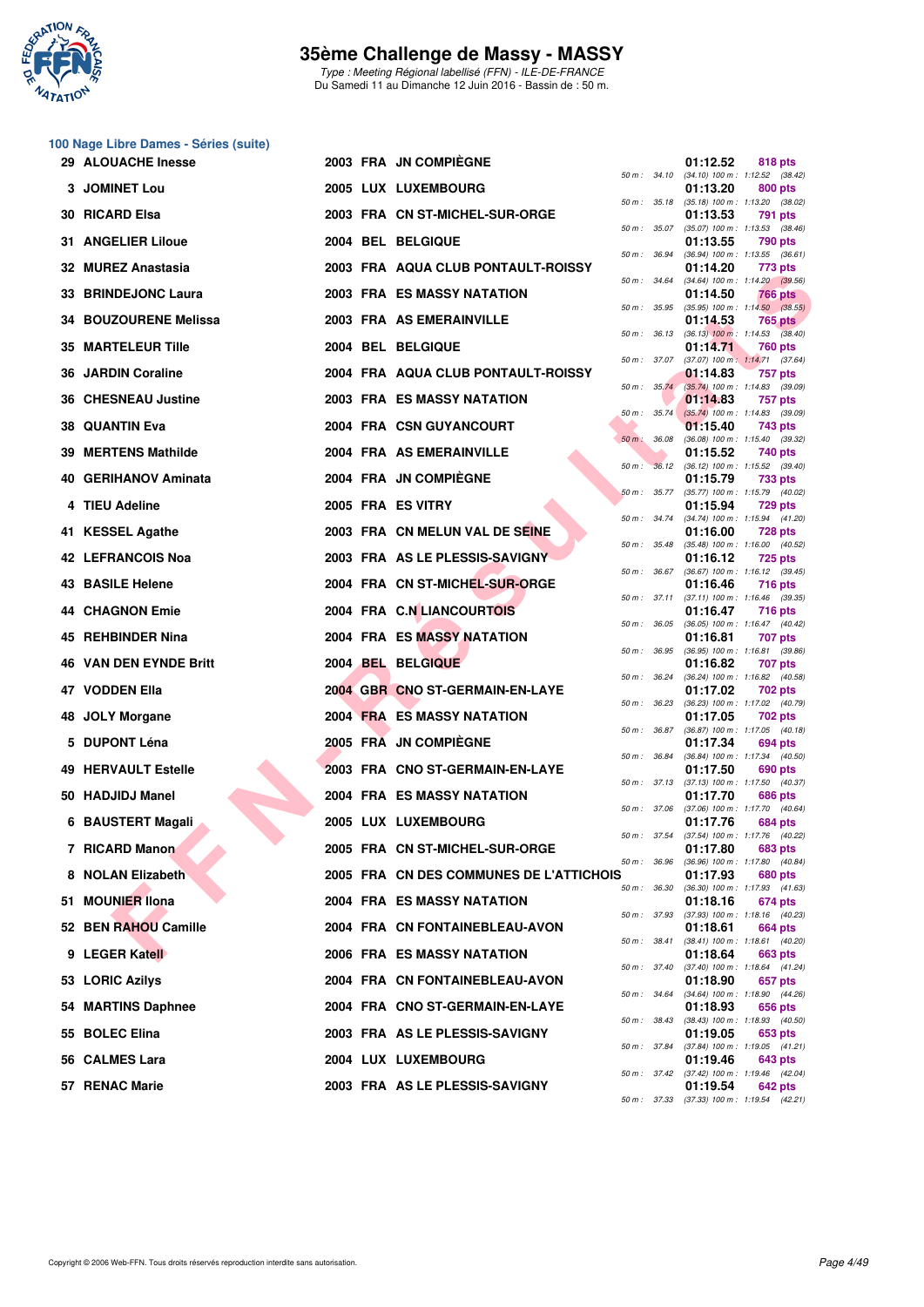

Type : Meeting Régional labellisé (FFN) - ILE-DE-FRANCE Du Samedi 11 au Dimanche 12 Juin 2016 - Bassin de : 50 m.

|     | 58 LINCK Amandine              |  | 2004 FRA CN MELUN VAL DE SEINE          |                  |              | 01:19.87 | 634 pts                                                 |
|-----|--------------------------------|--|-----------------------------------------|------------------|--------------|----------|---------------------------------------------------------|
|     | 59 BENKHETACHE Shahin          |  | 2004 FRA CNO ST-GERMAIN-EN-LAYE         | 50 m : 37.85     |              | 01:20.25 | $(37.85)$ 100 m : 1:19.87 $(42.02)$<br>625 pts          |
|     | 60 ANG Nastassia               |  | 2003 FRA CN FONTAINEBLEAU-AVON          |                  | 50 m : 38.17 | 01:20.32 | $(38.17)$ 100 m : 1:20.25 $(42.08)$<br>623 pts          |
|     | <b>10 JEAN BAPTISTE Ambre</b>  |  | <b>2005 FRA ES MASSY NATATION</b>       | 50 m: 37.34      |              | 01:20.57 | (37.34) 100 m: 1:20.32 (42.98)<br>617 pts               |
|     | 61 JENVRIN Malia               |  | 2004 FRA CSN GUYANCOURT                 | 50 m: 38.23      |              | 01:20.58 | (38.23) 100 m : 1:20.57 (42.34)<br>617 pts              |
|     | 62 RABARIMAMPIANINA Sendra     |  | 2004 FRA CN ST-MICHEL-SUR-ORGE          |                  | 50 m : 39.14 | 01:20.59 | $(39.14)$ 100 m : 1:20.58 $(41.44)$<br>617 pts          |
|     | 11 THIERRY Clara               |  | 2006 FRA CN FONTAINEBLEAU-AVON          | 50 m : 39.05     |              | 01:21.34 | $(39.05)$ 100 m : 1:20.59 $(41.54)$<br><b>600 pts</b>   |
|     | 12 YAKER A KOUNG Solenn-Esther |  | 2005 FRA ES MASSY NATATION              | 50 m : 38.99     |              | 01:21.83 | $(38.99)$ 100 m : 1:21.34 $(42.35)$<br>589 pts          |
|     | 13 HADJIDJ Lina                |  | 2006 FRA ES MASSY NATATION              | $50 m$ : $37.23$ |              | 01:21.87 | $(37.23)$ 100 m : 1:21.83 $(44.60)$<br>588 pts          |
|     | 14 BRINDEJONC Juline           |  | 2006 FRA ES MASSY NATATION              |                  | 50 m: 38.31  | 01:22.16 | (38.31) 100 m: 1:21.87 (43.56)<br>581 pts               |
|     | 15 BENARABA Sarah              |  | 2005 ALG CN ST-MICHEL-SUR-ORGE          |                  | 50 m: 38.74  | 01:22.39 | (38.74) 100 m : 1:22.16 (43.42)<br>576 pts              |
|     | 63 PETIOT Anna                 |  | 2003 FRA AQUA CLUB PONTAULT-ROISSY      | 50 m : 37.91     |              | 01:22.45 | (37.91) 100 m: 1:22.39 (44.48)<br>575 pts               |
|     | 16 BROZYNA Caroline            |  | 2005 POL CN DES COMMUNES DE L'ATTICHOIS | $50 m$ :         | 38.69        | 01:22.84 | $(38.69)$ 100 m : 1:22.45 $(43.76)$<br><b>566 pts</b>   |
|     | 17 VAN DEN BROECK Zita         |  | 2005 BEL BELGIQUE                       | 50 m: 39.92      |              | 01:23.28 | (39.92) 100 m : 1:22.84 (42.92)<br>556 pts              |
|     | 18 VAN LOOY Jelske             |  | 2005 BEL BELGIQUE                       | 50 m : 39.06     |              | 01:23.30 | (39.06) 100 m: 1:23.28 (44.22)<br>556 pts               |
|     | 64 CHERIA Nour                 |  | 2003 FRA AS CORBEIL-ESSONNE             | 50 m: 39.81      |              | 01:23.80 | (39.81) 100 m: 1:23.30 (43.49)<br>545 pts               |
| 19. | <b>MARTELEUR Yelke</b>         |  | 2006 BEL BELGIQUE                       | 50 m : 39.31     |              | 01:24.22 | (39.31) 100 m: 1:23.80 (44.49)<br>536 pts               |
|     | 20 MOUNIER Manon               |  | 2006 FRA ES MASSY NATATION              |                  | 50 m : 41.36 | 01:24.37 | $(41.36)$ 100 m : 1:24.22 $(42.86)$<br>533 pts          |
| 21. | <b>DELAGE Maelys</b>           |  | 2005 FRA AS LE PLESSIS-SAVIGNY          | 50 m : 38.59     |              | 01:25.91 | (38.59) 100 m: 1:24.37 (45.78)<br>500 pts               |
| 65  | <b>DUBIER NDEDI Patricia</b>   |  | 2004 FRA CNO ST-GERMAIN-EN-LAYE         | 50 m: 40.61      |              | 01:25.92 | $(40.61)$ 100 m : 1:25.91 $(45.30)$<br>500 pts          |
|     | 66 FRANCO Carla                |  | 2004 FRA AQUA CLUB PONTAULT-ROISSY      | 50 m: 40.38      |              | 01:26.53 | (40.38) 100 m: 1:25.92 (45.54)<br>487 pts               |
|     | 22 GICQUEL Bertille            |  | 2006 FRA CN DES COMMUNES DE L'ATTICHOIS | 50 m : 38.87     |              | 01:27.11 | (38.87) 100 m: 1:26.53 (47.66)<br>476 pts               |
|     | 23 BOLEC Manon                 |  | 2005 FRA AS LE PLESSIS-SAVIGNY          |                  | 50 m : 40.25 | 01:27.47 | $(40.25)$ 100 m : 1:27.11 $(46.86)$<br>468 pts          |
|     | <b>67 THOMINET Solene</b>      |  | 2004 FRA AQUA CLUB PONTAULT-ROISSY      | 50 m : 42.25     |              | 01:27.62 | (42.25) 100 m: 1:27.47 (45.22)<br>465 pts               |
|     | 24 BENSALAH Aliya              |  | 2005 FRA AS LE PLESSIS-SAVIGNY          |                  |              | 01:27.85 | 50 m: 41.17 (41.17) 100 m: 1:27.62 (46.45)<br>461 pts   |
|     | 68 BRETON Lena                 |  | 2004 FRA AS EMERAINVILLE                |                  |              | 01:28.11 | 50 m: 42.11 (42.11) 100 m: 1:27.85 (45.74)<br>456 pts   |
|     | 25 SCHRIJVERS Astrid           |  | 2005 BEL BELGIQUE                       | 50 m: 41.40      |              | 01:28.68 | $(41.40)$ 100 m : 1:28.11 $(46.71)$<br>444 pts          |
|     | 26 MARMIN Ambre                |  | 2005 FRA ES VITRY                       |                  |              | 01:29.48 | 50 m : 41.26 (41.26) 100 m : 1:28.68 (47.42)<br>429 pts |
|     | 27 VAN SAS Eline               |  | 2006 BEL BELGIQUE                       | 50 m: 40.56      |              | 01:31.39 | (40.56) 100 m: 1:29.48 (48.92)<br>393 pts               |
|     | 28 CORNELISSEN Janne           |  | 2006 BEL BELGIQUE                       | 50 m: 42.94      |              | 01:32.36 | (42.94) 100 m : 1:31.39 (48.45)<br>375 pts              |
|     | 29 ROUBERTOU Emma              |  | 2005 FRA AS LE PLESSIS-SAVIGNY          | 50 m: 43.26      |              | 01:32.73 | (43.26) 100 m: 1:32.36 (49.10)                          |
|     | 30 SENE Catherine-Maram        |  | 2006 FRA CN ST-MICHEL-SUR-ORGE          | 50 m: 43.23      |              |          | <b>368 pts</b><br>(43.23) 100 m : 1:32.73 (49.50)       |
|     |                                |  |                                         | 50 m: 44.69      |              | 01:37.55 | 287 pts<br>(44.69) 100 m : 1:37.55 (52.86)              |
|     | 31 GROULT Clémentine           |  | 2006 FRA AS LE PLESSIS-SAVIGNY          | 50 m: 44.70      |              | 01:37.97 | 281 pts<br>(44.70) 100 m : 1:37.97 (53.27)              |
|     | 32 PAILLARGUE Salomé           |  | 2006 FRA AS EMERAINVILLE                | 50 m : 45.37     |              | 01:38.60 | 271 pts<br>(45.37) 100 m: 1:38.60 (53.23)               |
|     | 33 CHARDON Sarah               |  | 2005 FRA CN ST-MICHEL-SUR-ORGE          |                  | 50 m : 45.18 | 01:41.00 | <b>236 pts</b><br>$(45.18)$ 100 m : 1:41.00 $(55.82)$   |
|     | 34 ZINS Eva                    |  | 2005 FRA AS LE PLESSIS-SAVIGNY          |                  |              | 01:42.78 | 211 pts<br>50 m: 49.25 (49.25) 100 m: 1:42.78 (53.53)   |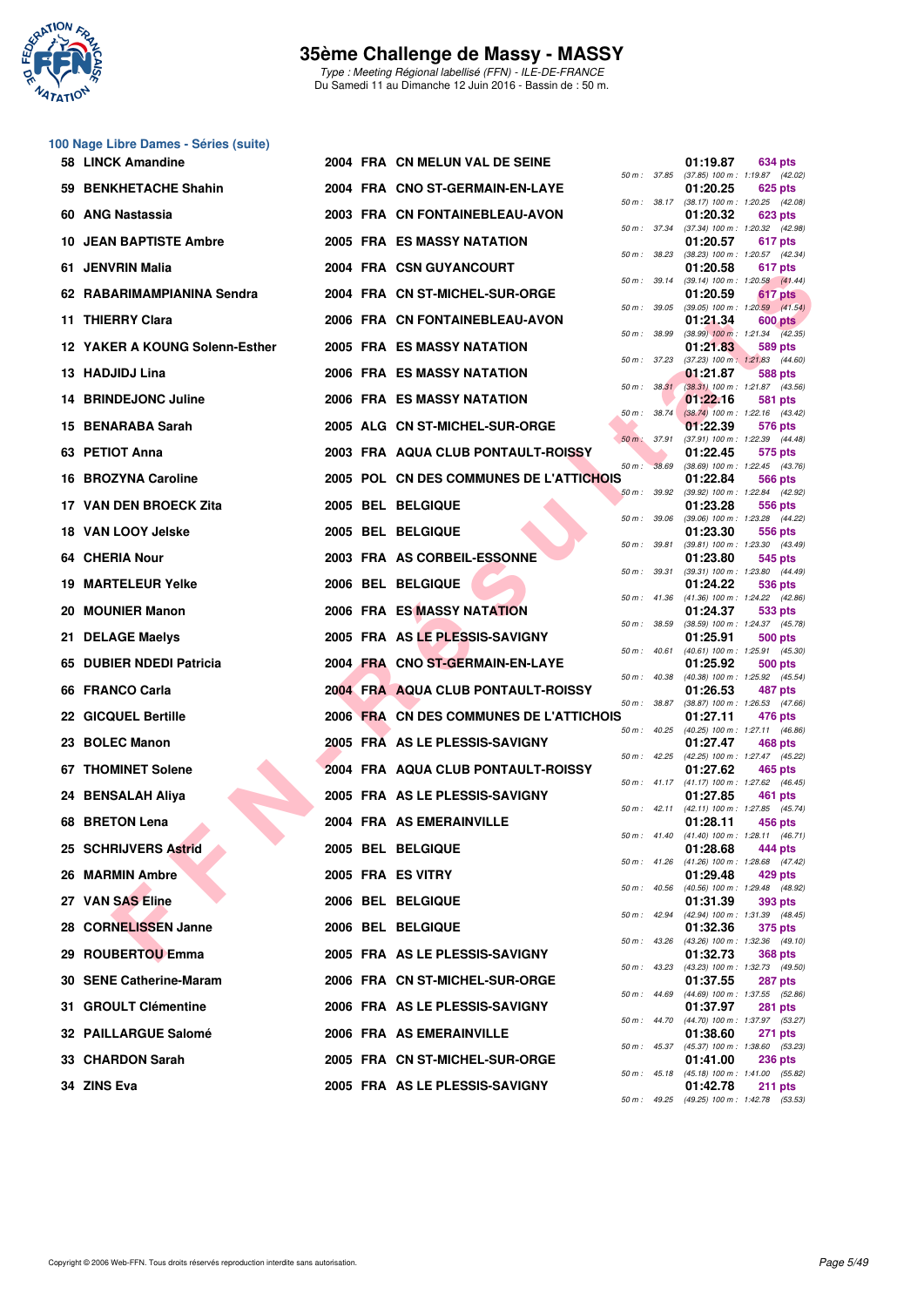

Type : Meeting Régional labellisé (FFN) - ILE-DE-FRANCE Du Samedi 11 au Dimanche 12 Juin 2016 - Bassin de : 50 m.

### **100 Nage Libre Dames - Séries (suite)**

| 35 EL OUAZZANI Rania       |  | 2006 FRA AS CORBEIL-ESSONNE        |                          |                | 01:42.85                                      | $210$ pts |
|----------------------------|--|------------------------------------|--------------------------|----------------|-----------------------------------------------|-----------|
|                            |  |                                    | $50 m$ : 47.03           |                | $(47.03)$ 100 m : 1:42.85 $(55.82)$           |           |
| 36 BARBAT Périne           |  | 2006 FRA AS CORBEIL-ESSONNE        |                          |                | 01:44.14                                      | 193 pts   |
|                            |  |                                    | $50 \text{ m}$ : 48.58   |                | $(48.58)$ 100 m : 1:44.14 $(55.56)$           |           |
| 37 HUGUET Elina            |  | 2006 FRA AS LE PLESSIS-SAVIGNY     |                          |                | 01:46.19                                      | 167 pts   |
|                            |  |                                    | $50 \text{ m}$ : 48.29   |                | $(48.29)$ 100 m : 1:46.19 $(57.90)$           |           |
| 69 KHALID Amel             |  | 2004 FRA ES MASSY NATATION         |                          |                | $01:49.18$ 133 pts                            |           |
|                            |  |                                    |                          | $50 m$ : 49.51 | (49.51) 100 m: 1:49.18 (59.67)                |           |
| <b>38 LAURENT Chevenne</b> |  | 2006 FRA AS LE PLESSIS-SAVIGNY     |                          |                | 01:51.13                                      | 113 $pts$ |
|                            |  |                                    | $50 \text{ m}$ : 49.54   |                | $(49.54) 100 \text{ m}$ : 1:51.13 $(1:01.59)$ |           |
| 39 HAMIDI Chaima           |  | 2005 FRA AS CORBEIL-ESSONNE        |                          |                | 02:00.70                                      | 38 pts    |
|                            |  |                                    | $50 \text{ m}$ : $53.42$ |                | $(53.42) 100 \text{ m}$ : 2:00.70 $(1:07.28)$ |           |
| --- BARBOSA Valentina      |  | 2004 FRA CNO ST-GERMAIN-EN-LAYE    |                          |                | <b>DNS</b> dec                                |           |
| --- GRAS Margaux           |  | 2004 FRA AQUA CLUB PONTAULT-ROISSY |                          |                | <b>DNS</b> dec                                |           |

# **[200 Nage Libre Dames - Séries](http://www.ffnatation.fr/webffn/resultats.php?idact=nat&go=epr&idcpt=38069&idepr=3)** (Samedi 11 Juin 2016)

| JO LAUNENT URTURING                                |  | ZUUU THA AS LE FLESSIS-SAVIUIVI<br>i id pis                                                                                                                        |
|----------------------------------------------------|--|--------------------------------------------------------------------------------------------------------------------------------------------------------------------|
| 39 HAMIDI Chaima                                   |  | $(49.54) 100 \text{ m}$ : 1:51.13 $(1:01.59)$<br>50 m : 49.54<br>2005 FRA AS CORBEIL-ESSONNE<br>02:00.70<br>38 pts<br>50 m: 53.42 (53.42) 100 m: 2:00.70 (1:07.28) |
| --- BARBOSA Valentina                              |  | 2004 FRA CNO ST-GERMAIN-EN-LAYE<br><b>DNS</b> dec                                                                                                                  |
| --- GRAS Margaux                                   |  | <b>DNS</b> dec<br>2004 FRA AQUA CLUB PONTAULT-ROISSY                                                                                                               |
|                                                    |  |                                                                                                                                                                    |
| 00 Nage Libre Dames - Séries (Samedi 11 Juin 2016) |  |                                                                                                                                                                    |
| 1 JOMINET Lou                                      |  | 2005 LUX LUXEMBOURG<br>02:34.84<br>800 pts                                                                                                                         |
| 2 PETERS Lena                                      |  | 50 m: 35.82 (35.82) 100 m: 1:16.35 (40.53) 150 m: 1:56.36 (40.01) 200 m: 2:34.84 (38.48)<br>2005 LUX LUXEMBOURG<br>02:44.28<br>680 pts                             |
| 3 DUPONT Léna                                      |  | 50 m: 37.74 (37.74) 100 m: 1:20.85 (43.11) 150 m: 2:04.63 (43.78) 200 m: 2:44.28 (39.65)<br>2005 FRA JN COMPIEGNE<br>02:47.33<br>644 pts                           |
| 4 RICARD Manon                                     |  | 50 m: 38.27 (38.27) 100 m: 1:21.55 (43.28) 150 m: 2:06.18 (44.63) 200 m: 2:47.33 (41.15)<br>2005 FRA CN ST-MICHEL-SUR-ORGE<br>02:47.94<br>637 pts                  |
| 5 LACOUTURE Alexandra                              |  | 50 m: 39.43 (39.43) 100 m: 1:23.83 (44.40) 150 m: 2:06.61 (42.78) 200 m: 2:47.94 (41.33)<br>2005 FRA CN VIRY-CHATILLON<br>02:49.34<br>620 pts                      |
| 6 BAUSTERT Magali                                  |  | 50 m: 39.92 (39.92) 100 m: 1:24.12 (44.20) 150 m: 2:08.47 (44.35) 200 m: 2:49.34 (40.87)<br>2005 LUX LUXEMBOURG<br>02:49.38<br>620 pts                             |
|                                                    |  | 50 m: 39.95 (39.95) 100 m: 1:24.02 (44.07) 150 m: 2:08.28 (44.26) 200 m: 2:49.38 (41.10)                                                                           |
| 7 NOLAN Elizabeth                                  |  | 2005 FRA CN DES COMMUNES DE L'ATTICHOIS<br>02:53.32<br>575 pts<br>50 m: 38.56 (38.56) 100 m: 1:24.10 (45.54) 150 m: 2:11.19 (47.09) 200 m: 2:53.32 (42.13)         |
| 8 BROZYNA Caroline                                 |  | 2005 POL CN DES COMMUNES DE L'ATTICHOIS<br>02:55.15<br>554 pts                                                                                                     |
|                                                    |  | 50 m: 40.41 (40.41) 100 m: 1:25.07 (44.66) 150 m: 2:11.12 (46.05) 200 m: 2:55.15 (44.03)                                                                           |
| 9 JEAN BAPTISTE Ambre                              |  | 2005 FRA ES MASSY NATATION<br>02:57.04<br>534 pts<br>50 m: 38.73 (38.73) 100 m: 1:25.22 (46.49) 150 m: 2:12.42 (47.20) 200 m: 2:57.04 (44.62)                      |
| 10 BRINDEJONC Juline                               |  | 2006 FRA ES MASSY NATATION<br>02:58.73<br>516 pts<br>50 m: 41.54 (41.54) 100 m: 1:29.31 (47.77) 150 m: 2:17.14 (47.83) 200 m: 2:58.73 (41.59)                      |
| 11 MOUNIER Manon                                   |  | 2006 FRA ES MASSY NATATION<br>02:59.62<br>506 pts                                                                                                                  |
|                                                    |  | 50 m: 40.82 (40.82) 100 m: 1:27.82 (47.00) 150 m: 2:15.39 (47.57) 200 m: 2:59.62 (44.23)                                                                           |
| 12 PECHOUX Ariane                                  |  | <b>2005 FRA ES MASSY NATATION</b><br>02:59.96<br>503 pts<br>50 m: 40.00 (40.00) 100 m: 1:26.69 (46.69) 150 m: 2:15.43 (48.74) 200 m: 2:59.96 (44.53)               |
| 13 THIERRY Clara                                   |  | 2006 FRA CN FONTAINEBLEAU-AVON<br>03:00.97<br>492 pts                                                                                                              |
|                                                    |  | 50 m: 41.55 (41.55) 100 m: 1:29.68 (48.13) 150 m: 2:17.44 (47.76) 200 m: 3:00.97 (43.53)                                                                           |
| 14 NGUYEN DUC LONG Rachel                          |  | 2006 FRA CN ST-MICHEL-SUR-ORGE<br>03:02.31<br>479 pts<br>50 m: 41.54 (41.54) 100 m: 1:29.63 (48.09) 150 m: 2:16.92 (47.29) 200 m: 3:02.31 (45.39)                  |
| 15 GISOTTI Justine                                 |  | 2005 FRA CN VIRY-CHATILLON<br>03:03.58<br>466 pts<br>50 m: 42.20 (42.20) 100 m: 1:28.90 (46.70) 150 m: 2:17.83 (48.93) 200 m: 3:03.58 (45.75)                      |
| 16 BOLEC Manon                                     |  | 2005 FRA AS LE PLESSIS-SAVIGNY<br>03:03.85<br>463 pts                                                                                                              |
|                                                    |  | 50 m: 42.65 (42.65) 100 m: 1:31.44 (48.79) 150 m: 2:18.92 (47.48) 200 m: 3:03.85 (44.93)                                                                           |
| 17 MJAHED Sirine                                   |  | <b>2007 FRA ES MASSY NATATION</b><br>03:05.76<br>444 pts<br>50 m: 43.44 (43.44) 100 m: 1:31.18 (47.74) 150 m: 2:19.63 (48.45) 200 m: 3:05.76 (46.13)               |
| <b>18 REINESCH Leeloo</b>                          |  | 2007 LUX LUXEMBOURG<br>03:06.55<br>436 pts                                                                                                                         |
|                                                    |  | 50 m: 41.93 (41.93) 100 m: 1:31.57 (49.64) 150 m: 2:21.08 (49.51) 200 m: 3:06.55 (45.47)                                                                           |
| 19 PASTRE Ornella                                  |  | 2006 FRA CN VIRY-CHATILLON<br>03:07.02<br>432 pts<br>50 m: 42.42 (42.42) 100 m: 1:31.11 (48.69) 150 m: 2:20.65 (49.54) 200 m: 3:07.02 (46.37)                      |
| 20 TRIKI Oumaïma                                   |  | 2005 FRA CN VIRY-CHATILLON<br>03:08.10<br>421 pts<br>50 m: 43.47 (43.47) 100 m: 1:32.83 (49.36) 150 m: 2:22.00 (49.17) 200 m: 3:08.10 (46.10)                      |
| 21 BOUSQUIE Chloé                                  |  | 2006 FRA CN VIRY-CHATILLON<br>03:08.46<br>418 pts                                                                                                                  |
| 22 GICQUEL Bertille                                |  | 50 m: 43.75 (43.75) 100 m: 1:33.05 (49.30) 150 m: 2:22.44 (49.39) 200 m: 3:08.46 (46.02)<br>2006 FRA CN DES COMMUNES DE L'ATTICHOIS<br>03:08.78<br>415 pts         |
| 23 FORET Soleha                                    |  | 50 m: 42.59 (42.59) 100 m: 1:32.39 (49.80) 150 m: 2:22.49<br>$(50.10)$ 200 m : 3:08.78 $(46.29)$<br>2006 FRA ES MASSY NATATION<br>03:09.14<br>411 pts              |
| 24 EL HAMDANI Sana                                 |  | 50 m : 42.63 (42.63) 100 m : 1:32.46 (49.83) 150 m : 2:23.02<br>(50.56) 200 m : 3:09.14 (46.12)<br>2006 FRA CN VIRY-CHATILLON<br>03:17.50<br>336 pts               |
| 25 MOREIRA DA VEIGA Alexia                         |  | 50 m: 43.86 (43.86) 100 m: 1:34.80<br>$(50.94)$ 150 m : 2:27.16<br>(52.36) 200 m : 3:17.50 (50.34)<br>2006 FRA CN VIRY-CHATILLON<br>03:22.20<br>297 pts            |
| 26 BONEL Ninon                                     |  | 50 m: 47.03 (47.03) 100 m: 1:39.39<br>(52.36) 150 m : 2:30.51<br>$(51.12)$ 200 m : 3:22.20 $(51.69)$<br>2007 FRA CN ST-MICHEL-SUR-ORGE<br>03:23.33<br>288 pts      |
|                                                    |  | 50 m : 44.90 (44.90) 100 m : 1:39.47 (54.57) 150 m : 2:32.88<br>$(53.41)$ 200 m : 3:23.33 $(50.45)$                                                                |
| 27 HAJI Aya                                        |  | 2006 FRA CN VIRY-CHATILLON<br>03:23.77<br>284 pts                                                                                                                  |
|                                                    |  | 50 m: 45.12 (45.12) 100 m: 1:38.94 (53.82) 150 m: 2:34.03 (55.09) 200 m: 3:23.77 (49.74)                                                                           |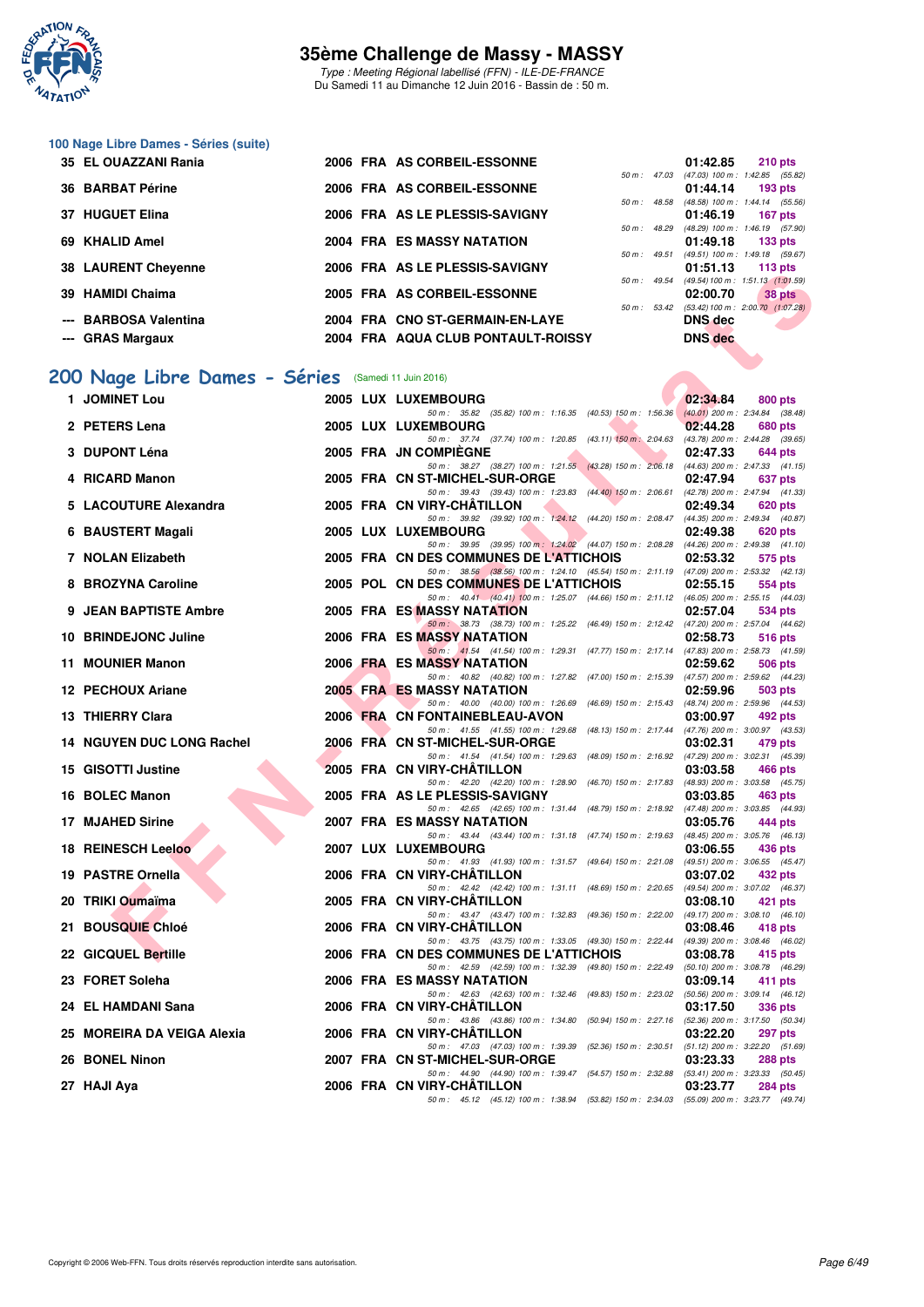

Type : Meeting Régional labellisé (FFN) - ILE-DE-FRANCE Du Samedi 11 au Dimanche 12 Juin 2016 - Bassin de : 50 m.

# **200 Nage Libre Dames - Séries (suite)**

| <b>28 CARPENTIER Louise</b>                                                                                                                                                                                                                                                                                                                                                                                                             |  | <b>2007 FRA ES MASSY NATATION</b> |  |                                                                                                | 03:25.96       | 267 pts         |       |  |
|-----------------------------------------------------------------------------------------------------------------------------------------------------------------------------------------------------------------------------------------------------------------------------------------------------------------------------------------------------------------------------------------------------------------------------------------|--|-----------------------------------|--|------------------------------------------------------------------------------------------------|----------------|-----------------|-------|--|
| 29 FAISANT Tanaïs                                                                                                                                                                                                                                                                                                                                                                                                                       |  | 2007 FRA CN ST-MICHEL-SUR-ORGE    |  | 50 m: 45.39 (45.39) 100 m: 1:38.38 (52.99) 150 m: 2:33.85 (55.47) 200 m: 3:25.96 (52.11)       | 03:28.86       | <b>246 pts</b>  |       |  |
| <b>30 DECHES Elise</b>                                                                                                                                                                                                                                                                                                                                                                                                                  |  | <b>2007 FRA ES MASSY NATATION</b> |  | 50 m: 46.06 (46.06) 100 m: 1:41.30 (55.24) 150 m: 2:38.53 (57.23) 200 m: 3:28.86 (50.33)       |                |                 |       |  |
|                                                                                                                                                                                                                                                                                                                                                                                                                                         |  |                                   |  | 50 m: 49.37 (49.37) 100 m: 1:45.29 (55.92) 150 m: 2:41.21 (55.92) 200 m: 3:32.40 (51.19)       | 03:32.40       | <b>221 pts</b>  |       |  |
| 31 SENE Catherine-Maram                                                                                                                                                                                                                                                                                                                                                                                                                 |  | 2006 FRA CN ST-MICHEL-SUR-ORGE    |  | 50 m: 45.04 (45.04) 100 m: 1:41.28 (56.24) 150 m: 2:39.73 (58.45) 200 m: 3:36.36 (56.63)       | 03:36.36       | $194$ pts       |       |  |
| 32 DA SILVA GARCIA Cassandra                                                                                                                                                                                                                                                                                                                                                                                                            |  | 2006 FRA CN VIRY-CHÂTILLON        |  |                                                                                                | 03:37.80       | $185$ pts       |       |  |
| 33 EL OUAZZANI Rania                                                                                                                                                                                                                                                                                                                                                                                                                    |  | 2006 FRA AS CORBEIL-ESSONNE       |  | 50 m: 46.70 (46.70) 100 m: 1:43.65 (56.95) 150 m: 2:42.04 (58.39) 200 m: 3:37.80 (55.76)       | 03:41.35       | $163$ pts       |       |  |
| 34 DESNOS Elyne                                                                                                                                                                                                                                                                                                                                                                                                                         |  | 2006 FRA CN VIRY-CHATILLON        |  | 50 m: 46.96 (46.96) 100 m: 1:45.32 (58.36) 150 m: 2:46.21 (1:00.89) 200 m: 3:41.35 (55.14)     | 03:43.58       | $150$ pts       |       |  |
|                                                                                                                                                                                                                                                                                                                                                                                                                                         |  |                                   |  | 50 m: 51.46 (51.46) 100 m: 1:50.79 (59.33) 150 m: 2:50.35 (59.56) 200 m: 3:43.58 (53.23)       |                |                 |       |  |
| 35 CHARDON Sarah                                                                                                                                                                                                                                                                                                                                                                                                                        |  | 2005 FRA CN ST-MICHEL-SUR-ORGE    |  | 50 m: 48.07 (48.07) 100 m: 1:47.11 (59.04) 150 m: 2:49.00 (1:01.89) 200 m: 3:44.90 (55.90)     | 03:44.90       | $142$ pts       |       |  |
| 36 LAKHDARA Sarah                                                                                                                                                                                                                                                                                                                                                                                                                       |  | 2006 FRA CN VIRY-CHATILLON        |  | 50 m: 52.41 (52.41) 100 m: 1:52.60 (1:00.19) 150 m: 2:52.57 (59.97) 200 m: 3:50.53 (57.96)     | 03:50.53       | 113 $pts$       |       |  |
| 37 RIHAN Amrine                                                                                                                                                                                                                                                                                                                                                                                                                         |  | 2005 FRA CN VIRY-CHATILLON        |  |                                                                                                | 03:54.44       | 94 pts          |       |  |
| 38 VARIN Hermione                                                                                                                                                                                                                                                                                                                                                                                                                       |  | <b>2007 FRA ES MASSY NATATION</b> |  | 50 m: 50.92 (50.92) 100 m: 1:53.99 (1:03.07) 150 m: 2:55.78 (1:01.79) 200 m: 3:54.44 (58.66)   | 03:54.74       | 93 pts          |       |  |
| 39 BARBAT Périne                                                                                                                                                                                                                                                                                                                                                                                                                        |  | 2006 FRA AS CORBEIL-ESSONNE       |  | 50 m: 50.27 (50.27) 100 m: 1:51.28 (1:01.01) 150 m: 2:53.79 (1:02.51) 200 m: 3:54.74 (1:00.95) | 03:56.00       | 87 pts          |       |  |
|                                                                                                                                                                                                                                                                                                                                                                                                                                         |  |                                   |  | 50 m: 52.58 (52.58) 100 m: 1:56.54 (1:03.96) 150 m: 2:58.23 (1:01.69) 200 m: 3:56.00 (57.77)   |                |                 |       |  |
| <b>40 BELDJILALI Fatima</b>                                                                                                                                                                                                                                                                                                                                                                                                             |  | 2006 FRA CN VIRY-CHATILLON        |  | 50 m: 55.26 (55.26) 100 m: 1:56.87 (1:01.61) 150 m: 2:59.25 (1:02.38) 200 m: 3:58.87 (59.62)   | 03:58.87       | 75 pts          |       |  |
| 41 LAKHDARA Myriam                                                                                                                                                                                                                                                                                                                                                                                                                      |  | 2005 FRA CN VIRY-CHATILLON        |  | 50 m: 51.93 (51.93) 100 m: 1:55.58 (1:03.65) 150 m: 2:59.72 (1:04.14) 200 m: 3:58.91 (59.19)   | 03:58.91       | 75 pts          |       |  |
| 42 TETART Romane                                                                                                                                                                                                                                                                                                                                                                                                                        |  | 2007 FRA CN ST-MICHEL-SUR-ORGE    |  | <b>The Common Service</b>                                                                      | 04:01.40       | 65 pts          |       |  |
| 43 PERRIN Romane                                                                                                                                                                                                                                                                                                                                                                                                                        |  | 2007 FRA CN ST-MICHEL-SUR-ORGE    |  | 50 m: 54.09 (54.09) 100 m: 1:57.79 (1:03.70) 150 m: 3:03.90 (1:06.11) 200 m: 4:01.40 (57.50)   | 04:24.92       |                 | 7 pts |  |
| 44 HAMIDI Chaima                                                                                                                                                                                                                                                                                                                                                                                                                        |  | 2005 FRA AS CORBEIL-ESSONNE       |  | 50 m: 56.05 (56.05) 100 m: 2:03.83 (1:07.78) 150 m: 3:17.60 (1:13.77) 200 m: 4:24.92 (1:07.32) | 04:34.58       |                 |       |  |
|                                                                                                                                                                                                                                                                                                                                                                                                                                         |  |                                   |  | 50 m: 57.91 (57.91) 100 m: 2:11.41 (1:13.50) 150 m: 3:23.45 (1:12.04) 200 m: 4:34.58 (1:11.13) |                |                 | 1 pts |  |
| --- JEMAIL Yasmine                                                                                                                                                                                                                                                                                                                                                                                                                      |  | 2005 FRA CN VIRY-CHÂTILLON        |  |                                                                                                | <b>DNS</b> dec |                 |       |  |
|                                                                                                                                                                                                                                                                                                                                                                                                                                         |  |                                   |  |                                                                                                |                |                 |       |  |
| <b>00 Nage Libre Dames - Séries</b> (Samedi 11 Juin 2016)<br>1 BARAT Mathilde                                                                                                                                                                                                                                                                                                                                                           |  | 1999 FRA CN MELUN VAL DE SEINE    |  |                                                                                                | 04:30.75       |                 |       |  |
| 50 m: 30.89 (30.89) 100 m: 1:04.50 (33.61) 150 m: 1:39.16 (34.66) 200 m: 2:13.72 (34.56) 250 m: 2:48.09 (34.37) 300 m: 3:22.53 (34.44) 350 m: 3:56.80 (34.27) 400 m: 4:30.75 (3:                                                                                                                                                                                                                                                        |  |                                   |  |                                                                                                |                | <b>1166 pts</b> |       |  |
| <b>2 BOURNONVILLE Mev</b><br>50 m: 32.04 (32.04) 100 m: 1:07.22 (35.18) 150 m: 1:41.72 (34.50) 200 m: 2:16.30 (34.58) 250 m: 2:50.64 (34.34) 300 m: 3:25.91 (35.27) 350 m: 4:01.60 (35.69) 400 m: 4:36.92 (3.                                                                                                                                                                                                                           |  | 1999 FRA CN MELUN VAL DE SEINE    |  |                                                                                                | 04:36.92       | <b>1118 pts</b> |       |  |
| 3 MAILLE Ilona                                                                                                                                                                                                                                                                                                                                                                                                                          |  | 2001 FRA ES MASSY NATATION        |  |                                                                                                | 04:38.80       | 1104 pts        |       |  |
| 50 m: 31.66 (31.66) 100 m: 1:05.81 (34.15) 150 m: 1:40.62 (34.81) 200 m: 2:16.21 (35.59) 250 m: 2:52.07 (35.86) 300 m: 3:27.87 (35.80) 350 m: 4:03.93 (36.06) 400 m: 4:38.80 (3-<br>4 GAMER Rose-alexia                                                                                                                                                                                                                                 |  | 1999 FRA CN MELUN VAL DE SEINE    |  |                                                                                                | 04:40.12       | <b>1094 pts</b> |       |  |
| 50 m: 31.80 (31.80) 100 m: 1:06.63 (34.83) 150 m: 1:42.91 (36.28) 200 m: 2:19.24 (36.33) 250 m: 2:54.96 (35.72) 300 m: 3:30.50 (35.54) 350 m: 4:06.51 (36.01) 400 m: 4:40.12 (3:<br><b>5 DESNOYERS Chloé</b>                                                                                                                                                                                                                            |  | 2001 FRA JEANNE D'ARC DRANCY      |  |                                                                                                | 04:40.16       | <b>1094 pts</b> |       |  |
| 50 m: 30.75 (30.75) 100 m: 1:05.24 (34.49) 150 m: 1:41.21 (35.97) 200 m: 2:17.12 (35.91) 250 m: 2:53.64 (36.52) 300 m: 3:30.39 (36.75) 350 m: 4:06.78 (36.39) 400 m: 4:40.16 (3:                                                                                                                                                                                                                                                        |  |                                   |  |                                                                                                |                |                 |       |  |
| and the second second second second second second second second second second second second second second second second second second second second second second second second second second second second second second seco<br>6 DUTHOIT Cyriane<br>50 m: 32.43 (32.43) 100 m: 1:06.87 (34.44) 150 m: 1:42.27 (35.40) 200 m: 2:18.18 (35.31) 250 m: 2:54.06 (35.88) 300 m: 3:30.07 (36.01) 350 m: 4:05.45 (35.38) 400 m: 4:40.82 (3. |  | 1999 FRA ES MASSY NATATION        |  |                                                                                                | 04:40.82       | <b>1089 pts</b> |       |  |
| <b>7 MARCHESE Julie</b>                                                                                                                                                                                                                                                                                                                                                                                                                 |  | 2000 FRA CN MELUN VAL DE SEINE    |  |                                                                                                | 04:42.48       | <b>1076 pts</b> |       |  |
| 50 m : 31.96 (31.96) 100 m : 1:06.58 (34.62) 150 m : 1:42.36 (35.78) 200 m : 2:18.71 (36.35) 250 m : 2:54.89 (36.18) 300 m : 3:31.20 (36.31) 350 m : 4:07.63 (36.43) 400 m : 4:42.48 (3.<br>8 LANGLAIS Lila                                                                                                                                                                                                                             |  | 2000 FRA ES MASSY NATATION        |  |                                                                                                | 04:44.74       | 1059 pts        |       |  |
| 50 m : 32.88 (32.88) 100 m : 1:08.66 (35.78) 150 m : 1:44.41 (35.75) 200 m : 2:20.71 (36.30) 250 m : 2:56.58 (35.87) 300 m : 3:32.77 (36.19) 350 m : 4:08.83 (36.06) 400 m : 4:44.74 (3:                                                                                                                                                                                                                                                |  |                                   |  |                                                                                                |                |                 |       |  |
| 9 OUALID GIRARD Sarah<br>50 m: 32,48 (32.48) 100 m: 1:07.90 (35.42) 150 m: 1:44.44 (36.54) 200 m: 2:21.02 (36.58) 250 m: 2:56.98 (35.96) 300 m: 3:33.47 (36.49) 350 m: 4:10.30 (36.83) 400 m: 4:46.37 (36                                                                                                                                                                                                                               |  | 2000 FRA CN MELUN VAL DE SEINE    |  |                                                                                                | 04:46.37       | <b>1047 pts</b> |       |  |
| 10 CELINI Lesy                                                                                                                                                                                                                                                                                                                                                                                                                          |  | 1999 FRA ES MASSY NATATION        |  |                                                                                                | 04:47.85       | 1036 pts        |       |  |
| 50 m: 32.13 (32.13) 100 m: 1:07.81 (35.68) 150 m: 1:43.97 (36.16) 200 m: 2:20.14 (36.17) 250 m: 2:56.58 (36.44) 300 m: 3:33.65 (37.07) 350 m: 4:10.89 (37.24) 400 m: 4:47.85 (3<br>11 DESBONNES Leha                                                                                                                                                                                                                                    |  | 2002 FRA ES MASSY NATATION        |  |                                                                                                | 04:51.56       | 1009 pts        |       |  |
| 50 m: 32.91 (32.91) 100 m: 1:09.09 (36.18) 150 m: 1:45.67 (36.58) 200 m: 2:22.89 (37.22) 250 m: 2:59.99 (37.10) 300 m: 3:37.18 (37.19) 350 m: 4:14.80 (37.62) 400 m: 4:51.56 (3<br>COOL FRA FO MACCV NATATION<br>40 FEBOURNE Les                                                                                                                                                                                                        |  |                                   |  |                                                                                                | 0.4.50.40      |                 |       |  |
|                                                                                                                                                                                                                                                                                                                                                                                                                                         |  |                                   |  |                                                                                                |                | $0.05 - 1.5$    |       |  |

# **[400 Nage Libre Dames - Séries](http://www.ffnatation.fr/webffn/resultats.php?idact=nat&go=epr&idcpt=38069&idepr=4)** (Samedi 11 Juin 2016)

| 1 BARAT Mathilde             | 1999 FRA CN MELUN VAL DE SEINE    |                                                                                                                                                                                              | 04:30.75          | 1166 pts        |
|------------------------------|-----------------------------------|----------------------------------------------------------------------------------------------------------------------------------------------------------------------------------------------|-------------------|-----------------|
|                              |                                   | 50 m : 30.89 (30.89) 100 m : 1:04.50 (33.61) 150 m : 1:39.16 (34.66) 200 m : 2:13.72 (34.56) 250 m : 2:48.09 (34.37) 300 m : 3:22.53 (34.44) 350 m : 3:56.80 (34.27) 400 m : 4:30.75         |                   | (33.95)         |
| 2 BOURNONVILLE Mev           | 1999 FRA CN MELUN VAL DE SEINE    |                                                                                                                                                                                              | 04:36.92          | <b>1118 pts</b> |
|                              |                                   | 50 m: 32.04 (32.04) 100 m: 1:07.22 (35.18) 150 m: 1:41.72 (34.50) 200 m: 2:16.30 (34.58) 250 m: 2:50.64 (34.34) 300 m: 3:25.91 (35.27) 350 m: 4:01.60 (35.69) 400 m: 4:36.92                 |                   | (35.32)         |
| 3 MAILLE IIona               | <b>2001 FRA ES MASSY NATATION</b> |                                                                                                                                                                                              | 04:38.80          | 1104 pts        |
|                              |                                   | 50 m : 31.66 (31.66) 100 m : 1:05.81 (34.15) 150 m : 1:40.62 (34.81) 200 m : 2:16.21 (35.59) 250 m : 2:52.07 (35.86) 300 m : 3:27.87 (35.80) 350 m : 4:03.93 (36.06) 400 m : 4:38.80         |                   | (34.87)         |
| 4 GAMER Rose-alexia          | 1999 FRA CN MELUN VAL DE SEINE    |                                                                                                                                                                                              | 04:40.12          | 1094 pts        |
|                              |                                   | 50 m: 31.80 (31.80) 100 m: 1:06.63 (34.83) 150 m: 1:42.91 (36.28) 200 m: 2:19.24 (36.33) 250 m: 2:54.96 (35.72) 300 m: 3:30.50 (35.54) 350 m: 4:06.51 (36.01) 400 m: 4:40.12                 |                   | (33.61)         |
| 5 DESNOYERS Chloé            | 2001 FRA JEANNE D'ARC DRANCY      |                                                                                                                                                                                              | 04:40.16          | <b>1094 pts</b> |
|                              |                                   | 50 m: 30.75 (30.75) 100 m: 1:05.24 (34.49) 150 m: 1:41.21 (35.97) 200 m: 2:17.12 (35.91) 250 m: 2:53.64 (36.52) 300 m: 3:30.39 (36.75) 350 m: 4:06.78 (36.39) 400 m: 4:40.16                 |                   | (33.38)         |
| 6 DUTHOIT Cyriane            | <b>1999 FRA ES MASSY NATATION</b> |                                                                                                                                                                                              | 04:40.82 1089 pts |                 |
|                              |                                   | 50 m : 32.43 (32.43) 100 m : 1:06.87 (34.44) 150 m : 1:42.27 (35.40) 200 m : 2:18.18 (35.91) 250 m : 2:54.06 (35.88) 300 m : 3:30.07 (36.01) 350 m : 4:05.45 (35.38) 400 m : 4:40.82         |                   | (35.37)         |
| <b>7 MARCHESE Julie</b>      | 2000 FRA CN MELUN VAL DE SEINE    |                                                                                                                                                                                              | 04:42.48          | <b>1076 pts</b> |
|                              |                                   | 50 m : 31.96 (31.96) 100 m : 1:06.58 (34.62) 150 m : 1:42.36 (35.78) 200 m : 2:18.71 (36.35) 250 m : 2:54.89 (36.18) 300 m : 3:31.20 (36.31) 350 m : 4:07.63 (36.43) 400 m : 4:42.48         |                   | (34.85)         |
| 8 LANGLAIS Lila              | <b>2000 FRA ES MASSY NATATION</b> |                                                                                                                                                                                              | 04:44.74          | 1059 pts        |
|                              |                                   | 50 m : 32.88 (32.88) 100 m : 1:08.66 (35.78) 150 m : 1:44.41 (35.75) 200 m : 2:20.71 (36.30) 250 m : 2:56.58 (35.87) 300 m : 3:32.77 (36.19) 350 m : 4:08.83 (36.06) 400 m : 4:44.74         |                   | (35.91)         |
| 9 OUALID GIRARD Sarah        | 2000 FRA CN MELUN VAL DE SEINE    |                                                                                                                                                                                              | 04:46.37          | 1047 pts        |
|                              |                                   | 50 m : 32.48 (32.48) 100 m : 1:07.90 (35.42) 150 m : 1:44.44 (36.54) 200 m : 2:21.02 (36.58) 250 m : 2:56.98 (35.96) 300 m : 3:33.47 (36.49) 350 m : 4:10.30 (36.83) 400 m : 4:46.37         |                   | (36.07)         |
| <b>10 CELINI Lesy</b>        | <b>1999 FRA ES MASSY NATATION</b> |                                                                                                                                                                                              | 04:47.85          | <b>1036 pts</b> |
|                              |                                   | 50 m: 32.13 (32.13) 100 m: 1:07.81 (35.68) 150 m: 1:43.97 (36.16) 200 m: 2:20.14 (36.17) 250 m: 2:56.58 (36.44) 300 m: 3:33.65 (37.07) 350 m: 4:10.89 (37.24) 400 m: 4:47.85                 |                   | (36.96)         |
| 11 DESBONNES Leha            | <b>2002 FRA ES MASSY NATATION</b> |                                                                                                                                                                                              | 04:51.56          | 1009 pts        |
|                              |                                   | 50 m: 32.91 (32.91) 100 m: 1:09.09 (36.18) 150 m: 1:45.67 (36.58) 200 m: 2:22.89 (37.22) 250 m: 2:59.99 (37.10) 300 m: 3:37.18 (37.19) 350 m: 4:14.80 (37.62) 400 m: 4:51.56                 |                   | (36.76)         |
| <b>12 FERGUENE Ines</b>      | <b>2001 FRA ES MASSY NATATION</b> |                                                                                                                                                                                              | 04:53.49          | 995 pts         |
|                              |                                   | 50 m : 32.30 (32.30) 100 m : 1:07.87 (35.57) 150 m : 1:45.70 (37.83) 200 m : 2:23.44 (37.74) 250 m : 3:01.40 (37.96) 300 m : 3:39.38 (37.98) 350 m : 4:17.05 (37.67) 400 m : 4:53.49         |                   | (36.44)         |
| 13 RAIMONDO Ines             | 2000 FRA CN MELUN VAL DE SEINE    |                                                                                                                                                                                              | 04:53.59          | 994 pts         |
|                              |                                   | 50 m: 33.05 (33.05) 100 m: 1:09.58 (36.53) 150 m: 1:46.81 (37.23) 200 m: 2:24.31 (37.50) 250 m: 3:01.65 (37.34) 300 m: 3:39.31 (37.66) 350 m: 4:17.18 (37.87) 400 m: 4:53.59                 |                   | (36.41)         |
| 14 FIGUEIREDO Mariana        | 2000 FRA JEANNE D'ARC DRANCY      |                                                                                                                                                                                              | 04:54.16          | 990 pts         |
|                              |                                   | 50 m: 33.44 (33.44) 100 m: 1:10.43 (36.99) 150 m: 1:48.11 (37.68) 200 m: 2:26.13 (38.02) 250 m: 3:03.83 (37.70) 300 m: 3:41.28 (37.45) 350 m: 4:18.77 (37.49) 400 m: 4:54.16                 |                   | (35.39)         |
| 1 RODRIGUES Chloé            | 2003 FRA ES MASSY NATATION        |                                                                                                                                                                                              | 04:55.06          | 983 pts         |
|                              |                                   | 50 m: 32.11 (32.11) 100 m: 1:09.15 (37.04) 150 m: 1:46.85 (37.70) 200 m: 2:24.13 (37.28) 250 m: 3:02.30 (38.17) 300 m: 3:40.42 (38.12) 350 m: 4:17.99 (37.57) 400 m: 4:55.06                 |                   | (37.07)         |
| <b>15 BOURNONVILLE Laura</b> | 2001 FRA ES VITRY                 |                                                                                                                                                                                              | 04:55.17          | 983 pts         |
|                              |                                   | 50 m : 33.29 (33.29) 100 m : 1:09.29 (36.00) 150 m : 1:46.49 (37.20) 200 m : 2:24.24 (37.75) 250 m : 3:02.35 (38.11) 300 m : 3:40.60 (38.25) 350 m : 4:18.74 (38.14) 400 m : 4:55.17 (36.43) |                   |                 |
| 16 RAYNERT Maud              | <b>1998 FRA ES MASSY NATATION</b> |                                                                                                                                                                                              | 04:56.84          | 971 pts         |
|                              |                                   | 50 m: 33.73 (33.73) 100 m: 1:10.32 (36.59) 150 m: 1:47.41 (37.09) 200 m: 2:25.37 (37.96) 250 m: 3:02.97 (37.60) 300 m: 3:41.06 (38.09) 350 m: 4:19.36 (38.30) 400 m: 4:56.84 (37.48)         |                   |                 |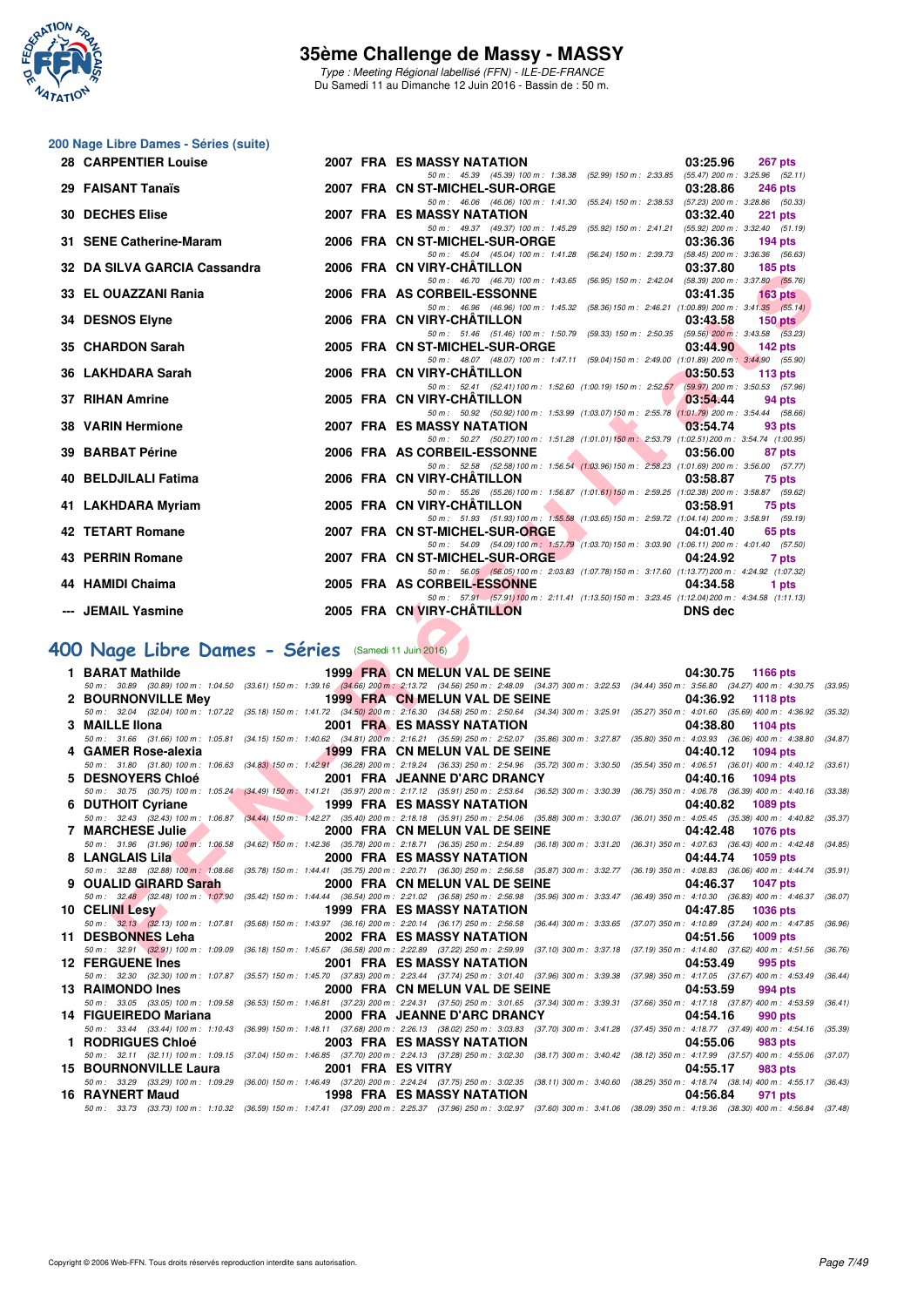

Type : Meeting Régional labellisé (FFN) - ILE-DE-FRANCE Du Samedi 11 au Dimanche 12 Juin 2016 - Bassin de : 50 m.

| 2 ROUSSEAU Elsa                                                                                                                                                                                                     |  | <b>2003 FRA ES MASSY NATATION</b> | 04:58.74         | 957 pts        |         |
|---------------------------------------------------------------------------------------------------------------------------------------------------------------------------------------------------------------------|--|-----------------------------------|------------------|----------------|---------|
| 50 m: 33.56 (33.56) 100 m: 1:10.03 (36.47) 150 m: 1:48.35 (38.32) 200 m: 2:26.46 (38.11) 250 m: 3:05.34 (38.88) 300 m: 3:43.94 (38.60) 350 m: 4:21.87 (37.93) 400 m: 4:58.74 (36.87)<br>3 PETERS Emma               |  | 2003 LUX LUXEMBOURG               | 04:59.16         | 954 pts        |         |
| 50 m: 32.63 (32.63) 100 m: 1:09.47 (36.84) 150 m: 1:47.47 (38.00) 200 m: 2:26.14 (38.67) 250 m: 3:04.90 (38.76) 300 m: 3:44.06 (39.16) 350 m: 4:22.43 (38.37) 400 m: 4:59.16 (36.73)<br>4 CAMBON Kimberley          |  | 2003 FRA JN COMPIEGNE             | 04:59.65         | 951 pts        |         |
| 50 m: 33.68 (33.68) 100 m: 1:11.82 (38.14) 150 m: 1:50.79 (38.97) 200 m: 2:30.19 (39.40) 250 m: 3:08.56 (38.37) 300 m: 3:47.17 (38.61) 350 m: 4:24.93 (37.76) 400 m: 4:59.65<br>17 ALMEIDA Léana                    |  | <b>2001 FRA ES MASSY NATATION</b> | 05:00.47         | 945 pts        | (34.72) |
| 50 m: 32.91 (32.91) 100 m: 1:10.12 (37.21) 150 m: 1:47.63 (37.51) 200 m: 2:26.23 (38.60) 250 m: 3:04.33 (38.10) 300 m: 3:44.22 (39.89) 350 m: 4:23.43 (39.21) 400 m: 5:00.47 (37.04)                                |  |                                   |                  |                |         |
| 5 BONDOUY Noah<br>50 m: 34.11 (34.11) 100 m: 1:12.19 (38.08) 150 m: 1:51.56 (39.37) 200 m: 2:30.29 (38.73) 250 m: 3:09.85 (39.56) 300 m: 3:48.26 (38.41) 350 m: 4:27.21 (38.95) 400 m: 5:05.09                      |  | <b>2004 FRA ES MASSY NATATION</b> | 05:05.09         | 912 pts        | (37.88) |
| 6 BONTE Clémence<br>50 m: 33.59 (33.59) 100 m: 1:12.31 (38.72) 150 m: 1:51.16 (38.85) 200 m: 2:30.09 (38.93) 250 m: 3:09.60 (39.51) 300 m: 3:48.66 (39.06) 350 m: 4:27.09 (38.43) 400 m: 5:05.30                    |  | 2003 FRA JN COMPIEGNE             | 05:05.30         | 911 pts        | (38.21) |
| 7 FOURMY Marina                                                                                                                                                                                                     |  | <b>2003 FRA ES MASSY NATATION</b> | 05:06.09         | 905 pts        |         |
| 50 m : 33.29 (33.29) 100 m : 1:11.06 (37.77) 150 m : 1:50.18 (39.12) 200 m : 2:29.84 (39.66) 250 m : 3:09.31 (39.47) 300 m : 3:48.84 (39.53) 350 m : 4:28.06 (39.22) 400 m : 5:06.09 (38.03)<br>8 FOURMY Maëlvs     |  | <b>2003 FRA ES MASSY NATATION</b> | 05:10.99         | 872 pts        |         |
| 50 m: 34.92 (34.92) 100 m: 1:13.69 (38.77) 150 m: 1:52.91 (39.22) 200 m: 2:32.82 (39.91) 250 m: 3:12.53 (39.71) 300 m: 3:51.65 (39.12) 350 m: 4:31.99 (40.34) 400 m: 5:10.99<br>9 ELIWA Kamila                      |  | 2004 FRA ES MASSY NATATION        | 05:14.45         | 849 pts        | (39.00) |
| 50 m : 36.22 (36.22) 100 m : 1:14.36 (38.14) 150 m : 1:54.36 (40.00) 200 m : 2:33.80 (39.44) 250 m : 3:13.91 (40.11) 300 m : 3:54.21 (40.30) 350 m : 4:34.96 (40.75) 400 m : 5:14.45 (39.49)                        |  |                                   |                  |                |         |
| 10 PELLETIER Alizée<br>50 m: 35.36 (35.36) 100 m: 1:14.96 (39.60) 150 m: 1:55.22 (40.26) 200 m: 2:36.00 (40.78) 250 m: 3:16.95 (40.95) 300 m: 3:58.24 (41.29) 350 m: 4:38.52 (40.28) 400 m: 5:17.71                 |  | 2003 FRA AS CORBEIL-ESSONNE       | 05:17.71         | 827 pts        | (39.19) |
| 11 THIERRY Victoire<br>50 m: 34.85 (34.85) 100 m: 1:14.17 (39.32) 150 m: 1:55.48 (41.31) 200 m: 2:35.73 (40.25) 250 m: 3:16.93 (41.20) 300 m: 3:58.05 (41.12) 350 m: 4:39.79 (41.74) 400 m: 5:18.69                 |  | 2003 FRA CN FONTAINEBLEAU-AVON    | 05:18.69         | 820 pts        | (38.90) |
| 12 ARGOUARCH Maiwenn                                                                                                                                                                                                |  | 2003 FRA EN LONGJUMEAU            | 05:21.61         | 801 pts        |         |
| 50 m: 34.86 (34.86) 100 m: 1:14.02 (39.16) 150 m: 1:55.43 (41.41) 200 m: 2:36.80 (41.37) 250 m: 3:18.82 (42.02) 300 m: 3:59.73 (40.91) 350 m: 4:41.49 (41.76) 400 m: 5:21.61<br>13 BOCH Emma                        |  | <b>2003 FRA CSN GUYANCOURT</b>    | 05:21.91         | 799 pts        | (40.12) |
| 50 m: 35.67 (35.67) 100 m: 1:15.48 (39.81) 150 m: 1:56.52 (41.04) 200 m: 2:37.47 (40.95) 250 m: 3:18.94 (41.47) 300 m: 4:00.16 (41.22) 350 m: 4:41.49 (41.33) 400 m: 5:21.91 (40.42)<br>14 VASQUEZ Lucie            |  | <b>2004 FRA ES MASSY NATATION</b> | 05:22.63         | 795 pts        |         |
| 50 m: 35.00 (35.00) 100 m: 1:14.92 (39.92) 150 m: 1:56.31 (41.39) 200 m: 2:38.39 (42.08) 250 m: 3:20.53 (42.14) 300 m: 4:02.65 (42.12) 350 m: 4:44.09 (41.44) 400 m: 5:22.63 (38.54)                                |  |                                   |                  |                |         |
| 15 BEAUDRON Leann<br>50 m: 35.35 (35.35) 100 m: 1:15.76 (40.41) 150 m: 1:57.73 (41.97) 200 m: 2:40.01 (42.28) 250 m: 3:21.30 (41.29) 300 m: 4:02.92 (41.62) 350 m: 4:43.47 (40.55) 400 m: 5:23.54                   |  | 2003 FRA EN LONGJUMEAU            | 05:23.54         | 789 pts        | (40.07) |
| 16 BARDIN Lola<br>50 m: 36.83 (36.83) 100 m: 1:18.35 (41.52) 150 m: 2:00.41 (42.06) 200 m: 2:41.57 (41.16) 250 m: 3:22.70 (41.13) 300 m: 4:04.04 (41.34) 350 m: 4:45.63 (41.59) 400 m: 5:25.73 (40.10)              |  | <b>2003 FRA ES MASSY NATATION</b> | 05:25.73         | 775 pts        |         |
| 17 GAUDIN Lucy                                                                                                                                                                                                      |  | <b>2004 FRA ES MASSY NATATION</b> | 05:27.24         | 765 pts        |         |
| 50 m: 36.17 (36.17) 100 m: 1:15.62 (39.45) 150 m: 1:56.74 (41.12) 200 m: 2:38.61 (41.87) 250 m: 3:21.52 (42.91) 300 m: 4:04.16 (42.64) 350 m: 4:46.61 (42.45) 400 m: 5:27.24<br>18 SAMID Ines                       |  | 2004 FRA CSM GENEVILLIERS         | 05:27.52         | 763 pts        | (40.63) |
| 50 m: 36.23 (36.23) 100 m: 1:16.30 (40.07) 150 m: 1:58.45 (42.15) 200 m: 2:40.73 (42.28) 250 m: 3:22.91 (42.18) 300 m: 4:05.54 (42.63) 350 m: 4:47.18 (41.64) 400 m: 5:27.52<br>19 BELIMAM Ghizlene                 |  | 2003 FRA AS CORBEIL-ESSONNE       | 05:28.58         | 757 pts        | (40.34) |
| 50 m: 37.19 (37.19) 100 m: 1:17.96 (40.77) 150 m: 2:00.33 (42.37) 200 m: 2:41.98 (41.65) 250 m: 3:24.61 (42.63) 300 m: 4:06.43 (41.82) 350 m: 4:49.22 (42.79) 400 m: 5:28.58 (39.36)                                |  |                                   |                  |                |         |
| 20 ABDALLAH Anfiya<br>50 m: 35.68 (35.68) 100 m: 1:16.24 (40.56) 150 m: 1:59.33 (43.09) 200 m: 2:43.24 (43.91) 250 m: 3:25.74 (42.50) 300 m: 4:09.32 (43.58) 350 m: 4:52.21 (42.89) 400 m: 5:33.23                  |  | 2003 FRA CN ASNIERES              | 05:33.23         | <b>728 pts</b> | (41.02) |
| 21 HAUET Ines<br>50 m: 37.16 (37.16) 100 m: 1:19.66 (42.50) 150 m: 2:02.43 (42.77) 200 m: 2:45.12 (42.69) 250 m: 3:28.48 (43.36) 300 m: 4:11.76 (43.28) 350 m: 4:54.79 (43.03) 400 m: 5:34.07 (39.28)               |  | 2004 FRA JN COMPIEGNE             | 05:34.07         | <b>722 pts</b> |         |
| 22 BOURHIS Estella                                                                                                                                                                                                  |  | <b>2004 FRA ES MASSY NATATION</b> | 05:35.03         | 716 pts        |         |
| 50 m: 33.88 (33.88) 100 m: 1:14.50 (40.62) 150 m: 1:57.43 (42.93) 200 m: 2:41.24 (43.81) 250 m: 3:24.59 (43.35) 300 m: 4:08.48 (43.89) 350 m: 4:51.89 (43.41) 400 m: 5:35.03<br>23 CHESNEAU Justine                 |  | <b>2003 FRA ES MASSY NATATION</b> | 05:36.23         | <b>709 pts</b> | (43.14) |
| 50 m: 37.09 (37.09) 100 m: 1:19.74 (42.65) 150 m: 2:03.05 (43.31) 200 m: 2:46.11 (43.06) 250 m: 3:29.73 (43.62) 300 m: 4:12.34 (42.61) 350 m: 4:55.06 (42.72) 400 m: 5:36.23<br>24 BOLEC Elina                      |  | 2003 FRA AS LE PLESSIS-SAVIGNY    | 05:36.47         | 708 pts        | (41.17) |
| 50 m: 38.71 (38.71) 100 m: 1:22.10 (43.39) 150 m: 2:04.71 (42.61) 200 m: 2:47.89 (43.18) 250 m: 3:30.70 (42.81) 300 m: 4:13.63 (42.83) 350 m: 4:55.66 (42.03) 400 m: 5:36.47 (40.81)                                |  |                                   |                  |                |         |
| 25 JOLY Morgane<br>50 m: 39.40 (39.40) 100 m: 1:22.41 (43.01) 150 m: 2:04.81 (42.40) 200 m: 2:48.06 (43.25) 250 m: 3:31.09 (43.03) 300 m: 4:14.10 (43.01) 350 m: 4:56.29 (42.19) 400 m: 5:37.59 (41.30)             |  | <b>2004 FRA ES MASSY NATATION</b> | 05:37.59         | 701 pts        |         |
| 26 RANDRIANJAFY Sarah<br>50 m: 37.10 (37.10) 100 m: 1:19.00 (41.90) 150 m: 2:02.27 (43.27) 200 m: 2:45.39 (43.12) 250 m: 3:28.62 (43.23) 300 m: 4:12.60 (43.98) 350 m: 4:55.30 (42.70) 400 m: 5:37.61 (42.31)       |  | 2003 FRA EN LONGJUMEAU            | 05:37.61         | 701 pts        |         |
| 27 ALOUACHE Inesse                                                                                                                                                                                                  |  | 2003 FRA JN COMPIÈGNE             | 05:38.14 697 pts |                |         |
| 50 m: 36.80 (36.80) 100 m: 1:19.02 (42.22) 150 m: 2:02.67 (43.65) 200 m: 2:46.09 (43.42) 250 m: 3:29.04 (42.95) 300 m: 4:13.25 (44.21) 350 m: 4:56.13 (42.88) 400 m: 5:38.14 (42.01)<br><b>28 LEFRANCOIS Noa</b>    |  | 2003 FRA AS LE PLESSIS-SAVIGNY    | 05:39.21         | 691 pts        |         |
| 50 m: 37.34 (37.34) 100 m: 1:19.62 (42.28) 150 m: 2:03.45 (43.83) 200 m: 2:46.51 (43.06) 250 m: 3:30.32 (43.81) 300 m: 4:14.08 (43.76) 350 m: 4:56.88 (42.80) 400 m: 5:39.21 (42.33)<br>29 VANDERMARLIERE Auriane   |  | 2004 FRA AS LE PLESSIS-SAVIGNY    | 05:40.26         | 685 pts        |         |
| 50 m: 37.64 (37.64) 100 m: 1:20.59 (42.95) 150 m: 2:05.09 (44.50) 200 m: 2:49.03 (43.94) 250 m: 3:33.10 (44.07) 300 m: 4:16.82 (43.72) 350 m: 4:59.94 (43.12) 400 m: 5:40.26                                        |  |                                   |                  |                | (40.32) |
| 30 BEN RAHOU Camille<br>50 m: 37.69 (37.69) 100 m: 1:21.32 (43.63) 150 m: 2:05.38 (44.06) 200 m: 2:49.27 (43.89) 250 m: 3:32.98 (43.71) 300 m: 4:17.09 (44.11) 350 m: 5:00.40 (43.31) 400 m: 5:42.26 (41.86)        |  | 2004 FRA CN FONTAINEBLEAU-AVON    | 05:42.26         | 673 pts        |         |
| 31 BAHMED Yusra<br>50 m: 37.93 (37.93) 100 m: 1:20.81 (42.88) 150 m: 2:04.89 (44.08) 200 m: 2:50.03 (45.14) 250 m: 3:33.53 (43.50) 300 m: 4:18.74 (45.21) 350 m: 5:01.54 (42.80) 400 m: 5:43.48 (41.94)             |  | 2004 FRA JN COMPIEGNE             | 05:43.48         | 665 pts        |         |
| 32 QUANTIN Eva                                                                                                                                                                                                      |  | 2004 FRA CSN GUYANCOURT           | 05:48.29         | 637 pts        |         |
| 50 m : 37.62 (37.62) 100 m : 1:20.91 (43.29) 150 m : 2:05.23 (44.32) 200 m : 2:50.25 (45.02) 250 m : 3:34.40 (44.15) 300 m : 4:19.81 (45.41) 350 m : 5:04.35 (44.54) 400 m : 5:48.29 (43.94)<br>33 BRINDEJONC Laura |  | 2003 FRA ES MASSY NATATION        | 05:49.15         | 632 pts        |         |
| 50 m : 39.99 (39.99) 100 m : 1:24.86 (44.87) 150 m : 2:09.77 (44.91) 200 m : 2:54.34 (44.57) 250 m : 3:39.06 (44.72) 300 m : 4:24.03 (44.97) 350 m : 5:07.26 (43.23) 400 m : 5:49.15 (41.89)<br>34 MOUNIER IIona    |  | 2004 FRA ES MASSY NATATION        | 05:50.23         | 626 pts        |         |
| 50 m: 39.73 (39.73) 100 m: 1:23.41 (43.68) 150 m: 2:08.49 (45.08) 200 m: 2:53.23 (44.74) 250 m: 3:38.72 (45.49) 300 m: 4:22.77 (44.05) 350 m: 5:07.57 (44.80) 400 m: 5:50.23 (42.66)                                |  |                                   |                  |                |         |
| 35 JENVRIN Malia<br>50 m: 39.13 (39.13) 100 m: 1:23.65 (44.52) 150 m: 2:07.95 (44.30) 200 m: 2:53.71 (45.76) 250 m: 3:38.26 (44.55) 300 m: 4:23.76 (45.50) 350 m: 5:08.79 (45.03) 400 m: 5:52.54 (43.75)            |  | 2004 FRA CSN GUYANCOURT           | 05:52.54         | 613 pts        |         |
| 36 RICARD Elsa<br>50 m: 38.30 (38.30) 100 m: 1:22.54 (44.24) 150 m: 2:07.77 (45.23) 200 m: 2:53.14 (45.37) 250 m: 3:38.85 (45.71) 300 m: 4:24.82 (45.97) 350 m: 5:11.58 (46.76) 400 m: 5:56.52 (44.94)              |  | 2003 FRA CN ST-MICHEL-SUR-ORGE    | 05:56.52         | 590 pts        |         |
|                                                                                                                                                                                                                     |  |                                   |                  |                |         |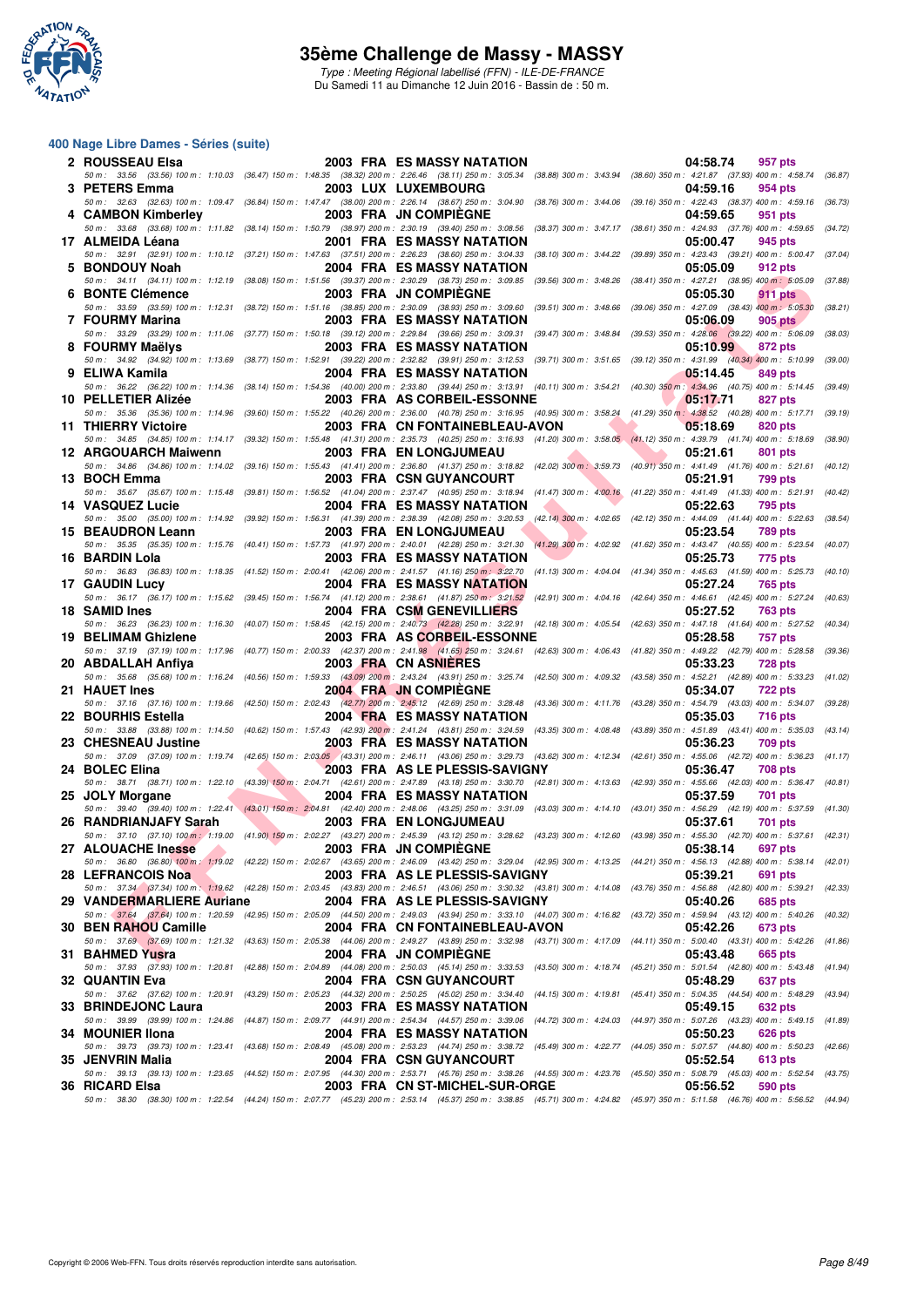

Type : Meeting Régional labellisé (FFN) - ILE-DE-FRANCE Du Samedi 11 au Dimanche 12 Juin 2016 - Bassin de : 50 m.

#### **400 Nage Libre Dames - Séries (suite)**

| 37 LORIC Azilys | 2004 FRA CN FONTAINEBLEAU-AVON                                                                                                                                                               | 05:59.87 572 pts |
|-----------------|----------------------------------------------------------------------------------------------------------------------------------------------------------------------------------------------|------------------|
|                 | 50 m : 39.96 (39.96) 100 m : 1:24.19 (44.23) 150 m : 2:10.28 (46.09) 200 m : 2:56.92 (46.64) 250 m : 3:43.28 (46.36) 300 m : 4:29.22 (45.94) 350 m : 5:16.22 (47.00) 400 m : 5:59.87 (43.65) |                  |
| 38 CALMES Lara  | <b>2004 LUX LUXEMBOURG</b>                                                                                                                                                                   | 06:00.94 566 pts |
|                 | 50 m: 39.71 (39.71) 100 m: 1:24.11 (44.40) 150 m: 2:10.77 (46.66) 200 m: 2:57.43 (46.66) 250 m: 3:43.56 (46.13) 300 m: 4:29.69 (46.13) 350 m: 5:15.96 (46.27) 400 m: 6:00.94 (44.98)         |                  |
| 39 RENAC Marie  | 2003 FRA AS LE PLESSIS-SAVIGNY                                                                                                                                                               | 06:11.15 512 pts |
|                 | 50 m: 40.27 (40.27) 100 m: 1:25.88 (45.61) 150 m: 2:13.87 (47.99) 200 m: 3:02.08 (48.21) 250 m: 3:49.91 (47.83) 300 m: 4:37.46 (47.55) 350 m: 5:25.23 (47.77) 400 m: 6:11.15 (45.92)         |                  |
| 40 CHERIA Nour  | 2003 FRA AS CORBEIL-ESSONNE                                                                                                                                                                  | 06:41.71 365 pts |
|                 | 50 m: 43.62 (43.62) 100 m: 1:33.12 (49.50) 150 m: 2:23.88 (50.76) 200 m: 3:15.40 (51.52) 250 m: 4:07.93 (52.53) 300 m: 5:00.07 (52.14) 350 m: 5:51.64 (51.57) 400 m: 6:41.71 (50.07)         |                  |
|                 |                                                                                                                                                                                              |                  |

### **[50 Dos Dames - Finale A](http://www.ffnatation.fr/webffn/resultats.php?idact=nat&go=epr&idcpt=38069&idepr=11)** (Samedi 11 Juin 2016)

| <b>BONEL Ninon</b>         | 2007 FRA CN ST-MICHEL-SUR-ORGE    | 00:46.69<br>476 pts        |
|----------------------------|-----------------------------------|----------------------------|
| 2 FAISANT Tanaïs           | 2007 FRA CN ST-MICHEL-SUR-ORGE    | <b>468 pts</b><br>00:46.90 |
| 3 REINESCH Leeloo          | 2007 LUX LUXEMBOURG               | 00:47.39<br>450 pts        |
| 4 DECHES Elise             | <b>2007 FRA ES MASSY NATATION</b> | 00:52.82<br><b>274 pts</b> |
| 5 VARIN Hermione           | <b>2007 FRA ES MASSY NATATION</b> | <b>247 pts</b><br>00:53.78 |
| 6 KOMENDACKI-REBIFFE Nayah | 2007 FRA AS CORBEIL-ESSONNE       | 00:57.22<br><b>162 pts</b> |
| --- LAUTRIC Louanne        | 2007 FRA AS LE PLESSIS-SAVIGNY    | <b>DNS</b> dec             |

# **[50 Dos Dames - Séries](http://www.ffnatation.fr/webffn/resultats.php?idact=nat&go=epr&idcpt=38069&idepr=11)** (Samedi 11 Juin 2016)

| 1 FAISANT Tanaïs           |  | 2007 FRA CN ST-MICHEL-SUR-ORGE    | 00:45.90       | <b>506 pts</b> |
|----------------------------|--|-----------------------------------|----------------|----------------|
| 2 REINESCH Leeloo          |  | 2007 LUX LUXEMBOURG               | 00:46.19       | 495 pts        |
| 3 BONEL Ninon              |  | 2007 FRA CN ST-MICHEL-SUR-ORGE    | 00:47.86       | 433 pts        |
| 4 DECHES Elise             |  | <b>2007 FRA ES MASSY NATATION</b> | 00:53.51       | <b>254 pts</b> |
| 5 VARIN Hermione           |  | <b>2007 FRA ES MASSY NATATION</b> | 00:55.37       | <b>206 pts</b> |
| 6 KOMENDACKI-REBIFFE Nayah |  | 2007 FRA AS CORBEIL-ESSONNE       | 00:57.66       | 153 pts        |
| 7 LAUTRIC Louanne          |  | 2007 FRA AS LE PLESSIS-SAVIGNY    | 00:58.57       | $134$ pts      |
| --- VULTURESCU Maria       |  | <b>2007 FRA ES MASSY NATATION</b> | <b>DNS dec</b> |                |
| --- KRAIEM Myriam          |  | 2007 FRA AS CORBEIL-ESSONNE       | <b>DNS dec</b> |                |

# **[100 Dos Dames - Finale A](http://www.ffnatation.fr/webffn/resultats.php?idact=nat&go=epr&idcpt=38069&idepr=12)** (Samedi 11 Juin 2016)

| Dos Dames - Finale A (Samedi 11 Juin 2016)             |                       |                                                                     |              |                            |                                                               |
|--------------------------------------------------------|-----------------------|---------------------------------------------------------------------|--------------|----------------------------|---------------------------------------------------------------|
| 1 BONEL Ninon                                          |                       | 2007 FRA CN ST-MICHEL-SUR-ORGE                                      |              | 00:46.69                   | <b>476 pts</b>                                                |
| 2 FAISANT Tanaïs                                       |                       | 2007 FRA CN ST-MICHEL-SUR-ORGE                                      |              | 00:46.90                   | 468 pts                                                       |
| <b>3 REINESCH Leeloo</b>                               |                       | 2007 LUX LUXEMBOURG                                                 |              | 00:47.39                   | 450 pts                                                       |
| 4 DECHES Elise                                         |                       | <b>2007 FRA ES MASSY NATATION</b>                                   |              | 00:52.82                   | <b>274 pts</b>                                                |
| 5 VARIN Hermione                                       |                       | 2007 FRA ES MASSY NATATION                                          |              | 00:53.78                   | 247 pts                                                       |
| 6 KOMENDACKI-REBIFFE Nayah                             |                       | 2007 FRA AS CORBEIL-ESSONNE                                         |              | 00:57.22                   | 162 pts                                                       |
| --- LAUTRIC Louanne                                    |                       | 2007 FRA AS LE PLESSIS-SAVIGNY                                      |              | <b>DNS</b> dec             |                                                               |
|                                                        |                       |                                                                     |              |                            |                                                               |
| <b>J Dos Dames - Séries</b><br>(Samedi 11 Juin 2016)   |                       |                                                                     |              |                            |                                                               |
| 1 FAISANT Tanaïs                                       |                       | 2007 FRA CN ST-MICHEL-SUR-ORGE                                      |              | 00:45.90                   | 506 pts                                                       |
| 2 REINESCH Leeloo                                      |                       | 2007 LUX LUXEMBOURG                                                 |              | 00:46.19                   | 495 pts                                                       |
| 3 BONEL Ninon                                          |                       | 2007 FRA CN ST-MICHEL-SUR-ORGE                                      |              | 00:47.86                   | 433 pts                                                       |
| 4 DECHES Elise                                         |                       | <b>2007 FRA ES MASSY NATATION</b>                                   |              | 00:53.51                   | 254 pts                                                       |
| 5 VARIN Hermione                                       |                       | 2007 FRA ES MASSY NATATION                                          |              | 00:55.37                   | <b>206 pts</b>                                                |
| 6 KOMENDACKI-REBIFFE Nayah<br><b>7 LAUTRIC Louanne</b> |                       | 2007 FRA AS CORBEIL-ESSONNE                                         |              | 00:57.66                   | <b>153 pts</b>                                                |
| --- VULTURESCU Maria                                   |                       | 2007 FRA AS LE PLESSIS-SAVIGNY<br><b>2007 FRA ES MASSY NATATION</b> |              | 00:58.57<br><b>DNS</b> dec | <b>134 pts</b>                                                |
| --- KRAIEM Myriam                                      |                       | 2007 FRA AS CORBEIL-ESSONNE                                         |              | <b>DNS</b> dec             |                                                               |
|                                                        |                       |                                                                     |              |                            |                                                               |
| 00 Dos Dames - Finale A                                | (Samedi 11 Juin 2016) |                                                                     |              |                            |                                                               |
| 1 MAILLE IIona                                         |                       | <b>2001 FRA ES MASSY NATATION</b>                                   |              | 01:07.82                   | 1172 pts                                                      |
| 2 BOURNONVILLE Mey                                     |                       | 1999 FRA CN MELUN VAL DE SEINE                                      | 50 m : 32.64 | 01:09.33                   | $(32.64)$ 100 m : 1:07.82 $(35.18)$<br>1129 pts               |
|                                                        |                       |                                                                     | 50 m : 33.90 |                            | $(33.90)$ 100 m : 1:09.33 $(35.43)$                           |
| 3 BARAT Mathilde                                       |                       | 1999 FRA CN MELUN VAL DE SEINE                                      |              | 01:10.31                   | 1102 $pts$                                                    |
| 4 FIGUEIREDO Mariana                                   |                       | 2000 FRA JEANNE D'ARC DRANCY                                        | 50 m : 33.92 | 01:11.17                   | $(33.92)$ 100 m : 1:10.31 $(36.39)$<br><b>1078 pts</b>        |
|                                                        |                       |                                                                     |              |                            | 50 m: 34.19 (34.19) 100 m: 1:11.17 (36.98)                    |
| 5 FERGUENE Ines                                        |                       | <b>2001 FRA ES MASSY NATATION</b>                                   |              | 01:11.42                   | <b>1072 pts</b><br>50 m: 34.52 (34.52) 100 m: 1:11.42 (36.90) |
| 6 GAMER Rose-alexia                                    |                       | 1999 FRA CN MELUN VAL DE SEINE                                      |              | 01:11.83                   | 1060 pts                                                      |
|                                                        |                       |                                                                     |              |                            | 50 m: 35.45 (35.45) 100 m: 1:11.83 (36.38)                    |
| 7 OUALID GIRARD Sarah                                  |                       | 2000 FRA CN MELUN VAL DE SEINE                                      | 50 m : 36.19 | 01:13.24                   | <b>1022 pts</b><br>$(36.19)$ 100 m : 1:13.24 $(37.05)$        |
| 8 DESNOYERS Chloé                                      |                       | 2001 FRA JEANNE D'ARC DRANCY                                        |              | 01:13.41                   | <b>1018 pts</b>                                               |
| 1 BONTE Clémence                                       |                       | 2003 FRA JN COMPIÈGNE                                               |              | 01:13.57                   | 50 m: 34.18 (34.18) 100 m: 1:13.41 (39.23)<br><b>1014 pts</b> |
|                                                        |                       |                                                                     | 50 m : 36.05 |                            | $(36.05)$ 100 m : 1:13.57 $(37.52)$                           |
| 2 CAMBON Kimberley                                     |                       | 2003 FRA JN COMPIEGNE                                               |              | 01:14.25                   | 996 pts                                                       |
| 3 BONDOUY Noah                                         |                       | 2004 FRA ES MASSY NATATION                                          | 50 m : 35.88 | 01:16.34                   | $(35.88)$ 100 m : 1:14.25 $(38.37)$<br>942 pts                |
|                                                        |                       |                                                                     |              |                            | 50 m: 37.50 (37.50) 100 m: 1:16.34 (38.84)                    |
| 4 BARDIN Lola                                          |                       | <b>2003 FRA ES MASSY NATATION</b>                                   |              | 01:18.09                   | 897 pts<br>50 m: 38.02 (38.02) 100 m: 1:18.09 (40.07)         |
| 5 MAILLE Salomé                                        |                       | 2004 FRA ES MASSY NATATION                                          |              | 01:18.41                   | 889 pts                                                       |
|                                                        |                       | 2003 FRA CN ASNIÈRES                                                |              |                            | 50 m: 38.09 (38.09) 100 m: 1:18.41 (40.32)                    |
| 6 ABDALLAH Anfiya                                      |                       |                                                                     |              | 01:18.72                   | 882 pts<br>50 m: 37.68 (37.68) 100 m: 1:18.72 (41.04)         |
| <b>7 NGUYEN DUC LONG Armelle</b>                       |                       | 2003 FRA CN ST-MICHEL-SUR-ORGE                                      |              | 01:19.51                   | 862 pts                                                       |
| 8 FOURMY Marina                                        |                       | <b>2003 FRA ES MASSY NATATION</b>                                   |              | 01:20.33                   | 50 m: 37.51 (37.51) 100 m: 1:19.51 (42.00)<br><b>842 pts</b>  |
|                                                        |                       |                                                                     |              |                            | 50 m: 39.76 (39.76) 100 m: 1:20.33 (40.57)                    |
| 1 JOMINET Lou                                          |                       | <b>2005 LUX LUXEMBOURG</b>                                          |              | 01:23.84                   | <b>760 pts</b>                                                |

|              |       | 01:07.82          | 1172 pts            |         |
|--------------|-------|-------------------|---------------------|---------|
| 50 m : 32.64 |       | $(32.64)$ 100 m : | 1:07.82 (35.18)     |         |
|              |       | 01:09.33          | 1129 pts            |         |
| 50 m: 33.90  |       | $(33.90)$ 100 m : | 1:09.33 (35.43)     |         |
|              |       | 01:10.31          | 1102 pts            |         |
| $50 m$ :     | 33.92 | $(33.92)$ 100 m : | 1:10.31 (36.39)     |         |
|              |       | 01:11.17          | <b>1078 pts</b>     |         |
| $50 m$ :     | 34.19 | $(34.19) 100 m$ : | $1:11.17$ (36.98)   |         |
|              |       | 01:11.42          | 1072 pts            |         |
| $50 m$ :     | 34.52 | $(34.52)$ 100 m : | $1:11.42$ (36.90)   |         |
|              |       | 01:11.83          | 1060 pts            |         |
| $50 m$ :     | 35.45 | $(35.45)$ 100 m : | 1:11.83 (36.38)     |         |
|              |       | 01:13.24          | 1022 pts            |         |
| 50 m: 36.19  |       | $(36.19) 100 m$ : | $1:13.24$ (37.05)   |         |
|              |       | 01:13.41          | 1018 pts            |         |
| $50 m$ :     | 34.18 | $(34.18) 100 m$ : | $1:13.41$ (39.23)   |         |
|              |       | 01:13.57          | 1014 pts            |         |
| $50 m$ :     | 36.05 | $(36.05)$ 100 m : | $1:13.57$ $(37.52)$ |         |
|              |       | 01:14.25          | 996 pts             |         |
| $50 m$ :     | 35.88 | $(35.88) 100 m$ : | 1:14.25 (38.37)     |         |
|              |       | 01:16.34          | 942 pts             |         |
| 50 m:        | 37.50 | $(37.50)$ 100 m : | $1:16.34$ (38.84)   |         |
|              |       | 01:18.09          | <b>897 pts</b>      |         |
| $50 m$ :     | 38.02 | $(38.02)$ 100 m : | 1:18.09 (40.07)     |         |
|              |       | 01:18.41          | 889 pts             |         |
| $50 m$ :     | 38.09 | $(38.09)$ 100 m : | $1:18.41$ (40.32)   |         |
|              |       | 01:18.72          | 882 pts             |         |
| $50 m$ :     | 37.68 | $(37.68) 100 m$ : | 1:18.72             | (41.04) |
|              |       | 01:19.51          | <b>862 pts</b>      |         |
| $50 m$ :     | 37.51 | $(37.51)$ 100 m : | $1:19.51$ $(42.00)$ |         |
|              |       | 01:20.33          | <b>842 pts</b>      |         |
| 50 m:        | 39.76 | $(39.76) 100 m$ : | 1:20.33 (40.57)     |         |
|              |       | 01:23.84          | <b>760 pts</b>      |         |
| 50 m: 40.40  |       | $(40.40)$ 100 m : | 1:23.84             | (43.44) |
|              |       |                   |                     |         |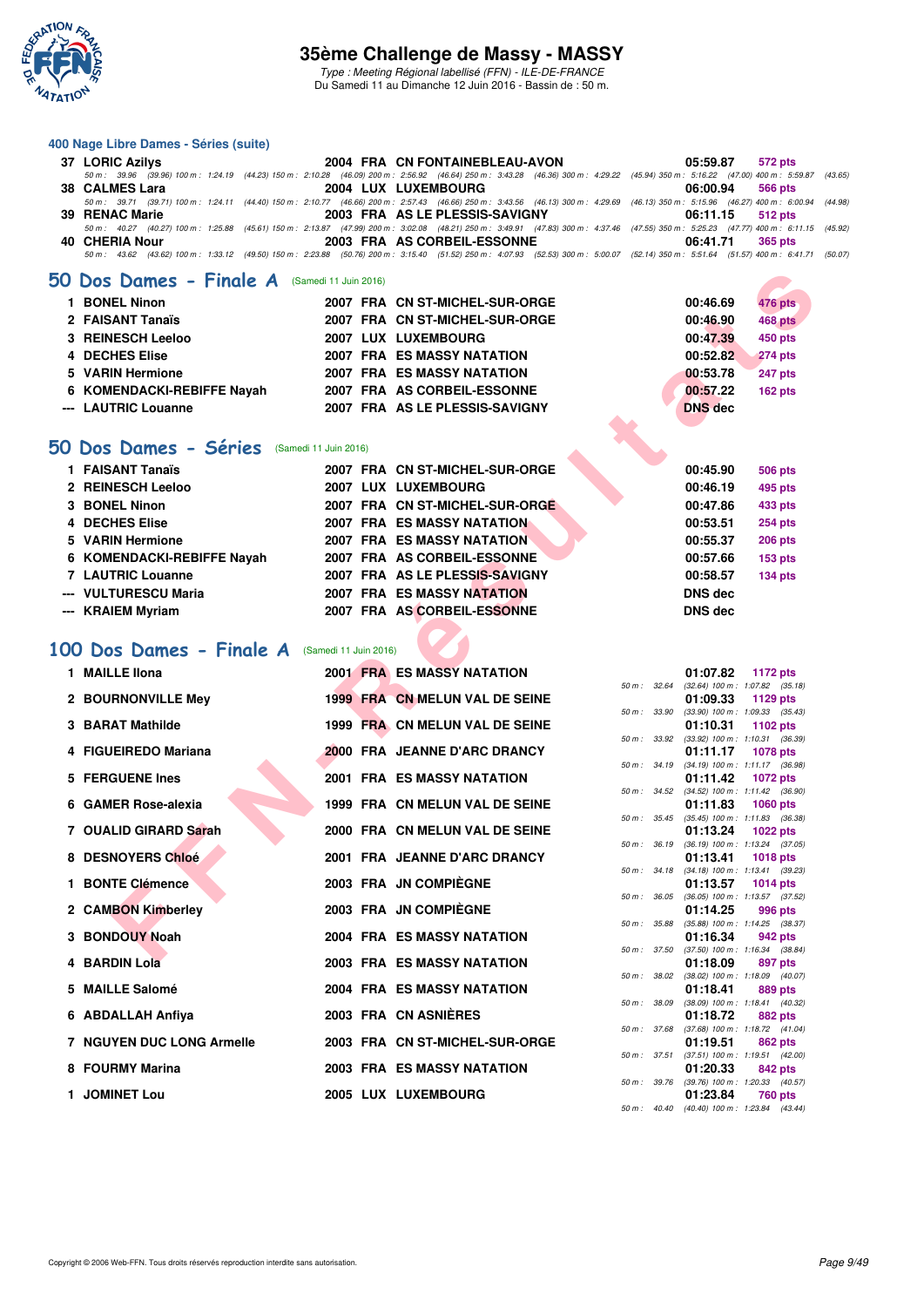

Type : Meeting Régional labellisé (FFN) - ILE-DE-FRANCE Du Samedi 11 au Dimanche 12 Juin 2016 - Bassin de : 50 m.

# **100 Dos Dames - Finale A (suite)**

| 2 DUPONT Léna                |                       | 2005 FRA JN COMPIÈGNE                   |                        | 01:26.49                                   | 700 pts        |         |
|------------------------------|-----------------------|-----------------------------------------|------------------------|--------------------------------------------|----------------|---------|
|                              |                       |                                         | 50 m : 42.49           | $(42.49)$ 100 m : 1:26.49 $(44.00)$        |                |         |
| 3 LEGER Katell               |                       | 2006 FRA ES MASSY NATATION              |                        | 01:27.31                                   | <b>682 pts</b> |         |
|                              |                       |                                         | $50 m$ : $43.61$       | $(43.61)$ 100 m : 1:27.31 $(43.70)$        |                |         |
| 4 BAUSTERT Magali            |                       | 2005 LUX LUXEMBOURG                     |                        | 01:28.27                                   | 661 pts        |         |
|                              |                       |                                         |                        | 50 m: 44.12 (44.12) 100 m: 1:28.27 (44.15) |                |         |
| 5 PETERS Lena                |                       | 2005 LUX LUXEMBOURG                     |                        | 01:28.54                                   | 656 pts        |         |
|                              |                       |                                         |                        | 50 m: 43.74 (43.74) 100 m: 1:28.54 (44.80) |                |         |
| <b>6 JEAN BAPTISTE Ambre</b> |                       | <b>2005 FRA ES MASSY NATATION</b>       |                        | 01:29.19                                   | 642 pts        |         |
|                              |                       |                                         | 50 m: 43.00            | $(43.00)$ 100 m : 1:29.19 $(46.19)$        |                |         |
| 7 BRINDEJONC Juline          |                       | <b>2006 FRA ES MASSY NATATION</b>       |                        | 01:29.93                                   | <b>626 pts</b> |         |
|                              |                       |                                         | $50 \text{ m}$ : 44.62 | $(44.62)$ 100 m : 1:29.93 $(45.31)$        |                |         |
| 8 NOLAN Elizabeth            |                       | 2005 FRA CN DES COMMUNES DE L'ATTICHOIS |                        | 01:30.24                                   |                | 620 pts |
|                              |                       |                                         | 50 m : 44.59           | $(44.59)$ 100 m : 1:30.24 $(45.65)$        |                |         |
|                              |                       |                                         |                        |                                            |                |         |
| 00 Dos Dames - Finale B      | (Samedi 11 Juin 2016) |                                         |                        |                                            |                |         |
|                              |                       |                                         |                        |                                            |                |         |

#### **[100 Dos Dames - Finale B](http://www.ffnatation.fr/webffn/resultats.php?idact=nat&go=epr&idcpt=38069&idepr=12)** (Samedi 11 Juin 2016)

| JEAN DAFTIJLE AIIIDIG                         |                       | EJ MAJJI NATATIVI                       |              |                | U I . 29. I J                                          | <b>U44 PIS</b>  |         |  |
|-----------------------------------------------|-----------------------|-----------------------------------------|--------------|----------------|--------------------------------------------------------|-----------------|---------|--|
| 7 BRINDEJONC Juline                           |                       | <b>2006 FRA ES MASSY NATATION</b>       |              | 50 m : 43.00   | $(43.00)$ 100 m : 1:29.19 $(46.19)$<br>01:29.93        | <b>626 pts</b>  |         |  |
|                                               |                       |                                         |              |                | 50 m: 44.62 (44.62) 100 m: 1:29.93 (45.31)             |                 |         |  |
| 8 NOLAN Elizabeth                             |                       | 2005 FRA CN DES COMMUNES DE L'ATTICHOIS | 50 m: 44.59  |                | 01:30.24<br>$(44.59)$ 100 m : 1:30.24 $(45.65)$        |                 | 620 pts |  |
| 00 Dos Dames - Finale B (Samedi 11 Juin 2016) |                       |                                         |              |                |                                                        |                 |         |  |
|                                               |                       |                                         |              |                |                                                        |                 |         |  |
| 1 PETERS Emma                                 |                       | 2003 LUX LUXEMBOURG                     | 50 m: 37.65  |                | 01:17.67<br>$(37.65)$ 100 m : 1:17.67 $(40.02)$        | 908 pts         |         |  |
| 2 VASQUEZ Lucie                               |                       | 2004 FRA ES MASSY NATATION              |              |                | 01:18.34                                               | 891 pts         |         |  |
|                                               |                       |                                         | 50 m : 38.46 |                | $(38.46)$ 100 m : 1:18.34 $(39.88)$                    |                 |         |  |
| 3 ARGOUARCH Maiwenn                           |                       | 2003 FRA EN LONGJUMEAU                  |              | 50 m: 38.22    | 01:18.85<br>$(38.22)$ 100 m : 1:18.85 $(40.63)$        | 879 pts         |         |  |
| 4 THIERRY Victoire                            |                       | 2003 FRA CN FONTAINEBLEAU-AVON          |              |                | 01:19.74                                               | 857 pts         |         |  |
|                                               |                       |                                         |              | 50 m : 38.62   | $(38.62)$ 100 m : 1:19.74 $(41.12)$                    |                 |         |  |
| 5 ALOUACHE Inesse                             |                       | 2003 FRA JN COMPIEGNE                   |              |                | 01:20.04                                               | 849 pts         |         |  |
|                                               |                       |                                         | 50 m: 38.69  |                | $(38.69)$ 100 m : 1:20.04 $(41.35)$                    |                 |         |  |
| 6 PELLETIER Alizée                            |                       | 2003 FRA AS CORBEIL-ESSONNE             | 50 m: 39.57  |                | 01:20.50<br>$(39.57)$ 100 m : 1:20.50 $(40.93)$        | 838 pts         |         |  |
| 7 RANDRIANJAFY Sarah                          |                       | 2003 FRA EN LONGJUMEAU                  |              |                | 01:21.60                                               | 812 pts         |         |  |
|                                               |                       |                                         | 50 m : 39.16 |                | $(39.16)$ 100 m : 1:21.60 $(42.44)$                    |                 |         |  |
| 8 BOCH Emma                                   |                       | 2003 FRA CSN GUYANCOURT                 |              |                | 01:22.79                                               | 784 pts         |         |  |
|                                               |                       |                                         |              | 50 m: 40.24    | (40.24) 100 m: 1:22.79 (42.55)                         |                 |         |  |
| 1 MOUNIER Manon                               |                       | <b>2006 FRA ES MASSY NATATION</b>       |              |                | 01:31.09                                               | <b>602 pts</b>  |         |  |
| 2 GISOTTI Justine                             |                       | 2005 FRA CN VIRY-CHÂTILLON              |              | 50 m : 43.87   | (43.87) 100 m: 1:31.09 (47.22)<br>01:34.50             | 535 pts         |         |  |
|                                               |                       |                                         |              | $50 m$ : 46.21 | (46.21) 100 m: 1:34.50 (48.29)                         |                 |         |  |
| <b>3 BOUSQUIE Chloé</b>                       |                       | 2006 FRA CN VIRY-CHÂTILLON              |              |                | 01:35.71                                               | 512 pts         |         |  |
|                                               |                       |                                         |              | 50 m : 47.60   | $(47.60)$ 100 m : 1:35.71 $(48.11)$                    |                 |         |  |
| 4 GUICHARD-SEGARD Enola                       |                       | <b>2005 FRA ES MASSY NATATION</b>       |              |                | 01:38.05                                               | 468 pts         |         |  |
| 5 GICQUEL Bertille                            |                       | 2006 FRA CN DES COMMUNES DE L'ATTICHOIS |              |                | 50 m: 49.57 (49.57) 100 m: 1:38.05 (48.48)<br>01:39.44 | 444 pts         |         |  |
|                                               |                       |                                         | 50 m : 48.84 |                | (48.84) 100 m : 1:39.44 (50.60)                        |                 |         |  |
| 6 NGUYEN DUC LONG Rachel                      |                       | 2006 FRA CN ST-MICHEL-SUR-ORGE          |              |                | 01:41.56                                               | 407 pts         |         |  |
|                                               |                       |                                         |              | $50 m$ : 49.97 | (49.97) 100 m: 1:41.56 (51.59)                         |                 |         |  |
| 7 PECHOUX Ariane                              |                       | 2005 FRA ES MASSY NATATION              |              | 50 m: 50.10    | 01:43.88<br>$(50.10)$ 100 m : 1:43.88 $(53.78)$        | 369 pts         |         |  |
| 8 DA SILVA GARCIA Cassandra                   |                       | 2006 FRA CN VIRY-CHÂTILLON              |              |                | 01:47.63                                               | <b>312 pts</b>  |         |  |
|                                               |                       |                                         |              | 50 m: 52.72    | $(52.72)$ 100 m : 1:47.63 $(54.91)$                    |                 |         |  |
|                                               |                       |                                         |              |                |                                                        |                 |         |  |
| 00 Dos Dames - Séries                         | (Samedi 11 Juin 2016) |                                         |              |                |                                                        |                 |         |  |
| 1 MAILLE IIona                                |                       | <b>2001 FRA ES MASSY NATATION</b>       |              |                | 01:08.62                                               | 1149 pts        |         |  |
|                                               |                       |                                         |              |                | 50 m: 33.45 (33.45) 100 m: 1:08.62 (35.17)             |                 |         |  |
| 2 BARAT Mathilde                              |                       | 1999 FRA CN MELUN VAL DE SEINE          |              |                | 01:09.25                                               | 1132 pts        |         |  |
|                                               |                       | 1999 FRA CN MELUN VAL DE SEINE          | 50 m: 34.09  |                | $(34.09)$ 100 m : 1:09.25 $(35.16)$                    |                 |         |  |
| 3 BOURNONVILLE Mey                            |                       |                                         | 50 m : 34.99 |                | 01:10.31<br>$(34.99)$ 100 m : 1:10.31 $(35.32)$        | 1102 pts        |         |  |
| 4 FIGUEIREDO Mariana                          |                       | 2000 FRA JEANNE D'ARC DRANCY            |              |                | 01:10.70                                               | <b>1091 pts</b> |         |  |
|                                               |                       |                                         |              | 50 m : 34.09   | $(34.09)$ 100 m : 1:10.70 $(36.61)$                    |                 |         |  |
| 5 GAMER Rose-alexia                           |                       | 1999 FRA CN MELUN VAL DE SEINE          |              |                | 01:11.63                                               | <b>1066 pts</b> |         |  |
|                                               |                       |                                         |              |                | 50 m: 35.29 (35.29) 100 m: 1:11.63 (36.34)             |                 |         |  |

# **[100 Dos Dames - Séries](http://www.ffnatation.fr/webffn/resultats.php?idact=nat&go=epr&idcpt=38069&idepr=12)** (Samedi 11 Juin 2016)

| 1 MAILLE IIona               |  | 2001 FRA ES MASSY NATATION        |                  | 01:08.62                                   | 1149 pts |         |
|------------------------------|--|-----------------------------------|------------------|--------------------------------------------|----------|---------|
|                              |  |                                   | $50 m$ : $33.45$ | $(33.45)$ 100 m : 1:08.62 $(35.17)$        |          |         |
| 2 BARAT Mathilde             |  | 1999 FRA CN MELUN VAL DE SEINE    |                  | 01:09.25 1132 pts                          |          |         |
|                              |  |                                   | 50 m : 34.09     | $(34.09)$ 100 m : 1:09.25 $(35.16)$        |          |         |
| 3 BOURNONVILLE Mey           |  | 1999 FRA CN MELUN VAL DE SEINE    |                  | $01:10.31$ 1102 pts                        |          |         |
|                              |  |                                   | 50 m : 34.99     | $(34.99)$ 100 m : 1:10.31 $(35.32)$        |          |         |
| 4 FIGUEIREDO Mariana         |  | 2000 FRA JEANNE D'ARC DRANCY      |                  | $01:10.70$ 1091 pts                        |          |         |
|                              |  |                                   | 50 m : 34.09     | $(34.09)$ 100 m : 1:10.70 $(36.61)$        |          |         |
| 5 GAMER Rose-alexia          |  | 1999 FRA CN MELUN VAL DE SEINE    |                  | $01:11.63$ 1066 pts                        |          |         |
|                              |  |                                   | 50 m : 35.29     | $(35.29)$ 100 m : 1:11.63 $(36.34)$        |          |         |
| <b>6 FERGUENE Ines</b>       |  | <b>2001 FRA ES MASSY NATATION</b> |                  | $01:11.69$ 1064 pts                        |          |         |
|                              |  |                                   | 50 m : 34.33     | $(34.33)$ 100 m : 1:11.69 $(37.36)$        |          |         |
| 7 RAYNERT Maud               |  | <b>1998 FRA ES MASSY NATATION</b> |                  | $01:12.14$ 1052 pts                        |          |         |
|                              |  |                                   | 50 m: 35.11      | $(35.11)$ 100 m : 1:12.14 $(37.03)$        |          |         |
| 8 OUALID GIRARD Sarah        |  | 2000 FRA CN MELUN VAL DE SEINE    |                  | $01:13.23$ 1023 pts                        |          |         |
|                              |  |                                   | 50 m : 35.74     | $(35.74)$ 100 m : 1:13.23 $(37.49)$        |          |         |
| 9 DESNOYERS Chloé            |  | 2001 FRA JEANNE D'ARC DRANCY      |                  | 01:14.45                                   |          | 991 pts |
|                              |  |                                   | 50 m : 34.77     | $(34.77)$ 100 m : 1:14.45 $(39.68)$        |          |         |
| <b>10 BOURNONVILLE Laura</b> |  | 2001 FRA ES VITRY                 |                  | 01:14.60                                   |          | 987 pts |
|                              |  |                                   | 50 m: 35.50      | $(35.50)$ 100 m : 1:14.60 $(39.10)$        |          |         |
| 11 LENGLET Nolwenn           |  | 2002 FRA AS CORBEIL-ESSONNE       |                  | 01:14.69                                   |          | 984 pts |
|                              |  |                                   |                  | 50 m: 35.78 (35.78) 100 m: 1:14.69 (38.91) |          |         |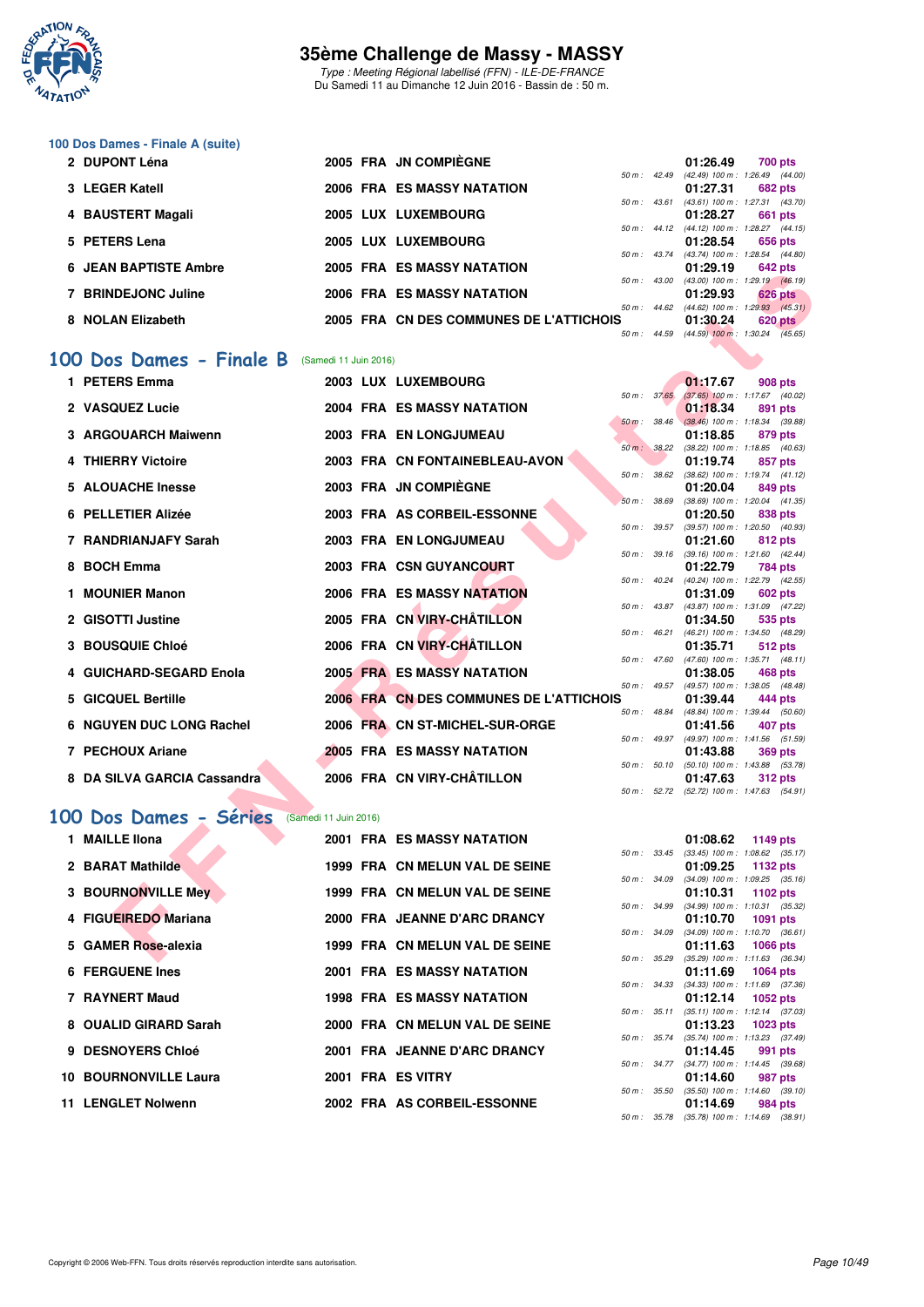

Type : Meeting Régional labellisé (FFN) - ILE-DE-FRANCE Du Samedi 11 au Dimanche 12 Juin 2016 - Bassin de : 50 m.

# **100 Dos Dames - Séries (suite)**

| 1 BONTE Clémence           |  | 2003 FRA JN COMPIEGNE             |              |                  | 01:14.89 | 979 pts                                                      |
|----------------------------|--|-----------------------------------|--------------|------------------|----------|--------------------------------------------------------------|
| 2 CAMBON Kimberley         |  | 2003 FRA JN COMPIÈGNE             |              |                  | 01:15.46 | 50 m: 36.77 (36.77) 100 m: 1:14.89 (38.12)<br>964 pts        |
| 12 RAIMONDO Ines           |  | 2000 FRA CN MELUN VAL DE SEINE    |              |                  | 01:15.87 | 50 m: 36.32 (36.32) 100 m: 1:15.46 (39.14)<br>954 pts        |
| <b>13 MARCHESE Julie</b>   |  | 2000 FRA CN MELUN VAL DE SEINE    |              |                  | 01:16.31 | 50 m: 37.75 (37.75) 100 m: 1:15.87 (38.12)<br>942 pts        |
| 3 BONDOUY Noah             |  | 2004 FRA ES MASSY NATATION        |              |                  | 01:16.36 | 50 m: 37.41 (37.41) 100 m: 1:16.31 (38.90)<br>941 pts        |
| 4 NGUYEN DUC LONG Armelle  |  | 2003 FRA CN ST-MICHEL-SUR-ORGE    |              |                  | 01:18.57 | 50 m: 37.73 (37.73) 100 m: 1:16.36 (38.63)<br>885 pts        |
| 5 MAILLE Salomé            |  | <b>2004 FRA ES MASSY NATATION</b> |              | 50 m: 38.19      | 01:18.66 | $(38.19)$ 100 m : 1:18.57 $(40.38)$<br>883 pts               |
| 6 ABDALLAH Anfiya          |  | 2003 FRA CN ASNIERES              | 50 m : 38.35 |                  | 01:19.28 | $(38.35)$ 100 m : 1:18.66 $(40.31)$<br>868 pts               |
| 7 FOURMY Marina            |  | 2003 FRA ES MASSY NATATION        | 50 m : 37.76 |                  | 01:19.71 | $(37.76)$ 100 m : 1:19.28 $(41.52)$<br>857 pts               |
| 8 BARDIN Lola              |  | <b>2003 FRA ES MASSY NATATION</b> |              |                  | 01:19.85 | 50 m : 39.91 (39.91) 100 m : 1:19.71 (39.80)<br>854 pts      |
|                            |  |                                   |              | $50 m$ : $38.55$ |          | $(38.55)$ 100 m : 1:19.85 $(41.30)$                          |
| 9 BOCH Emma                |  | <b>2003 FRA CSN GUYANCOURT</b>    | 50 m: 38.90  |                  | 01:19.98 | 851 pts<br>$(38.90)$ 100 m : 1:19.98 $(41.08)$               |
| <b>10 THIERRY Victoire</b> |  | 2003 FRA CN FONTAINEBLEAU-AVON    | 50 m : 39.69 |                  | 01:20.18 | 846 pts<br>$(39.69)$ 100 m : 1:20.18 $(40.49)$               |
| 11 ARGOUARCH Maiwenn       |  | 2003 FRA EN LONGJUMEAU            |              | 50 m: 38.42      | 01:20.50 | 838 pts<br>$(38.42)$ 100 m : 1:20.50 $(42.08)$               |
| 12 VASQUEZ Lucie           |  | 2004 FRA ES MASSY NATATION        | 50 m : 39.73 |                  | 01:20.56 | 837 pts<br>$(39.73)$ 100 m : 1:20.56 $(40.83)$               |
| 13 PETERS Emma             |  | 2003 LUX LUXEMBOURG               |              |                  | 01:21.13 | 823 pts<br>50 m: 40.02 (40.02) 100 m: 1:21.13 (41.11)        |
| <b>14 ALOUACHE Inesse</b>  |  | 2003 FRA JN COMPIÈGNE             |              |                  | 01:21.62 | 811 pts<br>50 m: 39.65 (39.65) 100 m: 1:21.62 (41.97)        |
| 15 PELLETIER Alizée        |  | 2003 FRA AS CORBEIL-ESSONNE       |              |                  | 01:22.43 | 792 pts                                                      |
| 16 RANDRIANJAFY Sarah      |  | 2003 FRA EN LONGJUMEAU            |              | 50 m : 40.21     | 01:22.63 | (40.21) 100 m: 1:22.43 (42.22)<br>788 pts                    |
| 17 SAMID Ines              |  | 2004 FRA CSM GENEVILLIERS         |              |                  | 01:22.74 | 50 m: 39.67 (39.67) 100 m: 1:22.63 (42.96)<br>785 pts        |
| 18 MOUNIER IIona           |  | 2004 FRA ES MASSY NATATION        | 50 m: 40.44  |                  | 01:22.75 | (40.44) 100 m : 1:22.74 (42.30)<br>785 pts                   |
| <b>19 QUANTIN Eva</b>      |  | <b>2004 FRA CSN GUYANCOURT</b>    |              |                  | 01:22.81 | 50 m: 40.95 (40.95) 100 m: 1:22.75 (41.80)<br>783 pts        |
| 20 CHESNEAU Justine        |  | <b>2003 FRA ES MASSY NATATION</b> |              |                  | 01:22.90 | 50 m: 39.73 (39.73) 100 m: 1:22.81 (43.08)<br>781 pts        |
| 21 BEAUDRON Leann          |  | 2003 FRA EN LONGJUMEAU            |              | 50 m : 40.87     | 01:23.25 | (40.87) 100 m : 1:22.90 (42.03)<br>773 pts                   |
| 22 BRINDEJONC Laura        |  | <b>2003 FRA ES MASSY NATATION</b> |              |                  | 01:23.38 | 50 m: 40.49 (40.49) 100 m: 1:23.25 (42.76)<br>770 pts        |
| 23 HAUET Ines              |  | 2004 FRA JN COMPIEGNE             |              |                  | 01:23.87 | 50 m: 41.26 (41.26) 100 m: 1:23.38 (42.12)<br><b>759 pts</b> |
| 1 JOMINET Lou              |  | <b>2005 LUX LUXEMBOURG</b>        |              |                  | 01:24.22 | 50 m: 41.26 (41.26) 100 m: 1:23.87 (42.61)<br>751 pts        |
| 24 ELIWA Kamila            |  | 2004 FRA ES MASSY NATATION        |              |                  | 01:24.24 | 50 m: 40.50 (40.50) 100 m: 1:24.22 (43.72)<br><b>750 pts</b> |
|                            |  |                                   |              |                  |          | 50 m: 41.43 (41.43) 100 m: 1:24.24 (42.81)                   |
| 25 FOURMY Maëlys           |  | 2003 FRA ES MASSY NATATION        |              |                  | 01:24.54 | 744 pts<br>50 m: 41.51 (41.51) 100 m: 1:24.54 (43.03)        |
| 26 GAUDIN Lucy             |  | <b>2004 FRA ES MASSY NATATION</b> |              |                  | 01:24.61 | 742 pts<br>50 m : 40.75 (40.75) 100 m : 1:24.61 (43.86)      |
| 27 JOLY Morgane            |  | <b>2004 FRA ES MASSY NATATION</b> |              |                  | 01:25.98 | <b>711 pts</b><br>50 m: 42.31 (42.31) 100 m: 1:25.98 (43.67) |
| 2 DUPONT Léna              |  | 2005 FRA JN COMPIEGNE             |              |                  | 01:26.03 | 710 pts<br>50 m: 41.44 (41.44) 100 m: 1:26.03 (44.59)        |
| 28 BELIMAM Ghizlene        |  | 2003 FRA AS CORBEIL-ESSONNE       |              | 50 m: 42.61      | 01:26.47 | 700 pts<br>$(42.61)$ 100 m : 1:26.47 $(43.86)$               |
| 3 LEGER Katell             |  | <b>2006 FRA ES MASSY NATATION</b> |              |                  | 01:26.75 | 694 pts<br>50 m: 43.00 (43.00) 100 m: 1:26.75 (43.75)        |
| 29 JENVRIN Malia           |  | 2004 FRA CSN GUYANCOURT           |              |                  | 01:28.00 | 667 pts                                                      |
| 30 RICARD Elsa             |  | 2003 FRA CN ST-MICHEL-SUR-ORGE    |              | 50 m : 43.31     | 01:28.29 | $(43.31)$ 100 m : 1:28.00 $(44.69)$<br>661 pts               |
| 31 LEFRANCOIS Noa          |  | 2003 FRA AS LE PLESSIS-SAVIGNY    |              |                  | 01:28.31 | 50 m: 42.75 (42.75) 100 m: 1:28.29 (45.54)<br>660 pts        |

|          | 36.77 | 01:14.89                      | 979 pts                              |
|----------|-------|-------------------------------|--------------------------------------|
| 50 m :   |       | $(36.77) 100 m$ :<br>01:15.46 | 1:14.89<br>(38.12)<br><b>964 pts</b> |
| 50 m :   | 36.32 | (36.32) 100 m :               | 1:15.46<br>(39.14)                   |
| $50 m$ : | 37.75 | 01:15.87<br>(37.75) 100 m :   | 954 pts<br>1:15.87<br>(38.12)        |
|          |       | 01:16.31                      | 942 pts                              |
| $50 m$ : | 37.41 | $(37.41) 100 m$ :             | 1:16.31<br>(38.90)                   |
| $50 m$ : | 37.73 | 01:16.36<br>$(37.73) 100 m$ : | 941 pts<br>1:16.36<br>(38.63)        |
|          |       | 01:18.57                      | 885 pts                              |
| $50 m$ : | 38.19 | $(38.19) 100 m$ :             | 1:18.57<br>(40.38)                   |
| 50 m :   | 38.35 | 01:18.66<br>$(38.35)$ 100 m : | 883 pts<br>1:18.66<br>(40.31)        |
|          |       | 01:19.28                      | 868 pts                              |
| $50 m$ : | 37.76 | $(37.76) 100 m$ :<br>01:19.71 | 1:19.28<br>(41.52)<br>857 pts        |
| $50 m$ : | 39.91 | $(39.91)$ 100 m :             | 1:19.71<br>(39.80)                   |
|          |       | 01:19.85                      | 854 pts                              |
| 50 m :   | 38.55 | $(38.55)$ 100 m :<br>01:19.98 | 1:19.85<br>(41.30)<br>851 pts        |
| $50 m$ : | 38.90 | (38.90) 100 m :               | 1:19.98<br>(41.08)                   |
|          |       | 01:20.18                      | 846 pts                              |
| $50 m$ : | 39.69 | $(39.69) 100 m$ :<br>01:20.50 | 1:20.18<br>(40.49)<br>838 pts        |
| $50 m$ : | 38.42 | $(38.42) 100 m$ :             | 1:20.50<br>(42.08)                   |
| $50 m$ : | 39.73 | 01:20.56<br>(39.73) 100 m :   | 837 pts<br>(40.83)<br>1:20.56        |
|          |       | 01:21.13                      | 823 pts                              |
| $50 m$ : | 40.02 | $(40.02)$ 100 m :             | 1:21.13<br>(41.11)                   |
| 50 m :   | 39.65 | 01:21.62<br>$(39.65) 100 m$ : | 811 pts<br>1:21.62<br>(41.97)        |
|          |       | 01:22.43                      | 792 pts                              |
| $50 m$ : | 40.21 | $(40.21)$ 100 m :             | 1:22.43<br>(42.22)                   |
| $50 m$ : | 39.67 | 01:22.63<br>$(39.67) 100 m$ : | <b>788 pts</b><br>1:22.63<br>(42.96) |
|          |       | 01:22.74                      | 785 pts                              |
| 50 m :   | 40.44 | $(40.44)$ 100 m :<br>01:22.75 | 1:22.74<br>(42.30)<br><b>785 pts</b> |
| $50 m$ : | 40.95 | (40.95) 100 m :               | 1:22.75<br>(41.80)                   |
|          |       | 01:22.81                      | <b>783 pts</b>                       |
| $50 m$ : | 39.73 | $(39.73) 100 m$ :<br>01:22.90 | 1:22.81<br>(43.08)<br>781<br>pts     |
| 50 m :   | 40.87 | $(40.87) 100 m$ :             | (42.03)<br>1:22.90                   |
| $50 m$ : | 40.49 | 01:23.25<br>$(40.49) 100 m$ : | 773 pts<br>1:23.25<br>(42.76)        |
|          |       | 01:23.38                      | 770 pts                              |
| $50 m$ : | 41.26 | $(41.26) 100 m$ :             | 1:23.38<br>(42.12)                   |
| $50 m$ : | 41.26 | 01:23.87<br>$(41.26) 100 m$ : | <b>759 pts</b><br>1:23.87<br>(42.61) |
|          |       | 01:24.22                      | <b>751 pts</b>                       |
| 50 m :   | 40.50 | (40.50) 100 m :<br>01:24.24   | 1:24.22 (43.72)<br>750 pts           |
| 50 m :   | 41.43 | $(41.43) 100 m$ :             | 1:24.24<br>(42.81)                   |
|          |       | 01:24.54                      | 744 pts                              |
| $50 m$ : | 41.51 | $(41.51) 100 m$ :<br>01:24.61 | (43.03)<br>1:24.54<br>742 pts        |
| $50 m$ : | 40.75 | (40.75) 100 m :               | 1:24.61<br>(43.86)                   |
| $50 m$ : | 42.31 | 01:25.98<br>(42.31) 100 m :   | 711<br>pts<br>1:25.98                |
|          |       | 01:26.03                      | (43.67)<br><b>710 pts</b>            |
| 50 m :   | 41.44 | $(41.44) 100 m$ :             | 1:26.03<br>(44.59)                   |
| $50 m$ : | 42.61 | 01:26.47<br>$(42.61)$ 100 m : | <b>700 pts</b><br>1:26.47<br>(43.86) |
|          |       | 01:26.75                      | 694 pts                              |
| $50 m$ : | 43.00 | $(43.00)$ 100 m :             | 1:26.75<br>(43.75)                   |
| 50 m :   | 43.31 | 01:28.00<br>(43.31) 100 m :   | <b>667 pts</b><br>1:28.00<br>(44.69) |
|          |       | 01:28.29                      | 661<br>pts                           |
| $50 m$ : | 42.75 | (42.75) 100 m :<br>01:28.31   | 1:28.29<br>(45.54)<br>660 pts        |
| 50 m :   | 43.44 | $(43.44) 100 m$ :             | 1:28.31<br>(44.87)                   |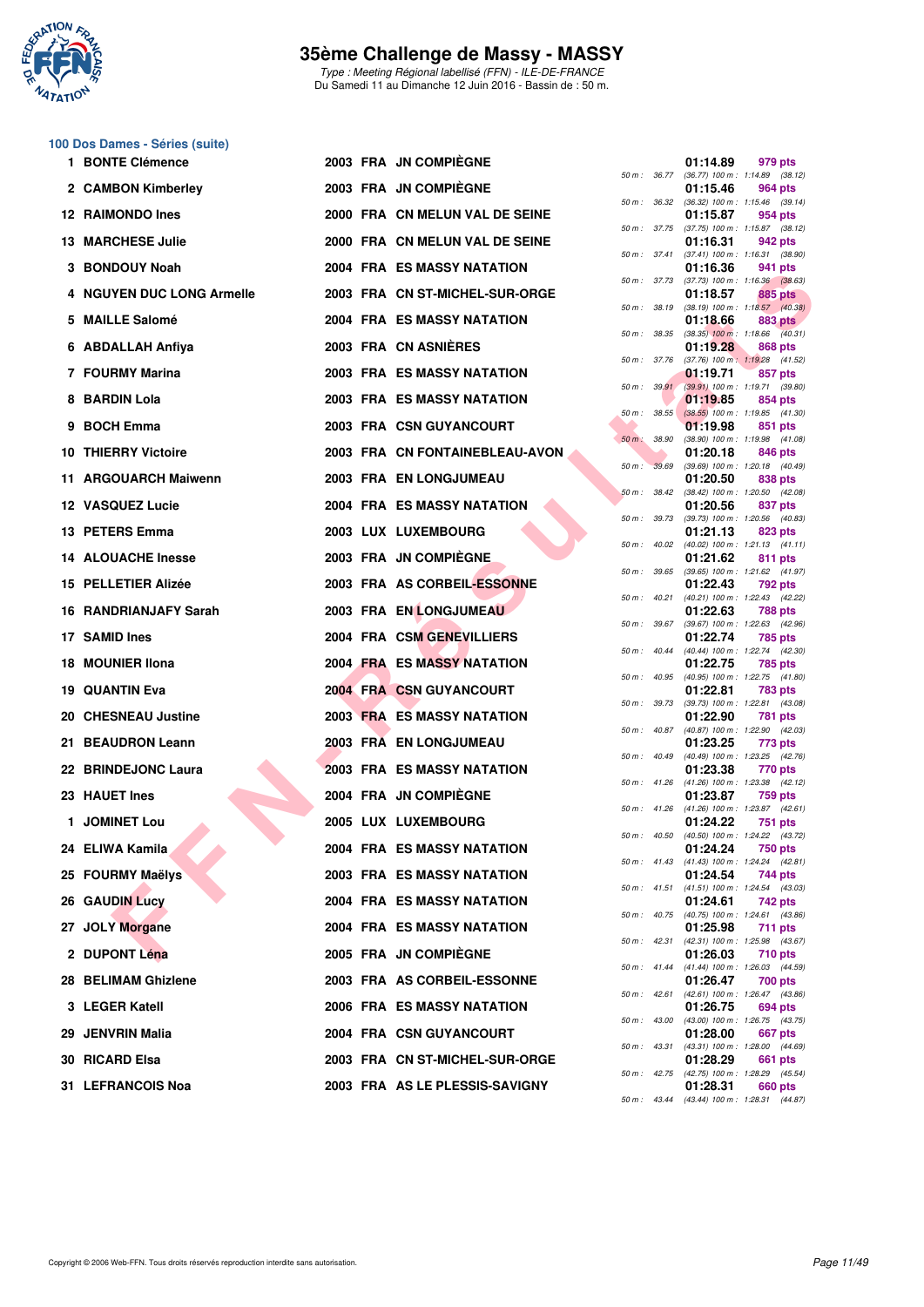

Type : Meeting Régional labellisé (FFN) - ILE-DE-FRANCE Du Samedi 11 au Dimanche 12 Juin 2016 - Bassin de : 50 m.

#### **100 Dos Dames - Séries (suite)**

|     | 4 NOLAN Elizabeth            |  | 2005 FRA CN DES COMMUNES DE L'ATTICHOIS |       |                | 01:28.54 | 656 pts                                                        |
|-----|------------------------------|--|-----------------------------------------|-------|----------------|----------|----------------------------------------------------------------|
|     | 5 BAUSTERT Magali            |  | 2005 LUX LUXEMBOURG                     |       | 50 m: 42.97    | 01:28.70 | (42.97) 100 m: 1:28.54 (45.57)<br>652 pts                      |
|     | 32 VANDERMARLIERE Auriane    |  | 2004 FRA AS LE PLESSIS-SAVIGNY          |       | 50 m: 44.62    | 01:28.79 | (44.62) 100 m: 1:28.70 (44.08)<br>650 pts                      |
|     | 33 LORIC Azilys              |  | 2004 FRA CN FONTAINEBLEAU-AVON          |       | 50 m: 43.69    | 01:28.84 | (43.69) 100 m: 1:28.79 (45.10)<br>649 pts                      |
|     | 34 RABARIMAMPIANINA Sendra   |  | 2004 FRA CN ST-MICHEL-SUR-ORGE          |       | 50 m : 43.54   | 01:29.09 | (43.54) 100 m: 1:28.84 (45.30)<br>644 pts                      |
|     | 6 PETERS Lena                |  | 2005 LUX LUXEMBOURG                     |       |                | 01:29.77 | 50 m: 43.84 (43.84) 100 m: 1:29.09 (45.25)<br><b>630 pts</b>   |
|     | 35 BOLEC Elina               |  | 2003 FRA AS LE PLESSIS-SAVIGNY          |       | 50 m : 44.11   | 01:30.18 | $(44.11)$ 100 m : 1:29.77 $(45.66)$<br><b>621 pts</b>          |
|     | 36 GERIHANOV Aminata         |  | 2004 FRA JN COMPIEGNE                   |       |                | 01:30.37 | 50 m : 44.08 (44.08) 100 m : 1:30.18 (46.10)<br>617 pts        |
|     | 7 BRINDEJONC Juline          |  | <b>2006 FRA ES MASSY NATATION</b>       |       | 50 m: 43.82    | 01:30.86 | $(43.82)$ 100 m : 1:30.37 $(46.55)$<br>607 pts                 |
|     | 37 NGHIEM Laura              |  | 2003 FRA JN COMPIEGNE                   |       |                | 01:31.06 | 50 m: 44.15 (44.15) 100 m: 1:30.86 (46.71)<br>603 pts          |
|     | <b>38 RENAC Marie</b>        |  | 2003 FRA AS LE PLESSIS-SAVIGNY          |       | $50 m$ : 44.41 | 01:31.50 | $(44.41)$ 100 m : 1:31.06 $(46.65)$<br>594 pts                 |
|     | 39 CALMES Lara               |  | 2004 LUX LUXEMBOURG                     |       | 50 m: 44.40    | 01:31.52 | $(44.40)$ 100 m : 1:31.50 $(47.10)$<br>594 pts                 |
|     | <b>8 JEAN BAPTISTE Ambre</b> |  | <b>2005 FRA ES MASSY NATATION</b>       | 50 m: |                | 01:32.20 | 43.52 (43.52) 100 m : 1:31.52 (48.00)<br>580 pts               |
|     | 40 BAHMED Yusra              |  | 2004 FRA JN COMPIEGNE                   |       | 50 m: 44.39    | 01:32.30 | $(44.39)$ 100 m : 1:32.20 $(47.81)$<br>578 pts                 |
| 9   | <b>MOUNIER Manon</b>         |  | 2006 FRA ES MASSY NATATION              |       | 50 m : 46.04   | 01:32.83 | $(46.04)$ 100 m : 1:32.30 $(46.26)$<br>567 pts                 |
|     | 41 BEN RAHOU Camille         |  | 2004 FRA CN FONTAINEBLEAU-AVON          |       | 50 m: 44.11    | 01:32.87 | $(44.11)$ 100 m : 1:32.83 $(48.72)$<br>566 pts                 |
|     | 10 GISOTTI Justine           |  | 2005 FRA CN VIRY-CHÂTILLON              |       |                | 01:35.01 | 50 m: 46.05 (46.05) 100 m: 1:32.87 (46.82)<br>525 pts          |
|     | 11 BOUSQUIE Chloé            |  | 2006 FRA CN VIRY-CHÂTILLON              |       |                | 01:35.38 | 50 m: 45.72 (45.72) 100 m: 1:35.01 (49.29)<br><b>518 pts</b>   |
|     | 12 GUICHARD-SEGARD Enola     |  | <b>2005 FRA ES MASSY NATATION</b>       |       |                | 01:36.19 | 50 m: 45.55 (45.55) 100 m: 1:35.38 (49.83)<br>503 pts          |
|     | <b>13 GICQUEL Bertille</b>   |  | 2006 FRA CN DES COMMUNES DE L'ATTICHOIS |       | 50 m: 46.58    | 01:38.65 | $(46.58)$ 100 m : 1:36.19 $(49.61)$<br>458 pts                 |
|     | 14 PECHOUX Ariane            |  | <b>2005 FRA ES MASSY NATATION</b>       |       | 50 m: 47.40    |          | $(47.40)$ 100 m : 1:38.65 $(51.25)$                            |
|     | 15 NGUYEN DUC LONG Rachel    |  | 2006 FRA CN ST-MICHEL-SUR-ORGE          |       |                | 01:39.55 | 442 pts<br>50 m: 47.43 (47.43) 100 m: 1:39.55 (52.12)          |
|     | 16 DA SILVA GARCIA Cassandra |  | 2006 FRA CN VIRY-CHÂTILLON              |       | 50 m : 49.09   | 01:41.36 | 411 pts<br>(49.09) 100 m: 1:41.36 (52.27)                      |
|     |                              |  |                                         |       | 50 m : 49.79   | 01:45.29 | 347 pts<br>(49.79) 100 m: 1:45.29 (55.50)                      |
|     | 17 BOLEC Manon               |  | 2005 FRA AS LE PLESSIS-SAVIGNY          |       |                | 01:45.37 | <b>346 pts</b><br>50 m: 53.95 (53.95) 100 m: 1:45.37 (51.42)   |
|     | 42 CHERIA Nour               |  | 2003 FRA AS CORBEIL-ESSONNE             |       | 50 m: 51.37    | 01:46.51 | <b>328 pts</b><br>$(51.37)$ 100 m : 1:46.51 $(55.14)$          |
|     | 18 DESNOS Elyne              |  | 2006 FRA CN VIRY-CHÂTILLON              |       | 50 m: 53.56    | 01:49.87 | <b>280 pts</b><br>(53.56) 100 m: 1:49.87 (56.31)               |
|     | 19 RIHAN Amrine              |  | 2005 FRA CN VIRY-CHÂTILLON              |       |                | 01:50.52 | <b>271 pts</b><br>50 m : 54.22 (54.22) 100 m : 1:50.52 (56.30) |
|     | 20 HAJI Aya                  |  | 2006 FRA CN VIRY-CHÂTILLON              |       | 50 m: 55.37    | 01:52.01 | 251 pts<br>(55.37) 100 m: 1:52.01 (56.64)                      |
|     | 43 KHALID Amel               |  | <b>2004 FRA ES MASSY NATATION</b>       |       | 50 m: 55.73    | 01:54.99 | $213$ pts<br>(55.73) 100 m : 1:54.99 (59.26)                   |
|     | 21 BARBAT Périne             |  | 2006 FRA AS CORBEIL-ESSONNE             |       | 50 m : 55.80   | 01:55.33 | $209$ pts<br>(55.80) 100 m: 1:55.33 (59.53)                    |
|     | 22 LAKHDARA Myriam           |  | 2005 FRA CN VIRY-CHÂTILLON              |       | 50 m: 54.59    | 01:56.74 | 192 pts<br>(54.59) 100 m: 1:56.74 (1:02.15)                    |
|     | 23 LAKHDARA Sarah            |  | 2006 FRA CN VIRY-CHÂTILLON              |       | 50 m: 57.45    | 01:57.10 | 188 pts<br>(57.45) 100 m: 1:57.10 (59.65)                      |
|     | 24 EL OUAZZANI Rania         |  | 2006 FRA AS CORBEIL-ESSONNE             |       | 50 m : 57.21   | 01:57.30 | $186$ pts<br>(57.21) 100 m: 1:57.30 (1:00.09)                  |
| 25. | <b>BELDJILALI Fatima</b>     |  | 2006 FRA CN VIRY-CHÂTILLON              |       |                | 01:58.90 | 168 pts<br>50 m: 58.45 (58.45) 100 m: 1:58.90 (1:00.45)        |
|     | 26 HUGUET Elina              |  | 2006 FRA AS LE PLESSIS-SAVIGNY          |       |                | 02:01.87 | 137 pts<br>50 m: 1:00.57 (1:00.57) 100 m: 2:01.87 (1:01.30)    |
|     | 27 HAMIDI Chaima             |  | 2005 FRA AS CORBEIL-ESSONNE             |       |                | 02:13.03 | 50 pts<br>50 m: 1:04.60 (1:04.60) 100 m: 2:13.03 (1:08.43)     |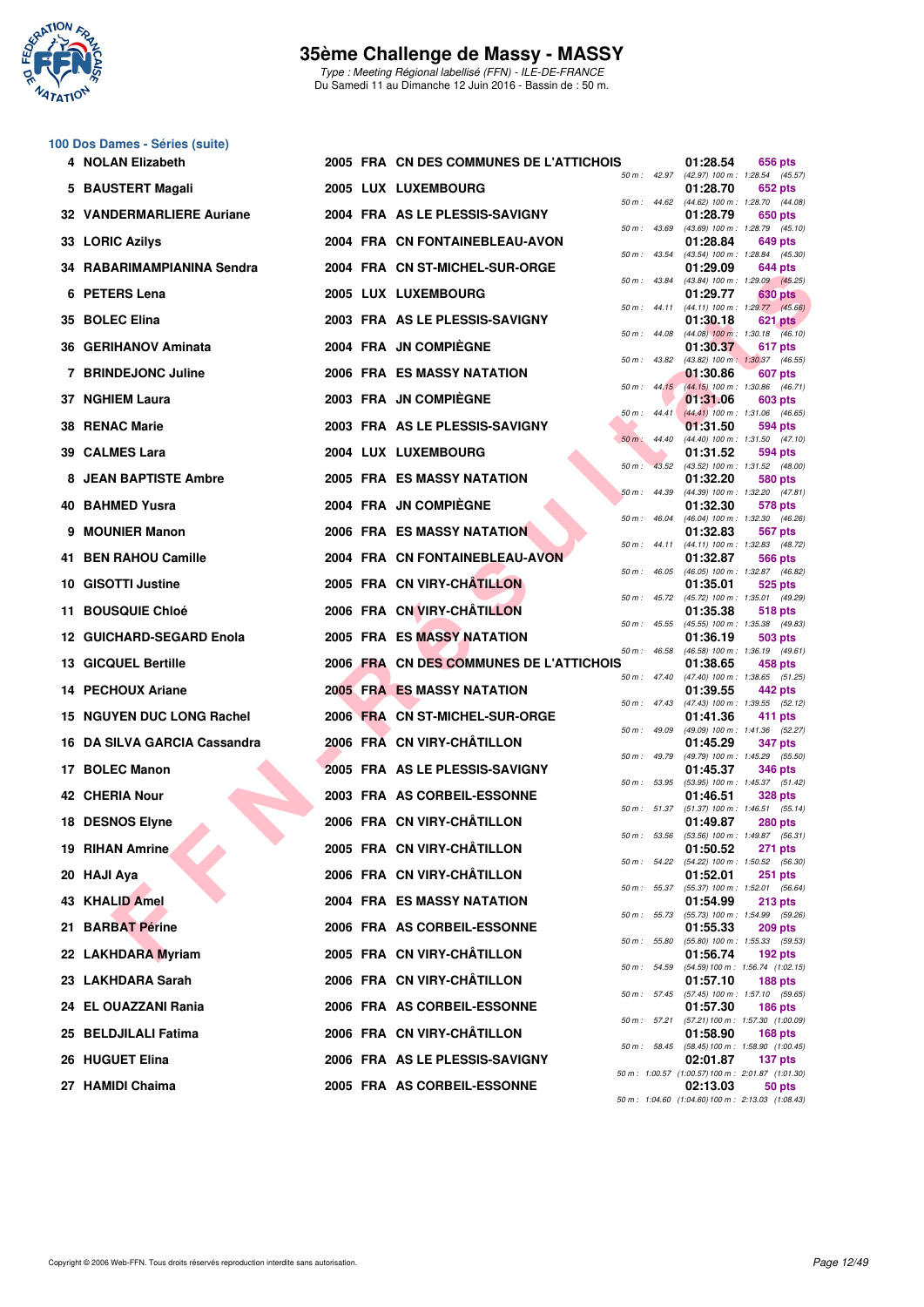

Type : Meeting Régional labellisé (FFN) - ILE-DE-FRANCE Du Samedi 11 au Dimanche 12 Juin 2016 - Bassin de : 50 m.

### **[50 Brasse Dames - Finale A](http://www.ffnatation.fr/webffn/resultats.php?idact=nat&go=epr&idcpt=38069&idepr=21)** (Dimanche 12 Juin 2016)

| 1 ANGELE Loulia                   |  | 2007 FRA ES MASSY NATATION        | 00:55.03 | 404 pts        |
|-----------------------------------|--|-----------------------------------|----------|----------------|
| 2 CAES Oone                       |  | 2007 BEL BELGIQUE                 | 00:55.40 | <b>393 pts</b> |
| <b>3 XAYGNABOUN-MOUNIER Anouk</b> |  | <b>2007 FRA ES MASSY NATATION</b> | 00:56.74 | 356 pts        |
| 4 VARIN Hermione                  |  | <b>2007 FRA ES MASSY NATATION</b> | 00:57.60 | 333 pts        |
| 5 KOMENDACKI-REBIFFE Nayah        |  | 2007 FRA AS CORBEIL-ESSONNE       | 00:58.61 | <b>307 pts</b> |
| 6 ARAGONES Roxane                 |  | <b>2007 FRA ES MASSY NATATION</b> | 01:02.31 | 221 pts        |
| 7 DE WEERDT Amelie                |  | 2007 BEL BELGIQUE                 | 01:03.57 | $195$ pts      |
| 8 TETART Romane                   |  | 2007 FRA CN ST-MICHEL-SUR-ORGE    | 01:03.62 | 194 pts        |
|                                   |  |                                   |          |                |

## **[50 Brasse Dames - Séries](http://www.ffnatation.fr/webffn/resultats.php?idact=nat&go=epr&idcpt=38069&idepr=21)** (Dimanche 12 Juin 2016)

| 1 CAES Oone                |  | 2007 BEL BELGIQUE                 |                | 00:54.65 | 415 pts        |
|----------------------------|--|-----------------------------------|----------------|----------|----------------|
| 2 REINESCH Leeloo          |  | 2007 LUX LUXEMBOURG               |                | 00:55.05 | 403 pts        |
| 3 ANGELE Loulia            |  | 2007 FRA ES MASSY NATATION        |                | 00:55.44 | 392 pts        |
| 4 XAYGNABOUN-MOUNIER Anouk |  | <b>2007 FRA ES MASSY NATATION</b> |                | 00:55.82 | <b>381 pts</b> |
| 5 KOMENDACKI-REBIFFE Navah |  | 2007 FRA AS CORBEIL-ESSONNE       |                | 00:56.46 | 363 pts        |
| 6 VARIN Hermione           |  | 2007 FRA ES MASSY NATATION        |                | 00:57.23 | 343 pts        |
| 7 ARAGONES Roxane          |  | 2007 FRA ES MASSY NATATION        |                | 01:00.15 | 269 pts        |
| 8 DE WEERDT Amelie         |  | 2007 BEL BELGIQUE                 |                | 01:01.98 | <b>228 pts</b> |
| 9 TETART Romane            |  | 2007 FRA CN ST-MICHEL-SUR-ORGE    | 01:02.51       |          | 217 pts        |
| <b>10 DARLINGTON Lily</b>  |  | <b>2007 FRA ES MASSY NATATION</b> |                | 01:05.46 | 159 pts        |
| 11 PERRIN Romane           |  | 2007 FRA CN ST-MICHEL-SUR-ORGE    |                | 01:07.29 | 127 pts        |
| --- KRAIEM Myriam          |  | 2007 FRA AS CORBEIL-ESSONNE       | <b>DNS</b> dec |          |                |

# **[100 Brasse Dames - Finale A](http://www.ffnatation.fr/webffn/resultats.php?idact=nat&go=epr&idcpt=38069&idepr=22)** (Dimanche 12 Juin 2016)

| 7 DE WEERDT Amelie                                        |                         | 2007 BEL BELGIQUE                                               |              |              | 01:03.57             | <b>195 pts</b>                                                |  |
|-----------------------------------------------------------|-------------------------|-----------------------------------------------------------------|--------------|--------------|----------------------|---------------------------------------------------------------|--|
| 8 TETART Romane                                           |                         | 2007 FRA CN ST-MICHEL-SUR-ORGE                                  |              |              | 01:03.62             | $194$ pts                                                     |  |
|                                                           |                         |                                                                 |              |              |                      |                                                               |  |
| <b>0 Brasse Dames - Séries</b>                            | (Dimanche 12 Juin 2016) |                                                                 |              |              |                      |                                                               |  |
| 1 CAES Oone                                               |                         | <b>2007 BEL BELGIQUE</b>                                        |              |              | 00:54.65             | 415 pts                                                       |  |
| 2 REINESCH Leeloo                                         |                         | 2007 LUX LUXEMBOURG                                             |              |              | 00:55.05             | 403 pts                                                       |  |
| 3 ANGELE Loulia<br>4 XAYGNABOUN-MOUNIER Anouk             |                         | 2007 FRA ES MASSY NATATION<br><b>2007 FRA ES MASSY NATATION</b> |              |              | 00:55.44<br>00:55.82 | 392 pts                                                       |  |
| 5 KOMENDACKI-REBIFFE Nayah                                |                         | 2007 FRA AS CORBEIL-ESSONNE                                     |              |              | 00:56.46             | 381 pts<br>363 pts                                            |  |
| 6 VARIN Hermione                                          |                         | <b>2007 FRA ES MASSY NATATION</b>                               |              |              | 00:57.23             | 343 pts                                                       |  |
| <b>7 ARAGONES Roxane</b>                                  |                         | <b>2007 FRA ES MASSY NATATION</b>                               |              |              | 01:00.15             | 269 pts                                                       |  |
| 8 DE WEERDT Amelie                                        |                         | 2007 BEL BELGIQUE                                               |              |              | 01:01.98             | <b>228 pts</b>                                                |  |
| 9 TETART Romane                                           |                         | 2007 FRA CN ST-MICHEL-SUR-ORGE                                  |              |              | 01:02.51             | 217 pts                                                       |  |
| <b>10 DARLINGTON Lily</b>                                 |                         | 2007 FRA ES MASSY NATATION                                      |              |              | 01:05.46             | 159 pts                                                       |  |
| 11 PERRIN Romane                                          |                         | 2007 FRA CN ST-MICHEL-SUR-ORGE                                  |              |              | 01:07.29             | 127 pts                                                       |  |
| --- KRAIEM Myriam                                         |                         | 2007 FRA AS CORBEIL-ESSONNE                                     |              |              | <b>DNS dec</b>       |                                                               |  |
| <b>00 Brasse Dames - Finale A</b> (Dimanche 12 Juin 2016) |                         |                                                                 |              |              |                      |                                                               |  |
| 1 BIHAN Morgane                                           |                         | 2000 FRA CSN GUYANCOURT                                         |              |              | 01:16.97             | 1147 pts                                                      |  |
| 2 BOURNONVILLE Mey                                        |                         | 1999 FRA CN MELUN VAL DE SEINE                                  |              |              | 01:19.91             | 50 m: 37.41 (37.41) 100 m: 1:16.97 (39.56)<br><b>1077 pts</b> |  |
|                                                           |                         |                                                                 |              | 50 m : 38.01 |                      | $(38.01)$ 100 m : 1:19.91 $(41.90)$                           |  |
| 3 BARBOSA Manoella                                        |                         | 2002 FRA CNO ST-GERMAIN-EN-LAYE                                 | 50 m: 38.23  |              | 01:20.61             | <b>1061 pts</b><br>$(38.23)$ 100 m : 1:20.61 $(42.38)$        |  |
| 4 LANGLAIS Lila                                           |                         | <b>2000 FRA ES MASSY NATATION</b>                               |              |              | 01:20.95             | 1053 pts                                                      |  |
| 5 BOURNONVILLE Laura                                      |                         | 2001 FRA ES VITRY                                               | 50 m : 38.59 |              | 01:21.05             | $(38.59)$ 100 m : 1:20.95 $(42.36)$<br>1051 pts               |  |
|                                                           |                         |                                                                 |              |              |                      | 50 m: 38.42 (38.42) 100 m: 1:21.05 (42.63)                    |  |
| 6 OUALID GIRARD Sarah                                     |                         | 2000 FRA CN MELUN VAL DE SEINE                                  |              | 50 m : 38.43 | 01:21.15             | <b>1048 pts</b><br>$(38.43)$ 100 m : 1:21.15 $(42.72)$        |  |
| 1 PELLETIER Alizée                                        |                         | 2003 FRA AS CORBEIL-ESSONNE                                     |              |              | 01:23.81             | 988 pts                                                       |  |
| <b>7 LENGLET Nolwenn</b>                                  |                         | 2002 FRA AS CORBEIL-ESSONNE                                     |              |              | 01:23.87             | 50 m: 39.72 (39.72) 100 m: 1:23.81 (44.09)<br>987 pts         |  |
|                                                           |                         |                                                                 | 50 m : 38.83 |              |                      | $(38.83)$ 100 m : 1:23.87 $(45.04)$                           |  |
| 2 RODRIGUES Chloé                                         |                         | <b>2003 FRA ES MASSY NATATION</b>                               | 50 m: 40.94  |              | 01:24.16             | 980 pts<br>(40.94) 100 m: 1:24.16 (43.22)                     |  |
| 3 VASQUEZ Lucie                                           |                         | 2004 FRA ES MASSY NATATION                                      |              |              | 01:25.13             | 959 pts                                                       |  |
| <b>4 NGUYEN DUC LONG Armelle</b>                          |                         | 2003 FRA CN ST-MICHEL-SUR-ORGE                                  |              |              | 01:25.32             | 50 m: 40.62 (40.62) 100 m: 1:25.13 (44.51)<br>954 pts         |  |
|                                                           |                         |                                                                 |              |              |                      | 50 m : 40.00 (40.00) 100 m : 1:25.32 (45.32)                  |  |
| 5 GNAZALE Charline                                        |                         | 2003 FRA AS EMERAINVILLE                                        |              |              | 01:26.76             | 923 pts<br>50 m: 41.76 (41.76) 100 m: 1:26.76 (45.00)         |  |
| 6 MAILLE Salomé                                           |                         | <b>2004 FRA ES MASSY NATATION</b>                               |              |              | 01:28.05             | 895 pts                                                       |  |
| 7 CAMBON Kimberley                                        |                         | 2003 FRA JN COMPIÈGNE                                           |              |              | 01:28.14             | 50 m: 41.82 (41.82) 100 m: 1:28.05 (46.23)<br>893 pts         |  |
|                                                           |                         |                                                                 | 50 m: 41.62  |              |                      | (41.62) 100 m : 1:28.14 (46.52)                               |  |
| 8 ROUSSEAU Elsa                                           |                         | 2003 FRA ES MASSY NATATION                                      | 50 m: 42.80  |              | 01:29.81             | 858 pts<br>(42.80) 100 m: 1:29.81 (47.01)                     |  |
| 1 BROZYNA Caroline                                        |                         | 2005 POL CN DES COMMUNES DE L'ATTICHOIS                         |              |              | 01:34.51             | 763 pts                                                       |  |
| 2 GNAZALE Judith                                          |                         | 2006 FRA AS EMERAINVILLE                                        | 50 m: 45.11  |              | 01:35.00             | (45.11) 100 m: 1:34.51 (49.40)                                |  |
|                                                           |                         |                                                                 | 50 m: 45.53  |              |                      | 753 pts<br>(45.53) 100 m: 1:35.00 (49.47)                     |  |
| 3 NOLAN Elizabeth                                         |                         | 2005 FRA CN DES COMMUNES DE L'ATTICHOIS                         | 50 m : 46.88 |              | 01:37.85             | 698 pts                                                       |  |
| 4 LEGER Katell                                            |                         | <b>2006 FRA ES MASSY NATATION</b>                               |              |              | 01:38.48             | $(46.88)$ 100 m : 1:37.85 $(50.97)$<br>687 pts                |  |
|                                                           |                         |                                                                 |              | 50 m : 47.21 |                      | (47.21) 100 m: 1:38.48 (51.27)                                |  |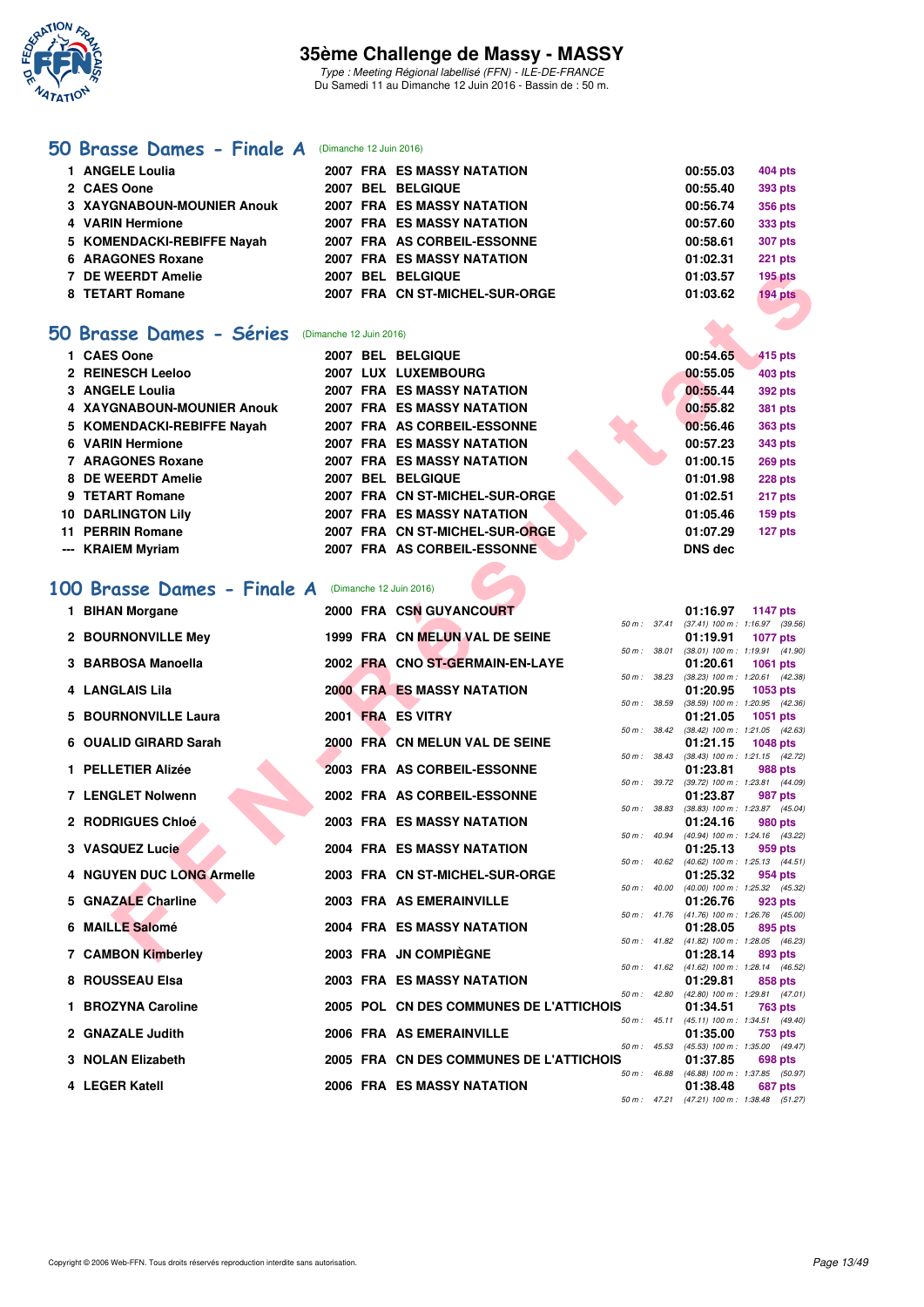

Type : Meeting Régional labellisé (FFN) - ILE-DE-FRANCE Du Samedi 11 au Dimanche 12 Juin 2016 - Bassin de : 50 m.

| 100 Brasse Dames - Finale A (suite) |                                |                                          |
|-------------------------------------|--------------------------------|------------------------------------------|
| 5 GUICHARD-SEGARD Enola             | 2005 FRA ES MASSY NATATION     | 01:39.74<br><b>663 pts</b>               |
|                                     |                                | 50 m: 48.40 (48.40) 100 m: 1:39.74 (51.3 |
| 6 RESCHE Léa                        | 2005 FRA AS EMERAINVILLE       | 01:41.63<br>629 pts                      |
|                                     |                                | 50 m: 48.24 (48.24) 100 m: 1:41.63 (53.3 |
| 7 DUPONT Léna                       | 2005 FRA JN COMPIÈGNE          | 01:42.25<br>618 pts                      |
|                                     |                                | 50 m: 49.57 (49.57) 100 m: 1:42.25 (52.6 |
| 8 BENARABA Sarah                    | 2005 ALG CN ST-MICHEL-SUR-ORGE | 01:42.74<br>609 pts                      |
|                                     |                                |                                          |

### **[100 Brasse Dames - Finale B](http://www.ffnatation.fr/webffn/resultats.php?idact=nat&go=epr&idcpt=38069&idepr=22)** (Dimanche 12 Juin 2016)

| 00 Brasse Dames - Finale B      |                         | (Dimanche 12 Juin 2016)           |             |                  |                                                        |                 |  |
|---------------------------------|-------------------------|-----------------------------------|-------------|------------------|--------------------------------------------------------|-----------------|--|
| 1 BONDOUY Noah                  |                         | <b>2004 FRA ES MASSY NATATION</b> |             |                  | 01:27.94                                               | <b>898 pts</b>  |  |
| 2 ALOUACHE Inesse               |                         | 2003 FRA JN COMPIEGNE             |             | 50 m : 42.28     | $(42.28)$ 100 m : 1:27.94 $(45.66)$<br>01:29.56        | <b>863 pts</b>  |  |
| 3 CHESNEAU Justine              |                         | <b>2003 FRA ES MASSY NATATION</b> |             | 50 m: 41.93      | $(41.93)$ 100 m : 1:29.56 $(47.63)$<br>01:31.19        | 829 pts         |  |
|                                 |                         |                                   | 50 m: 43.60 |                  | $(43.60)$ 100 m : 1:31.19 $(47.59)$                    |                 |  |
| 4 SAMID Ines                    |                         | 2004 FRA CSM GENEVILLIERS         |             |                  | 01:31.73                                               | 818 pts         |  |
|                                 |                         |                                   |             | $50 m$ : $42.76$ | $(42.76)$ 100 m : 1:31.73 $(48.97)$                    |                 |  |
| 5 LAPORTE Noémie                |                         | 2004 FRA AS EMERAINVILLE          |             | 50 m: 43.63      | 01:31.82<br>$(43.63)$ 100 m : 1:31.82 $(48.19)$        | 817 pts         |  |
| 6 BOCH Emma                     |                         | 2003 FRA CSN GUYANCOURT           |             |                  | 01:32.22                                               | 808 pts         |  |
|                                 |                         |                                   |             | $50 m$ : $45.15$ | (45.15) 100 m: 1:32.22 (47.07)                         |                 |  |
| <b>7 VANDERMARLIERE Auriane</b> |                         | 2004 FRA AS LE PLESSIS-SAVIGNY    |             |                  | 01:32.94                                               | 794 pts         |  |
|                                 |                         |                                   |             | 50 m : 43.82     | (43.82) 100 m : 1:32.94 (49.12)                        |                 |  |
| 8 BARDIN Lola                   |                         | <b>2003 FRA ES MASSY NATATION</b> |             |                  | 01:32.97<br>(43.94) 100 m: 1:32.97 (49.03)             | 793 pts         |  |
| 1 ROUBERTOU Emma                |                         | 2005 FRA AS LE PLESSIS-SAVIGNY    |             | 50 m: 43.94      | 01:44.83                                               | 573 pts         |  |
|                                 |                         |                                   |             | 50 m: 49.56      | (49.56) 100 m: 1:44.83 (55.27)                         |                 |  |
| 2 RICARD Manon                  |                         | 2005 FRA CN ST-MICHEL-SUR-ORGE    |             |                  | 01:46.62                                               | 543 pts         |  |
|                                 |                         |                                   |             | 50 m: 49.53      | (49.53) 100 m: 1:46.62 (57.09)                         |                 |  |
| 3 YAKER A KOUNG Solenn-Esther   |                         | 2005 FRA ES MASSY NATATION        |             |                  | 01:46.75                                               | 541 pts         |  |
|                                 |                         | 2005 FRA AS LE PLESSIS-SAVIGNY    |             | 50 m : 50.76     | (50.76) 100 m : 1:46.75 (55.99)                        |                 |  |
| 4 DELAGE Maelys                 |                         |                                   |             | 50 m: 51.23      | 01:47.65<br>$(51.23)$ 100 m : 1:47.65 $(56.42)$        | 526 pts         |  |
| 5 HADJIDJ Lina                  |                         | <b>2006 FRA ES MASSY NATATION</b> |             |                  | 01:48.72                                               | 509 pts         |  |
|                                 |                         |                                   |             |                  | 50 m: 51.62 (51.62) 100 m: 1:48.72 (57.10)             |                 |  |
| 6 MESQUITA Liliana              |                         | 2005 FRA AS EMERAINVILLE          |             |                  | 01:49.40                                               | 498 pts         |  |
|                                 |                         |                                   |             |                  | 50 m: 52.67 (52.67) 100 m: 1:49.40 (56.73)             |                 |  |
| <b>7 JEAN BAPTISTE Ambre</b>    |                         | <b>2005 FRA ES MASSY NATATION</b> |             |                  | 01:49.62                                               | 494 pts         |  |
| 8 FORET Soleha                  |                         | <b>2006 FRAMES MASSY NATATION</b> |             |                  | 50 m: 51.49 (51.49) 100 m: 1:49.62 (58.13)<br>01:51.82 | 460 pts         |  |
|                                 |                         |                                   |             | 50 m: 53.97      | (53.97) 100 m: 1:51.82 (57.85)                         |                 |  |
|                                 |                         |                                   |             |                  |                                                        |                 |  |
| <b>00 Brasse Dames - Séries</b> | (Dimanche 12 Juin 2016) |                                   |             |                  |                                                        |                 |  |
| 1 BIHAN Morgane                 |                         | 2000 FRA CSN GUYANCOURT           |             |                  | 01:19.04                                               | <b>1098 pts</b> |  |
|                                 |                         |                                   |             |                  | 50 m: 37.87 (37.87) 100 m: 1:19.04 (41.17)             |                 |  |
| 2 BARBOSA Manoella              |                         | 2002 FRA CNO ST-GERMAIN-EN-LAYE   |             |                  | 01:22.18                                               | <b>1025 pts</b> |  |
|                                 |                         |                                   |             | 50 m : 39.05     | $(39.05)$ 100 m : 1:22.18 $(43.13)$                    |                 |  |
| <b>3 BOURNONVILLE Mey</b>       |                         | 1999 FRA CN MELUN VAL DE SEINE    |             |                  | 01:24.19                                               | 979 pts         |  |
| 4 BOURNONVILLE Laura            |                         | 2001 FRA ES VITRY                 |             | 50 m : 40.59     | $(40.59)$ 100 m : 1:24.19 $(43.60)$                    |                 |  |
|                                 |                         |                                   |             | 50 m: 39.67      | 01:24.46<br>$(39.67)$ 100 m : 1:24.46 $(44.79)$        | 973 pts         |  |
| 1 PELLETIER Alizée              |                         | 2003 FRA AS CORBEIL-ESSONNE       |             |                  | 01:24.87                                               | 964 pts         |  |
|                                 |                         |                                   |             | 50 m: 40.27      | (40.27) 100 m: 1:24.87 (44.60)                         |                 |  |
| 5 LENGLET Nolwenn               |                         | 2002 FRA AS CORBEIL-ESSONNE       |             |                  | 01:25.06                                               | 960 pts         |  |
|                                 |                         |                                   |             | 50 m : 39.35     | $(39.35)$ 100 m : 1:25.06 $(45.71)$                    |                 |  |
| 2 NGUYEN DUC LONG Armelle       |                         | 2003 FRA CN ST-MICHEL-SUR-ORGE    |             |                  | 01:25.30                                               | 955 pts         |  |
| 6 LANGLAIS Lila                 |                         | <b>2000 FRA ES MASSY NATATION</b> |             |                  | 50 m: 39.72 (39.72) 100 m: 1:25.30 (45.58)<br>01:25.30 | 955 pts         |  |
|                                 |                         |                                   |             |                  | 50 m: 40.28 (40.28) 100 m: 1:25.30 (45.02)             |                 |  |

## **[100 Brasse Dames - Séries](http://www.ffnatation.fr/webffn/resultats.php?idact=nat&go=epr&idcpt=38069&idepr=22)** (Dimanche 12 Juin 2016)

| 1 BIHAN Morgane           |  | 2000 FRA CSN GUYANCOURT           |  | 01:19.04 1098 pts                                            |         |  |
|---------------------------|--|-----------------------------------|--|--------------------------------------------------------------|---------|--|
| 2 BARBOSA Manoella        |  | 2002 FRA CNO ST-GERMAIN-EN-LAYE   |  | 50 m: 37.87 (37.87) 100 m: 1:19.04 (41.<br>01:22.18 1025 pts |         |  |
|                           |  |                                   |  | 50 m: 39.05 (39.05) 100 m: 1:22.18 (43.                      |         |  |
| 3 BOURNONVILLE Mey        |  | 1999 FRA CN MELUN VAL DE SEINE    |  | 01:24.19 979 pts                                             |         |  |
|                           |  |                                   |  | 50 m: 40.59 (40.59) 100 m: 1:24.19 (43.                      |         |  |
| 4 BOURNONVILLE Laura      |  | 2001 FRA ES VITRY                 |  | 01:24.46                                                     | 973 pts |  |
| 1 PELLETIER Alizée        |  | 2003 FRA AS CORBEIL-ESSONNE       |  | 50 m: 39.67 (39.67) 100 m: 1:24.46 (44.<br>01:24.87 964 pts  |         |  |
|                           |  |                                   |  | 50 m: 40.27 (40.27) 100 m: 1:24.87 (44.                      |         |  |
| 5 LENGLET Nolwenn         |  | 2002 FRA AS CORBEIL-ESSONNE       |  | 01:25.06                                                     | 960 pts |  |
| 2 NGUYEN DUC LONG Armelle |  | 2003 FRA CN ST-MICHEL-SUR-ORGE    |  | 50 m: 39.35 (39.35) 100 m: 1:25.06 (45.<br>01:25.30 955 pts  |         |  |
|                           |  |                                   |  | 50 m : 39.72 (39.72) 100 m : 1:25.30 (45.                    |         |  |
| 6 LANGLAIS Lila           |  | <b>2000 FRA ES MASSY NATATION</b> |  | 01:25.30                                                     | 955 pts |  |
|                           |  |                                   |  | 50 m: 40.28 (40.28) 100 m: 1:25.30 (45.                      |         |  |
| 7 BARAT Mathilde          |  | 1999 FRA CN MELUN VAL DE SEINE    |  | 01:25.51                                                     | 950 pts |  |
| 3 VASQUEZ Lucie           |  | 2004 FRA ES MASSY NATATION        |  | 50 m: 40.28 (40.28) 100 m: 1:25.51 (45.<br>01:25.97          | 940 pts |  |
|                           |  |                                   |  | 50 m: 41.29 (41.29) 100 m: 1:25.97 (44.                      |         |  |
| 4 RODRIGUES Chloé         |  | <b>2003 FRA ES MASSY NATATION</b> |  | 01:26.52 928 pts                                             |         |  |
|                           |  |                                   |  | 50 m : 40.69 (40.69) 100 m : 1:26.52 (45.                    |         |  |
| 8 OUALID GIRARD Sarah     |  | 2000 FRA CN MELUN VAL DE SEINE    |  | 01:26.91                                                     | 920 pts |  |
|                           |  |                                   |  | 50 m: 42.12 (42.12) 100 m: 1:26.91 (44.                      |         |  |
| 5 CAMBON Kimberley        |  | 2003 FRA JN COMPIÈGNE             |  | 01:27.51 907 pts                                             |         |  |
|                           |  | 2003 FRA AS EMERAINVILLE          |  | 50 m: 41.35 (41.35) 100 m: 1:27.51 (46.                      |         |  |
| 6 GNAZALE Charline        |  |                                   |  | 01:27.97                                                     | 897 pts |  |

|              |              | 01:39.74         | 663 pts                         |
|--------------|--------------|------------------|---------------------------------|
|              | 50 m : 48.40 |                  | (48.40) 100 m : 1:39.74 (51.34) |
|              |              | 01:41.63 629 pts |                                 |
| 50 m : 48.24 |              |                  | (48.24) 100 m : 1:41.63 (53.39) |
|              |              | 01:42.25         | 618 pts                         |
|              | 50 m: 49.57  |                  | (49.57) 100 m : 1:42.25 (52.68) |
|              |              |                  | 01:42.74 609 pts                |
|              | 50 m : 49.24 |                  | (49.24) 100 m: 1:42.74 (53.50)  |
|              |              |                  |                                 |
|              |              |                  |                                 |
|              |              |                  |                                 |
|              |              | 01:27.94         | 898 pts                         |

|                  |       | 01:27.94                    | 898 pts                    |
|------------------|-------|-----------------------------|----------------------------|
| 50 m: 42.28      |       | (42.28) 100 m :             | 1:27.94 (45.66)            |
|                  |       | 01:29.56                    | <b>863 pts</b>             |
| 50 m: 41.93      |       | $(41.93) 100 m$ :           | 1:29.56 (47.63)            |
|                  |       | 01:31.19                    | <b>829 pts</b>             |
| $50 m$ : 43.60   |       | $(43.60)$ 100 m :           | $1:31.19$ $(47.59)$        |
|                  |       | 01:31.73                    | 818 pts                    |
| 50 m: 42.76      |       | $(42.76) 100 m$ :           | 1:31.73 (48.97)            |
|                  |       | 01:31.82                    | 817 pts                    |
| $50 m$ :         | 43.63 | $(43.63) 100 m$ :           | 1:31.82 (48.19)            |
|                  |       | 01:32.22                    | <b>808 pts</b>             |
| $50 m$ :         | 45.15 | $(45.15) 100 m$ :           | 1:32.22 (47.07)            |
|                  |       | 01:32.94                    | 794 pts                    |
| 50 m: 43.82      |       | $(43.82)$ 100 m :           | 1:32.94 (49.12)            |
|                  |       | 01:32.97                    | 793 pts                    |
| $50 m$ :         | 43.94 | $(43.94) 100 m$ :           | 1:32.97 (49.03)            |
|                  |       |                             |                            |
|                  |       | 01:44.83                    | 573 pts                    |
| 50 m: 49.56      |       | $(49.56) 100 m$ :           | 1:44.83 (55.27)            |
|                  |       | 01:46.62                    | 543 pts                    |
| $50 m$ : 49.53   |       | $(49.53) 100 m$ :           | 1:46.62 (57.09)            |
|                  |       | 01:46.75                    | 541 pts                    |
| 50 m :           | 50.76 | $(50.76) 100 m$ :           | 1:46.75 (55.99)            |
|                  |       | 01:47.65                    | <b>526 pts</b>             |
| 50 m :           | 51.23 | $(51.23) 100 m$ :           | 1:47.65 (56.42)            |
|                  |       | 01:48.72                    | <b>509 pts</b>             |
| $50 m$ : $51.62$ |       | $(51.62) 100 m$ :           | $1:48.72$ $(57.10)$        |
|                  |       | 01:49.40                    | 498 pts                    |
| $50 m$ :         | 52.67 | $(52.67)$ 100 m :           | 1:49.40 (56.73)            |
|                  |       | 01:49.62                    | 494 pts                    |
| 50 m: 51.49      |       | (51.49) 100 m:              | 1:49.62 (58.13)            |
| $50 m$ : $53.97$ |       | 01:51.82<br>(53.97) 100 m : | 460 pts<br>1:51.82 (57.85) |

|                  |              | 01:19.04                            | 1098 pts            |         |
|------------------|--------------|-------------------------------------|---------------------|---------|
|                  | 50 m : 37.87 | $(37.87) 100 m$ :                   | $1:19.04$ $(41.17)$ |         |
|                  |              | 01:22.18                            | 1025 pts            |         |
| 50 m: 39.05      |              | $(39.05)$ 100 m :                   | $1:22.18$ $(43.13)$ |         |
|                  |              | 01:24.19                            | 979 pts             |         |
| $50 m$ : $40.59$ |              | $(40.59)$ 100 m :                   | 1:24.19 (43.60)     |         |
|                  |              | 01:24.46                            | 973 pts             |         |
| 50 m: 39.67      |              | $(39.67) 100 m$ :                   | 1:24.46 (44.79)     |         |
|                  |              | 01:24.87                            | 964 pts             |         |
| $50 m$ : $40.27$ |              | $(40.27)$ 100 m :                   | 1:24.87 (44.60)     |         |
|                  |              | 01:25.06                            | 960 pts             |         |
| 50 m: 39.35      |              | $(39.35)$ 100 m :                   | $1:25.06$ $(45.71)$ |         |
|                  |              | 01:25.30                            |                     | 955 pts |
| 50 m : 39.72     |              | $(39.72)$ 100 m :                   | 1:25.30 (45.58)     |         |
|                  |              | 01:25.30                            | 955 pts             |         |
| $50 m$ : $40.28$ |              | $(40.28)$ 100 m :                   | 1:25.30 (45.02)     |         |
|                  |              | 01:25.51                            | 950 pts             |         |
| $50 m$ : $40.28$ |              | $(40.28) 100 m$ :                   | 1:25.51 (45.23)     |         |
|                  |              | 01:25.97                            | 940 pts             |         |
| 50 m: 41.29      |              | $(41.29) 100 m$ :                   | 1:25.97 (44.68)     |         |
|                  |              | 01:26.52                            | 928 pts             |         |
| $50 m$ : $40.69$ |              | $(40.69)$ 100 m :                   | 1:26.52 (45.83)     |         |
|                  |              | 01:26.91                            | 920 pts             |         |
| $50 m$ : 42.12   |              | $(42.12)$ 100 m :                   | 1:26.91 (44.79)     |         |
|                  |              | 01:27.51                            | 907 pts             |         |
|                  | 50 m : 41.35 | $(41.35)$ 100 m : 1:27.51 $(46.16)$ |                     |         |
|                  |              | 01:27.97 897 pts                    |                     |         |
| $50 m$ :         | 41.75        | (41.75) 100 m:                      | 1:27.97 (46.22)     |         |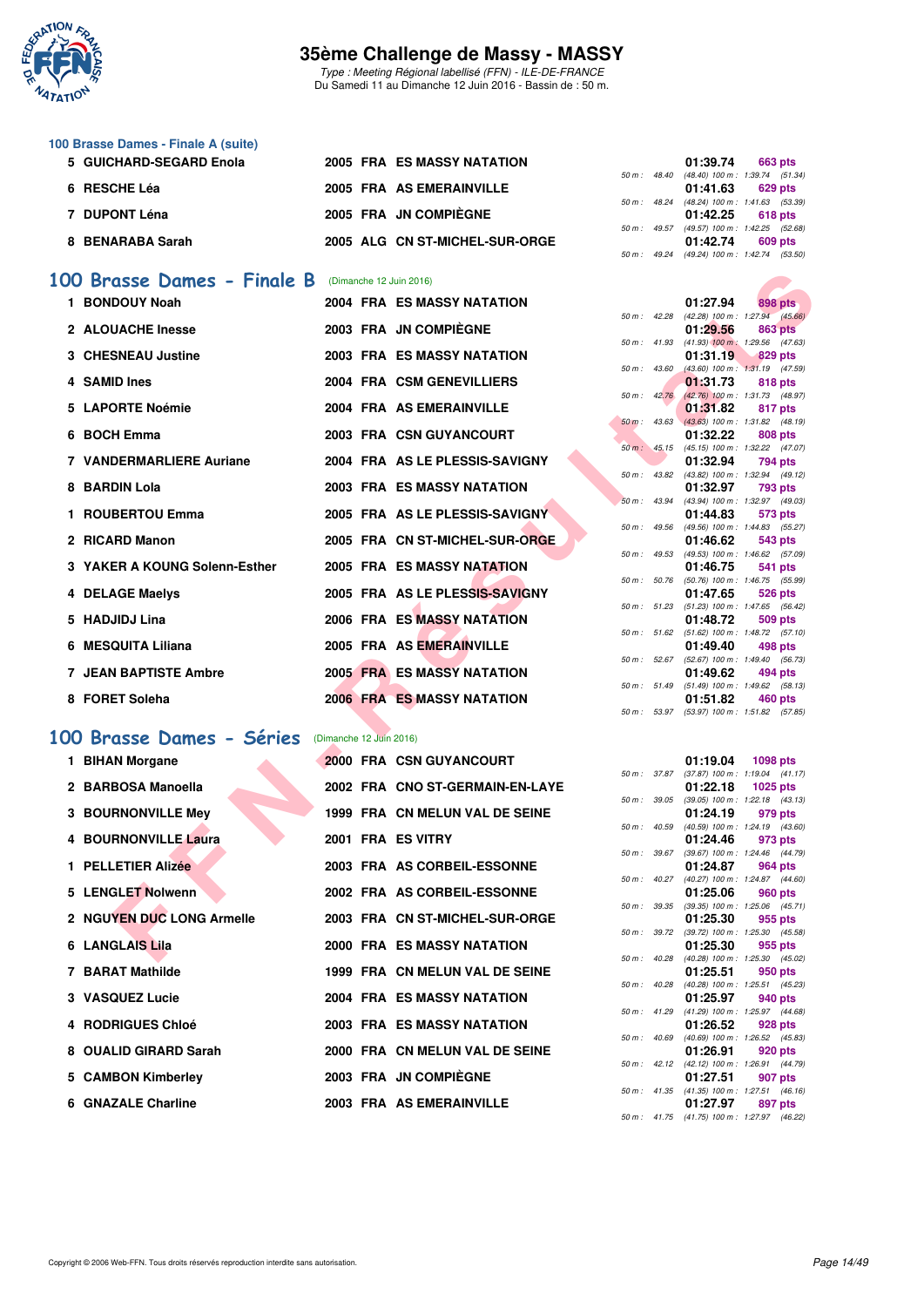

Type : Meeting Régional labellisé (FFN) - ILE-DE-FRANCE Du Samedi 11 au Dimanche 12 Juin 2016 - Bassin de : 50 m.

### **100 Brasse Dames - Séries (suite)**

|     | 7 MAILLE Salomé                  |  | <b>2004 FRA ES MASSY NATATION</b>       |              |                  | 01:28.61 | 883 pts                                                      |
|-----|----------------------------------|--|-----------------------------------------|--------------|------------------|----------|--------------------------------------------------------------|
|     | 8 ROUSSEAU Elsa                  |  | <b>2003 FRA ES MASSY NATATION</b>       |              | 50 m : 41.90     | 01:29.32 | $(41.90)$ 100 m : 1:28.61 $(46.71)$<br>868 pts               |
|     | <b>BONDOUY Noah</b>              |  | 2004 FRA ES MASSY NATATION              | 50 m: 42.80  |                  | 01:30.37 | (42.80) 100 m: 1:29.32 (46.52)<br>846 pts                    |
|     | 10 ALOUACHE Inesse               |  | 2003 FRA JN COMPIEGNE                   |              | 50 m: 43.03      | 01:30.92 | (43.03) 100 m: 1:30.37 (47.34)<br>835 pts                    |
|     | <b>11 VANDERMARLIERE Auriane</b> |  | 2004 FRA AS LE PLESSIS-SAVIGNY          |              |                  | 01:31.74 | 50 m: 42.12 (42.12) 100 m: 1:30.92 (48.80)<br>818 pts        |
|     | <b>12 LAPORTE Noémie</b>         |  | 2004 FRA AS EMERAINVILLE                |              |                  | 01:32.00 | 50 m: 44.72 (44.72) 100 m: 1:31.74 (47.02)<br>813 pts        |
|     | 13 BOCH Emma                     |  | 2003 FRA CSN GUYANCOURT                 | 50 m: 43.05  |                  | 01:32.15 | $(43.05)$ 100 m : 1:32.00 $(48.95)$<br>810 pts               |
|     | <b>14 CHESNEAU Justine</b>       |  | 2003 FRA ES MASSY NATATION              |              |                  | 01:32.83 | 50 m: 44.57 (44.57) 100 m: 1:32.15 (47.58)<br><b>796 pts</b> |
|     | 15 BARDIN Lola                   |  | <b>2003 FRA ES MASSY NATATION</b>       | 50 m: 43.38  |                  | 01:32.89 | (43.38) 100 m: 1:32.83 (49.45)<br>795 pts                    |
| 16. | <b>SAMID Ines</b>                |  | 2004 FRA CSM GENEVILLIERS               |              | $50 m$ : $43.67$ | 01:33.29 | (43.67) 100 m : 1:32.89 (49.22)<br>787 pts                   |
|     | 17 BONTE Clémence                |  | 2003 FRA JN COMPIÈGNE                   |              | $50 m$ : 43.67   | 01:33.31 | (43.67) 100 m : 1:33.29 (49.62)<br>787 pts                   |
|     | <b>18 THIERRY Victoire</b>       |  | 2003 FRA CN FONTAINEBLEAU-AVON          | 50 m : 43.90 |                  | 01:33.56 | (43.90) 100 m: 1:33.31 (49.41)<br>782 pts                    |
|     | 1 BROZYNA Caroline               |  | 2005 POL CN DES COMMUNES DE L'ATTICHOIS | $50 m$ :     | 44.60            | 01:33.63 | (44.60) 100 m: 1:33.56 (48.96)<br><b>780 pts</b>             |
|     | 19 CALMES Lara                   |  | 2004 LUX LUXEMBOURG                     | 50 m: 45.30  |                  | 01:33.70 | (45.30) 100 m: 1:33.63 (48.33)<br>779 pts                    |
| 20  | <b>BOLEC Elina</b>               |  | 2003 FRA AS LE PLESSIS-SAVIGNY          | 50 m: 43.50  |                  | 01:33.86 | (43.50) 100 m: 1:33.70 (50.20)<br>776 pts                    |
|     | 21 FARHAT Manon                  |  | 2003 FRA CN MELUN VAL DE SEINE          | 50 m: 45.05  |                  | 01:34.31 | (45.05) 100 m: 1:33.86 (48.81)<br>767 pts                    |
|     | 22 MARTINS Daphnee               |  | 2004 FRA CNO ST-GERMAIN-EN-LAYE         |              |                  | 01:34.67 | 50 m: 44.72 (44.72) 100 m: 1:34.31 (49.59)<br>760 pts        |
|     | 23 HERVAULT Estelle              |  | 2003 FRA CNO ST-GERMAIN-EN-LAYE         |              | 50 m : 45.83     | 01:34.84 | (45.83) 100 m: 1:34.67 (48.84)<br><b>756 pts</b>             |
|     | 24 GOMES Célia                   |  | 2003 FRA CN MELUN VAL DE SEINE          | 50 m: 44.96  |                  | 01:34.96 | (44.96) 100 m: 1:34.84 (49.88)<br>754 pts                    |
|     | <b>JOMINET Lou</b>               |  | 2005 LUX LUXEMBOURG                     |              | 50 m : 44.88     | 01:35.14 | $(44.88)$ 100 m : 1:34.96 $(50.08)$                          |
|     |                                  |  | 2003 FRA CN ASNIERES                    | 50 m: 45.75  |                  |          | 750 pts<br>(45.75) 100 m: 1:35.14 (49.39)                    |
|     | 25 ABDALLAH Anfiya               |  | 2003 FRA AS CORBEIL-ESSONNE             | 50 m: 44.95  |                  | 01:35.24 | 748 pts<br>(44.95) 100 m: 1:35.24 (50.29)                    |
|     | 26 BELIMAM Ghizlene              |  |                                         |              | 50 m : 44.59     | 01:35.83 | 737 pts<br>$(44.59)$ 100 m : 1:35.83 (51.24)                 |
|     | 3 GNAZALE Judith                 |  | 2006 FRA AS EMERAINVILLE                |              | 50 m : 46.17     | 01:35.91 | 735 pts<br>(46.17) 100 m: 1:35.91 (49.74)                    |
|     | 27 MUREZ Anastasia               |  | 2003 FRA AQUA CLUB PONTAULT-ROISSY      |              |                  | 01:36.01 | 733 pts<br>50 m: 44.36 (44.36) 100 m: 1:36.01 (51.65)        |
|     | <b>28 QUANTIN Eva</b>            |  | <b>2004 FRA CSN GUYANCOURT</b>          |              | 50 m : 45.54     | 01:36.29 | 728 pts<br>$(45.54)$ 100 m : 1:36.29 (50.75)                 |
|     | 29 KESSEL Agathe                 |  | 2003 FRA CN MELUN VAL DE SEINE          | 50 m: 44.93  |                  | 01:36.30 | <b>728 pts</b><br>(44.93) 100 m: 1:36.30 (51.37)             |
|     | 30 BEN RAHOU Camille             |  | 2004 FRA CN FONTAINEBLEAU-AVON          | 50 m: 45.92  |                  | 01:36.85 | 717 pts<br>(45.92) 100 m : 1:36.85 (50.93)                   |
|     | 31 ANG Nastassia                 |  | 2003 FRA CN FONTAINEBLEAU-AVON          | 50 m : 44.40 |                  | 01:37.20 | 711 pts<br>(44.40) 100 m: 1:37.20 (52.80)                    |
|     | 4 BAUSTERT Magali                |  | 2005 LUX LUXEMBOURG                     | 50 m: 45.82  |                  | 01:37.30 | 709 pts<br>(45.82) 100 m : 1:37.30 (51.48)                   |
|     | 32 CHERIA Nour                   |  | 2003 FRA AS CORBEIL-ESSONNE             | 50 m: 46.35  |                  | 01:37.45 | 706 pts<br>(46.35) 100 m: 1:37.45 (51.10)                    |
|     | 33 MOUNIER llona                 |  | <b>2004 FRA ES MASSY NATATION</b>       | 50 m: 46.50  |                  | 01:38.13 | 693 pts<br>(46.50) 100 m: 1:38.13 (51.63)                    |
|     | <b>34 GAUDIN Lucy</b>            |  | <b>2004 FRA ES MASSY NATATION</b>       | 50 m: 47.89  |                  | 01:38.16 | 693 pts<br>(47.89) 100 m: 1:38.16 (50.27)                    |
|     | 5 LEGER Katell                   |  | 2006 FRA ES MASSY NATATION              | 50 m: 46.97  |                  | 01:38.19 | 692 pts<br>(46.97) 100 m: 1:38.19 (51.22)                    |
|     | 35 VODDEN Ella                   |  | 2004 GBR CNO ST-GERMAIN-EN-LAYE         | 50 m: 46.69  |                  | 01:38.25 | 691 pts<br>(46.69) 100 m: 1:38.25 (51.56)                    |
|     | 36 BASILE Helene                 |  | 2004 FRA CN ST-MICHEL-SUR-ORGE          | 50 m: 46.35  |                  | 01:38.29 | 690 pts<br>(46.35) 100 m: 1:38.29 (51.94)                    |
|     | <b>37 CHAGNON Emie</b>           |  | 2004 FRA C.N LIANCOURTOIS               | 50 m : 46.73 |                  | 01:38.56 | 685 pts<br>(46.73) 100 m : 1:38.56 (51.83)                   |
|     |                                  |  |                                         |              |                  |          |                                                              |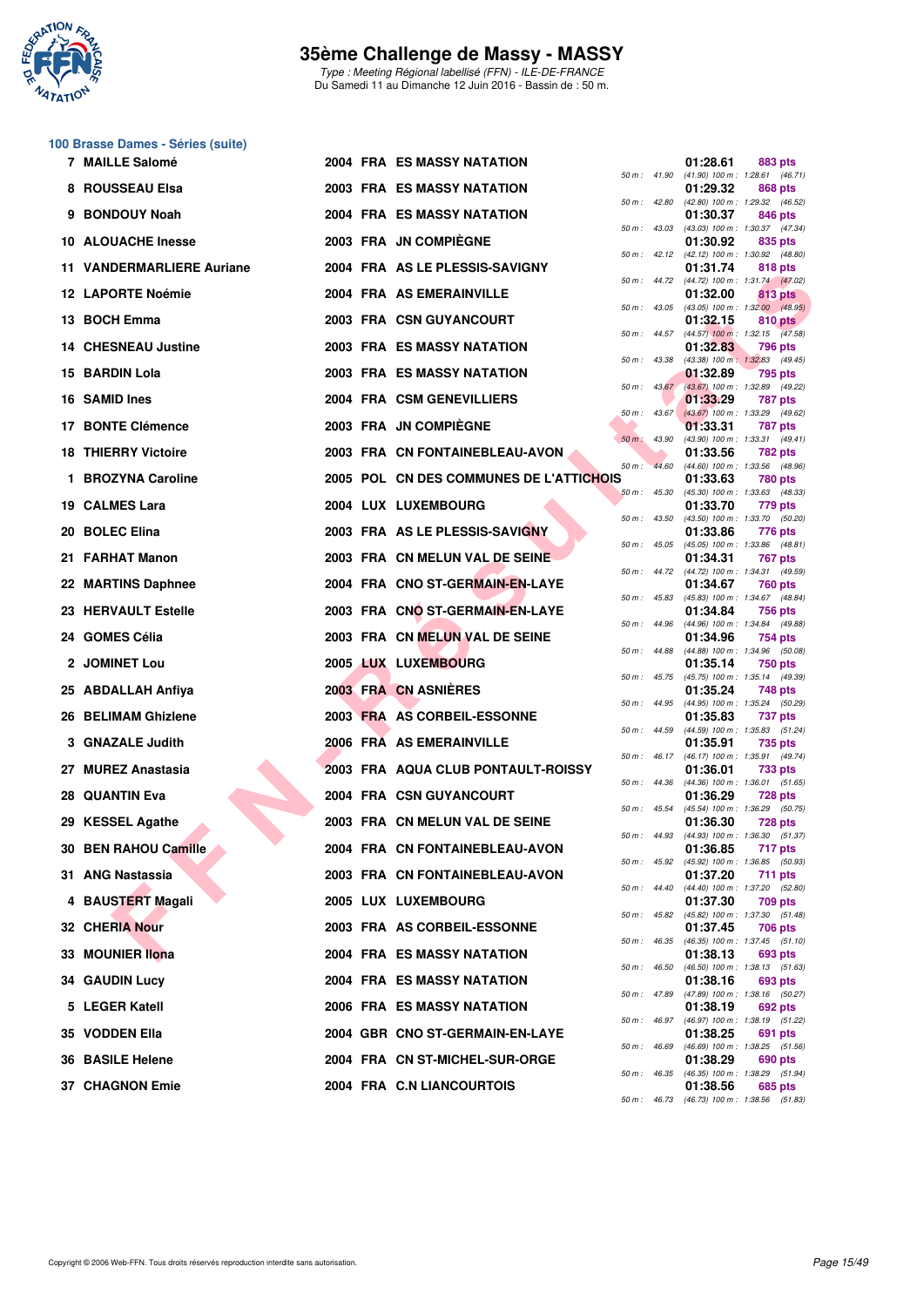

Type : Meeting Régional labellisé (FFN) - ILE-DE-FRANCE Du Samedi 11 au Dimanche 12 Juin 2016 - Bassin de : 50 m.

### **100 Brasse Dames - Séries (suite)**

|     | 38 REHBINDER Nina              |  | <b>2004 FRA ES MASSY NATATION</b>       |                |                        | 01:38.74 | 682 pts                                                      |
|-----|--------------------------------|--|-----------------------------------------|----------------|------------------------|----------|--------------------------------------------------------------|
|     | 6 NOLAN Elizabeth              |  | 2005 FRA CN DES COMMUNES DE L'ATTICHOIS | 50 m : 46.91   |                        | 01:39.26 | (46.91) 100 m: 1:38.74 (51.83)<br>672 pts                    |
|     | 39 BOURHIS Estella             |  | <b>2004 FRA ES MASSY NATATION</b>       | 50 m: 46.60    |                        | 01:39.57 | (46.60) 100 m: 1:39.26 (52.66)<br>666 pts                    |
| 40  | <b>DRUART Morgane</b>          |  | 2003 FRA AQUA CLUB PONTAULT-ROISSY      | 50 m: 48.14    |                        | 01:39.89 | (48.14) 100 m: 1:39.57 (51.43)<br>661 pts                    |
|     | 41 LORIC Azilys                |  | 2004 FRA CN FONTAINEBLEAU-AVON          | 50 m: 46.68    |                        | 01:40.30 | (46.68) 100 m: 1:39.89 (53.21)<br>653 pts                    |
|     | 7 GUICHARD-SEGARD Enola        |  | <b>2005 FRA ES MASSY NATATION</b>       |                | 50 m: 47.45            | 01:40.68 | $(47.45)$ 100 m : 1:40.30 (52.85)<br>646 pts                 |
|     | 42 NGHIEM Laura                |  | 2003 FRA JN COMPIÈGNE                   | 50 m: 46.76    |                        | 01:40.70 | $(46.76)$ 100 m : 1:40.68 $(53.92)$<br>646 pts               |
|     | 8 RESCHE Léa                   |  | 2005 FRA AS EMERAINVILLE                |                |                        | 01:40.98 | 50 m : 47.73 (47.73) 100 m : 1:40.70 (52.97)<br>641 pts      |
|     | 9 DUPONT Léna                  |  | 2005 FRA JN COMPIEGNE                   | 50 m: 47.27    |                        | 01:41.41 | (47.27) 100 m: 1:40.98 (53.71)<br>633 pts                    |
| 10. | <b>BENARABA Sarah</b>          |  | 2005 ALG CN ST-MICHEL-SUR-ORGE          |                | 50 m: 47.83            | 01:41.95 | (47.83) 100 m: 1:41.41 (53.58)<br>623 pts                    |
|     | 43 LI Mei-Ling                 |  | 2004 FRA ES VITRY                       |                | 50 m: 47.74            | 01:42.46 | (47.74) 100 m: 1:41.95 (54.21)<br>614 pts                    |
|     | 44 DUBIER NDEDI Patricia       |  | 2004 FRA CNO ST-GERMAIN-EN-LAYE         | $50 m$ : 48.21 |                        | 01:42.55 | (48.21) 100 m: 1:42.46 (54.25)<br>613 pts                    |
|     | <b>45 THOMINET Solene</b>      |  | 2004 FRA AQUA CLUB PONTAULT-ROISSY      | $50 m$ :       | 48.68                  | 01:42.97 | (48.68) 100 m: 1:42.55 (53.87)<br>605 pts                    |
|     | 11 YAKER A KOUNG Solenn-Esther |  | <b>2005 FRA ES MASSY NATATION</b>       | $50 m$ : 49.20 |                        | 01:43.03 | (49.20) 100 m: 1:42.97 (53.77)<br>604 pts                    |
|     | 46 RICARD Elsa                 |  | 2003 FRA CN ST-MICHEL-SUR-ORGE          | $50 m$ : 48.75 |                        | 01:43.55 | (48.75) 100 m: 1:43.03 (54.28)<br>595 pts                    |
|     | 47 HADJIDJ Manel               |  | <b>2004 FRA ES MASSY NATATION</b>       | 50 m: 47.33    |                        | 01:43.86 | (47.33) 100 m: 1:43.55 (56.22)<br>590 pts                    |
|     | 48 RABARIMAMPIANINA Sendra     |  | 2004 FRA CN ST-MICHEL-SUR-ORGE          | 50 m : 50.61   |                        | 01:44.64 | $(50.61)$ 100 m : 1:43.86 $(53.25)$<br>576 pts               |
|     | 12 RICARD Manon                |  | 2005 FRA CN ST-MICHEL-SUR-ORGE          |                | $50 \text{ m}$ : 49.72 | 01:44.69 | (49.72) 100 m : 1:44.64 (54.92)<br>576 pts                   |
|     | <b>49 LEFRANCOIS Noa</b>       |  | 2003 FRA AS LE PLESSIS-SAVIGNY          | 50 m: 49.99    |                        | 01:44.99 | (49.99) 100 m: 1:44.69 (54.70)<br>570 pts                    |
|     | 13 MESQUITA Liliana            |  | 2005 FRA AS EMERAINVILLE                |                |                        | 01:45.07 | 50 m: 49.70 (49.70) 100 m: 1:44.99 (55.29)<br><b>569 pts</b> |
|     | 50 PETIOT Anna                 |  | 2003 FRA AQUA CLUB PONTAULT-ROISSY      |                |                        | 01:45.89 | 50 m: 51.02 (51.02) 100 m: 1:45.07 (54.05)<br>555 pts        |
| 14. | <b>JEAN BAPTISTE Ambre</b>     |  | 2005 FRA ES MASSY NATATION              |                |                        | 01:45.97 | 50 m: 49.16 (49.16) 100 m: 1:45.89 (56.73)<br>554 pts        |
|     | 15 DELAGE Maelys               |  | 2005 FRA AS LE PLESSIS-SAVIGNY          |                | 50 m: 50.97            | 01:46.11 | (50.97) 100 m: 1:45.97 (55.00)<br>551 pts                    |
| 51. | <b>JARDIN Coraline</b>         |  | 2004 FRA AQUA CLUB PONTAULT-ROISSY      | 50 m: 49.99    |                        | 01:46.55 | (49.99) 100 m: 1:46.11 (56.12)<br>544 pts                    |
|     | 52 BAHMED Yusra                |  | 2004 FRA JN COMPIÈGNE                   |                | 50 m : 49.84           | 01:46.66 | (49.84) 100 m: 1:46.55 (56.71)<br>542 pts                    |
|     | 16 PETERS Lena                 |  | <b>2005 LUX LUXEMBOURG</b>              | 50 m: 50.79    |                        | 01:46.87 | (50.79) 100 m : 1:46.66 (55.87)<br>539 pts                   |
|     | 53 RENAC Marie                 |  | 2003 FRA AS LE PLESSIS-SAVIGNY          | 50 m : 49.90   |                        | 01:47.40 | (49.90) 100 m: 1:46.87 (56.97)<br>530 pts                    |
|     | 17 ROUBERTOU Emma              |  | 2005 FRA AS LE PLESSIS-SAVIGNY          |                |                        | 01:47.72 | 50 m : 51.77 (51.77) 100 m : 1:47.40 (55.63)<br>525 pts      |
|     | 18 FORET Soleha                |  | 2006 FRA ES MASSY NATATION              | 50 m : 50.51   |                        | 01:47.94 | (50.51) 100 m: 1:47.72 (57.21)<br>521 pts                    |
|     | 19 BOLEC Manon                 |  | 2005 FRA AS LE PLESSIS-SAVIGNY          |                |                        | 01:47.98 | 50 m: 51.15 (51.15) 100 m: 1:47.94 (56.79)<br>521 pts        |
|     | 20 HADJIDJ Lina                |  | 2006 FRA ES MASSY NATATION              | 50 m: 50.95    |                        | 01:48.31 | (50.95) 100 m: 1:47.98 (57.03)<br>515 pts                    |
|     | 21 HADDADI Melissa             |  | 2006 FRA ES VITRY                       |                | 50 m : 50.16           | 01:48.61 | $(50.16)$ 100 m : 1:48.31 $(58.15)$<br>510 pts               |
|     | 22 THIERRY Clara               |  | 2006 FRA CN FONTAINEBLEAU-AVON          | 50 m: 51.60    |                        | 01:48.84 | (51.60) 100 m: 1:48.61 (57.01)<br><b>507 pts</b>             |
|     | 54 JENVRIN Malia               |  | 2004 FRA CSN GUYANCOURT                 | 50 m: 50.58    |                        | 01:49.12 | (50.58) 100 m: 1:48.84 (58.26)<br>502 pts                    |
|     | 23 BENSALAH Aliya              |  | 2005 FRA AS LE PLESSIS-SAVIGNY          | 50 m: 52.39    |                        | 01:50.11 | (52.39) 100 m: 1:49.12 (56.73)<br>487 pts                    |
|     | 24 SENE Catherine-Maram        |  | 2006 FRA CN ST-MICHEL-SUR-ORGE          |                | 50 m : 51.63           | 01:50.56 | $(51.63)$ 100 m : 1:50.11 $(58.48)$<br><b>480 pts</b>        |
|     |                                |  |                                         |                |                        |          | 50 m : 50.97 (50.97) 100 m : 1:50.56 (59.59)                 |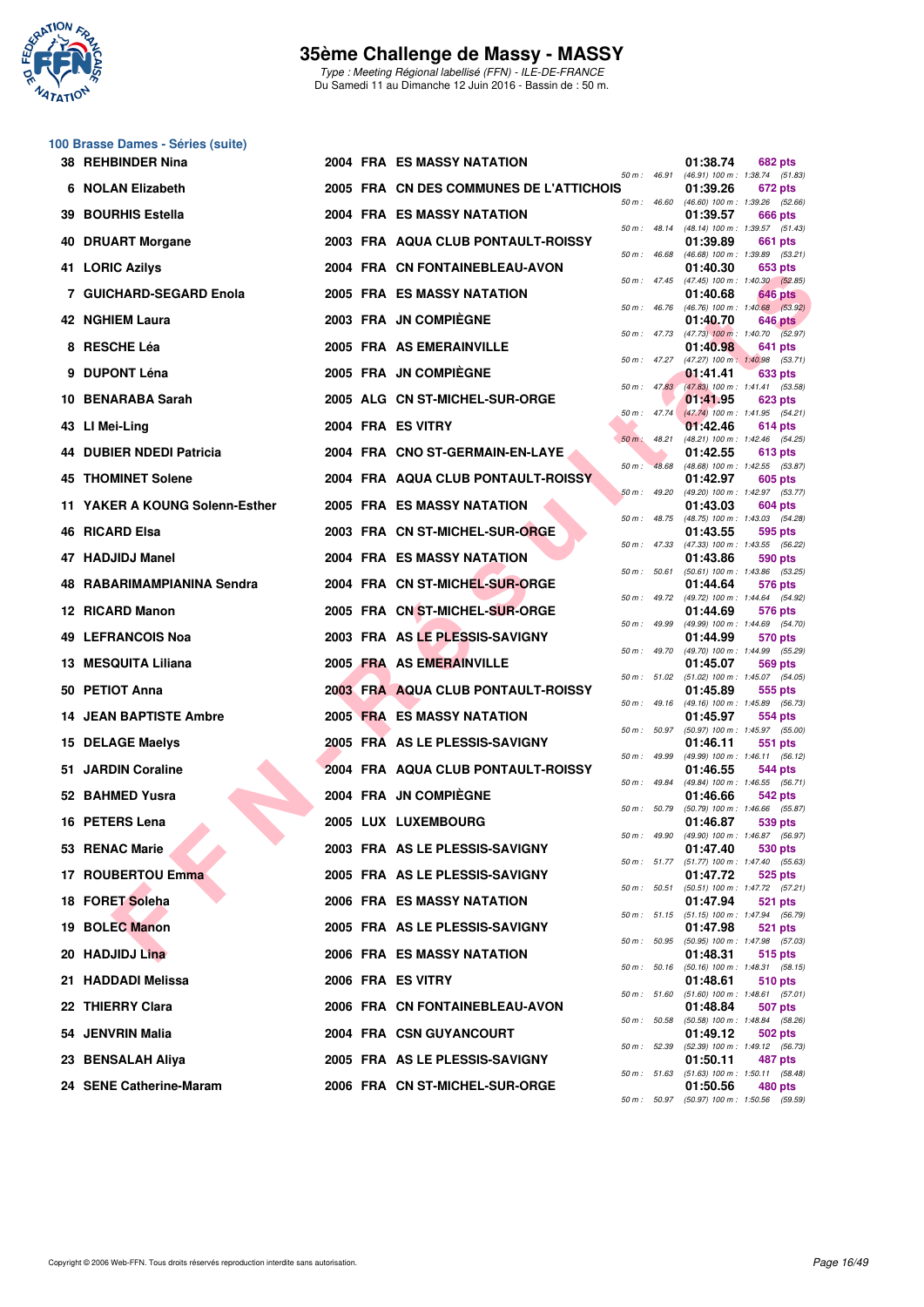

Type : Meeting Régional labellisé (FFN) - ILE-DE-FRANCE Du Samedi 11 au Dimanche 12 Juin 2016 - Bassin de : 50 m.

# **100 Brasse Dames - Séries (suite)**

| 25 PECHOUX Ariane                                 |                       | 2005 FRA ES MASSY NATATION                                    |              | 01:50.58             | 479 pts                                                         |
|---------------------------------------------------|-----------------------|---------------------------------------------------------------|--------------|----------------------|-----------------------------------------------------------------|
| 26 MARMIN Ambre                                   |                       | 2005 FRA ES VITRY                                             |              | 01:50.72             | 50 m: 51.27 (51.27) 100 m: 1:50.58 (59.31)<br>477 pts           |
|                                                   |                       |                                                               |              |                      | 50 m: 51.80 (51.80) 100 m: 1:50.72 (58.92)                      |
| 55 LINCK Amandine                                 |                       | 2004 FRA CN MELUN VAL DE SEINE                                |              | 01:51.01             | 473 pts<br>50 m: 51.90 (51.90) 100 m: 1:51.01 (59.11)           |
| 27 HALADJIAN Léane                                |                       | 2005 FRA AS EMERAINVILLE                                      |              | 01:51.47             | 465 pts                                                         |
| 56 BRETON Lena                                    |                       | 2004 FRA AS EMERAINVILLE                                      |              | 01:51.49             | 50 m: 53.09 (53.09) 100 m: 1:51.47 (58.38)<br>465 pts           |
|                                                   |                       |                                                               |              |                      | 50 m: 52.45 (52.45) 100 m: 1:51.49 (59.04)                      |
| 28 ZINS Eva                                       |                       | 2005 FRA AS LE PLESSIS-SAVIGNY                                |              | 01:55.94             | <b>399 pts</b><br>50 m: 53.59 (53.59) 100 m: 1:55.94 (1:02.35)  |
| 29 PAILLARGUE Salomé                              |                       | 2006 FRA AS EMERAINVILLE                                      |              | 01:57.77             | 374 pts                                                         |
| <b>30 LAURENT Cheyenne</b>                        |                       | 2006 FRA AS LE PLESSIS-SAVIGNY                                | 50 m: 56.82  | 01:59.00             | $(56.82)$ 100 m : 1:57.77 $(1:00.95)$<br><b>357 pts</b>         |
|                                                   |                       |                                                               |              |                      | 50 m: 53.81 (53.81) 100 m: 1:59.00 (1:05.19)                    |
| 31 BARBAT Périne                                  |                       | 2006 FRA AS CORBEIL-ESSONNE                                   | 50 m: 57.81  | 01:59.44             | <b>351 pts</b><br>$(57.81) 100 \text{ m}$ : 1:59.44 $(1:01.63)$ |
| 57 FRANCO Carla                                   |                       | 2004 FRA AQUA CLUB PONTAULT-ROISSY                            |              | 02:00.66             | 335 pts                                                         |
| 58 KHALID Amel                                    |                       | 2004 FRA ES MASSY NATATION                                    | 50 m: 55.81  | 02:05.18             | $(55.81)$ 100 m : 2:00.66 (1:04.85)<br><b>278 pts</b>           |
|                                                   |                       |                                                               | 50 m: 57.66  |                      | (57.66) 100 m : 2:05.18 (1:07.52)                               |
| 32 CHARDON Sarah                                  |                       | 2005 FRA CN ST-MICHEL-SUR-ORGE                                |              | 02:05.40             | <b>276 pts</b><br>50 m: 58.45 (58.45) 100 m: 2:05.40 (1:06.95)  |
| 33 GROULT Clémentine                              |                       | 2006 FRA AS LE PLESSIS-SAVIGNY                                |              | 02:05.52             | <b>274 pts</b>                                                  |
| 34 EL OUAZZANI Rania                              |                       | 2006 FRA AS CORBEIL-ESSONNE                                   | 50 m: 57.39  | 02:05.97             | $(57.39)$ 100 m : 2:05.52 $(1:08.13)$                           |
|                                                   |                       |                                                               | 50 m : 58.49 |                      | <b>269 pts</b><br>(58.49) 100 m : 2:05.97 (1:07.48)             |
| 35 HAMIDI Chaima                                  |                       | 2005 FRA AS CORBEIL-ESSONNE                                   |              | 02:14.53             | $178$ pts<br>50 m: 1:03.80 (1:03.80) 100 m: 2:14.53 (1:10.73)   |
| --- GRAS Margaux                                  |                       | 2004 FRA AQUA CLUB PONTAULT-ROISSY                            |              | <b>DNS</b> dec       |                                                                 |
| --- BARBOSA Valentina                             |                       | 2004 FRA CNO ST-GERMAIN-EN-LAYE                               |              | <b>DNS</b> dec       |                                                                 |
|                                                   |                       |                                                               |              |                      |                                                                 |
| O Papillon Dames - Finale A (Samedi 11 Juin 2016) |                       |                                                               |              |                      |                                                                 |
| 1 MJAHED Sirine                                   |                       | <b>2007 FRA ES MASSY NATATION</b>                             |              | 00:44.36             | 483 pts                                                         |
| 2 REINESCH Leeloo                                 |                       | 2007 LUX LUXEMBOURG                                           |              | 00:47.56             | 370 pts                                                         |
| 3 FAISANT Tanaïs                                  |                       | 2007 FRA CN ST-MICHEL-SUR-ORGE                                |              | 00:49.81             | <b>299 pts</b>                                                  |
| 4 BONEL Ninon                                     |                       | 2007 FRA CN ST-MICHEL-SUR-ORGE                                |              | 00:50.78             | 271 pts                                                         |
| <b>5 CARPENTIER Louise</b>                        |                       | <b>2007 FRA ES MASSY NATATION</b>                             |              | 00:51.56             | <b>250 pts</b>                                                  |
| 6 KOMENDACKI-REBIFFE Nayah                        |                       | 2007 FRA AS CORBEIL-ESSONNE                                   |              | 00:55.65             | <b>151 pts</b>                                                  |
| <b>7 DECHES Elise</b><br>8 TETART Romane          |                       | 2007 FRA ES MASSY NATATION<br>2007 FRA CN ST-MICHEL-SUR-ORGE  |              | 00:56.51<br>00:58.64 | <b>134 pts</b><br>95 pts                                        |
|                                                   |                       |                                                               |              |                      |                                                                 |
| O Papillon Dames - Séries                         | (Samedi 11 Juin 2016) |                                                               |              |                      |                                                                 |
| 1 MJAHED Sirine                                   |                       | <b>2007 FRA ES MASSY NATATION</b>                             |              | 00:43.46             | <b>517 pts</b>                                                  |
| 2 REINESCH Leeloo                                 |                       | 2007 LUX LUXEMBOURG                                           |              | 00:45.52             | 440 pts                                                         |
| <b>3 BONEL Ninon</b>                              |                       | 2007 FRA CN ST-MICHEL-SUR-ORGE                                |              | 00:48.39             | <b>343 pts</b>                                                  |
| 4 FAISANT Tanaïs                                  |                       | 2007 FRA CN ST-MICHEL-SUR-ORGE                                |              | 00:48.49             | <b>340 pts</b>                                                  |
| <b>5 CARPENTIER Louise</b>                        |                       | <b>2007 FRA ES MASSY NATATION</b>                             |              | 00:49.16             | <b>319 pts</b>                                                  |
| <b>6 DECHES Elise</b>                             |                       | 2007 FRA ES MASSY NATATION                                    |              | 00:56.99             | 124 pts                                                         |
| 7 KOMENDACKI-REBIFFE Nayah<br>8 TETART Romane     |                       | 2007 FRA AS CORBEIL-ESSONNE<br>2007 FRA CN ST-MICHEL-SUR-ORGE |              | 00:59.86<br>01:00.45 | 76 pts<br>67 pts                                                |
| <b>DEDDINI DAMA</b>                               |                       | 0007 FBA ON CT MIOUEL CUB OBOE                                |              | 0.4.04.02            | <b>THE WAY</b>                                                  |

# **[50 Papillon Dames - Finale A](http://www.ffnatation.fr/webffn/resultats.php?idact=nat&go=epr&idcpt=38069&idepr=31)** (Samedi 11 Juin 2016)

| <b>MJAHED Sirine</b>       |  | 2007 FRA ES MASSY NATATION     | 00:44.36 | 483 pts        |
|----------------------------|--|--------------------------------|----------|----------------|
| 2 REINESCH Leeloo          |  | 2007 LUX LUXEMBOURG            | 00:47.56 | <b>370 pts</b> |
| 3 FAISANT Tanaïs           |  | 2007 FRA CN ST-MICHEL-SUR-ORGE | 00:49.81 | <b>299 pts</b> |
| 4 BONEL Ninon              |  | 2007 FRA CN ST-MICHEL-SUR-ORGE | 00:50.78 | <b>271 pts</b> |
| 5 CARPENTIER Louise        |  | 2007 FRA ES MASSY NATATION     | 00:51.56 | <b>250 pts</b> |
| 6 KOMENDACKI-REBIFFE Nayah |  | 2007 FRA AS CORBEIL-ESSONNE    | 00:55.65 | $151$ pts      |
| <b>7 DECHES Elise</b>      |  | 2007 FRA ES MASSY NATATION     | 00:56.51 | <b>134 pts</b> |
| 8 TETART Romane            |  | 2007 FRA CN ST-MICHEL-SUR-ORGE | 00:58.64 | 95 pts         |
|                            |  |                                |          |                |

# **[50 Papillon Dames - Séries](http://www.ffnatation.fr/webffn/resultats.php?idact=nat&go=epr&idcpt=38069&idepr=31)** (Samedi 11 Juin 2016)

| 1 MJAHED Sirine            |  | <b>2007 FRA ES MASSY NATATION</b> | 00:43.46       | 517 pts |
|----------------------------|--|-----------------------------------|----------------|---------|
| 2 REINESCH Leeloo          |  | 2007 LUX LUXEMBOURG               | 00:45.52       | 440 pts |
| 3 BONEL Ninon              |  | 2007 FRA CN ST-MICHEL-SUR-ORGE    | 00:48.39       | 343 pts |
| 4 FAISANT Tanaïs           |  | 2007 FRA CN ST-MICHEL-SUR-ORGE    | 00:48.49       | 340 pts |
| 5 CARPENTIER Louise        |  | <b>2007 FRA ES MASSY NATATION</b> | 00:49.16       | 319 pts |
| <b>6 DECHES Elise</b>      |  | 2007 FRA ES MASSY NATATION        | 00:56.99       | 124 pts |
| 7 KOMENDACKI-REBIFFE Nayah |  | 2007 FRA AS CORBEIL-ESSONNE       | 00:59.86       | 76 pts  |
| 8 TETART Romane            |  | 2007 FRA CN ST-MICHEL-SUR-ORGE    | 01:00.45       | 67 pts  |
| 9 PERRIN Romane            |  | 2007 FRA CN ST-MICHEL-SUR-ORGE    | 01:01.66       | 51 pts  |
| <b>10 LAUTRIC Louanne</b>  |  | 2007 FRA AS LE PLESSIS-SAVIGNY    | 01:20.04       | 1 pts   |
| --- KRAIEM Myriam          |  | 2007 FRA AS CORBEIL-ESSONNE       | <b>DNS</b> dec |         |

# **[100 Papillon Dames - Finale A](http://www.ffnatation.fr/webffn/resultats.php?idact=nat&go=epr&idcpt=38069&idepr=32)** (Samedi 11 Juin 2016)

| <b>GAMER Rose-alexia</b> | 1999 FRA CN MELUN VAL DE SEINE |  | $01:05.11$ 1188 pts                                               |
|--------------------------|--------------------------------|--|-------------------------------------------------------------------|
| 2 BARAT Mathilde         | 1999 FRA CN MELUN VAL DE SEINE |  | 50 m : 30.51 (30.51) 100 m : 1:05.11 (34.60)<br>01:05.17 1186 pts |
|                          |                                |  | 50 m : 30.61 (30.61) 100 m : 1:05.17 (34.56)                      |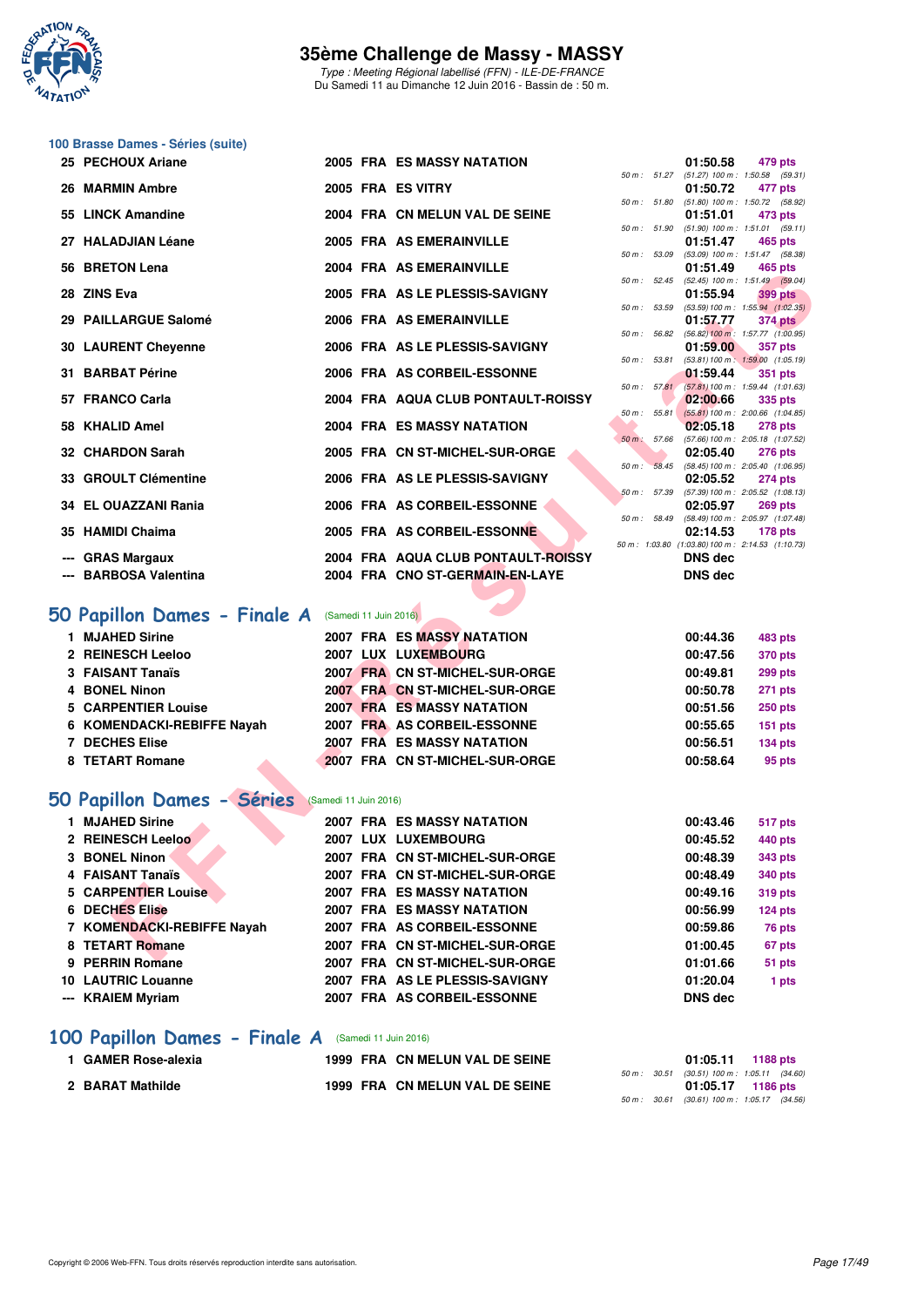

Type : Meeting Régional labellisé (FFN) - ILE-DE-FRANCE Du Samedi 11 au Dimanche 12 Juin 2016 - Bassin de : 50 m.

# **100 Papillon Dames - Finale A (suite)**

| 3 CELINI Lesy                                      |  | <b>1999 FRA ES MASSY NATATION</b>       |                  |              | 01:05.33    | 1182 pts                                               |  |
|----------------------------------------------------|--|-----------------------------------------|------------------|--------------|-------------|--------------------------------------------------------|--|
| 4 DESNOYERS Chloé                                  |  | 2001 FRA JEANNE D'ARC DRANCY            |                  | 50 m : 30.60 | 01:07.09    | $(30.60)$ 100 m : 1:05.33 $(34.73)$<br><b>1131 pts</b> |  |
|                                                    |  |                                         |                  |              |             | 50 m: 31.16 (31.16) 100 m: 1:07.09 (35.93)             |  |
| <b>5 BOURNONVILLE Laura</b>                        |  | 2001 FRA ES VITRY                       |                  |              | 01:07.31    | 1124 pts<br>50 m: 32.13 (32.13) 100 m: 1:07.31 (35.18) |  |
| <b>6 BOURNONVILLE Mey</b>                          |  | 1999 FRA CN MELUN VAL DE SEINE          |                  |              | 01:07.89    | 1108 pts                                               |  |
| 7 OUALID GIRARD Sarah                              |  | 2000 FRA CN MELUN VAL DE SEINE          |                  |              | 01:07.95    | 50 m: 32.43 (32.43) 100 m: 1:07.89 (35.46)<br>1106 pts |  |
| 8 DESBONNES Leha                                   |  | 2002 FRA ES MASSY NATATION              |                  | 50 m : 31.85 | 01:08.82    | $(31.85)$ 100 m : 1:07.95 $(36.10)$<br><b>1082 pts</b> |  |
|                                                    |  |                                         |                  | 50 m : 31.71 |             | $(31.71)$ 100 m : 1:08.82 $(37.11)$                    |  |
| 1 RODRIGUES Chloé                                  |  | <b>2003 FRA ES MASSY NATATION</b>       | 50 m: 33.50      |              | 01:09.89    | <b>1052 pts</b><br>$(33.50)$ 100 m : 1:09.89 $(36.39)$ |  |
| 2 BONTE Clémence                                   |  | 2003 FRA JN COMPIEGNE                   |                  |              | 01:10.59    | 1033 pts                                               |  |
| 3 PETERS Emma                                      |  | 2003 LUX LUXEMBOURG                     |                  | 50 m : 33.09 | 01:11.45    | $(33.09)$ 100 m : 1:10.59 $(37.50)$<br><b>1009 pts</b> |  |
|                                                    |  |                                         |                  | 50 m: 34.38  |             | $(34.38)$ 100 m : 1:11.45 $(37.07)$                    |  |
| 4 CAMBON Kimberley                                 |  | 2003 FRA JN COMPIEGNE                   |                  | 50 m: 32.65  | 01:12.91    | 970 pts<br>$(32.65)$ 100 m : 1:12.91 $(40.26)$         |  |
| 5 ROUSSEAU Elsa                                    |  | 2003 FRA ES MASSY NATATION              |                  |              | 01:15.81    | 895 pts                                                |  |
| 6 FOURMY Maëlys                                    |  | 2003 FRA ES MASSY NATATION              | 50 m : 34.89     |              | 01:16.19    | (34.89) 100 m: 1:15.81 (40.92)<br>885 pts              |  |
|                                                    |  |                                         | 50 m : 35.37     |              |             | $(35.37)$ 100 m : 1:16.19 $(40.82)$                    |  |
| 7 ARGOUARCH Maiwenn                                |  | 2003 FRA EN LONGJUMEAU                  |                  | 50 m : 34.99 | 01:16.96    | 866 pts<br>(34.99) 100 m: 1:16.96 (41.97)              |  |
| 8 BOURHIS Estella                                  |  | 2004 FRA ES MASSY NATATION              |                  |              | 01:17.81    | 844 pts                                                |  |
|                                                    |  |                                         | $50 m$ : $36.25$ |              |             | (36.25) 100 m: 1:17.81 (41.56)                         |  |
| 1 PETERS Lena                                      |  | 2005 LUX LUXEMBOURG                     |                  | 50 m : 37.75 | 01:21.22    | 762 pts<br>$(37.75)$ 100 m : 1:21.22 $(43.47)$         |  |
| 2 JOMINET Lou                                      |  | 2005 LUX LUXEMBOURG                     |                  |              | 01:25.95    | 655 pts                                                |  |
| 3 BENARABA Sarah                                   |  | 2005 ALG CN ST-MICHEL-SUR-ORGE          | 50 m : 38.06     |              | 01:31.26    | (38.06) 100 m: 1:25.95 (47.89)<br>544 pts              |  |
|                                                    |  |                                         |                  |              |             | 50 m: 41.58 (41.58) 100 m: 1:31.26 (49.68)             |  |
| 4 LACOUTURE Alexandra                              |  | 2005 FRA CN VIRY-CHÂTILLON              |                  | 50 m : 42.75 | 01:32.32    | 523 pts<br>(42.75) 100 m: 1:32.32 (49.57)              |  |
| 5 RICARD Manon                                     |  | 2005 FRA CN ST-MICHEL-SUR-ORGE          |                  |              | 01:33.42    | 502 pts                                                |  |
|                                                    |  |                                         |                  | 50 m : 44.54 |             | (44.54) 100 m : 1:33.42 (48.88)                        |  |
| 6 BAUSTERT Magali                                  |  | 2005 LUX LUXEMBOURG                     |                  | 50 m : 43.27 | 01:34.22    | 487 pts<br>(43.27) 100 m: 1:34.22 (50.95)              |  |
| 7 NOLAN Elizabeth                                  |  | 2005 FRA CN DES COMMUNES DE L'ATTICHOIS |                  |              | 01:39.91    | <b>386 pts</b>                                         |  |
| 8 FORET Soleha                                     |  | <b>2006 FRA ES MASSY NATATION</b>       | $50 m$ : $45.09$ |              | 01:47.74    | (45.09) 100 m: 1:39.91 (54.82)<br><b>266 pts</b>       |  |
|                                                    |  |                                         |                  |              |             | 50 m: 49.33 (49.33) 100 m: 1:47.74 (58.41)             |  |
| 00 Papillon Dames - Finale B (Samedi 11 Juin 2016) |  |                                         |                  |              |             |                                                        |  |
| 1 ABDALLAH Anfiya                                  |  | 2003 FRA CN ASNIÈRES                    |                  |              | 01:16.00    | 890 pts                                                |  |
|                                                    |  |                                         | 50 m: 35.06      |              |             | $(35.06)$ 100 m : 1:16.00 $(40.94)$                    |  |
| 2 BEAUDRON Leann                                   |  | 2003 FRA EN LONGJUMEAU                  |                  | 50 m : 35.91 | 01:17.47    | 853 pts                                                |  |
| 3 FOURMY Marina                                    |  | <b>2003 FRA ES MASSY NATATION</b>       |                  |              | 01:17.92    | (35.91) 100 m: 1:17.47 (41.56)<br>842 pts              |  |
|                                                    |  |                                         | 50 m : 36.77     |              |             | (36.77) 100 m: 1:17.92 (41.15)                         |  |
| 4 BARDIN Lola                                      |  | <b>2003 FRA ES MASSY NATATION</b>       |                  | 50 m : 35.90 | 01:18.07    | 838 pts<br>$(35.90)$ 100 m : 1:18.07 $(42.17)$         |  |
| 5 BOCH Emma                                        |  | 2003 FRA CSN GUYANCOURT                 |                  |              | 01:18.51    | 827 pts                                                |  |
| <b>6 NGUYEN DUC LONG Armelle</b>                   |  | 2003 FRA CN ST-MICHEL-SUR-ORGE          | 50 m: 36.35      |              | 01:18.63    | (36.35) 100 m: 1:18.51 (42.16)<br>824 pts              |  |
|                                                    |  |                                         |                  | 50 m : 36.40 |             | (36.40) 100 m: 1:18.63 (42.23)                         |  |
| 7 RANDRIANJAFY Sarah                               |  | 2003 FRA EN LONGJUMEAU                  |                  |              | 01:19.42    | 805 pts<br>50 m: 35.82 (35.82) 100 m: 1:19.42 (43.60)  |  |
| 0.7100000000                                       |  | <b>0000 FBA ON FONTAINEDLEAU AVON</b>   |                  |              | $0.4 - 400$ | 704.                                                   |  |

### **[100 Papillon Dames - Finale B](http://www.ffnatation.fr/webffn/resultats.php?idact=nat&go=epr&idcpt=38069&idepr=32)** (Samedi 11 Juin 2016)

| 1 ABDALLAH Anfiya            |  | 2003 FRA CN ASNIERES              |                  | 01:16.00                                                    | 890 pts |                |
|------------------------------|--|-----------------------------------|------------------|-------------------------------------------------------------|---------|----------------|
|                              |  |                                   | 50 m : 35.06     | $(35.06)$ 100 m : 1:16.00 (40.                              |         |                |
| 2 BEAUDRON Leann             |  | 2003 FRA EN LONGJUMEAU            |                  | 01:17.47                                                    | 853 pts |                |
| 3 FOURMY Marina              |  | <b>2003 FRA ES MASSY NATATION</b> | 50 m : 35.91     | $(35.91)$ 100 m : 1:17.47 (41.<br>01:17.92                  | 842 pts |                |
|                              |  |                                   |                  | 50 m: 36.77 (36.77) 100 m: 1:17.92 (41.                     |         |                |
| 4 BARDIN Lola                |  | <b>2003 FRA ES MASSY NATATION</b> |                  | 01:18.07 838 pts                                            |         |                |
|                              |  |                                   |                  | 50 m: 35.90 (35.90) 100 m: 1:18.07 (42.                     |         |                |
| 5 BOCH Emma                  |  | 2003 FRA CSN GUYANCOURT           |                  | 01:18.51 827 pts                                            |         |                |
|                              |  |                                   |                  | 50 m: 36.35 (36.35) 100 m: 1:18.51 (42.                     |         |                |
| 6 NGUYEN DUC LONG Armelle    |  | 2003 FRA CN ST-MICHEL-SUR-ORGE    |                  | 01:18.63 824 pts                                            |         |                |
|                              |  |                                   |                  | 50 m: 36.40 (36.40) 100 m: 1:18.63 (42.                     |         |                |
| 7 RANDRIANJAFY Sarah         |  | 2003 FRA EN LONGJUMEAU            |                  | 01:19.42 805 pts                                            |         |                |
|                              |  |                                   | 50 m : 35.82     | $(35.82)$ 100 m : 1:19.42 (43.                              |         |                |
| 8 THIERRY Victoire           |  | 2003 FRA CN FONTAINEBLEAU-AVON    |                  | 01:19.86 794 pts                                            |         |                |
| <b>1 JEAN BAPTISTE Ambre</b> |  | <b>2005 FRA ES MASSY NATATION</b> |                  | 50 m: 36.51 (36.51) 100 m: 1:19.86 (43.<br>01:37.55 426 pts |         |                |
|                              |  |                                   |                  | 50 m: 44.54 (44.54) 100 m: 1:37.55 (53.                     |         |                |
| 2 PASTRE Ornella             |  | 2006 FRA CN VIRY-CHÂTILLON        |                  | 01:40.00                                                    | 384 pts |                |
|                              |  |                                   | $50 m$ : 44.96   | $(44.96)$ 100 m : 1:40.00 (55.                              |         |                |
| 3 NGUYEN DUC LONG Rachel     |  | 2006 FRA CN ST-MICHEL-SUR-ORGE    |                  | 01:40.83                                                    | 371 pts |                |
|                              |  |                                   | $50 m$ : $45.25$ | $(45.25)$ 100 m : 1:40.83 (55.                              |         |                |
| 4 HADJIDJ Lina               |  | <b>2006 FRA ES MASSY NATATION</b> |                  | 01:44.60                                                    | 311 pts |                |
|                              |  |                                   | $50 m$ : $45.20$ | (45.20) 100 m: 1:44.60 (59.                                 |         |                |
| 5 GUICHARD-SEGARD Enola      |  | <b>2005 FRA ES MASSY NATATION</b> |                  | 01:47.50                                                    |         | <b>269 pts</b> |

|                  |              | 01:16.00 890 pts                    |                     |         |
|------------------|--------------|-------------------------------------|---------------------|---------|
|                  | 50 m : 35.06 | $(35.06)$ 100 m : 1:16.00 $(40.94)$ |                     |         |
|                  |              | 01:17.47 853 pts                    |                     |         |
|                  | 50 m : 35.91 | $(35.91)$ 100 m :                   | $1:17.47$ $(41.56)$ |         |
|                  |              | 01:17.92 842 pts                    |                     |         |
|                  | 50 m : 36.77 | (36.77) 100 m: 1:17.92 (41.15)      |                     |         |
|                  |              | 01:18.07 838 pts                    |                     |         |
| 50 m : 35.90     |              | $(35.90)$ 100 m :                   | $1:18.07$ $(42.17)$ |         |
|                  |              | 01:18.51                            |                     | 827 pts |
| 50 m : 36.35     |              | $(36.35)$ 100 m :                   | $1:18.51$ $(42.16)$ |         |
|                  |              | 01:18.63 824 pts                    |                     |         |
| $50 m$ : $36.40$ |              | $(36.40)$ 100 m :                   | $1:18.63$ $(42.23)$ |         |
|                  |              | 01:19.42 805 pts                    |                     |         |
|                  | 50 m : 35.82 | $(35.82)$ 100 m :                   | $1:19.42$ $(43.60)$ |         |
|                  |              | 01:19.86 794 pts                    |                     |         |
|                  | 50 m : 36.51 | (36.51) 100 m: 1:19.86 (43.35)      |                     |         |
|                  |              | 01:37.55 426 pts                    |                     |         |
| $50 m$ : 44.54   |              | $(44.54) 100 m$ :                   | 1:37.55 (53.01)     |         |
|                  |              | 01:40.00                            | 384 pts             |         |
|                  | 50 m : 44.96 | $(44.96) 100 m$ :                   | 1:40.00 (55.04)     |         |
|                  |              | 01:40.83                            | 371 pts             |         |
| 50 m : 45.25     |              | (45.25) 100 m: 1:40.83 (55.58)      |                     |         |
|                  |              | 01:44.60 311 pts                    |                     |         |
| 50 m: 45.20      |              | $(45.20)$ 100 m : 1:44.60 $(59.40)$ |                     |         |
|                  |              | 01:47.50 269 pts                    |                     |         |
| 50 m: 49.39      |              | $(49.39) 100 m$ :                   | $1:47.50$ $(58.11)$ |         |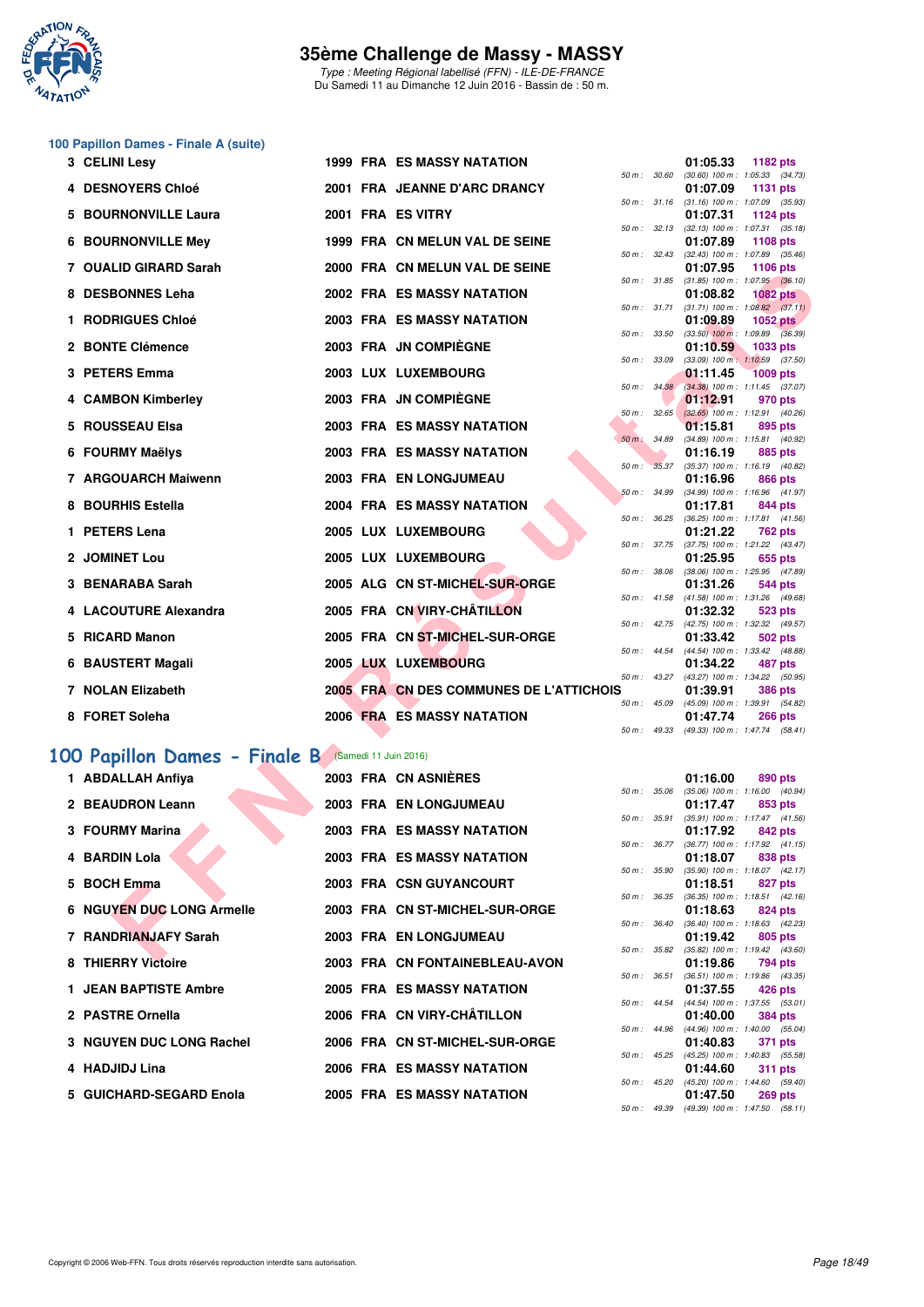

Type : Meeting Régional labellisé (FFN) - ILE-DE-FRANCE Du Samedi 11 au Dimanche 12 Juin 2016 - Bassin de : 50 m.

| 100 Papillon Dames - Finale B (suite) |                                         |          |                                                |
|---------------------------------------|-----------------------------------------|----------|------------------------------------------------|
| 6 YAKER A KOUNG Solenn-Esther         | 2005 FRA ES MASSY NATATION              | 01:48.24 | $259$ pts                                      |
|                                       |                                         |          | 50 m : 50.50 (50.50) 100 m : 1:48.24 (57.74)   |
| <b>BROZYNA Caroline</b>               | 2005 POL CN DES COMMUNES DE L'ATTICHOIS | 01:48.38 | <b>257 pts</b>                                 |
|                                       |                                         |          | 50 m: 51.10 (51.10) 100 m: 1:48.38 (57.28)     |
| 8 BENSALAH Aliya                      | 2005 FRA AS LE PLESSIS-SAVIGNY          | 01:50.14 | <b>234 pts</b>                                 |
|                                       |                                         |          | 50 m : 48.27 (48.27) 100 m : 1:50.14 (1:01.87) |

# **[100 Papillon Dames - Séries](http://www.ffnatation.fr/webffn/resultats.php?idact=nat&go=epr&idcpt=38069&idepr=32)** (Samedi 11 Juin 2016)

| 1 CELINI Lesv               |  | <b>1999 FRA ES MASSY NATATION</b> |              |              | 01:06.26 | 1155 pts                                                     |
|-----------------------------|--|-----------------------------------|--------------|--------------|----------|--------------------------------------------------------------|
| 2 GAMER Rose-alexia         |  | 1999 FRA CN MELUN VAL DE SEINE    | 50 m : 30.83 |              | 01:06.86 | $(30.83)$ 100 m : 1:06.26 $(35.43)$<br><b>1137 pts</b>       |
| 3 BARAT Mathilde            |  | 1999 FRA CN MELUN VAL DE SEINE    | 50 m: 31.32  |              | 01:06.89 | $(31.32)$ 100 m : 1:06.86 $(35.54)$<br><b>1136 pts</b>       |
| <b>4 DESNOYERS Chloé</b>    |  | 2001 FRA JEANNE D'ARC DRANCY      | 50 m: 31.66  |              |          | $(31.66)$ 100 m : 1:06.89 $(35.23)$                          |
|                             |  |                                   | 50 m: 31.28  |              | 01:07.50 | 1119 pts<br>$(31.28)$ 100 m : 1:07.50 $(36.22)$              |
| 5 RAYNERT Maud              |  | <b>1998 FRA ES MASSY NATATION</b> |              | 50 m: 31.61  | 01:08.43 | 1093 pts<br>$(31.61)$ 100 m : 1:08.43 $(36.82)$              |
| <b>6 BOURNONVILLE Laura</b> |  | 2001 FRA ES VITRY                 |              |              | 01:08.74 | <b>1084 pts</b>                                              |
| 7 OUALID GIRARD Sarah       |  | 2000 FRA CN MELUN VAL DE SEINE    | 50 m: 32.53  |              | 01:08.88 | $(32.53)$ 100 m : 1:08.74 $(36.21)$<br><b>1080 pts</b>       |
| 8 BOURNONVILLE Mey          |  | 1999 FRA CN MELUN VAL DE SEINE    | 50 m: 32.38  |              | 01:08.92 | $(32.38)$ 100 m : 1:08.88 $(36.50)$<br>1079 pts              |
| 9 DESBONNES Leha            |  | <b>2002 FRA ES MASSY NATATION</b> | 50 m: 32.72  |              |          | (32.72) 100 m : 1:08.92 (36.20)                              |
|                             |  |                                   | 50 m: 32.97  |              | 01:10.18 | <b>1044 pts</b><br>$(32.97)$ 100 m : 1:10.18 $(37.21)$       |
| <b>10 LENGLET Nolwenn</b>   |  | 2002 FRA AS CORBEIL-ESSONNE       | 50 m : 32.84 |              | 01:10.56 | 1033 pts<br>(32.84) 100 m: 1:10.56 (37.72)                   |
| 11 ALMEIDA Léana            |  | <b>2001 FRA ES MASSY NATATION</b> |              |              | 01:10.86 | <b>1025 pts</b>                                              |
| 1 BONTE Clémence            |  | 2003 FRA JN COMPIEGNE             | 50 m: 32.33  |              | 01:11.27 | $(32.33)$ 100 m : 1:10.86 $(38.53)$<br>1014 $pts$            |
|                             |  |                                   | 50 m : 33.58 |              |          | $(33.58)$ 100 m : 1:11.27 $(37.69)$                          |
| <b>12 LANGLAIS Lila</b>     |  | <b>2000 FRA ES MASSY NATATION</b> |              | 50 m : 33.47 | 01:11.65 | <b>1004 pts</b><br>$(33.47)$ 100 m : 1:11.65 $(38.18)$       |
| 2 RODRIGUES Chloé           |  | <b>2003 FRA ES MASSY NATATION</b> |              |              | 01:11.73 | 1002 $pts$                                                   |
| <b>13 MARCHESE Julie</b>    |  | 2000 FRA CN MELUN VAL DE SEINE    | 50 m : 33.44 |              | 01:12.69 | $(33.44)$ 100 m : 1:11.73 $(38.29)$<br>976 pts               |
|                             |  | 2003 FRA JN COMPIEGNE             | 50 m : 33.59 |              |          | $(33.59)$ 100 m : 1:12.69 $(39.10)$                          |
| 3 CAMBON Kimberley          |  |                                   | 50 m : 32.80 |              | 01:12.77 | 974 pts<br>(32.80) 100 m: 1:12.77 (39.97)                    |
| 4 ROUSSEAU Elsa             |  | <b>2003 FRAMES MASSY NATATION</b> | 50 m : 34.73 |              | 01:14.61 | 925 pts<br>(34.73) 100 m: 1:14.61 (39.88)                    |
| 14 RAIMONDO Ines            |  | 2000 FRA CN MELUN VAL DE SEINE    |              |              | 01:15.11 | 913 pts                                                      |
| 5 PETERS Emma               |  | 2003 LUX LUXEMBOURG               |              | 50 m : 33.75 | 01:15.77 | $(33.75)$ 100 m : 1:15.11 $(41.36)$<br>896 pts               |
| 6 FOURMY Maëlys             |  | 2003 FRA ES MASSY NATATION        |              |              | 01:16.77 | 50 m: 34.97 (34.97) 100 m: 1:15.77 (40.80)<br>870 pts        |
| 7 ARGOUARCH Maiwenn         |  | <b>2003 FRA EN LONGJUMEAU</b>     | 50 m : 36.00 |              | 01:17.78 | (36.00) 100 m: 1:16.77 (40.77)<br>845 pts                    |
|                             |  |                                   | 50 m : 34.70 |              |          | $(34.70)$ 100 m : 1:17.78 $(43.08)$                          |
| 8 BOURHIS Estella           |  | 2004 FRA ES MASSY NATATION        | 50 m: 35.50  |              | 01:17.94 | 841 pts<br>(35.50) 100 m: 1:17.94 (42.44)                    |
| 9 ABDALLAH Anfiya           |  | 2003 FRA CN ASNIERES              | 50 m: 35.72  |              | 01:18.70 | 822 pts<br>(35.72) 100 m : 1:18.70 (42.98)                   |
| 10 BOCH Emma                |  | 2003 FRA CSN GUYANCOURT           |              |              | 01:18.75 | 821 pts                                                      |
| 11 BARDIN Lola              |  | <b>2003 FRA ES MASSY NATATION</b> |              |              | 01:19.21 | 50 m: 36.37 (36.37) 100 m: 1:18.75 (42.38)<br>810 pts        |
| <b>12 FOURMY Marina</b>     |  | <b>2003 FRA ES MASSY NATATION</b> |              | 50 m : 36.41 | 01:19.34 | $(36.41)$ 100 m : 1:19.21 $(42.80)$<br>807 pts               |
|                             |  |                                   | 50 m: 35.97  |              |          | (35.97) 100 m : 1:19.34 (43.37)                              |
| 15 DUTHOIT Cyriane          |  | 1999 FRA ES MASSY NATATION        |              |              | 01:20.19 | <b>786 pts</b><br>50 m: 36.60 (36.60) 100 m: 1:20.19 (43.59) |
| 1 PETERS Lena               |  | <b>2005 LUX LUXEMBOURG</b>        |              |              | 01:20.25 | 785 pts                                                      |
| 13 THIERRY Victoire         |  | 2003 FRA CN FONTAINEBLEAU-AVON    |              |              | 01:20.45 | 50 m: 37.62 (37.62) 100 m: 1:20.25 (42.63)<br>780 pts        |
| 14 RANDRIANJAFY Sarah       |  | 2003 FRA EN LONGJUMEAU            |              |              | 01:20.58 | 50 m: 37.48 (37.48) 100 m: 1:20.45 (42.97)<br>777 pts        |
|                             |  |                                   |              |              |          | 50 m: 37.48 (37.48) 100 m: 1:20.58 (43.10)                   |
| 15 BEAUDRON Leann           |  | 2003 FRA EN LONGJUMEAU            |              |              | 01:20.80 | 772 pts<br>50 m: 37.09 (37.09) 100 m: 1:20.80 (43.71)        |
| 16 NGUYEN DUC LONG Armelle  |  | 2003 FRA CN ST-MICHEL-SUR-ORGE    |              |              | 01:20.90 | 770 pts                                                      |

|          |       | 01:06.26                      | 1155 pts           |                |
|----------|-------|-------------------------------|--------------------|----------------|
| 50 m :   | 30.83 | $(30.83) 100 m$ :             | 1:06.26            | (35.43)        |
|          |       | 01:06.86                      | 1137               | pts            |
| $50 m$ : | 31.32 | $(31.32)$ 100 m :<br>01:06.89 | 1:06.86<br>1136    | (35.54)<br>pts |
| 50 m :   | 31.66 | $(31.66)$ 100 m :             | 1:06.89            | (35.23)        |
|          |       | 01:07.50                      | 1119               | pts            |
| 50 m :   | 31.28 | $(31.28) 100 m$ :             | 1:07.50            | (36.22)        |
| $50 m$ : | 31.61 | 01:08.43<br>$(31.61) 100 m$ : | 1093<br>1:08.43    | pts<br>(36.82) |
|          |       | 01:08.74                      | 1084               | pts            |
| $50 m$ : | 32.53 | $(32.53)$ 100 m :             | 1:08.74            | (36.21)        |
|          |       | 01:08.88                      | 1080               | pts            |
| $50 m$ : | 32.38 | $(32.38) 100 m$ :<br>01:08.92 | 1:08.88<br>1079    | (36.50)<br>pts |
| $50 m$ : | 32.72 | (32.72) 100 m :               | 1:08.92            | (36.20)        |
|          |       | 01:10.18                      | 1044               | pts            |
| $50 m$ : | 32.97 | $(32.97)$ 100 m :             | 1:10.18            | (37.21)        |
|          | 32.84 | 01:10.56                      | 1033<br>1:10.56    | pts            |
| 50 m :   |       | $(32.84)$ 100 m :<br>01:10.86 | 1025               | (37.72)<br>pts |
| $50 m$ : | 32.33 | $(32.33)$ 100 m :             | 1:10.86            | (38.53)        |
|          |       | 01:11.27                      | 1014               | pts            |
| 50 m :   | 33.58 | $(33.58) 100 m$ :             | 1:11.27            | (37.69)        |
| 50 m :   | 33.47 | 01:11.65<br>$(33.47) 100 m$ : | 1004<br>1:11.65    | pts<br>(38.18) |
|          |       | 01:11.73                      | 1002 pts           |                |
| $50 m$ : | 33.44 | $(33.44) 100 m$ :             | 1:11.73            | (38.29)        |
|          |       | 01:12.69                      | 976 pts            |                |
| 50 m :   | 33.59 | $(33.59)$ 100 m :<br>01:12.77 | 1:12.69<br>974     | (39.10)<br>pts |
| $50 m$ : | 32.80 | $(32.80)$ 100 m :             | 1:12.77            | (39.97)        |
|          |       | 01:14.61                      | 925                | pts            |
| $50 m$ : | 34.73 | $(34.73) 100 m$ :             | 1:14.61            | (39.88)        |
| 50 m :   | 33.75 | 01:15.11<br>$(33.75)$ 100 m : | 913<br>1:15.11     | pts<br>(41.36) |
|          |       | 01:15.77                      | 896                | pts            |
| 50 m :   | 34.97 | (34.97) 100 m :               | 1:15.77            | (40.80)        |
|          |       | 01:16.77                      | 870                | pts            |
| $50 m$ : | 36.00 | $(36.00)$ 100 m :<br>01:17.78 | 1:16.77<br>845     | (40.77)<br>pts |
| 50 m :   | 34.70 | $(34.70)$ 100 m :             | 1:17.78            | (43.08)        |
|          |       | 01:17.94                      | 841                | pts            |
| 50 m :   | 35.50 | $(35.50)$ 100 m :             | 1:17.94            | (42.44)        |
| $50 m$ : | 35.72 | 01:18.70<br>$(35.72)$ 100 m : | 822<br>1:18.70     | pts<br>(42.98) |
|          |       | 01:18.75                      | 821                | pts            |
| 50 m :   | 36.37 | $(36.37) 100 m$ :             | 1:18.75            | (42.38)        |
|          |       | 01:19.21                      | 810                | pts            |
| $50 m$ : | 36.41 | $(36.41)$ 100 m :<br>01:19.34 | 1:19.21<br>807 pts | (42.80)        |
| $50 m$ : | 35.97 | $(35.97)$ 100 m :             | 1:19.34            | (43.37)        |
|          |       | 01:20.19                      | <b>786 pts</b>     |                |
| $50 m$ : | 36.60 | $(36.60) 100 m$ :             | 1:20.19            | (43.59)        |
| $50 m$ : | 37.62 | 01:20.25<br>$(37.62)$ 100 m : | 785 pts<br>1:20.25 | (42.63)        |
|          |       | 01:20.45                      | <b>780 pts</b>     |                |
| $50 m$ : | 37.48 | $(37.48) 100 m$ :             | 1:20.45            | (42.97)        |
|          |       | 01:20.58                      | 777                | pts            |
| $50 m$ : | 37.48 | $(37.48) 100 m$ :<br>01:20.80 | 1:20.58<br>772 pts | (43.10)        |
| 50 m:    | 37.09 | $(37.09)$ 100 m :             | 1:20.80            | (43.71)        |
|          |       | 01:20.90                      | 770 pts            |                |
| $50 m$ : | 37.00 | $(37.00)$ 100 m :             | 1:20.90            | (43.90)        |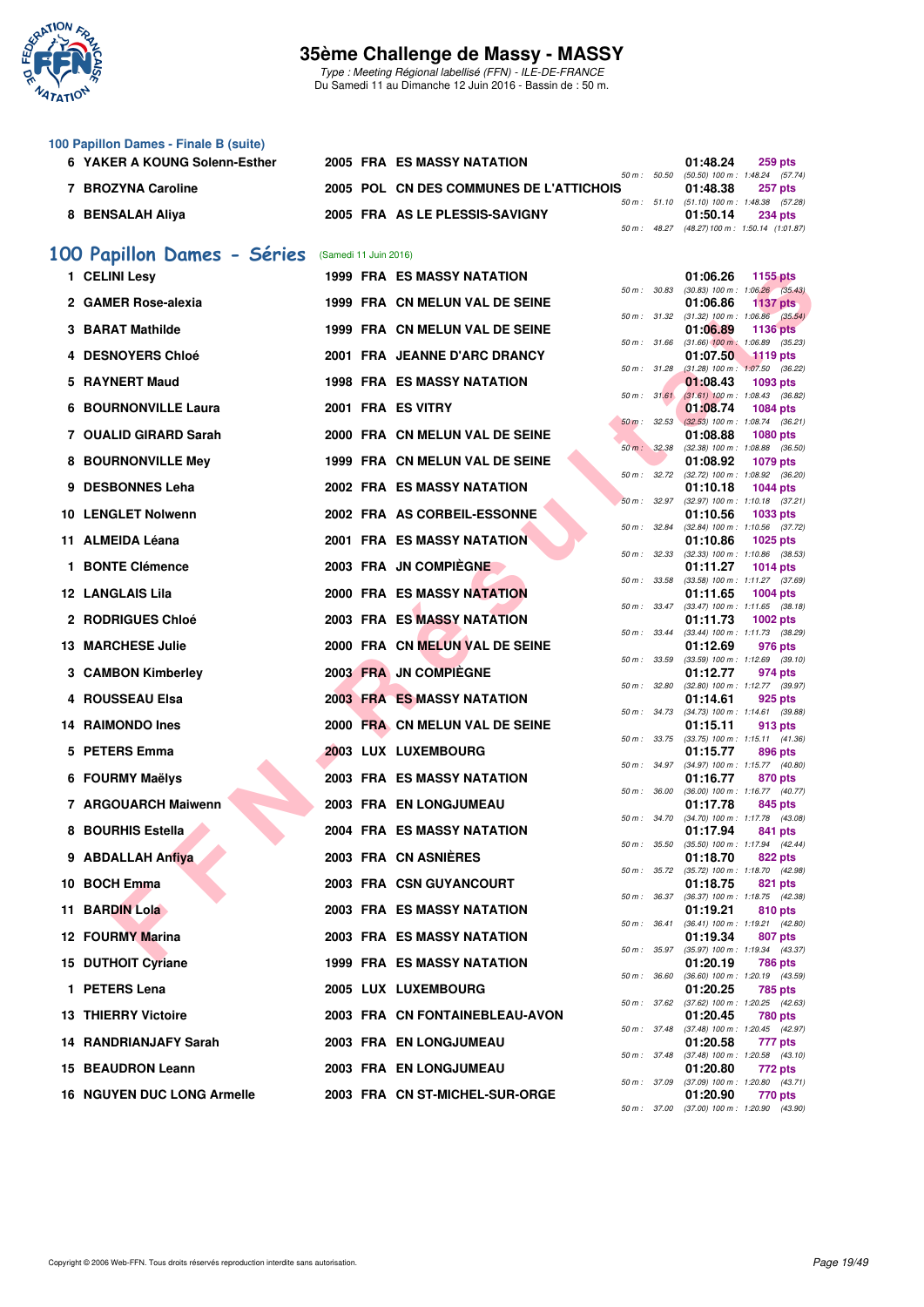

Type : Meeting Régional labellisé (FFN) - ILE-DE-FRANCE Du Samedi 11 au Dimanche 12 Juin 2016 - Bassin de : 50 m.

#### **100 Papillon Dames - Séries (suite)**

|            | 17 ELIWA Kamila                               |  | <b>2004 FRA ES MASSY NATATION</b>                                |                  |                  | 01:21.91             | 746 pts                                                         |
|------------|-----------------------------------------------|--|------------------------------------------------------------------|------------------|------------------|----------------------|-----------------------------------------------------------------|
|            | 18 PELLETIER Alizée                           |  | 2003 FRA AS CORBEIL-ESSONNE                                      | 50 m : 36.91     |                  | 01:21.97             | $(36.91)$ 100 m : 1:21.91 $(45.00)$<br>745 pts                  |
| 19.        | <b>MAILLE Salomé</b>                          |  | <b>2004 FRA ES MASSY NATATION</b>                                | 50 m : 37.36     |                  | 01:22.64             | $(37.36)$ 100 m : 1:21.97 $(44.61)$<br><b>729 pts</b>           |
|            | 20 BELIMAM Ghizlene                           |  | 2003 FRA AS CORBEIL-ESSONNE                                      | 50 m : 37.64     |                  | 01:22.88             | $(37.64)$ 100 m : 1:22.64 $(45.00)$<br><b>724 pts</b>           |
|            | 2 JOMINET Lou                                 |  | 2005 LUX LUXEMBOURG                                              |                  | 50 m : 37.82     | 01:24.64             | $(37.82)$ 100 m : 1:22.88 $(45.06)$<br>684 pts                  |
|            |                                               |  |                                                                  |                  |                  |                      | 50 m: 37.74 (37.74) 100 m: 1:24.64 (46.90)                      |
|            | 21 SAMID Ines                                 |  | 2004 FRA CSM GENEVILLIERS                                        | 50 m : 39.39     |                  | 01:26.06             | 652 pts<br>$(39.39)$ 100 m : 1:26.06 $(46.67)$                  |
|            | 22 JOLY Morgane<br>23 QUANTIN Eva             |  | <b>2004 FRA ES MASSY NATATION</b><br>2004 FRA CSN GUYANCOURT     |                  |                  | 01:26.41<br>01:26.42 | 645 pts<br>645 pts                                              |
|            | 24 HAUET Ines                                 |  | 2004 FRA JN COMPIÈGNE                                            | 50 m: 37.58      |                  |                      | $(37.58)$ 100 m : 1:26.42 $(48.84)$                             |
|            |                                               |  |                                                                  |                  | $50 m$ : $39.45$ | 01:27.17             | <b>629 pts</b><br>$(39.45)$ 100 m : 1:27.17 $(47.72)$           |
|            | 25 BRINDEJONC Laura                           |  | 2003 FRA ES MASSY NATATION                                       | 50 m: 40.47      |                  | 01:27.24             | 627 pts<br>(40.47) 100 m : 1:27.24 (46.77)                      |
|            | 26 VANDERMARLIERE Auriane                     |  | 2004 FRA AS LE PLESSIS-SAVIGNY                                   | $50 m$ : $40.85$ |                  | 01:27.33             | 625 pts<br>$(40.85)$ 100 m : 1:27.33 $(46.48)$                  |
|            | 27 LEFRANCOIS Noa                             |  | 2003 FRA AS LE PLESSIS-SAVIGNY                                   | $50 m$ : $40.27$ |                  | 01:27.61             | 619 pts<br>(40.27) 100 m: 1:27.61 (47.34)                       |
|            | 28 NGHIEM Laura                               |  | 2003 FRA JN COMPIÈGNE                                            |                  |                  | 01:28.30             | 605 pts                                                         |
|            | 3 BAUSTERT Magali                             |  | 2005 LUX LUXEMBOURG                                              | $50 m$ : 41.72   |                  | 01:30.05             | <b>568 pts</b><br>$(41.72)$ 100 m : 1:30.05 $(48.33)$           |
|            | 29 LORIC Azilys                               |  | 2004 FRA CN FONTAINEBLEAU-AVON                                   |                  |                  | 01:30.06             | 568 pts                                                         |
| 30.<br>31. | <b>RICARD Elsa</b><br>RABARIMAMPIANINA Sendra |  | 2003 FRA CN ST-MICHEL-SUR-ORGE<br>2004 FRA CN ST-MICHEL-SUR-ORGE |                  |                  | 01:30.21<br>01:32.11 | 565 pts                                                         |
|            | 4 LACOUTURE Alexandra                         |  | 2005 FRA CN VIRY-CHÂTILLON                                       |                  |                  | 01:32.69             | 527 pts<br>516 pts                                              |
|            | 5 RICARD Manon                                |  | 2005 FRA CN ST-MICHEL-SUR-ORGE                                   | 50 m: 40.49      |                  | 01:34.18             | (40.49) 100 m: 1:32.69 (52.20)<br>488 pts                       |
|            |                                               |  |                                                                  | 50 m: 41.60      |                  |                      | $(41.60)$ 100 m : 1:34.18 $(52.58)$                             |
|            | <b>32 RENAC Marie</b>                         |  | 2003 FRA AS LE PLESSIS-SAVIGNY<br>2004 FRA JN COMPIÈGNE          |                  |                  | 01:34.66             | 479 pts                                                         |
|            | 33 GERIHANOV Aminata                          |  |                                                                  | $50 m$ : $40.88$ |                  | 01:34.85             | 475 pts<br>(40.88) 100 m: 1:34.85 (53.97)                       |
| 6          | <b>BENARABA Sarah</b>                         |  | 2005 ALG CN ST-MICHEL-SUR-ORGE                                   | 50 m : 39.87     |                  | 01:36.99             | 436 pts<br>(39.87) 100 m: 1:36.99 (57.12)                       |
|            | 34 BOLEC Elina                                |  | 2003 FRA AS LE PLESSIS-SAVIGNY                                   |                  |                  | 01:37.25             | 432 pts                                                         |
|            | 35 BEN RAHOU Camille                          |  | 2004 FRA CN FONTAINEBLEAU-AVON                                   | 50 m: 43.55      |                  | 01:38.42             | 411 pts<br>(43.55) 100 m: 1:38.42 (54.87)                       |
|            | 36 JENVRIN Malia                              |  | 2004 FRA CSN GUYANCOURT                                          |                  |                  | 01:38.45             | 411 pts<br>50 m: 44.82 (44.82) 100 m: 1:38.45 (53.63)           |
|            | 7 NOLAN Elizabeth                             |  | 2005 FRA CN DES COMMUNES DE L'ATTICHOIS                          |                  | 50 m : 44.36     | 01:38.48             | 410 pts<br>$(44.36)$ 100 m : 1:38.48 $(54.12)$                  |
|            | 37 CALMES Lara                                |  | 2004 LUX LUXEMBOURG                                              |                  |                  | 01:39.08             | $400$ pts                                                       |
|            | 8 FORET Soleha                                |  | 2006 FRA ES MASSY NATATION                                       |                  |                  | 01:39.14             | 399 pts<br>50 m: 45.63 (45.63) 100 m: 1:39.14 (53.51)           |
|            | 9 NGUYEN DUC LONG Rachel                      |  | 2006 FRA CN ST-MICHEL-SUR-ORGE                                   |                  |                  | 01:39.27             | <b>397 pts</b>                                                  |
|            | <b>JEAN BAPTISTE Ambre</b>                    |  | 2005 FRA ES MASSY NATATION                                       |                  |                  | 01:43.19             | 50 m: 45.14 (45.14) 100 m: 1:39.27 (54.13)<br><b>333 pts</b>    |
|            | 11 PASTRE Ornella                             |  | 2006 FRA CN VIRY-CHATILLON                                       | 50 m: 46.10      |                  | 01:43.20             | (46.10) 100 m : 1:43.19 (57.09)<br>333 pts                      |
|            | 12 GUICHARD-SEGARD Enola                      |  | <b>2005 FRA ES MASSY NATATION</b>                                | 50 m: 46.98      |                  | 01:45.59             | (46.98) 100 m: 1:43.20 (56.22)<br>297 pts                       |
|            | 13 BROZYNA Caroline                           |  | 2005 POL CN DES COMMUNES DE L'ATTICHOIS                          | 50 m: 48.27      |                  | 01:46.41             | (48.27) 100 m: 1:45.59 (57.32)<br><b>285 pts</b>                |
|            |                                               |  |                                                                  | 50 m : 50.71     |                  |                      | $(50.71)$ 100 m : 1:46.41 $(55.70)$                             |
|            | 38 CHERIA Nour                                |  | 2003 FRA AS CORBEIL-ESSONNE                                      | 50 m: 46.35      |                  | 01:46.51             | <b>283 pts</b><br>$(46.35) 100 \text{ m}$ : 1:46.51 $(1:00.16)$ |
|            | 14 YAKER A KOUNG Solenn-Esther                |  | <b>2005 FRA ES MASSY NATATION</b>                                | 50 m: 47.43      |                  | 01:47.63             | <b>267 pts</b><br>(47.43) 100 m: 1:47.63 (1:00.20)              |
|            | 15 HADJIDJ Lina                               |  | 2006 FRA ES MASSY NATATION                                       | $50 m$ : 47.19   |                  | 01:47.70             | <b>266 pts</b><br>(47.19) 100 m: 1:47.70 (1:00.51)              |
| 16         | <b>BENSALAH Aliya</b>                         |  | 2005 FRA AS LE PLESSIS-SAVIGNY                                   |                  |                  | 01:47.91             | <b>264 pts</b>                                                  |
|            | 17 TRIKI Oumaïma                              |  | 2005 FRA CN VIRY-CHATILLON                                       | 50 m : 46.93     |                  | 01:48.50             | (46.93) 100 m: 1:47.91 (1:00.98)<br>255 pts                     |
|            | <b>18 GICQUEL Bertille</b>                    |  | 2006 FRA CN DES COMMUNES DE L'ATTICHOIS                          | 50 m : 46.78     |                  | 01:49.04             | $(46.78)$ 100 m : 1:48.50 $(1:01.72)$<br><b>248 pts</b>         |
|            |                                               |  |                                                                  |                  |                  |                      | 50 m: 48.67 (48.67) 100 m: 1:49.04 (1:00.37)                    |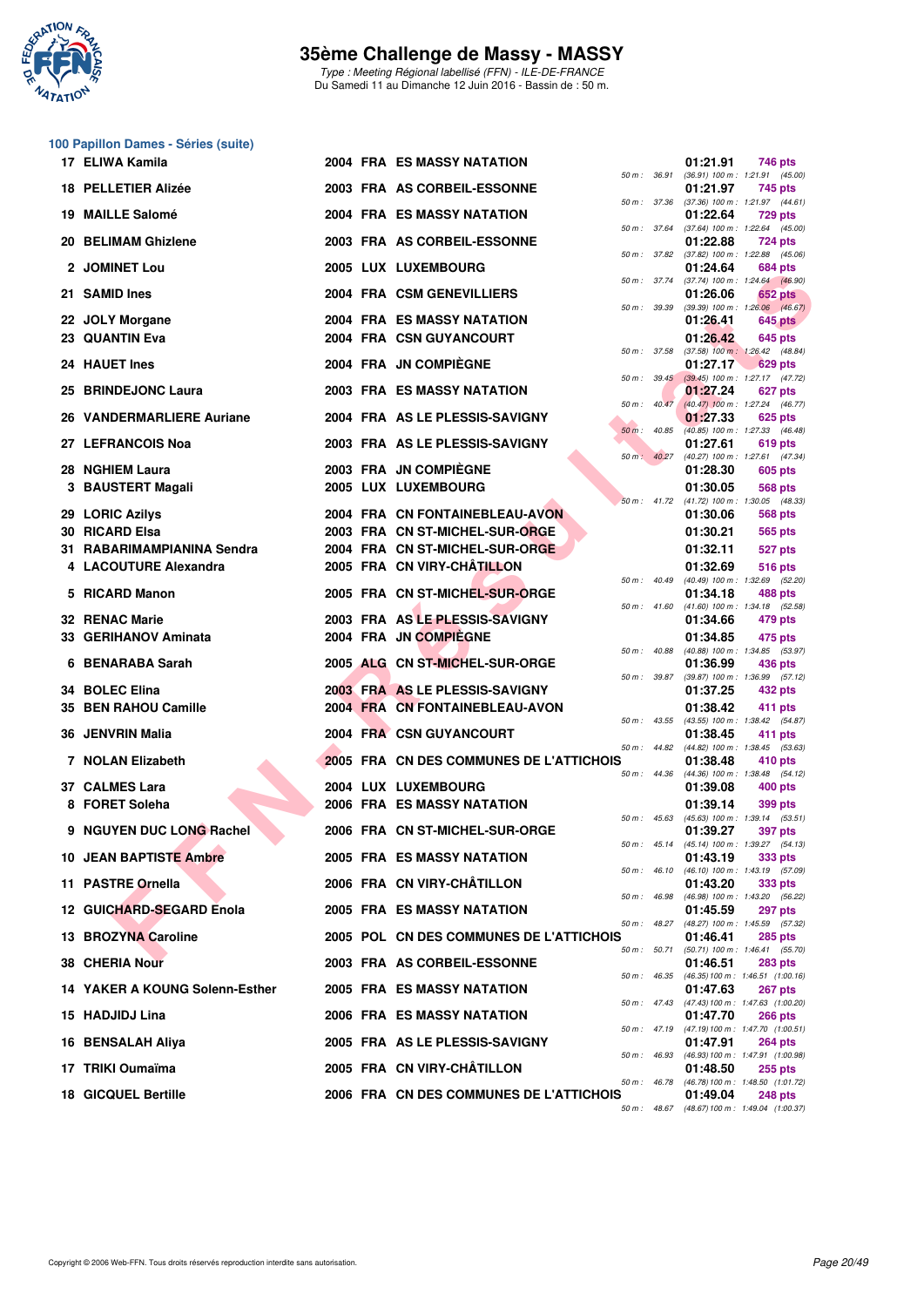

Type : Meeting Régional labellisé (FFN) - ILE-DE-FRANCE Du Samedi 11 au Dimanche 12 Juin 2016 - Bassin de : 50 m.

# **100 Papillon Dames - Séries (suite)**

| 19 MOREIRA DA VEIGA Alexia |  | 2006 FRA CN VIRY-CHÂTILLON     |                          | 01:52.44       | 205 pts                                         |
|----------------------------|--|--------------------------------|--------------------------|----------------|-------------------------------------------------|
|                            |  |                                | $50 \text{ m}$ : 49.93   |                | (49.93) 100 m: 1:52.44 (1:02.51                 |
| 20 HADDADI Melissa         |  | 2006 FRA ES VITRY              |                          | 01:52.70       | 201 pts                                         |
|                            |  |                                | $50 m$ : 48.00           |                | (48.00) 100 m: 1:52.70 (1:04.70)                |
| 21 SENE Catherine-Maram    |  | 2006 FRA CN ST-MICHEL-SUR-ORGE |                          | 01:58.68       | 136 pts                                         |
|                            |  |                                | $50 \text{ m}$ : $52.31$ |                | (52.31) 100 m: 1:58.68 (1:06.37                 |
| 22 EL HAMDANI Sana         |  | 2006 FRA CN VIRY-CHÂTILLON     |                          | 02:02.05       | 104 pts                                         |
|                            |  |                                |                          |                | 50 m: 54.47 (54.47) 100 m: 2:02.05 (1:07.58)    |
| 23 MESSAOUI Lina           |  | 2005 FRA CN VIRY-CHÂTILLON     |                          | 02:18.43       | 10 pts                                          |
|                            |  |                                |                          |                | 50 m: 1:01.43 (1:01.43) 100 m: 2:18.43 (1:17.00 |
| --- JEMAIL Yasmine         |  | 2005 FRA CN VIRY-CHÂTILLON     |                          | <b>DNS</b> dec |                                                 |
|                            |  |                                |                          |                |                                                 |

# **[200 4 Nages Dames - Séries](http://www.ffnatation.fr/webffn/resultats.php?idact=nat&go=epr&idcpt=38069&idepr=41)** (Dimanche 12 Juin 2016)

| ZJ MEJJAVUI LIIIA                                 |  | ZUUJ FRA CN VIRT-CHAHLLON                                                                                                     | <u>02.10.43</u> | <b>TO PIS</b>                                    |
|---------------------------------------------------|--|-------------------------------------------------------------------------------------------------------------------------------|-----------------|--------------------------------------------------|
| --- JEMAIL Yasmine                                |  | 2005 FRA CN VIRY-CHÂTILLON                                                                                                    | <b>DNS</b> dec  | 50 m: 1:01.43 (1:01.43) 100 m: 2:18.43 (1:17.00) |
| 00 4 Nages Dames - Séries (Dimanche 12 Juin 2016) |  |                                                                                                                               |                 |                                                  |
| 1 BARAT Mathilde                                  |  | 1999 FRA CN MELUN VAL DE SEINE                                                                                                | 02:27.54        | $\blacksquare$ 1152 pts                          |
|                                                   |  | 50 m: 31.44 (31.44) 100 m: 1.09.28 (37.84) 150 m: 1.54.93 (45.65) 200 m: 2.27.54 (32.61)                                      |                 |                                                  |
| 2 BOURNONVILLE Mey                                |  | 1999 FRA CN MELUN VAL DE SEINE<br>50 m: 32.37 (32.37) 100 m: 1:11.04 (38.67) 150 m: 1:55.44 (44.40) 200 m: 2:28.44 (33.00)    | 02:28.44        | 1139 pts                                         |
| 3 MAILLE IIona                                    |  | 2001 FRA ES MASSY NATATION                                                                                                    | 02:29.83        | 1119 $pts$                                       |
| 4 BIHAN Morgane                                   |  | 50 m: 32.46 (32.46) 100 m: 1:08.88 (36.42) 150 m: 1:55.70 (46.82) 200 m: 2:29.83 (34.13)<br>2000 FRA CSN GUYANCOURT           | 02:29.99        | 1117 $pts$                                       |
|                                                   |  | 50 m: 32.95 (32.95) 100 m: 1:11.68 (38.73) 150 m: 1:55.91 (44.23) 200 m: 2:29.99 (34.08)                                      |                 |                                                  |
| 5 OUALID GIRARD Sarah                             |  | 2000 FRA CN MELUN VAL DE SEINE<br>50 m: 32.74 (32.74) 100 m: 1:11.54 (38.80) 150 m: 1:57.45 (45.91) 200 m: 2:32.35 (34.90)    | 02:32.35        | 1083 pts                                         |
| 6 GAMER Rose-alexia                               |  | 1999 FRA CN MELUN VAL DE SEINE                                                                                                | 02:32.42        | 1082 pts                                         |
| 7 DESBONNES Leha                                  |  | 50 m: 30.82 (30.82) 100 m: 1:10.50 (39.68) 150 m: 1:58.48 (47.98) 200 m: 2:32.42 (33.94)<br>2002 FRA ES MASSY NATATION        | 02:33.36        | <b>1068 pts</b>                                  |
|                                                   |  | 50 m: 31.71 (31.71) 100 m: 1:11.43 (39.72) 150 m: 1:57.45 (46.02) 200 m: 2:33.36 (35.91)                                      |                 |                                                  |
| 8 BOURNONVILLE Laura                              |  | 2001 FRA ES VITRY<br>50 m: 32.23 (32.23) 100 m: 1:12.60 (40.37) 150 m: 1:57.91 (45.31) 200 m: 2:34.58 (36.67)                 | 02:34.58        | <b>1051 pts</b>                                  |
| 9 CELINI Lesy                                     |  | 1999 FRA ES MASSY NATATION                                                                                                    | 02:35.26        | 1042 pts                                         |
| 1 RODRIGUES Chloé                                 |  | 50 m: 31.06 (31.06) 100 m: 1:10.99 (39.93) 150 m: 2:01.24 (50.25) 200 m: 2:35.26 (34.02)<br>2003 FRA ES MASSY NATATION        | 02:36.93        | 1018 $pts$                                       |
|                                                   |  | 50 m: 33.50 (33.50) 100 m: 1:13.70 (40.20) 150 m: 2:01.17 (47.47) 200 m: 2:36.93 (35.76)                                      |                 |                                                  |
| 10 ALMEIDA Léana                                  |  | 2001 FRA ES MASSY NATATION                                                                                                    | 02:37.01        | <b>1017 pts</b>                                  |
| 11 BARBOSA Manoella                               |  | 50 m: 31.98 (31.98) 100 m: 1:13.03 (41.05) 150 m: 2:01.59 (48.56) 200 m: 2:37.01 (35.42)<br>2002 FRA CNO ST-GERMAIN-EN-LAYE   | 02:37.41        | 1012 $pts$                                       |
|                                                   |  | 50 m: 34.10 (34.10) 100 m: 1.15.88 (41.78) 150 m: 2:01.09 (45.21) 200 m: 2:37.41 (36.32)                                      |                 |                                                  |
| <b>12 RAIMONDO Ines</b>                           |  | 2000 FRA CN MELUN VAL DE SEINE<br>50 m: 33.90 (33.90) 100 m: 1:15.38 (41.48) 150 m: 2:01.59 (46.21) 200 m: 2:37.55 (35.96)    | 02:37.55        | 1010 $pts$                                       |
| 13 LENGLET Nolwenn                                |  | 2002 FRA AS CORBEIL-ESSONNE                                                                                                   | 02:38.45        | 997 pts                                          |
| 14   LANGLAIS Lila                                |  | 50 m: 32.90 (32.90) 100 m: 1:13.96 (41.06) 150 m: 2:01.75 (47.79) 200 m: 2:38.45 (36.70)<br>2000 FRA ES MASSY NATATION        | 02:40.07        | 975 pts                                          |
|                                                   |  | 50 m: 33.71 (33.71) 100 m: 1:17.39 (43.68) 150 m: 2:02.87 (45.48) 200 m: 2:40.07 (37.20)                                      |                 |                                                  |
| 2 PETERS Emma                                     |  | 2003 LUX LUXEMBOURG<br>50 m: 34.66 (34.66) 100 m: 1:15.96 (41.30) 150 m: 2:06.68 (50.72) 200 m: 2:41.63 (34.95)               | 02:41.63        | 954 pts                                          |
| 3 CAMBON Kimberley                                |  | 2003 FRA JN COMPIEGNE                                                                                                         | 02:41.82        | 952 pts                                          |
| 4 ROUSSEAU Elsa                                   |  | 50 m: 34.06 (34.06) 100 m: 1:15.42 (41.36) 150 m: 2:07.37 (51.95) 200 m: 2:41.82 (34.45)<br><b>2003 FRA ES MASSY NATATION</b> | 02:42.14        | 947 pts                                          |
|                                                   |  | 50 m: 34.79 (34.79) 100 m: 1:16.82 (42.03) 150 m: 2:05.64 (48.82) 200 m: 2:42.14 (36.50)                                      |                 |                                                  |
| <b>15 DUTHOIT Cyriane</b>                         |  | <b>1999 FRA ES MASSY NATATION</b><br>50 m: 35.44 (35.44) 100 m: 1:15.87 (40.43) 150 m: 2:06.23 (50.36) 200 m: 2:42.87 (36.64) | 02:42.87        | 938 pts                                          |
| 5 BOCH Emma                                       |  | 2003 FRA CSN GUYANCOURT                                                                                                       | 02:42.89        | 937 pts                                          |
| 6 BONDOUY Noah                                    |  | 50 m: 35.02 (35.02) 100 m: 1:17.28 (42.26) 150 m: 2:05.07 (47.79) 200 m: 2:42.89 (37.82)<br><b>2004 FRA ES MASSY NATATION</b> | 02:43.97        | 923 pts                                          |
|                                                   |  | 50 m: 36.71 (36.71) 100 m: 1:17.42 (40.71) 150 m: 2:07.33 (49.91) 200 m: 2:43.97 (36.64)                                      |                 |                                                  |
| 7 VASQUEZ Lucie                                   |  | 2004 FRA ES MASSY NATATION<br>50 m: 36.27 (36.27) 100 m: 1:20.27 (44.00) 150 m: 2:08.33 (48.06) 200 m: 2:44.95 (36.62)        | 02:44.95        | 910 pts                                          |
| <b>16 FERGUENE Ines</b>                           |  | 2001 FRA ES MASSY NATATION                                                                                                    | 02:45.00        | 910 pts                                          |
| 8 MAILLE Salomé                                   |  | 50 m: 34.29 (34.29) 100 m: 1:13.70 (39.41) 150 m: 2:07.30 (53.60) 200 m: 2:45.00 (37.70)<br>2004 FRA ES MASSY NATATION        | 02:47.54        | 877 pts                                          |
|                                                   |  | 50 m: 36.80 (36.80) 100 m: 1:19.69 (42.89) 150 m: 2:09.24 (49.55) 200 m: 2:47.54 (38.30)                                      |                 |                                                  |
| 9 BONTE Clémence                                  |  | 2003 FRA JN COMPIEGNE<br>50 m: 34.83 (34.83) 100 m: 1:17.75 (42.92) 150 m: 2:10.58 (52.83) 200 m: 2:47.73 (37.15)             | 02:47.73        | 874 pts                                          |
| 10 BARDIN Lola                                    |  | 2003 FRA ES MASSY NATATION                                                                                                    | 02:47.76        | 874 pts                                          |
|                                                   |  | 50 m: 36.50 (36.50) 100 m: 1:19.21 (42.71) 150 m: 2:09.61 (50.40) 200 m: 2:47.76 (38.15)                                      |                 |                                                  |
| 10 FOURMY Marina                                  |  | <b>2003 FRA ES MASSY NATATION</b><br>50 m: 37.18 (37.18) 100 m: 1:18.90 (41.72) 150 m: 2:12.43 (53.53) 200 m: 2:47.76 (35.33) | 02:47.76        | 874 pts                                          |
| 12 GNAZALE Charline                               |  | 2003 FRA AS EMERAINVILLE                                                                                                      | 02:48.68        | 862 pts                                          |
| <b>13 NGUYEN DUC LONG Armelle</b>                 |  | 50 m: 37.35 (37.35) 100 m: 1:22.25 (44.90) 150 m: 2:10.83 (48.58) 200 m: 2:48.68 (37.85)<br>2003 FRA CN ST-MICHEL-SUR-ORGE    | 02:49.30        | 854 pts                                          |
|                                                   |  | 50 m: 35.85 (35.85) 100 m: 1:19.18 (43.33) 150 m: 2:09.91 (50.73) 200 m: 2:49.30 (39.39)                                      |                 |                                                  |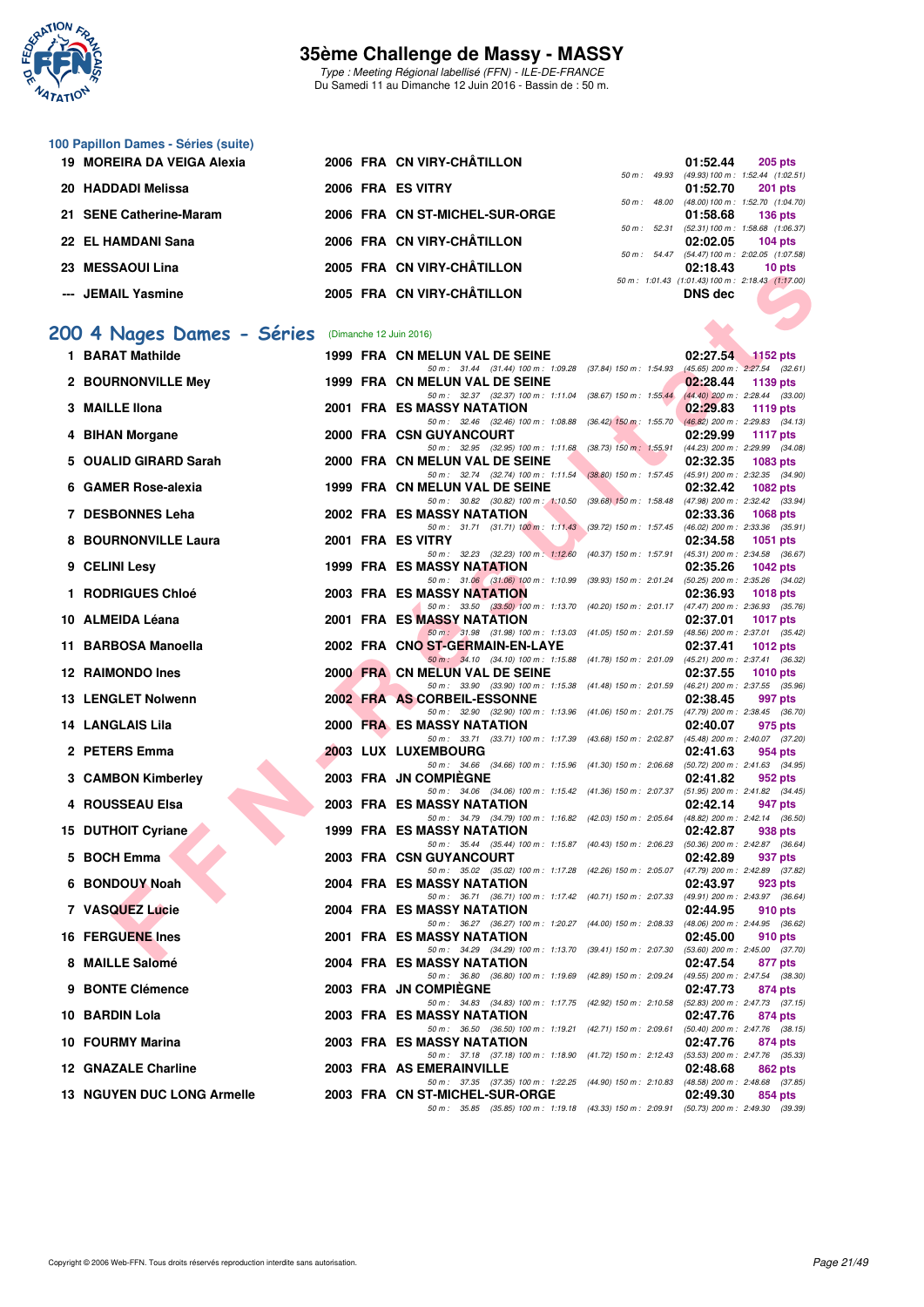

Type : Meeting Régional labellisé (FFN) - ILE-DE-FRANCE Du Samedi 11 au Dimanche 12 Juin 2016 - Bassin de : 50 m.

| 200 4 Nages Dames - Séries (suite) |
|------------------------------------|
| 14 GOMES Célia                     |

| 14   GOMES Célia           |  | 2003 FRA CN MELUN VAL DE SEINE                                                                                                 | 02:51.17 | 831 pts        |
|----------------------------|--|--------------------------------------------------------------------------------------------------------------------------------|----------|----------------|
| 15 PELLETIER Alizée        |  | 50 m: 38.05 (38.05) 100 m: 1:22.91 (44.86) 150 m: 2:13.46 (50.55) 200 m: 2:51.17 (37.71)<br>2003 FRA AS CORBEIL-ESSONNE        | 02:52.10 | 819 pts        |
| 16 FARHAT Manon            |  | 50 m: 37.47 (37.47) 100 m: 1:24.67 (47.20) 150 m: 2:10.96 (46.29) 200 m: 2:52.10 (41.14)<br>2003 FRA CN MELUN VAL DE SEINE     | 02:52.16 | 818 pts        |
| 1 DELCOMMUNE Zinke         |  | 50 m: 37.73 (37.73) 100 m: 1:21.72 (43.99) 150 m: 2:13.61 (51.89) 200 m: 2:52.16 (38.55)<br>2005 BEL BELGIQUE                  | 02:52.71 | 812 pts        |
| <b>17 ALOUACHE Inesse</b>  |  | 50 m: 34.67 (34.67) 100 m: 1:15.97 (41.30) 150 m: 2:09.58 (53.61) 200 m: 2:52.71 (43.13)<br>2003 FRA JN COMPIEGNE              | 02:52.71 | 812 pts        |
| 18 LAPORTE Noémie          |  | 50 m: 39.76 (39.76) 100 m: 1:24.26 (44.50) 150 m: 2:12.95 (48.69) 200 m: 2:52.71 (39.76)<br>2004 FRA AS EMERAINVILLE           | 02:52.99 | 808 pts        |
| 18 ABDALLAH Anfiya         |  | 50 m: 38.05 (38.05) 100 m: 1:23.95 (45.90) 150 m: 2:14.37 (50.42) 200 m: 2:52.99 (38.62)<br>2003 FRA CN ASNIERES               | 02:52.99 | 808 pts        |
| 20 THIERRY Victoire        |  | 50 m: 36.07 (36.07) 100 m: 1:20.08 (44.01) 150 m: 2:13.98 (53.90) 200 m: 2:52.99 (39.01)<br>2003 FRA CN FONTAINEBLEAU-AVON     | 02:53.18 | 806 pts        |
| 21 FOURMY Maëlys           |  | 50 m: 37.05 (37.05) 100 m: 1:22.16 (45.11) 150 m: 2:13.52 (51.36) 200 m: 2:53.18 (39.66)<br>2003 FRA ES MASSY NATATION         | 02:54.14 | 794 pts        |
| 2 JOMINET Lou              |  | 50 m: 36.85 (36.85) 100 m: 1:22.74 (45.89) 150 m: 2:16.44 (53.70) 200 m: 2:54.14 (37.70)<br>2005 LUX LUXEMBOURG                | 02:55.40 | 779 pts        |
| <b>22 CHESNEAU Justine</b> |  | 50 m: 38.03 (38.03) 100 m: 1:24.77 (46.74) 150 m: 2:16.91 (52.14) 200 m: 2:55.40 (38.49)<br>2003 FRA ES MASSY NATATION         | 02:55.84 | 773 pts        |
| 23 GAUDIN Lucy             |  | 50 m: 40.01 (40.01) 100 m: 1:24.18 (44.17) 150 m: 2:15.21 (51.03) 200 m: 2:55.84 (40.63)<br>2004 FRA ES MASSY NATATION         | 02:56.70 | <b>763 pts</b> |
| 24   BOURHIS Estella       |  | 50 m: 38.89 (38.89) 100 m: 1:24.11 (45.22) 150 m: 2:18.27 (54.16) 200 m: 2:56.70 (38.43)<br><b>2004 FRA ES MASSY NATATION</b>  | 02:56.75 | <b>762 pts</b> |
| 25 BELIMAM Ghizlene        |  | 50 m: 36.45 (36.45) 100 m: 1:23.30 (46.85) 150 m: 2:16.57 (53.27) 200 m: 2:56.75 (40.18)<br>2003 FRA AS CORBEIL-ESSONNE        | 02:56.87 | <b>761 pts</b> |
| 26 HAUET Ines              |  | 50 m: 38.01 (38.01) 100 m: 1:24.73 (46.72) 150 m: 2:18.05 (53.32) 200 m: 2:56.87 (38.82)<br>2004 FRA JN COMPIEGNE              | 02:57.24 | 756 pts        |
| 27 ELIWA Kamila            |  | 50 m: 39.68 (39.68) 100 m: 1:24.59 (44.91) 150 m: 2:18.75 (54.16) 200 m: 2:57.24 (38.49)<br>2004 FRA ES MASSY NATATION         | 02:57.51 | <b>753 pts</b> |
| 28   QUANTIN Eva           |  | 50 m: 37.90 (37.90) 100 m: 1:24.24 (46.34) 150 m: 2:19.99 (55.75) 200 m: 2:57.51 (37.52)<br>2004 FRA CSN GUYANCOURT            | 02:57.90 | 749 pts        |
| 29  MUREZ Anastasia        |  | 50 m: 38.97 (38.97) 100 m: 1:25.02 (46.05) 150 m: 2:16.68 (51.66) 200 m: 2:57.90 (41.22)<br>2003 FRA AQUA CLUB PONTAULT-ROISSY | 02:57.95 | <b>748 pts</b> |
| 30 SAMID Ines              |  | 50 m: 37.72 (37.72) 100 m: 1:24.86 (47.14) 150 m: 2:17.10 (52.24) 200 m: 2:57.95 (40.85)<br>2004 FRA CSM GENEVILLIERS          | 02:59.17 | 734 pts        |
| 31 REDJEB Emma             |  | 50 m: 41.36 (41.36) 100 m: 1:25.65 (44.29) 150 m: 2:19.33 (53.68) 200 m: 2:59.17 (39.84)<br>2003 FRA AQUA CLUB PONTAULT-ROISSY | 02:59.21 | 733 pts        |
| 32 DRUART Morgane          |  | 50 m: 38.96 (38.96) 100 m: 1:25.86 (46.90) 150 m: 2:21.70 (55.84) 200 m: 2:59.21 (37.51)<br>2003 FRA AQUA CLUB PONTAULT-ROISSY | 02:59.44 | 730 pts        |
| 33 LEFRANCOIS Noa          |  | 50 m: 42.27 (42.27) 100 m: 1:24.71 (42.44) 150 m: 2:21.14 (56.43) 200 m: 2:59.44 (38.30)<br>2003 FRA AS LE PLESSIS-SAVIGNY     | 02:59.47 | <b>730 pts</b> |
| 34 BRINDEJONC Laura        |  | 50 m: 40.09 (40.09) 100 m: 1:27.20 (47.11) 150 m: 2:18.70 (51.50) 200 m: 2:59.47 (40.77)<br>2003 FRA ES MASSY NATATION         | 03:02.44 | 696 pts        |
| 35 JOLY Morgane            |  | 50 m: 39.19 (39.19) 100 m: 1:24.01 (44.82) 150 m: 2:21.47 (57.46) 200 m: 3:02.44 (40.97)<br><b>2004 FRA ES MASSY NATATION</b>  | 03:03.01 | 689 pts        |
| 36 BOLEC Elina             |  | 50 m: 40.90 (40.90) 100 m: 1:27.89 (46.99) 150 m: 2:21.83 (53.94) 200 m: 3:03.01 (41.18)<br>2003 FRA AS LE PLESSIS-SAVIGNY     | 03:03.91 | 679 pts        |
| <b>37 VAN BELLE Amber</b>  |  | 50 m: 44.01 (44.01) 100 m: 1:31.26 (47.25) 150 m: 2:22.92 (51.66) 200 m: 3:03.91 (40.99)<br>2004 BEL BELGIQUE                  | 03:03.95 | 679 pts        |
| 38 GERIHANOV Aminata       |  | 50 m: 43.83 (43.83) 100 m: 1:31.89 (48.06) 150 m: 2:24.80 (52.91) 200 m: 3:03.95 (39.15)<br>2004 FRA JN COMPIÈGNE              | 03:04.02 | 678 pts        |
| 39 MOUNIER IIona           |  | 50 m: 39.41 (39.41) 100 m: 1:25.79 (46.38) 150 m: 2:21.45 (55.66) 200 m: 3:04.02 (42.57)<br>2004 FRA ES MASSY NATATION         | 03:04.12 | 677 pts        |
| 39 BOUZOURENE Melissa      |  | 50 m: 43.24 (43.24) 100 m: 1:29.76 (46.52) 150 m: 2:22.89 (53.13) 200 m: 3:04.12 (41.23)<br>2003 FRA AS EMERAINVILLE           | 03:04.12 | 677 pts        |
| 41 BEN RAHOU Camille       |  | 50 m: 41.99 (41.99) 100 m: 1:29.86 (47.87) 150 m: 2:23.54 (53.68) 200 m: 3:04.12 (40.58)<br>2004 FRA CN FONTAINEBLEAU-AVON     | 03:04.31 | 674 pts        |
| 3 BAUSTERT Magali          |  | 50 m: 42.33 (42.33) 100 m: 1:31.14 (48.81) 150 m: 2:22.26 (51.12) 200 m: 3:04.31 (42.05)<br>2005 LUX LUXEMBOURG                | 03:04.55 | 672 pts        |
| 42 MARTINS Daphnee         |  | 50 m: 41.72 (41.72) 100 m: 1:30.84 (49.12) 150 m: 2:24.64 (53.80) 200 m: 3:04.55 (39.91)<br>2004 FRA CNO ST-GERMAIN-EN-LAYE    | 03:04.94 | 667 pts        |
| 43 ANGELIER Liloue         |  | 50 m: 43.78 (43.78) 100 m: 1:31.38 (47.60) 150 m: 2:22.82 (51.44) 200 m: 3:04.94 (42.12)<br>2004 BEL BELGIQUE                  | 03:05.36 | 663 pts        |
| <b>44 HERVAULT Estelle</b> |  | 50 m: 42.95 (42.95) 100 m: 1:30.85 (47.90) 150 m: 2:25.16 (54.31) 200 m: 3:05.36 (40.20)<br>2003 FRA CNO ST-GERMAIN-EN-LAYE    | 03:05.50 | 661 pts        |
| 4 LEGER Katell             |  | 50 m: 41.39 (41.39) 100 m: 1:32.70 (51.31) 150 m: 2:24.15 (51.45) 200 m: 3:05.50 (41.35)<br>2006 FRA ES MASSY NATATION         | 03:05.60 | 660 pts        |
| 45 LORIC Azilys            |  | 50 m: 43.20 (43.20) 100 m: 1:28.46 (45.26) 150 m: 2:23.76 (55.30) 200 m: 3:05.60 (41.84)<br>2004 FRA CN FONTAINEBLEAU-AVON     | 03:06.30 | 652 pts        |
|                            |  | 50 m: 42.47 (42.47) 100 m: 1:29.98 (47.51) 150 m: 2:24.17 (54.19) 200 m: 3:06.30 (42.13)                                       |          |                |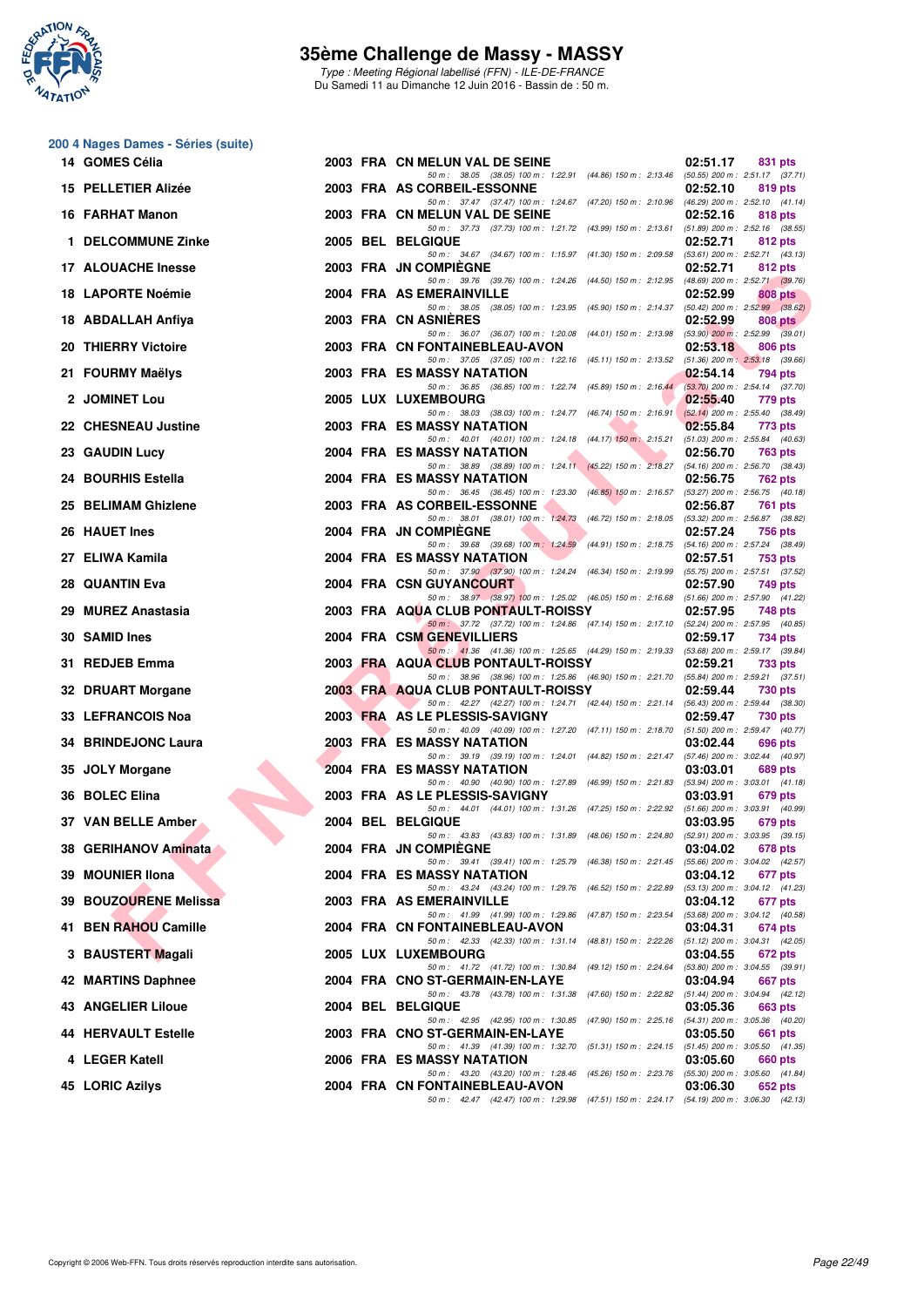

Type : Meeting Régional labellisé (FFN) - ILE-DE-FRANCE Du Samedi 11 au Dimanche 12 Juin 2016 - Bassin de : 50 m.

#### **200 4 Nages Dames - Séries (suite)**

| 5 | <b>GNAZALE Judith</b>         |  | 2006 FRA AS EMERAINVILLE<br>03:06.58                                                                                                            | 649 pts   |
|---|-------------------------------|--|-------------------------------------------------------------------------------------------------------------------------------------------------|-----------|
|   | 6 DUPONT Léna                 |  | 50 m: 40.27 (40.27) 100 m: 1:29.42 (49.15) 150 m: 2:22.60 (53.18) 200 m: 3:06.58 (43.98)<br>2005 FRA JN COMPIEGNE<br>03:06.74                   | 647 pts   |
|   | 7 PETERS Lena                 |  | 50 m: 41.81 (41.81) 100 m: 1:30.85 (49.04) 150 m: 2:25.51 (54.66) 200 m: 3:06.74 (41.23)<br>2005 LUX LUXEMBOURG<br>03:06.82                     | 646 pts   |
|   | 46 VODDEN Ella                |  | 50 m: 39.71 (39.71) 100 m: 1:28.86 (49.15) 150 m: 2:28.04 (59.18) 200 m: 3:06.82 (38.78)<br>2004 GBR CNO ST-GERMAIN-EN-LAYE<br>03:06.92         | 645 pts   |
|   | 47 MARTELEUR Tille            |  | 50 m: 41.63 (41.63) 100 m: 1:29.74 (48.11) 150 m: 2:25.90 (56.16) 200 m: 3:06.92 (41.02)<br>2004 BEL BELGIQUE<br>03:08.30                       | 630 pts   |
|   | <b>48 BASILE Helene</b>       |  | 50 m: 43.66 (43.66) 100 m: 1:31.17 (47.51) 150 m: 2:28.13 (56.96) 200 m: 3:08.30 (40.17)<br>2004 FRA CN ST-MICHEL-SUR-ORGE<br>03:08.45          | 629 pts   |
|   | 8 RICARD Manon                |  | 50 m: 43.69 (43.69) 100 m: 1:33.16 (49.47) 150 m: 2:26.81 (53.65) 200 m: 3:08.45 (41.64)<br>2005 FRA CN ST-MICHEL-SUR-ORGE<br>03:09.11          | $621$ pts |
|   | 49 MERTENS Mathilde           |  | 50 m: 41.19 (41.19) 100 m: 1:30.29 (49.10) 150 m: 2:26.79 (56.50) 200 m: 3:09.11 (42.32)<br>2004 FRA AS EMERAINVILLE<br>03:09.51                | 617 pts   |
|   | 50 CALMES Lara                |  | 50 m: 44.56 (44.56) 100 m: 1:33.37 (48.81) 150 m: 2:26.79 (53.42) 200 m: 3:09.51 (42.72)<br>2004 LUX LUXEMBOURG<br>03:10.44                     | 607 pts   |
|   | 51 JARDIN Coraline            |  | 50 m: 40.88 (40.88) 100 m: 1:30.71 (49.83) 150 m: 2:26.67 (55.96) 200 m: 3:10.44 (43.77)<br>2004 FRA AQUA CLUB PONTAULT-ROISSY<br>03:11.24      | 599 pts   |
|   | 52 RENAC Marie                |  | 50 m: 40.72 (40.72) 100 m: 1:30.43 (49.71) 150 m: 2:29.13 (58.70) 200 m: 3:11.24 (42.11)<br>2003 FRA AS LE PLESSIS-SAVIGNY<br>03:11.28          | 598 pts   |
|   | 53 REHBINDER Nina             |  | 50 m: 42.73 (42.73) 100 m: 1:30.08 (47.35) 150 m: 2:27.04 (56.96) 200 m: 3:11.28 (44.24)<br>2004 FRA ES MASSY NATATION<br>03:11.59              | 595 pts   |
|   | 54 JENVRIN Malia              |  | 50 m: 42.63 (42.63) 100 m: 1:34.60 (51.97) 150 m: 2:29.60 (55.00) 200 m: 3:11.59 (41.99)<br>2004 FRA CSN GUYANCOURT<br>03:11.94                 | 591 pts   |
|   | 55 HADJIDJ Manel              |  | 50 m: 45.31 (45.31) 100 m: 1:32.20 (46.89) 150 m: 2:29.44 (57.24) 200 m: 3:11.94 (42.50)<br>2004 FRA ES MASSY NATATION<br>03:13.19              | 578 pts   |
|   | 9 RESCHE Léa                  |  | 50 m: 45.59 (45.59) 100 m: 1:35.27 (49.68) 150 m: 2:30.78 (55.51) 200 m: 3:13.19 (42.41)<br>2005 FRA AS EMERAINVILLE<br>03:14.13                | 568 pts   |
|   | <b>56 VAN DEN EYNDE Britt</b> |  | 50 m: 43.25 (43.25) 100 m: 1:34.18 (50.93) 150 m: 2:29.94 (55.76) 200 m: 3:14.13 (44.19)<br>2004 BEL BELGIQUE<br>03:14.18                       | 568 pts   |
|   | 10 BENARABA Sarah             |  | 50 m: 45.01 (45.01) 100 m: 1:36.82 (51.81) 150 m: 2:29.63 (52.81) 200 m: 3:14.18 (44.55)<br>2005 ALG CN ST-MICHEL-SUR-ORGE<br>03:14.40          | 566 pts   |
|   | 57 CHAGNON Emie               |  | 50 m: 41.89 (41.89) 100 m: 1:33.07 (51.18) 150 m: 2:28.61 (55.54) 200 m: 3:14.40 (45.79)<br>2004 FRA C.N LIANCOURTOIS<br>03:15.14               | 558 pts   |
|   | 11 TIEU Adeline               |  | 50 m: 47.02 (47.02) 100 m: 1:39.24 (52.22) 150 m: 2:32.94 (53.70) 200 m: 3:15.14 (42.20)<br>2005 FRA ES VITRY<br>03:16.10                       | 548 pts   |
|   | 12 GUICHARD-SEGARD Enola      |  | 50 m: 41.69 (41.69) 100 m: 1:34.23 (52.54) 150 m: 2:31.94 (57.71) 200 m: 3:16.10 (44.16)<br>2005 FRA ES MASSY NATATION<br>03:16.60              | 543 pts   |
|   | 58 BAHMED Yusra               |  | 50 m: 45.40 (45.40) 100 m: 1:39.36 (53.96) 150 m: 2:31.53 (52.17) 200 m: 3:16.60 (45.07)<br>2004 FRA JN COMPIEGNE<br>03:16.86                   | 540 pts   |
|   | 13 BROZYNA Caroline           |  | 50 m: 47.94 (47.94) 100 m: 1:37.77 (49.83) 150 m: 2:34.17 (56.40) 200 m: 3:16.86 (42.69)<br>2005 POL CN DES COMMUNES DE L'ATTICHOIS<br>03:17.38 | 535 pts   |
|   | 59 BENKHETACHE Shahin         |  | 50 m: 48.54 (48.54) 100 m: 1:41.53 (52.99) 150 m: 2:32.43 (50.90) 200 m: 3:17.38 (44.95)<br>2004 FRA CNO ST-GERMAIN-EN-LAYE<br>03:18.67         | 522 pts   |
|   | 14 BRINDEJONC Juline          |  | 50 m: 45.32 (45.32) 100 m: 1:35.64 (50.32) 150 m: 2:33.46 (57.82) 200 m: 3:18.67 (45.21)<br><b>2006 FRA ES MASSY NATATION</b><br>03:21.27       | 497 pts   |
|   | 15 MOUNIER Manon              |  | 50 m: 46.54 (46.54) 100 m: 1:36.58 (50.04) 150 m: 2:40.51 (1:03.93) 200 m: 3:21.27 (40.76)<br><b>2006 FRA ES MASSY NATATION</b><br>03:22.04     | 489 pts   |
|   | 60 CHERIA Nour                |  | 50 m: 48.51 (48.51) 100 m: 1:40.31 (51.80) 150 m: 2:38.81 (58.50) 200 m: 3:22.04 (43.23)<br>2003 FRA AS CORBEIL-ESSONNE<br>03:22.28             | 487 pts   |
|   | 16 THIERRY Clara              |  | 50 m: 47.71 (47.71) 100 m: 1:41.87 (54.16) 150 m: 2:34.29 (52.42) 200 m: 3:22.28 (47.99)<br>2006 FRA CN FONTAINEBLEAU-AVON<br>03:23.84          | 472 pts   |
|   | 17 DELAGE Maelys              |  | 50 m: 49.57 (49.57) 100 m: 1:39.36 (49.79) 150 m: 2:41.33 (1:01.97) 200 m: 3:23.84 (42.51)<br>2005 FRA AS LE PLESSIS-SAVIGNY<br>03:24.60        | 465 pts   |
|   | 18 FORET Soleha               |  | 50 m: 46.69 (46.69) 100 m: 1:41.45 (54.76) 150 m: 2:38.39 (56.94) 200 m: 3:24.60 (46.21)<br>2006 FRA ES MASSY NATATION<br>03:25.22              | 459 pts   |
|   | 19 HADJIDJ Lina               |  | 50 m: 46.96 (46.96) 100 m: 1:41.07 (54.11) 150 m: 2:38.82 (57.75) 200 m: 3:25.22 (46.40)<br>2006 FRA ES MASSY NATATION<br>03:25.48              | 457 pts   |
|   | 20 VAN LOOY Jelske            |  | 50 m: 46.17 (46.17) 100 m: 1:41.93 (55.76) 150 m: 2:39.38 (57.45) 200 m: 3:25.48 (46.10)<br><b>2005 BEL BELGIQUE</b><br>03:25.57                | 456 pts   |
|   | 61 FRANCO Carla               |  | 50 m: 49.16 (49.16) 100 m: 1:38.40 (49.24) 150 m: 2:40.39 (1:01.99) 200 m: 3:25.57 (45.18)<br>2004 FRA AQUA CLUB PONTAULT-ROISSY<br>03:27.08    | 442 pts   |
|   | 21 MESQUITA Liliana           |  | 50 m: 43.98 (43.98) 100 m: 1:36.28 (52.30) 150 m: 2:39.28 (1:03.00) 200 m: 3:27.08 (47.80)<br>2005 FRA AS EMERAINVILLE<br>03:28.11              | 433 pts   |
|   | 22 HALADJIAN Léane            |  | 50 m: 50.52 (50.52) 100 m: 1:44.69 (54.17) 150 m: 2:43.76 (59.07) 200 m: 3:28.11 (44.35)<br>2005 FRA AS EMERAINVILLE<br>03:29.59                | 420 pts   |
|   | 23  MARTELEUR Yelke           |  | 50 m: 49.83 (49.83) 100 m: 1:45.07 (55.24) 150 m: 2:46.22 (1:01.15) 200 m: 3:29.59 (43.37)<br>2006 BEL BELGIQUE<br>03:29.67                     | 419 pts   |
|   | 24 VAN DEN BROECK Zita        |  | 50 m: 50.84 (50.84) 100 m: 1:44.20 (53.36) 150 m: 2:44.26 (1:00.06) 200 m: 3:29.67 (45.41)<br>2005 BEL BELGIQUE<br>03:31.05                     | 407 pts   |
|   |                               |  | 50 m: 50.60 (50.60) 100 m: 1:46.22 (55.62) 150 m: 2:46.09 (59.87) 200 m: 3:31.05 (44.96)                                                        |           |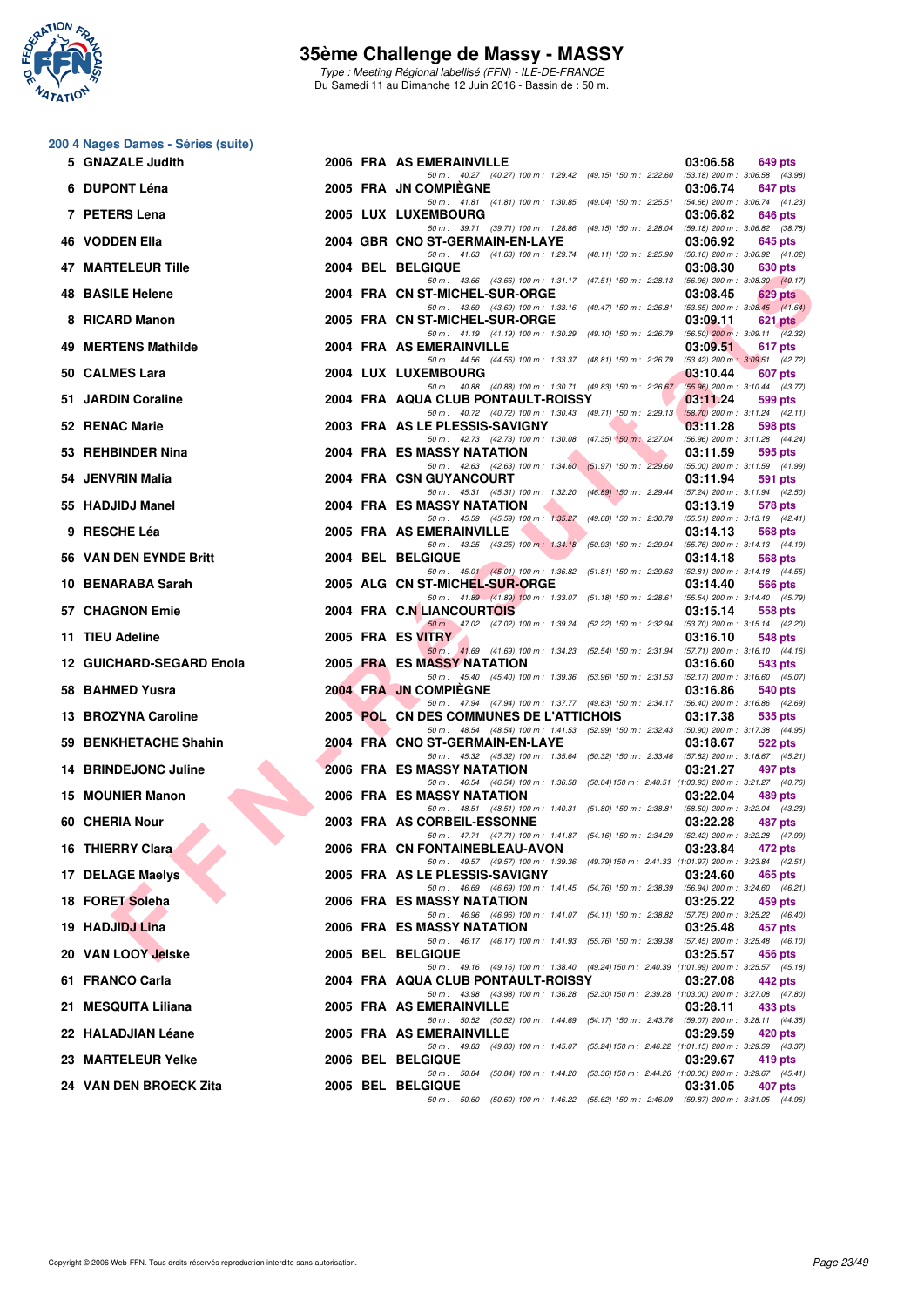

Type : Meeting Régional labellisé (FFN) - ILE-DE-FRANCE Du Samedi 11 au Dimanche 12 Juin 2016 - Bassin de : 50 m.

# **200 4 Nages Dames - Séries (suite)**

| 25 GICQUEL Bertille                                        |  | 03:31.84<br>2006 FRA CN DES COMMUNES DE L'ATTICHOIS<br><b>400 pts</b>                                                                                         |
|------------------------------------------------------------|--|---------------------------------------------------------------------------------------------------------------------------------------------------------------|
| 26 PECHOUX Ariane                                          |  | 50 m: 48.63 (48.63) 100 m: 1:42.83 (54.20) 150 m: 2:43.74 (1:00.91) 200 m: 3:31.84 (48.10)<br>2005 FRA ES MASSY NATATION<br>03:33.93<br><b>382 pts</b>        |
| 27 MJAHED Sirine                                           |  | 50 m: 50.16 (50.16) 100 m: 1.46.75 (56.59) 150 m: 2.46.03 (59.28) 200 m: 3.33.93 (47.90)<br>2007 FRA ES MASSY NATATION<br>03:35.88<br><b>366 pts</b>          |
| 28 MARMIN Ambre                                            |  | 50 m: 47.54 (47.54) 100 m: 1:47.21 (59.67) 150 m: 2:48.14 (1:00.93) 200 m: 3:35.88 (47.74)<br>2005 FRA ES VITRY<br>03:37.34                                   |
|                                                            |  | <b>354 pts</b><br>50 m: 47.50 (47.50) 100 m: 1:43.87 (56.37) 150 m: 2:45.96 (1:02.09) 200 m: 3:37.34 (51.38)                                                  |
| 29 HADDADI Melissa                                         |  | 2006 FRA ES VITRY<br>03:39.61<br>335 pts<br>50 m: 49.82 (49.82) 100 m: 1:48.35 (58.53) 150 m: 2:47.00<br>$(58.65) 200 \text{ m}$ : 3:39.61 $(52.61)$          |
| <b>30 SCHRIJVERS Astrid</b>                                |  | 2005 BEL BELGIQUE<br>03:41.51<br><b>320 pts</b>                                                                                                               |
| 31 REINESCH Leeloo                                         |  | 50 m: 56.65 (56.65) 100 m: 1:52.20 (55.55) 150 m: 2:52.22 (1:00.02) 200 m: 3:41.51 (49.29)<br>2007 LUX LUXEMBOURG<br>03:42.13<br><b>316 pts</b>               |
| <b>32 CARPENTIER Louise</b>                                |  | 50 m: 55.39 (55.39) 100 m: 1:52.73 (57.34) 150 m: 2:54.69 (1:01.96) 200 m: 3:42.13 (47.44)<br>2007 FRA ES MASSY NATATION<br>03:43.41<br>306 pts               |
| 33 VAN SAS Eline                                           |  | 50 m: 53.54 (53.54) 100 m: 1:49.72 (56.18) 150 m: 2:52.39 (1:02.67) 200 m: 3:43.41 (51.02)<br>2006 BEL BELGIQUE<br>03:46.82<br><b>280 pts</b>                 |
| 34 ARAGONES Roxane                                         |  | 50 m: 58.46 (58.46) 100 m: 1:56.75 (58.29) 150 m: 2:59.73 (1:02.98) 200 m: 3:46.82 (47.09)<br><b>2007 FRA ES MASSY NATATION</b><br>03:49.03<br><b>265 pts</b> |
|                                                            |  | 50 m: 50.91 (50.91) 100 m: 1:54.80 (1:03.89) 150 m: 2:57.38 (1:02.58) 200 m: 3:49.03 (51.65)                                                                  |
| <b>35 ANGELE Loulia</b>                                    |  | 2007 FRA ES MASSY NATATION<br>03:50.85<br>252 pts<br>50 m: 54.56 (54.56) 100 m: 1:54.66 (1:00.10) 150 m: 2:57.90 (1:03.24) 200 m: 3:50.85 (52.95)             |
| 36 CORNELISSEN Janne                                       |  | 2006 BEL BELGIQUE<br>03:53.72<br>233 pts                                                                                                                      |
| 37 BARBAT Périne                                           |  | 50 m: 58.94 (58.94) 100 m: 1:58.64 (59.70) 150 m: 3:00.11 (1:01.47) 200 m: 3:53.72 (53.61)<br>2006 FRA AS CORBEIL-ESSONNE<br>03:54.01<br><b>231 pts</b>       |
| 38 EL OUAZZANI Rania                                       |  | 50 m: 54.21 (54.21) 100 m: 1:58.24 (1:04.03) 150 m: 3:00.79 (1:02.55) 200 m: 3:54.01 (53.22)<br>2006 FRA AS CORBEIL-ESSONNE<br>04:06.38<br><b>156 pts</b>     |
|                                                            |  | 50 m: 58.21 (58.21) 100 m: 2:03.54 (1:05.33) 150 m: 3:12.17 (1:08.63) 200 m: 4:06.38 (54.21)                                                                  |
| 39 DE WEERDT Amelie                                        |  | 2007 BEL BELGIQUE<br>04:11.77<br>128 pts<br>50 m: 1:04.36 (1:04.36) 100 m: 2:06.50 (1:02.14) 150 m: 3:17.64 (1:11.14) 200 m: 4:11.77 (54.13)                  |
| 40 CAES Oone                                               |  | 2007 BEL BELGIQUE<br>04:18.99<br>95 pts                                                                                                                       |
| 41 KOMENDACKI-REBIFFE Nayah                                |  | 50 m: 1:13.46 (1:13.46) 100 m: 2:14.63 (1:01.17) 150 m: 3:21.00 (1:06.37) 200 m: 4:18.99 (57.99)<br>2007 FRA AS CORBEIL-ESSONNE<br>04:26.33<br>67 pts         |
| 42 HAMIDI Chaima                                           |  | 50 m: 1:08.44 (1:08.44) 100 m: 2:16.52 (1:08.08) 150 m: 3:25.11 (1:08.59) 200 m: 4:26.33 (1:01.22)<br>2005 FRA AS CORBEIL-ESSONNE<br>04:47.27<br>13 pts       |
|                                                            |  | 50 m: 1:15.32 (1:15.32) 100 m: 2:25.98 (1:10.66) 150 m: 3:39.17 (1:13.19) 200 m: 4:47.27 (1:08.10)                                                            |
| <b>KRAIEM Myriam</b><br>--- PETIOT Anna                    |  | 2007 FRA AS CORBEIL-ESSONNE<br><b>DNS</b> dec<br><b>DNS</b> dec                                                                                               |
| <b>BARBOSA Valentina</b>                                   |  | 2003 FRA AQUA CLUB PONTAULT-ROISSY<br>2004 FRA CNO ST-GERMAIN-EN-LAYE<br><b>DNS dec</b>                                                                       |
| --- GRAS Margaux                                           |  | 2004 FRA AQUA CLUB PONTAULT-ROISSY<br><b>DNS dec</b>                                                                                                          |
|                                                            |  |                                                                                                                                                               |
| iO Nage Libre Messieurs - Finale A (Dimanche 12 Juin 2016) |  |                                                                                                                                                               |
| 1 BRAIZE Stann                                             |  | <b>2007 FRA ES MASSY NATATION</b><br>00:38.75<br><b>368 pts</b>                                                                                               |
| 2 ABER Valentin                                            |  | <b>2007 FRA ES MASSY NATATION</b><br>00:39.19<br><b>350 pts</b>                                                                                               |
| <b>3 MANOLE Maxime</b>                                     |  | 2007 FRA ES MASSY NATATION<br>00:40.26<br><b>309 pts</b>                                                                                                      |
| 4 VIRGAL-PRUNIER Chrystopher                               |  | 2007 FRA ES MASSY NATATION<br>00:40.83<br><b>289 pts</b>                                                                                                      |
| 5 EL MOUDIR Ayyoub                                         |  | <b>2007 FRA ES MASSY NATATION</b><br>00:40.98<br>283 pts                                                                                                      |
| 6 BONDOUY Marlon                                           |  | <b>2007 FRA ES MASSY NATATION</b><br>00:42.81<br>222 pts                                                                                                      |
| 7 VASQUEZ Kenzo                                            |  | <b>2007 FRA ES MASSY NATATION</b><br>00:43.41<br><b>204 pts</b>                                                                                               |
| 8 BENARABA Anis-Mohamed                                    |  | 2007 ALG CN ST-MICHEL-SUR-ORGE<br>00:43.46<br><b>202 pts</b>                                                                                                  |
| iO Nage Libre Messieurs - Séries (Dimanche 12 Juin 2016)   |  |                                                                                                                                                               |
| 1 BRAIZE Stann                                             |  | <b>2007 FRA ES MASSY NATATION</b><br>00:37.72<br>410 pts                                                                                                      |
| 2 ABER Valentin                                            |  | <b>2007 FRA ES MASSY NATATION</b><br>00:39.41<br><b>341 pts</b>                                                                                               |

# **[50 Nage Libre Messieurs - Finale A](http://www.ffnatation.fr/webffn/resultats.php?idact=nat&go=epr&idcpt=38069&idepr=51)** (Dimanche 12 Juin 2016)

| 1 BRAIZE Stann               | <b>2007 FRA ES MASSY NATATION</b> | 00:38.75<br><b>368 pts</b> |
|------------------------------|-----------------------------------|----------------------------|
| 2 ABER Valentin              | <b>2007 FRA ES MASSY NATATION</b> | 00:39.19<br>350 pts        |
| 3 MANOLE Maxime              | <b>2007 FRA ES MASSY NATATION</b> | 309 pts<br>00:40.26        |
| 4 VIRGAL-PRUNIER Chrystopher | 2007 FRA ES MASSY NATATION        | 00:40.83<br><b>289 pts</b> |
| 5 EL MOUDIR Ayyoub           | 2007 FRA ES MASSY NATATION        | 00:40.98<br><b>283 pts</b> |
| 6 BONDOUY Marlon             | 2007 FRA ES MASSY NATATION        | 222 pts<br>00:42.81        |
| 7 VASQUEZ Kenzo              | <b>2007 FRA ES MASSY NATATION</b> | 00:43.41<br><b>204 pts</b> |
| 8 BENARABA Anis-Mohamed      | 2007 ALG CN ST-MICHEL-SUR-ORGE    | 00:43.46<br><b>202 pts</b> |

# **[50 Nage Libre Messieurs - Séries](http://www.ffnatation.fr/webffn/resultats.php?idact=nat&go=epr&idcpt=38069&idepr=51)** (Dimanche 12 Juin 2016)

| 1 BRAIZE Stann               |  | <b>2007 FRA ES MASSY NATATION</b> | 00:37.72 | 410 pts        |
|------------------------------|--|-----------------------------------|----------|----------------|
| 2 ABER Valentin              |  | <b>2007 FRA ES MASSY NATATION</b> | 00:39.41 | 341 pts        |
| 3 MANOLE Maxime              |  | <b>2007 FRA ES MASSY NATATION</b> | 00:39.49 | 338 pts        |
| 4 EL MOUDIR Ayyoub           |  | <b>2007 FRA ES MASSY NATATION</b> | 00:39.76 | <b>328 pts</b> |
| 5 VIRGAL-PRUNIER Chrystopher |  | <b>2007 FRA ES MASSY NATATION</b> | 00:41.29 | <b>272 pts</b> |
| 6 VASQUEZ Kenzo              |  | <b>2007 FRA ES MASSY NATATION</b> | 00:43.04 | <b>215 pts</b> |
| 7 BONDOUY Marlon             |  | <b>2007 FRA ES MASSY NATATION</b> | 00:43.06 | <b>214 pts</b> |
| 8 BENARABA Anis-Mohamed      |  | 2007 ALG CN ST-MICHEL-SUR-ORGE    | 00:43.81 | $192$ pts      |
| 9 GUICHARD-SEGARD Teo        |  | <b>2007 FRA ES MASSY NATATION</b> | 00:44.12 | <b>183 pts</b> |
|                              |  |                                   |          |                |

# **[100 Nage Libre Messieurs - Finale A](http://www.ffnatation.fr/webffn/resultats.php?idact=nat&go=epr&idcpt=38069&idepr=52)** (Dimanche 12 Juin 2016)

**1 SAMOKINE Yann 1997 FRA CN MELUN VAL DE SEINE** 

**00:55.45** 1104 pts<br>50 m : 27.01 (27.01) 100 m : 55.45 (28.44)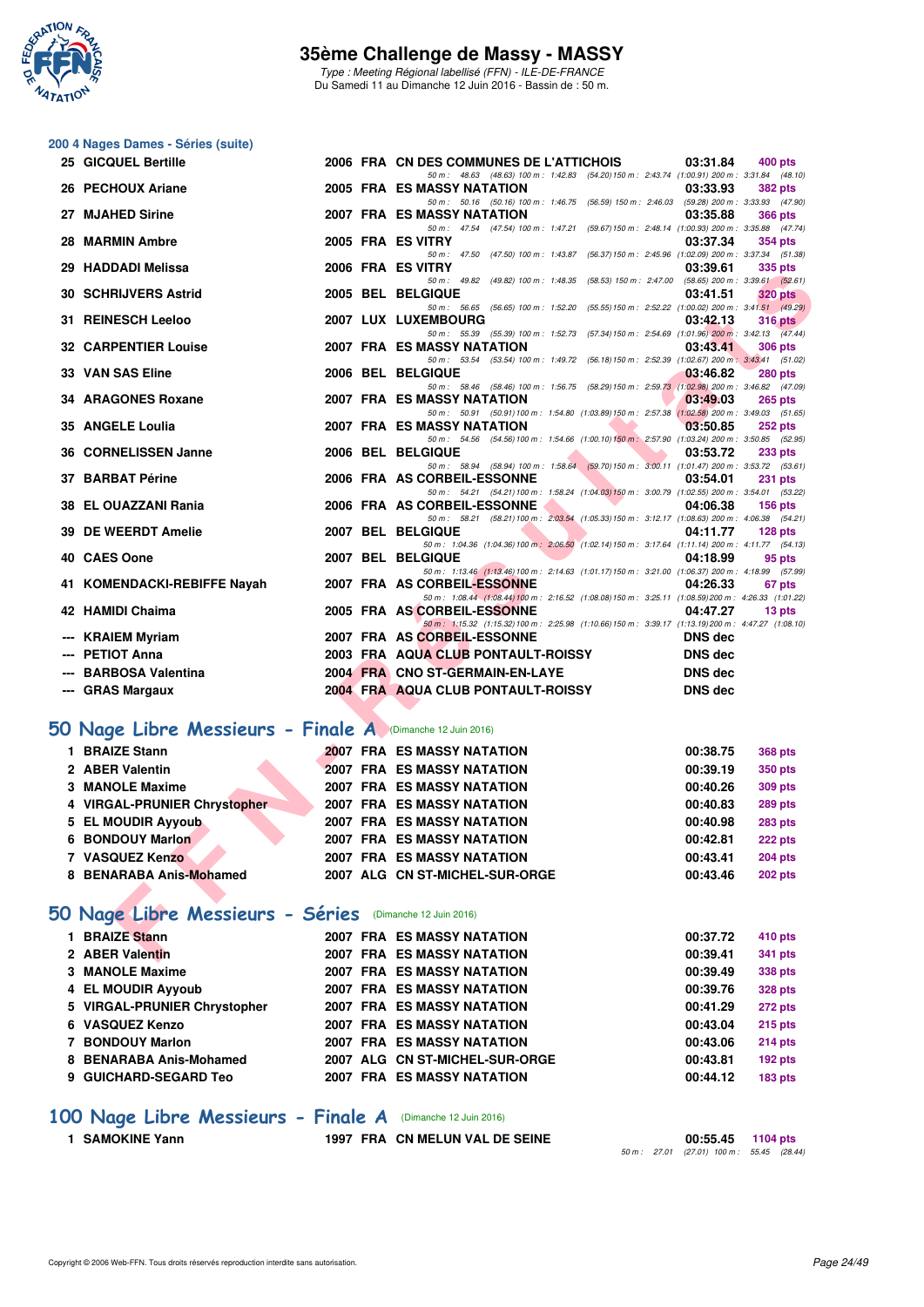

Type : Meeting Régional labellisé (FFN) - ILE-DE-FRANCE Du Samedi 11 au Dimanche 12 Juin 2016 - Bassin de : 50 m.

# **100 Nage Libre Messieurs - Finale A (suite)**

| 2 RACZYNSKI Stanislas              |  | 1996 FRA CN MELUN VAL DE SEINE          |              |              | 00:55.59                                 | 1099 pts                                                                                   |
|------------------------------------|--|-----------------------------------------|--------------|--------------|------------------------------------------|--------------------------------------------------------------------------------------------|
| 3 MOKHFI Naim                      |  | 2000 FRA ES MASSY NATATION              |              | 50 m : 27.08 | $(27.08)$ 100 m :<br>00:55.60            | 55.59 (28.51)<br>1099 pts                                                                  |
| 4 BONEL Antonyn                    |  | 2001 FRA CN ST-MICHEL-SUR-ORGE          |              |              | 00:56.29                                 | 50 m: 27.45 (27.45) 100 m: 55.60 (28.15)<br><b>1076 pts</b>                                |
| 5 RAKOTONDRAMANGA Eliot-Tahina     |  | 2002 FRA ES MASSY NATATION              |              | 50 m: 27.11  | $(27.11)$ 100 m :<br>00:56.60            | 56.29 (29.18)<br>1065 pts                                                                  |
| 6 HENRY Clément                    |  | 2000 FRA ES VITRY                       |              | 50 m : 27.28 | $(27.28)$ 100 m :<br>00:56.89            | 56.60 (29.32)<br><b>1056 pts</b>                                                           |
| 7 FOURMY Matéo                     |  | <b>2000 FRA ES MASSY NATATION</b>       | 50 m: 27.41  |              | $(27.41)$ 100 m :<br>00:56.90            | 56.89 (29.48)<br><b>1056 pts</b>                                                           |
| 1 THUROTTE Mathys                  |  | 2003 FRA US CREPY-EN-VALOIS             |              | 50 m : 26.55 | 00:58.20                                 | $(26.55)$ 100 m : 56.90 $(30.35)$<br>1013 pts                                              |
| 8 ACHOUR Aziz                      |  | 1999 TUN CN MELUN VAL DE SEINE          |              |              | 50 m : 27.93 (27.93) 100 m :<br>00:58.37 | 58.20 (30.27)<br>1008 pts                                                                  |
| 2 CRETET Dorian                    |  | 2003 FRA ES MASSY NATATION              |              | 50 m: 28.35  | 00:58.97                                 | 50 m : 28.27 (28.27) 100 m : 58.37 (30.10)<br>988 pts<br>$(28.35)$ 100 m : 58.97 $(30.62)$ |
| 3 VAREILLAUD Maxime                |  | 2003 FRA CN ST-MICHEL-SUR-ORGE          |              | 50 m: 29.16  | 01:00.77                                 | 932 pts                                                                                    |
| 4 VILDEUIL Axel                    |  | 2003 FRA AS EMERAINVILLE                |              | 50 m: 29.52  | 01:01.68                                 | $(29.16)$ 100 m : 1:00.77 $(31.61)$<br>904 pts<br>$(29.52)$ 100 m : 1:01.68 $(32.16)$      |
| 5 RATEL Esteban                    |  | 2003 FRA USC CONFLANS-STE-HONORINE      |              | 50 m: 29.75  | 01:02.65                                 | 875 pts<br>(29.75) 100 m: 1:02.65 (32.90)                                                  |
| 6 RENE CORAIL Yann                 |  | 2003 FRA CSN GUYANCOURT                 |              | 50 m: 30.16  | 01:04.16                                 | 830 pts<br>$(30.16)$ 100 m : 1:04.16 $(34.00)$                                             |
| 7 CHEFRI Adam                      |  | 2003 FRA CN ASNIÈRES                    | 50 m: 31.30  |              | 01:04.25                                 | 827 pts<br>$(31.30)$ 100 m : 1:04.25 $(32.95)$                                             |
| 8 ROGER Elwan                      |  | 2003 FRA AQUA CLUB PONTAULT-ROISSY      |              | 50 m : 30.06 | 01:04.60                                 | 817 pts<br>$(30.06)$ 100 m : 1:04.60 $(34.54)$                                             |
| 1 BRANTU Adrien                    |  | 2005 FRA JN COMPIEGNE                   |              | 50 m : 33.71 | 01:09.67                                 | 677 pts<br>$(33.71)$ 100 m : 1:09.67 $(35.96)$                                             |
| 2 AUKAULOO Zaki                    |  | 2005 FRA ES MASSY NATATION              |              |              | 01:12.08                                 | 615 pts<br>50 m: 34.88 (34.88) 100 m: 1:12.08 (37.20)                                      |
| 3 CALOTA Thomas                    |  | 2006 FRA ES VITRY                       |              | 50 m: 34.33  | 01:12.22                                 | 611 pts<br>$(34.33)$ 100 m : 1:12.22 $(37.89)$                                             |
| 4 LATSAGUE Thomas                  |  | 2005 FRA ES MASSY NATATION              |              | 50 m : 35.65 | 01:14.23                                 | 562 pts<br>$(35.65)$ 100 m : 1:14.23 $(38.58)$                                             |
| 5 HENRY Valentin                   |  | 2005 FRA ES VITRY                       |              |              | 01:14.64                                 | 552 pts<br>50 m: 36.42 (36.42) 100 m: 1:14.64 (38.22)                                      |
| 6 HOUSSOUNI Riad                   |  | 2005 FRA ES VITRY                       |              | 50 m : 36.56 | 01:16.61                                 | 506 pts<br>$(36.56)$ 100 m : 1:16.61 $(40.05)$                                             |
| 7 BIMONT Yvan                      |  | 2005 FRA C.N LIANCOURTOIS               |              |              | 01:16.90                                 | <b>500 pts</b><br>50 m: 36.87 (36.87) 100 m: 1:16.90 (40.03)                               |
| 8 BRINDEJONC Matis                 |  | 2006 FRA ES MASSY NATATION              | 50 m : 37.85 |              | 01:19.10                                 | 451 pts<br>$(37.85)$ 100 m : 1:19.10 $(41.25)$                                             |
| 00 Nage Libre Messieurs - Finale B |  | (Dimanche 12 Juin 2016)                 |              |              |                                          |                                                                                            |
| 1 TEULE Enzo                       |  | 2004 FRA CNO ST-GERMAIN-EN-LAYE         |              |              | 01:03.64                                 | 845 pts                                                                                    |
| 2 KINGUE MOUSSINGA Theodore        |  | 2003 FRA CN ASNIERES                    |              | 50 m : 30.90 | 01:04.20                                 | $(30.90)$ 100 m : 1:03.64 $(32.74)$<br>829 pts                                             |
| 3 KAILASAPILLAI Vithusan           |  | <b>2003 FRA ES MASSY NATATION</b>       |              | 50 m: 31.13  | 01:04.74                                 | $(31.13)$ 100 m : 1:04.20 $(33.07)$<br>813 pts                                             |
| 4 LIN Julien                       |  | 2003 FRA CN ASNIERES                    |              | 50 m : 30.88 | 01:05.02                                 | $(30.88)$ 100 m : 1:04.74 $(33.86)$<br>805 pts                                             |
| 5 LEMOINE Leopold                  |  | 2003 FRA CN DES COMMUNES DE L'ATTICHOIS |              |              | 01:05.77                                 | 50 m: 31.12 (31.12) 100 m: 1:05.02 (33.90)<br>784 pts                                      |
| 6 DJAMA Axel                       |  | 2003 FRA CN ASNIERES                    |              |              | 01:06.56                                 | 50 m: 31.35 (31.35) 100 m: 1:05.77 (34.42)<br>761 pts                                      |
| 7.011100000011111                  |  | 0000 FBA ON FONTAINEDLEAU AVON          |              |              | 0.4.0000                                 | 50 m: 32.14 (32.14) 100 m: 1:06.56 (34.42)<br>750 H                                        |

# **[100 Nage Libre Messieurs - Finale B](http://www.ffnatation.fr/webffn/resultats.php?idact=nat&go=epr&idcpt=38069&idepr=52)** (Dimanche 12 Juin 2016)

| 1 TEULE Enzo                |  | 2004 FRA CNO ST-GERMAIN-EN-LAYE         |                        |                        | 01:03.64                                   | 845 pts |  |
|-----------------------------|--|-----------------------------------------|------------------------|------------------------|--------------------------------------------|---------|--|
|                             |  |                                         | 50 m: 30.90            |                        | $(30.90)$ 100 m : 1:03.64 (32.             |         |  |
| 2 KINGUE MOUSSINGA Theodore |  | 2003 FRA CN ASNIÈRES                    |                        |                        | 01:04.20                                   | 829 pts |  |
|                             |  |                                         | $50 \text{ m}$ : 31.13 |                        | $(31.13)$ 100 m : 1:04.20 (33.             |         |  |
| 3 KAILASAPILLAI Vithusan    |  | <b>2003 FRA ES MASSY NATATION</b>       |                        |                        | 01:04.74                                   | 813 pts |  |
| 4 LIN Julien                |  | 2003 FRA CN ASNIÈRES                    |                        | 50 m : 30.88           | $(30.88)$ 100 m : 1:04.74 (33.<br>01:05.02 |         |  |
|                             |  |                                         |                        | 50 m: 31.12            | $(31.12)$ 100 m : 1:05.02 (33.             | 805 pts |  |
| 5 LEMOINE Leopold           |  | 2003 FRA CN DES COMMUNES DE L'ATTICHOIS |                        |                        | 01:05.77                                   | 784 pts |  |
|                             |  |                                         |                        |                        | 50 m: 31.35 (31.35) 100 m: 1:05.77 (34.    |         |  |
| 6 DJAMA Axel                |  | 2003 FRA CN ASNIÈRES                    |                        |                        | 01:06.56                                   | 761 pts |  |
|                             |  |                                         |                        | $50 \text{ m}$ : 32.14 | $(32.14)$ 100 m : 1:06.56 $(34.$           |         |  |
| 7 OUABDESSELAM Leo          |  | 2003 FRA CN FONTAINEBLEAU-AVON          |                        |                        | 01:06.90 752 pts                           |         |  |
|                             |  |                                         |                        | 50 m : 32.62           | $(32.62)$ 100 m : 1:06.90 (34.             |         |  |
| 8 TRUBERT Ronan             |  | 2003 FRA USC CONFLANS-STE-HONORINE      |                        |                        | 01:07.51                                   | 735 pts |  |
|                             |  |                                         |                        | 50 m: 31.99            | $(31.99)$ 100 m : 1:07.51 (35.             |         |  |
| 1 ION Victor                |  | <b>2005 FRA ES MASSY NATATION</b>       |                        |                        | 01:17.15                                   | 494 pts |  |
| 2 THENU Alexandre           |  | 2005 FRA AQUA CLUB PONTAULT-ROISSY      |                        | 50 m : 36.98           | $(36.98)$ 100 m : 1:17.15 (40.<br>01:18.56 |         |  |
|                             |  |                                         |                        |                        | 50 m: 36.17 (36.17) 100 m: 1:18.56 (42.    | 463 pts |  |
| 3 HALIM Rayan               |  | 2006 FRA ES MASSY NATATION              |                        |                        | 01:19.44                                   | 444 pts |  |
|                             |  |                                         | 50 m : 39.37           |                        | $(39.37)$ 100 m : 1:19.44 (40.             |         |  |
| 4 OUVRARD Ethan             |  | 2005 FRA ES VITRY                       |                        |                        | 01:19.49                                   | 443 pts |  |
|                             |  |                                         |                        |                        |                                            |         |  |

|          |       | 00:55.59          | 1099 pts           |
|----------|-------|-------------------|--------------------|
| $50 m$ : | 27.08 | $(27.08)$ 100 m : | (28.51)<br>55.59   |
|          |       | 00:55.60          | 1099<br>pts        |
| $50 m$ : | 27.45 | $(27.45)$ 100 m : | 55.60<br>(28.15)   |
|          |       | 00:56.29          | 1076 pts           |
| $50 m$ : | 27.11 | $(27.11)$ 100 m : | 56.29<br>(29.18)   |
|          |       | 00:56.60          | 1065<br>pts        |
| $50 m$ : | 27.28 | $(27.28)$ 100 m : | 56.60<br>(29.32)   |
|          |       | 00:56.89          | 1056 pts           |
| $50 m$ : | 27.41 | $(27.41)$ 100 m : | 56.89<br>(29.48)   |
|          |       | 00:56.90          | 1056 pts           |
| $50 m$ : | 26.55 | $(26.55)$ 100 m : | 56.90<br>(30.35)   |
|          |       | 00:58.20          | 1013<br>pts        |
| $50 m$ : | 27.93 | $(27.93)$ 100 m : | 58.20<br>(30.27)   |
|          |       | 00:58.37          | 1008 pts           |
| $50 m$ : | 28.27 | $(28.27)$ 100 m:  | (30.10)<br>58.37   |
|          |       | 00:58.97          | 988 pts            |
| $50 m$ : | 28.35 | $(28.35)$ 100 m : | (30.62)<br>58.97   |
|          |       | 01:00.77          | 932 pts            |
| $50 m$ : | 29.16 | $(29.16) 100 m$ : | 1:00.77<br>(31.61) |
|          |       | 01:01.68          | 904 pts            |
| $50 m$ : | 29.52 | (29.52) 100 m :   | 1:01.68<br>(32.16) |
|          |       | 01:02.65          | 875<br>pts         |
| $50 m$ : | 29.75 | (29.75) 100 m :   | (32.90)<br>1:02.65 |
|          |       | 01:04.16          | 830 pts            |
| $50 m$ : | 30.16 | $(30.16) 100 m$ : | 1:04.16<br>(34.00) |
|          |       | 01:04.25          | 827<br>pts         |
| $50 m$ : | 31.30 | $(31.30) 100 m$ : | 1:04.25<br>(32.95) |
|          |       | 01:04.60          | 817<br>pts         |
| $50 m$ : | 30.06 | $(30.06)$ 100 m : | 1:04.60<br>(34.54) |
|          |       | 01:09.67          | 677 pts            |
| $50 m$ : | 33.71 | $(33.71)$ 100 m : | 1:09.67<br>(35.96) |
|          |       | 01:12.08          | 615 pts            |
| $50 m$ : | 34.88 | $(34.88) 100 m$ : | (37.20)<br>1:12.08 |
|          |       | 01:12.22          | 611<br>pts         |
| $50 m$ : | 34.33 | $(34.33) 100 m$ : | 1:12.22<br>(37.89) |
|          |       | 01:14.23          | 562 pts            |
| $50 m$ : | 35.65 | $(35.65) 100 m$ : | 1:14.23<br>(38.58) |
|          |       | 01:14.64          | 552 pts            |
| $50 m$ : | 36.42 | $(36.42)$ 100 m : | 1:14.64<br>(38.22) |
|          |       | 01:16.61          | <b>506 pts</b>     |
| $50 m$ : | 36.56 | $(36.56)$ 100 m : |                    |
|          |       | 01:16.90          | 1:16.61<br>(40.05) |
|          | 36.87 |                   | 500 pts            |
| $50 m$ : |       | $(36.87) 100 m$ : | 1:16.90<br>(40.03) |
|          |       | 01:19.10          | 451<br>pts         |
| $50 m$ : | 37.85 | $(37.85)$ 100 m : | 1:19.10<br>(41.25) |
|          |       |                   |                    |
|          |       |                   |                    |

|                  |              | 01:03.64          | 845 pts                                    |
|------------------|--------------|-------------------|--------------------------------------------|
| 50 m: 30.90      |              | $(30.90)$ 100 m : | $1:03.64$ $(32.74)$                        |
|                  |              | 01:04.20          | 829 pts                                    |
|                  | 50 m: 31.13  | $(31.13) 100 m$ : | 1:04.20 (33.07)                            |
|                  |              | 01:04.74          | 813 pts                                    |
| 50 m : 30.88     |              | $(30.88) 100 m$ : | 1:04.74 (33.86)                            |
|                  |              | 01:05.02          | 805 pts                                    |
|                  | 50 m : 31.12 | $(31.12)$ 100 m : | 1:05.02 (33.90)                            |
|                  |              | 01:05.77          | 784 pts                                    |
| 50 m : 31.35     |              | $(31.35)$ 100 m : | 1:05.77 (34.42)                            |
|                  |              | 01:06.56          | 761 pts                                    |
|                  | 50 m : 32.14 | $(32.14)$ 100 m : | 1:06.56 (34.42)                            |
|                  |              | 01:06.90          | 752 pts                                    |
|                  | 50 m : 32.62 | $(32.62)$ 100 m : | 1:06.90 (34.28)                            |
|                  |              | 01:07.51          | 735 pts                                    |
|                  | 50 m : 31.99 | $(31.99) 100 m$ : | 1:07.51 (35.52)                            |
|                  |              | 01:17.15          | 494 pts                                    |
| 50 m : 36.98     |              | $(36.98)$ 100 m : | $1:17.15$ $(40.17)$                        |
|                  |              | 01:18.56 463 pts  |                                            |
| $50 m$ : $36.17$ |              | $(36.17) 100 m$ : | 1:18.56 (42.39)                            |
|                  |              | 01:19.44 444 pts  |                                            |
|                  | 50 m : 39.37 |                   | (39.37) 100 m: 1:19.44 (40.07)             |
|                  |              | 01:19.49 443 pts  |                                            |
|                  |              |                   | 50 m: 37.93 (37.93) 100 m: 1:19.49 (41.56) |
|                  |              |                   |                                            |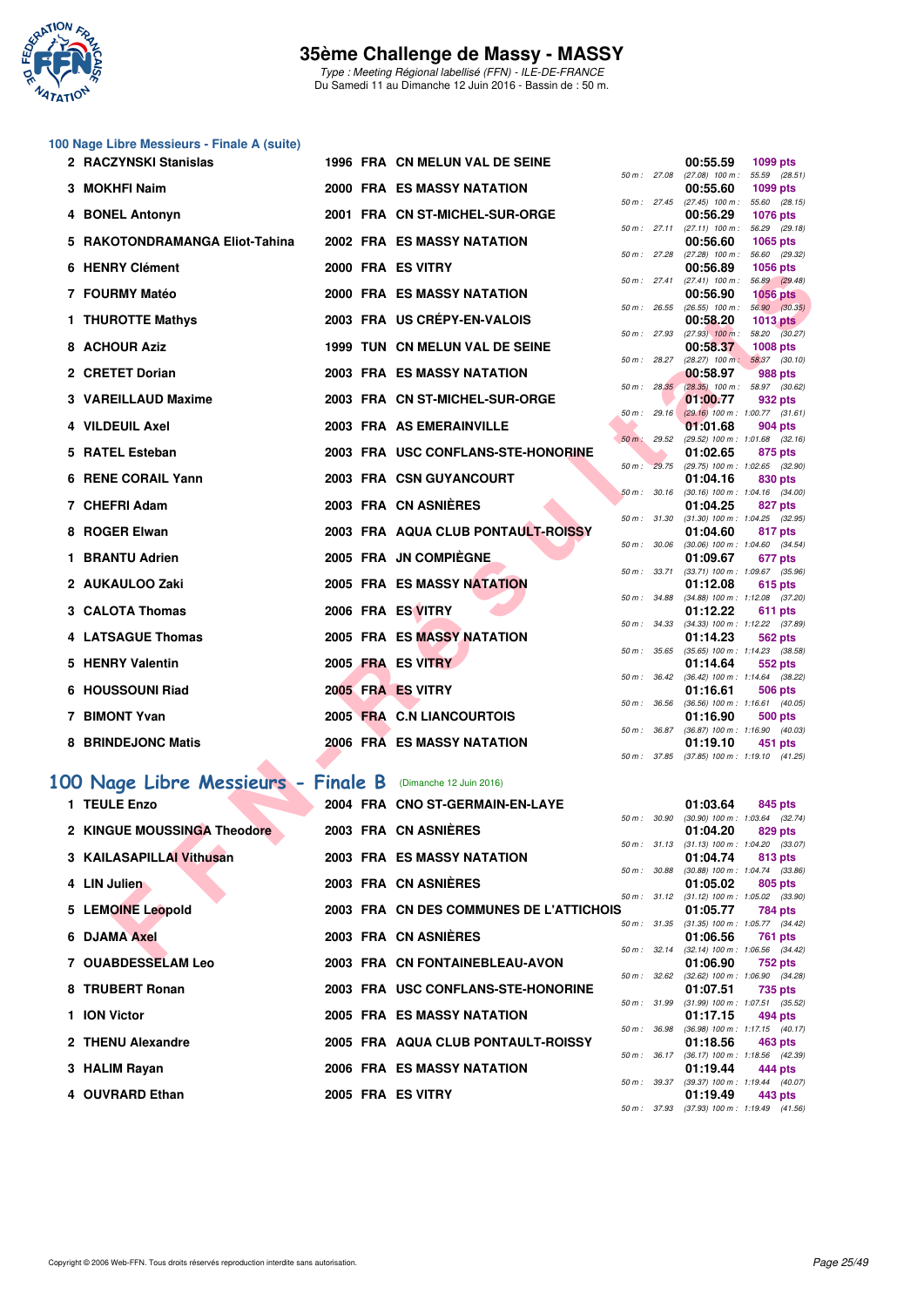

Type : Meeting Régional labellisé (FFN) - ILE-DE-FRANCE Du Samedi 11 au Dimanche 12 Juin 2016 - Bassin de : 50 m.

| 100 Nage Libre Messieurs - Finale B (suite) |  |  |  |
|---------------------------------------------|--|--|--|
|---------------------------------------------|--|--|--|

| 5 BOUABDELLAH Yassine | 2005 FRA ES MASSY NATATION        |  | 01:24.78                                            | 337 pts |         |
|-----------------------|-----------------------------------|--|-----------------------------------------------------|---------|---------|
| 6 VAN DEN EYNDE VIK   | 2006 BEL BELGIQUE                 |  | 50 m: 40.65 (40.65) 100 m: 1:24.78 (44.<br>01:25.30 | 327 pts |         |
| 7 CHARBONNEL Mathis   | 2005 FRA CN ST-MICHEL-SUR-ORGE    |  | 50 m: 40.81 (40.81) 100 m: 1:25.30 (44.<br>01:26.61 | 304 pts |         |
| <b>8 LABAUME Leo</b>  | <b>2005 FRA ES MASSY NATATION</b> |  | 50 m: 40.68 (40.68) 100 m: 1:26.61 (45.<br>01:26.72 |         | 302 pts |

# **[100 Nage Libre Messieurs - Séries](http://www.ffnatation.fr/webffn/resultats.php?idact=nat&go=epr&idcpt=38069&idepr=52)** (Dimanche 12 Juin 2016)

| 00 Nage Libre Messieurs - Séries    |  | (Dimanche 12 Juin 2016)                 |                |              |                                                          |                                                              |
|-------------------------------------|--|-----------------------------------------|----------------|--------------|----------------------------------------------------------|--------------------------------------------------------------|
| 1 SAMOKINE Yann                     |  | 1997 FRA CN MELUN VAL DE SEINE          |                |              | 00:55.81                                                 | $1092$ pts                                                   |
| 2 RACZYNSKI Stanislas               |  | 1996 FRA CN MELUN VAL DE SEINE          |                |              | 50 m : 27.56 (27.56) 100 m :<br>00:55.98                 | 55.81 (28.25)<br><b>1086 pts</b>                             |
| 3 MOKHFI Naim                       |  | <b>2000 FRA ES MASSY NATATION</b>       |                | 50 m: 27.12  | $(27.12)$ 100 m :<br>00:56.16                            | 55.98 (28.86)<br><b>1080 pts</b>                             |
|                                     |  |                                         | 50 m: 27.60    |              | $(27.60)$ 100 m :                                        | 56.16 (28.56)                                                |
| 4 BONEL Antonyn                     |  | 2001 FRA CN ST-MICHEL-SUR-ORGE          |                | 50 m: 27.46  | 00:56.59<br>$(27.46)$ 100 m :                            | <b>1066 pts</b><br>56.59 (29.13)                             |
| 4 RAKOTONDRAMANGA Eliot-Tahina      |  | 2002 FRA ES MASSY NATATION              |                |              | 00:56.59                                                 | <b>1066 pts</b>                                              |
| 6 HENRY Clément                     |  | 2000 FRA ES VITRY                       |                |              | $50 \text{ m}: 27.11 (27.11) 100 \text{ m}:$<br>00:56.68 | 56.59 (29.48)<br>1063 pts                                    |
|                                     |  |                                         |                | 50 m : 26.99 |                                                          | $(26.99)$ 100 m : 56.68 $(29.69)$                            |
| 7 FOURMY Matéo                      |  | <b>2000 FRA ES MASSY NATATION</b>       |                | 50 m: 27.11  | 00:57.13<br>$(27.11)$ 100 m :                            | <b>1048 pts</b><br>57.13 (30.02)                             |
| 8 PEYROU Nicolas                    |  | 2001 FRA CNO ST-GERMAIN-EN-LAYE         |                |              | 00:57.47                                                 | <b>1037 pts</b>                                              |
| 9 ACHOUR Aziz                       |  | 1999 TUN CN MELUN VAL DE SEINE          |                | 50 m: 27.81  | 00:59.03                                                 | $(27.81)$ 100 m : 57.47 $(29.66)$<br>987 pts                 |
| 1 THUROTTE Mathys                   |  | 2003 FRA US CRÉPY-EN-VALOIS             | 50 m: 28.59    |              | 00:59.36                                                 | (28.59) 100 m: 59.03 (30.44)<br>976 pts                      |
|                                     |  |                                         |                | 50 m : 28.27 |                                                          | $(28.27)$ 100 m : 59.36 $(31.09)$                            |
| 10 RODRIGUES Adrien                 |  | 2000 FRA ES MASSY NATATION              |                | 50 m : 28.49 | 01:00.22                                                 | 949 pts<br>$(28.49)$ 100 m : 1:00.22 $(31.73)$               |
| 2 CRETET Dorian                     |  | <b>2003 FRA ES MASSY NATATION</b>       |                |              | 01:01.34                                                 | 914 pts                                                      |
| 3 VAREILLAUD Maxime                 |  | 2003 FRA CN ST-MICHEL-SUR-ORGE          |                | 50 m : 30.05 | 01:01.37                                                 | $(30.05)$ 100 m : 1:01.34 $(31.29)$<br>913 pts               |
|                                     |  |                                         |                | 50 m : 29.20 |                                                          | $(29.20)$ 100 m : 1:01.37 $(32.17)$                          |
| 11 TEULE Leo                        |  | 2002 FRA CNO ST-GERMAIN-EN-LAYE         | $50 m$ : 29.61 |              | 01:01.42                                                 | 912 pts<br>$(29.61)$ 100 m : 1:01.42 $(31.81)$               |
| 4 VILDEUIL Axel                     |  | 2003 FRA AS EMERAINVILLE                |                |              | 01:01.98                                                 | 895 pts                                                      |
| 5 RATEL Esteban                     |  | 2003 FRA USC CONFLANS-STE-HONORINE      | 50 m: 29.58    |              | 01:02.74                                                 | (29.58) 100 m: 1:01.98 (32.40)<br>872 pts                    |
| 6 ROGER Elwan                       |  | 2003 FRA AQUA CLUB PONTAULT-ROISSY      | 50 m: 30.51    |              | 01:04.15                                                 | $(30.51)$ 100 m : 1:02.74 $(32.23)$<br>830 pts               |
|                                     |  |                                         |                | 50 m : 30.54 |                                                          | $(30.54)$ 100 m : 1:04.15 $(33.61)$                          |
| 7 RENE CORAIL Yann                  |  | 2003 FRA CSN GUYANCOURT                 |                |              | 01:04.34                                                 | 825 pts<br>50 m: 30.45 (30.45) 100 m: 1:04.34 (33.89)        |
| 8 CHEFRI Adam                       |  | 2003 FRA CN ASNIÈRES                    |                |              | 01:04.35                                                 | 824 pts                                                      |
| 9 KAILASAPILLAI Vithusan            |  | 2003 FRA ES MASSY NATATION              |                |              | 01:04.69                                                 | 50 m: 31.12 (31.12) 100 m: 1:04.35 (33.23)<br>815 pts        |
|                                     |  |                                         |                |              |                                                          | 50 m: 31.59 (31.59) 100 m: 1:04.69 (33.10)                   |
| 10 TEULE Enzo                       |  | 2004 FRA CNO ST-GERMAIN-EN-LAYE         | 50 m: 30.98    |              | 01:04.89                                                 | 809 pts<br>$(30.98)$ 100 m : 1:04.89 $(33.91)$               |
| 11 LIN Julien                       |  | 2003 FRA CN ASNIERES                    |                |              | 01:05.17                                                 | 801 pts<br>50 m: 31.12 (31.12) 100 m: 1:05.17 (34.05)        |
| 12 TRUBERT Ronan                    |  | 2003 FRA USC CONFLANS-STE-HONORINE      |                |              | 01:05.76                                                 | 784 pts                                                      |
| <b>13 KINGUE MOUSSINGA Theodore</b> |  | 2003 FRA CN ASNIERES                    |                |              | 01:06.01                                                 | 50 m: 31.77 (31.77) 100 m: 1:05.76 (33.99)<br>777 pts        |
|                                     |  |                                         |                |              |                                                          | 50 m: 31.73 (31.73) 100 m: 1:06.01 (34.28)                   |
| 14   OUABDESSELAM Leo               |  | 2003 FRA CN FONTAINEBLEAU-AVON          |                |              | 01:06.32                                                 | 768 pts<br>50 m: 32.56 (32.56) 100 m: 1:06.32 (33.76)        |
| 15 LEMOINE Leopold                  |  | 2003 FRA CN DES COMMUNES DE L'ATTICHOIS |                |              | 01:06.41                                                 | <b>766 pts</b>                                               |
| 16 DJAMA Axel                       |  | 2003 FRA CN ASNIERES                    |                |              | 01:07.20                                                 | 50 m: 31.67 (31.67) 100 m: 1:06.41 (34.74)<br>744 pts        |
| 17 HAVE Matthieu                    |  | 2003 FRA CN DES COMMUNES DE L'ATTICHOIS |                |              | 01:07.98                                                 | 50 m: 32.43 (32.43) 100 m: 1:07.20 (34.77)                   |
|                                     |  |                                         |                |              |                                                          | <b>722 pts</b><br>50 m: 32.25 (32.25) 100 m: 1:07.98 (35.73) |
| 18 GROS-HENSGSTENBERG Esteban       |  | 2003 FRA USC CONFLANS-STE-HONORINE      |                |              | 01:08.09                                                 | 719 pts<br>50 m: 32.78 (32.78) 100 m: 1:08.09 (35.31)        |
| 19 DOKIC Nael                       |  | 2003 FRA CN ASNIÈRES                    |                |              | 01:08.15                                                 | 718 pts                                                      |
| 20 AGIUS Robin                      |  | 2003 FRA CN FONTAINEBLEAU-AVON          |                |              | 01:08.46                                                 | 50 m: 32.99 (32.99) 100 m: 1:08.15 (35.16)<br>709 pts        |
|                                     |  |                                         |                |              |                                                          |                                                              |

|  | 01:24.78 337 pts |                                            |
|--|------------------|--------------------------------------------|
|  |                  | 50 m: 40.65 (40.65) 100 m: 1:24.78 (44.13) |
|  |                  | $01:25.30$ 327 pts                         |
|  |                  | 50 m: 40.81 (40.81) 100 m: 1:25.30 (44.49) |
|  |                  | $01:26.61$ 304 pts                         |
|  |                  | 50 m: 40.68 (40.68) 100 m: 1:26.61 (45.93) |
|  |                  | $01:26.72$ 302 pts                         |
|  |                  | 50 m: 41.03 (41.03) 100 m: 1:26.72 (45.69) |

|          |       | 00:55.81                      | $1092$ pts        |                |
|----------|-------|-------------------------------|-------------------|----------------|
| 50 m :   | 27.56 | $(27.56)$ 100 m :             | 55.81             | (28.25)        |
|          |       | 00:55.98                      | 1086              | pts            |
| $50 m$ : | 27.12 | $(27.12)$ 100 m:              | 55.98             | (28.86)        |
|          |       | 00:56.16                      | 1080 pts          |                |
| $50 m$ : | 27.60 | $(27.60)$ 100 m :             | 56.16             | (28.56)        |
|          |       | 00:56.59                      | 1066 pts          |                |
| 50 m :   | 27.46 | $(27.46)$ 100 m :             | 56.59             | (29.13)        |
|          |       | 00:56.59                      | 1066 pts          |                |
| $50 m$ : | 27.11 | (27.11)<br>100 m :            | 56.59             | (29.48)        |
|          |       | 00:56.68                      | 1063 pts          |                |
| $50 m$ : | 26.99 | $(26.99)$ 100 m :             | 56.68             | (29.69)        |
|          |       | 00:57.13                      | 1048 pts          |                |
| 50 m :   | 27.11 | $(27.11)$ 100 m :             | 57.13             | (30.02)        |
| $50 m$ : |       | 00:57.47                      | 1037              | pts            |
|          | 27.81 | $(27.81)$ 100 m :<br>00:59.03 | 57.47             | (29.66)        |
| $50 m$ : | 28.59 | $(28.59)$ 100 m :             | 987 pts<br>59.03  | (30.44)        |
|          |       | 00:59.36                      |                   |                |
| $50 m$ : | 28.27 | $(28.27)$ 100 m :             | 976 pts<br>59.36  | (31.09)        |
|          |       | 01:00.22                      | 949 pts           |                |
| $50 m$ : | 28.49 | (28.49) 100 m :               | 1:00.22           | (31.73)        |
|          |       | 01:01.34                      | 914 pts           |                |
| 50 m :   | 30.05 | $(30.05)$ 100 m :             | 1:01.34           | (31.29)        |
|          |       | 01:01.37                      | 913 pts           |                |
| 50 m :   | 29.20 | (29.20) 100 m :               | 1:01.37           | (32.17)        |
|          |       | 01:01.42                      | 912 pts           |                |
| $50 m$ : | 29.61 | (29.61) 100 m :               | 1:01.42           | (31.81)        |
|          |       | 01:01.98                      | 895               | pts            |
| 50 m :   | 29.58 | $(29.58) 100 m$ :             | 1:01.98           | (32.40)        |
|          |       | 01:02.74                      | 872 pts           |                |
| 50 m :   | 30.51 | $(30.51)$ 100 m :             | 1:02.74           | (32.23)        |
|          |       | 01:04.15                      | 830 pts           |                |
| $50 m$ : | 30.54 | $(30.54)$ 100 m :             | 1:04.15           | (33.61)        |
|          |       | 01:04.34                      | 825 pts           |                |
| 50 m :   | 30.45 | $(30.45)$ 100 m :             | 1:04.34           | (33.89)        |
|          |       | 01:04.35                      | 824 pts           |                |
| 50 m :   | 31.12 | $(31.12) 100 m$ :             | 1:04.35           | (33.23)        |
|          |       | 01:04.69                      | 815               | pts            |
| $50 m$ : | 31.59 | $(31.59) 100 m$ :             | 1:04.69           | (33.10)        |
|          |       | 01:04.89                      | 809               | pts            |
| 50 m :   | 30.98 | $(30.98)$ 100 m :             | 1:04.89           | (33.91)        |
| 50 m :   | 31.12 | 01:05.17<br>$(31.12) 100 m$ : | 801<br>1:05.17    | pts<br>(34.05) |
|          |       | 01:05.76                      | <b>784 pts</b>    |                |
| 50 m :   | 31.77 | $(31.77) 100 m$ :             | 1:05.76           | (33.99)        |
|          |       | 01:06.01                      | 777               | pts            |
| 50 m :   | 31.73 | $(31.73) 100 m$ :             | 1:06.01           | (34.28)        |
|          |       | 01:06.32                      | <b>768 pts</b>    |                |
| 50 m :   | 32.56 | $(32.56)$ 100 m :             | 1:06.32           | (33.76)        |
|          |       | 01:06.41                      | <b>766 pts</b>    |                |
| 50 m :   | 31.67 | (31.67) 100 m :               | $1:06.41$ (34.74) |                |
|          |       | 01:07.20                      | 744 pts           |                |
| 50 m :   | 32.43 | (32.43) 100 m : 1:07.20       |                   | (34.77)        |
| S        |       | 01:07.98                      | 722 pts           |                |
| $50 m$ : | 32.25 | $(32.25)$ 100 m :             | 1:07.98           | (35.73)        |
|          |       | 01:08.09                      | 719 pts           |                |
| $50 m$ : | 32.78 | $(32.78)$ 100 m :             | 1:08.09           | (35.31)        |
|          |       | 01:08.15                      | <b>718 pts</b>    |                |
| $50 m$ : | 32.99 | $(32.99)$ 100 m :             | 1:08.15           | (35.16)        |
|          |       | 01:08.46                      | 709 pts           |                |
| $50 m$ : | 32.99 | $(32.99)$ 100 m :             | 1:08.46           | (35.47)        |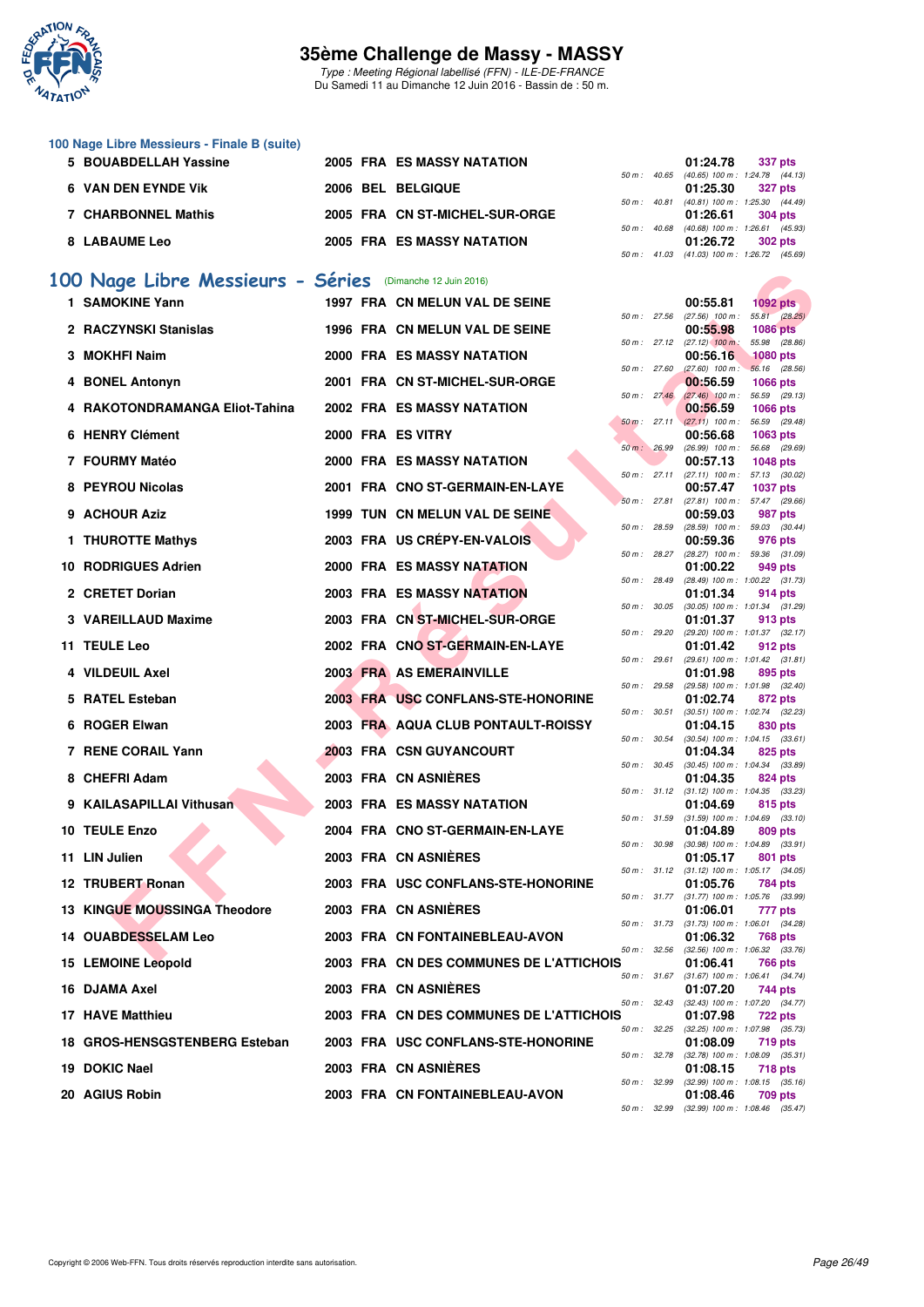

Type : Meeting Régional labellisé (FFN) - ILE-DE-FRANCE Du Samedi 11 au Dimanche 12 Juin 2016 - Bassin de : 50 m.

#### **100 Nage Libre Messieurs - Séries (suite)**

| 21 DARCY Enzo                                |  | 2003 FRA CN MELUN VAL DE SEINE                             |                  |              | 01:08.64             | 704 pts                                                 |
|----------------------------------------------|--|------------------------------------------------------------|------------------|--------------|----------------------|---------------------------------------------------------|
| 22 MONTELEONE Thomas                         |  | 2004 FRA ES MASSY NATATION                                 | 50 m: 32.75      |              | 01:08.71             | $(32.75)$ 100 m : 1:08.64 $(35.89)$<br>702 pts          |
| 23 VINCENT Quentin                           |  | 2003 FRA AS CORBEIL-ESSONNE                                | $50 m$ : $32.94$ |              | 01:09.44             | (32.94) 100 m: 1:08.71 (35.77)<br>683 pts               |
| 24 CALOONE Armand                            |  | 2004 FRA CNO ST-GERMAIN-EN-LAYE                            | 50 m: 33.69      |              | 01:09.52             | $(33.69)$ 100 m : 1:09.44 $(35.75)$<br><b>681 pts</b>   |
| 25 POULIQUEN Mael                            |  | 2003 FRA AQUA CLUB PONTAULT-ROISSY                         | 50 m: 33.31      |              | 01:09.56             | $(33.31)$ 100 m : 1:09.52 $(36.21)$<br>680 pts          |
| 26 ALIOUAT Mehdi                             |  | 2003 FRA USC CONFLANS-STE-HONORINE                         | 50 m: 32.03      |              | 01:09.57             | $(32.03)$ 100 m : 1:09.56 $(37.53)$<br><b>680 pts</b>   |
| 1 BRANTU Adrien                              |  | 2005 FRA JN COMPIÈGNE                                      | 50 m : 33.82     |              | 01:09.69             | $(33.82)$ 100 m : 1:09.57 $(35.75)$<br>676 pts          |
| 27 STROZYK Evan                              |  | 2004 FRA AQUA CLUB PONTAULT-ROISSY                         |                  | 50 m : 32.91 | 01:09.71             | $(32.91)$ 100 m : 1:09.69 $(36.78)$<br>676 pts          |
| 28 WEBER Loris                               |  | 2003 LUX LUXEMBOURG                                        | 50 m : 35.49     |              | 01:10.28             | (35.49) 100 m: 1:09.71 (34.22)<br>661 pts               |
| 29 ZEGOUAGH Amine                            |  | 2003 FRA CN ASNIERES                                       |                  | 50 m: 33.51  | 01:10.38             | $(33.51)$ 100 m : 1:10.28 $(36.77)$<br>658 pts          |
|                                              |  |                                                            |                  | 50 m: 33.96  |                      | $(33.96)$ 100 m : 1:10.38 $(36.42)$                     |
| 30 CALOTA Stefan                             |  | 2003 FRA ES VITRY                                          |                  | 50 m : 34.11 | 01:10.52             | 655 pts<br>$(34.11)$ 100 m : 1:10.52 $(36.41)$          |
| 31 PINHEIRO Lucas                            |  | 2003 FRA JN COMPIEGNE                                      |                  | 50 m : 33.79 | 01:10.53             | 654 pts<br>$(33.79)$ 100 m : 1:10.53 $(36.74)$          |
| 32 TETART Martin                             |  | 2003 FRA CN ST-MICHEL-SUR-ORGE                             |                  |              | 01:11.16             | 638 pts<br>50 m: 33.72 (33.72) 100 m: 1:11.16 (37.44)   |
| 33 CHABROL Arthur<br><b>34 LEMPIRE Loris</b> |  | 2004 FRA JN COMPIEGNE<br><b>2004 FRA ES MASSY NATATION</b> |                  |              | 01:11.49<br>01:11.62 | 630 pts<br>626 pts                                      |
| 35 THIOLET Romain                            |  | 2003 FRA CN MELUN VAL DE SEINE                             |                  | 50 m : 34.69 | 01:11.78             | $(34.69)$ 100 m : 1:11.62 $(36.93)$<br><b>622 pts</b>   |
| 36 HERVAULT Raphaël                          |  | 2003 FRA CNO ST-GERMAIN-EN-LAYE                            | 50 m : 35.36     |              |                      | $(35.36)$ 100 m : 1:11.78 $(36.42)$                     |
|                                              |  | <b>2004 FRA ES MASSY NATATION</b>                          |                  | 50 m : 34.22 | 01:12.18             | 612 pts<br>(34.22) 100 m: 1:12.18 (37.96)               |
| 37 COCHARD Mathieu                           |  |                                                            |                  |              | 01:12.26             | 610 pts<br>50 m: 34.94 (34.94) 100 m: 1:12.26 (37.32)   |
| 2 CALOTA Thomas                              |  | 2006 FRA ES VITRY                                          | 50 m: 34.02      |              | 01:12.34             | 608 pts<br>$(34.02)$ 100 m : 1:12.34 $(38.32)$          |
| 38 CHAUSSE Adrian                            |  | 2004 FRA CN MELUN VAL DE SEINE                             |                  | 50 m : 35.11 | 01:12.35             | 608 pts<br>$(35.11)$ 100 m : 1:12.35 $(37.24)$          |
| 39 PERNOT Yoann                              |  | 2003 FRA AQUA CLUB PONTAULT-ROISSY                         | 50 m : 35.04     |              | 01:12.59             | 602 pts<br>$(35.04)$ 100 m : 1:12.59 $(37.55)$          |
| 40   LANGLAIS Leo                            |  | <b>2004 FRA ES MASSY NATATION</b>                          |                  | 50 m : 34.79 | 01:12.62             | 601 pts<br>$(34.79)$ 100 m : 1:12.62 $(37.83)$          |
| <b>41 DESHAIES-LEVREZ Enzo</b>               |  | 2003 FRA CN ST-MICHEL-SUR-ORGE                             |                  | 50 m : 34.22 | 01:12.70             | 599 pts<br>$(34.22)$ 100 m : 1:12.70 $(38.48)$          |
| 3 AUKAULOO Zaki                              |  | <b>2005 FRA ES MASSY NATATION</b>                          |                  |              | 01:12.91             | 594 pts<br>50 m: 34.48 (34.48) 100 m: 1:12.91 (38.43)   |
| <b>42 QUAILY Amine</b>                       |  | 2004 FRA CSN GUYANCOURT                                    |                  | 50 m : 35.01 | 01:12.98             | 592 pts<br>$(35.01)$ 100 m : 1:12.98 $(37.97)$          |
| 43 CATHALO Antonin                           |  | 2003 FRA CSN GUYANCOURT                                    |                  | 50 m : 34.93 | 01:13.12             | 589 pts<br>$(34.93)$ 100 m : 1:13.12 $(38.19)$          |
| 44 PELLÉ Mathis                              |  | 2003 FRA CN DES COMMUNES DE L'ATTICHOIS                    |                  |              | 01:13.70             | 575 pts                                                 |
| 45 LAVIGNE Mathieu                           |  | 2003 FRA ES MASSY NATATION                                 |                  |              | 01:13.73             | 50 m : 35.20 (35.20) 100 m : 1:13.70 (38.50)<br>574 pts |
| 4 LATSAGUE Thomas                            |  | 2005 FRA ES MASSY NATATION                                 |                  |              | 01:13.96             | 50 m: 35.54 (35.54) 100 m: 1:13.73 (38.19)<br>569 pts   |
| 46 BRAIZE Neo                                |  | <b>2004 FRA ES MASSY NATATION</b>                          |                  |              | 01:14.24             | 50 m: 35.04 (35.04) 100 m: 1:13.96 (38.92)<br>562 pts   |
| 47 ERRAHMOUNI Adam                           |  | 2004 FRA CN FONTAINEBLEAU-AVON                             |                  |              | 01:14.56             | 50 m: 35.29 (35.29) 100 m: 1:14.24 (38.95)<br>554 pts   |
| 5 CHO Lason                                  |  | 2005 LUX LUXEMBOURG                                        |                  |              | 01:15.20             | 50 m : 35.68 (35.68) 100 m : 1:14.56 (38.88)<br>539 pts |
| 48 PAGE Adrien                               |  | 2004 FRA CN ST-MICHEL-SUR-ORGE                             |                  | 50 m : 35.25 | 01:15.32             | (35.25) 100 m : 1:15.20 (39.95)<br>536 pts              |
| 6 HOUSSOUNI Riad                             |  | 2005 FRA ES VITRY                                          |                  |              | 01:15.80             | 50 m: 36.16 (36.16) 100 m: 1:15.32 (39.16)<br>525 pts   |
| 49 THIERRY Gaspard                           |  | 2004 FRA CN FONTAINEBLEAU-AVON                             |                  |              | 01:16.03             | 50 m: 35.69 (35.69) 100 m: 1:15.80 (40.11)<br>520 pts   |
| 7 HENRY Valentin                             |  | 2005 FRA ES VITRY                                          |                  |              | 01:16.04             | 50 m: 37.18 (37.18) 100 m: 1:16.03 (38.85)<br>519 pts   |
| 50 PARANTON Alexis                           |  | 2003 FRA AQUA CLUB PONTAULT-ROISSY                         |                  |              | 01:16.05             | 50 m: 37.47 (37.47) 100 m: 1:16.04 (38.57)<br>519 pts   |
|                                              |  |                                                            |                  | OE OO        |                      | $(9.5001, 100m + 1.100F - (10.19))$                     |

|   |          |       | 01:08.64                      | 704 pts                             |
|---|----------|-------|-------------------------------|-------------------------------------|
|   | $50 m$ : | 32.75 | $(32.75)$ 100 m :             | 1:08.64<br>(35.89)                  |
|   |          |       | 01:08.71                      | 702 pts                             |
|   | 50 m :   | 32.94 | $(32.94) 100 m$ :<br>01:09.44 | 1:08.71<br>(35.77)<br>683 pts       |
|   | $50 m$ : | 33.69 | $(33.69)$ 100 m :             | (35.75)<br>1:09.44                  |
|   |          |       | 01:09.52                      | 681<br>pts                          |
|   | $50 m$ : | 33.31 | $(33.31) 100 m$ :             | 1:09.52<br>(36.21)                  |
|   |          |       | 01:09.56                      | 680 pts                             |
|   | 50 m :   | 32.03 | $(32.03)$ 100 m :             | 1:09.56<br>(37.53)                  |
|   | $50 m$ : | 33.82 | 01:09.57<br>$(33.82) 100 m$ : | 680 pts<br>1:09.57<br>(35.75)       |
|   |          |       | 01:09.69                      | 676 pts                             |
|   | $50 m$ : | 32.91 | $(32.91)$ 100 m :             | 1:09.69<br>(36.78)                  |
|   |          |       | 01:09.71                      | 676 pts                             |
|   | 50 m :   | 35.49 | $(35.49)$ 100 m :             | 1:09.71<br>(34.22)                  |
|   |          |       | 01:10.28                      | 661<br>pts                          |
|   | 50 m :   | 33.51 | $(33.51)$ 100 m :             | 1:10.28<br>(36.77)                  |
|   | $50 m$ : | 33.96 | 01:10.38<br>$(33.96)$ 100 m : | 658 pts<br>1:10.38<br>(36.42)       |
|   |          |       | 01:10.52                      | 655 pts                             |
|   | $50 m$ : | 34.11 | $(34.11) 100 m$ :             | 1:10.52<br>(36.41)                  |
|   |          |       | 01:10.53                      | 654 pts                             |
|   | $50 m$ : | 33.79 | $(33.79) 100 m$ :             | 1:10.53<br>(36.74)                  |
|   |          |       | 01:11.16                      | 638 pts                             |
|   | $50 m$ : | 33.72 | $(33.72)$ 100 m :<br>01:11.49 | 1:11.16<br>(37.44)<br>630 pts       |
|   |          |       |                               |                                     |
|   | $50 m$ : | 34.69 | 01:11.62<br>$(34.69)$ 100 m : | 626 pts<br>1:11.62<br>(36.93)       |
|   |          |       | 01:11.78                      | 622 pts                             |
|   | 50 m :   | 35.36 | $(35.36)$ 100 m :             | 1:11.78<br>(36.42)                  |
|   |          |       | 01:12.18                      | 612 pts                             |
|   | 50 m :   | 34.22 | $(34.22)$ 100 m :             | 1:12.18<br>(37.96)                  |
|   |          |       | 01:12.26                      | 610 pts                             |
|   | $50 m$ : | 34.94 | $(34.94) 100 m$ :<br>01:12.34 | 1:12.26<br>(37.32)<br>608 pts       |
|   | 50 m :   | 34.02 | $(34.02)$ 100 m :             | 1:12.34<br>(38.32)                  |
|   |          |       | 01:12.35                      | <b>608 pts</b>                      |
|   | 50 m :   | 35.11 | $(35.11)$ 100 m :             | (37.24)<br>1:12.35                  |
|   |          |       | 01:12.59                      | 602 pts                             |
|   | $50 m$ : | 35.04 | $(35.04) 100 m$ :<br>01:12.62 | 1:12.59<br>(37.55)<br>601<br>pts    |
|   | $50 m$ : | 34.79 | (34.79) 100 m :               | 1:12.62<br>(37.83)                  |
|   |          |       | 01:12.70                      | 599<br>pts                          |
|   | $50 m$ : | 34.22 | (34.22) 100 m :               | 1:12.70<br>(38.48)                  |
|   |          |       | 01:12.91                      | 594 pts                             |
|   | $50 m$ : | 34.48 | $(34.48) 100 m$ :<br>01:12.98 | 1:12.91<br>(38.43)<br>592 pts       |
|   | 50 m :   | 35.01 | $(35.01)$ 100 m :             | 1:12.98<br>(37.97)                  |
|   |          |       | 01:13.12                      | 589 pts                             |
|   | $50 m$ : | 34.93 | $(34.93) 100 m$ :             | 1:13.12<br>(38.19)                  |
| c |          |       | 01:13.70                      | 575 pts                             |
|   | $50 m$ : | 35.20 | $(35.20)$ 100 m :<br>01:13.73 | 1:13.70<br>(38.50)<br>574 pts       |
|   | $50 m$ : | 35.54 | $(35.54) 100 m$ :             | 1:13.73<br>(38.19)                  |
|   |          |       | 01:13.96                      | 569 pts                             |
|   | $50 m$ : | 35.04 | $(35.04) 100 m$ :             | 1:13.96<br>(38.92)                  |
|   |          |       | 01:14.24                      | 562 pts                             |
|   | $50 m$ : | 35.29 | $(35.29) 100 m$ :             | 1:14.24<br>(38.95)                  |
|   | $50 m$ : | 35.68 | 01:14.56<br>$(35.68) 100 m$ : | 554 pts<br>1:14.56<br>(38.88)       |
|   |          |       | 01:15.20                      | 539 pts                             |
|   | $50 m$ : | 35.25 | $(35.25)$ 100 m :             | 1:15.20<br>(39.95)                  |
|   |          |       | 01:15.32                      | 536 pts                             |
|   | $50 m$ : | 36.16 | $(36.16) 100 m$ :             | 1:15.32<br>(39.16)                  |
|   |          |       | 01:15.80                      | 525 pts<br>1:15.80                  |
|   | $50 m$ : | 35.69 | $(35.69) 100 m$ :<br>01:16.03 | (40.11)<br>520 pts                  |
|   | $50 m$ : | 37.18 | $(37.18) 100 m$ :             | 1:16.03<br>(38.85)                  |
|   |          |       | 01:16.04                      | 519 pts                             |
|   | $50 m$ : | 37.47 | $(37.47) 100 m$ :             | 1:16.04<br>(38.57)                  |
|   |          | 35.92 | 01:16.05                      | 519 pts                             |
|   | 50 m :   |       |                               | $(35.92)$ 100 m : 1:16.05 $(40.13)$ |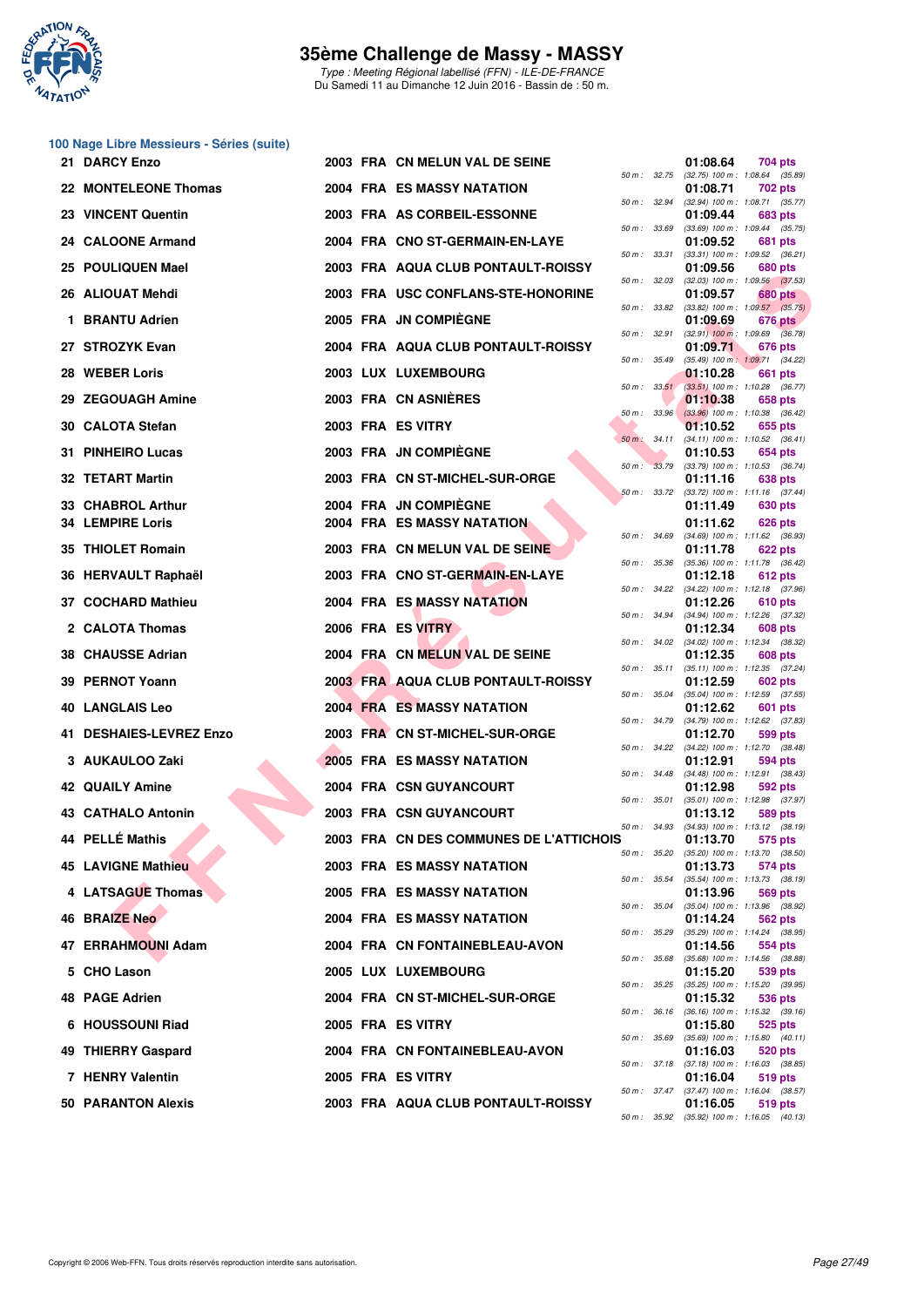

Type : Meeting Régional labellisé (FFN) - ILE-DE-FRANCE Du Samedi 11 au Dimanche 12 Juin 2016 - Bassin de : 50 m.

# **100 Nage Libre Messieurs - Séries (suite)**

| 51 LEMONNIER Titouan        |  | 2004 FRA C.N LIANCOURTOIS          |              |                  | 01:16.15 | <b>517 pts</b>                                               |
|-----------------------------|--|------------------------------------|--------------|------------------|----------|--------------------------------------------------------------|
| 52 MAROTINE Maxime          |  | 2004 FRA JN COMPIEGNE              |              | 50 m : 37.08     | 01:16.20 | $(37.08)$ 100 m : 1:16.15 $(39.07)$<br>516 pts               |
| 8 BRINDEJONC Matis          |  | 2006 FRA ES MASSY NATATION         |              | $50 m$ : $36.37$ | 01:16.28 | $(36.37)$ 100 m : 1:16.20 $(39.83)$<br>514 pts               |
| 53 HERR Mathias             |  | 2003 FRA CN MELUN VAL DE SEINE     |              | 50 m : 35.28     | 01:16.42 | (35.28) 100 m: 1:16.28 (41.00)<br>511 pts                    |
| 9 BIMONT Yvan               |  | 2005 FRA C.N LIANCOURTOIS          |              | 50 m : 37.21     | 01:16.69 | $(37.21)$ 100 m : 1:16.42 $(39.21)$<br>504 pts               |
| 54 PILLAULT Lukas           |  | 2004 FRA ES MASSY NATATION         | 50 m : 36.86 |                  | 01:16.99 | $(36.86)$ 100 m : 1:16.69 $(39.83)$<br>498 pts               |
| 10 THENU Alexandre          |  | 2005 FRA AQUA CLUB PONTAULT-ROISSY |              | 50 m : 36.73     | 01:18.02 | $(36.73)$ 100 m : 1:16.99 $(40.26)$<br>475 pts               |
| 55 PROUHET Romain           |  | 2004 FRA AS EMERAINVILLE           |              | 50 m : 36.77     | 01:18.36 | $(36.77)$ 100 m : 1:18.02 $(41.25)$<br>467 pts               |
| 11 OUVRARD Ethan            |  | 2005 FRA ES VITRY                  |              | 50 m : 36.94     | 01:18.54 | (36.94) 100 m: 1:18.36 (41.42)<br>463 pts                    |
| 12 HALIM Rayan              |  | 2006 FRA ES MASSY NATATION         |              |                  | 01:18.66 | 50 m : 37.83 (37.83) 100 m : 1:18.54 (40.71)<br>461 pts      |
| 13 ION Victor               |  | <b>2005 FRA ES MASSY NATATION</b>  |              | $50 m$ : $38.73$ | 01:18.87 | $(38.73)$ 100 m : 1:18.66 $(39.93)$<br>456 pts               |
| 56 DA CUNHA David           |  | 2003 FRA CN ST-MICHEL-SUR-ORGE     | 50 m : 38.21 |                  | 01:19.20 | (38.21) 100 m: 1:18.87 (40.66)<br>449 pts                    |
| <b>12 GUIOUBLY Yannis</b>   |  | 2001 FRA AC BOULOGNE-BILLANCOURT   | $50 m$ :     | 38.26            | 01:20.53 | (38.26) 100 m: 1:19.20 (40.94)<br>421 pts                    |
| 57 CLAES Reinout            |  | 2004 BEL BELGIQUE                  | 50 m: 26.81  |                  | 01:20.62 | (26.81) 100 m: 1:20.53 (53.72)<br>419 pts                    |
| 14 CALMES Nicolas           |  | 2006 LUX LUXEMBOURG                |              | 50 m : 37.10     | 01:21.69 | $(37.10)$ 100 m : 1:20.62 $(43.52)$<br><b>397 pts</b>        |
|                             |  |                                    |              | 50 m : 39.31     |          | (39.31) 100 m: 1:21.69 (42.38)                               |
| 58 GAUTHIER Lukas           |  | 2004 FRA AQUA CLUB PONTAULT-ROISSY | 50 m : 38.94 |                  | 01:22.15 | <b>388 pts</b><br>$(38.94)$ 100 m : 1:22.15 $(43.21)$        |
| 15 BOUABDELLAH Yassine      |  | <b>2005 FRA ES MASSY NATATION</b>  | 50 m : 39.69 |                  | 01:23.28 | <b>366 pts</b><br>(39.69) 100 m: 1:23.28 (43.59)             |
| 59 MARCHAND Gregory         |  | 2004 FRA AQUA CLUB PONTAULT-ROISSY |              | 50 m : 39.12     | 01:24.53 | 342 pts<br>$(39.12)$ 100 m : 1:24.53 $(45.41)$               |
| 60 MERTENS Victor           |  | 2004 BEL BELGIQUE                  |              |                  | 01:24.84 | 336 pts<br>50 m: 42.65 (42.65) 100 m: 1:24.84 (42.19)        |
| 61 VAN DEN BROECK Kas       |  | 2004 BEL BELGIQUE                  | 50 m: 40.29  |                  | 01:25.08 | 332 pts<br>(40.29) 100 m: 1:25.08 (44.79)                    |
| 62 OULED BOUARIF Hassan     |  | 2003 FRA AS LE PLESSIS-SAVIGNY     |              |                  | 01:25.11 | 331 pts<br>50 m: 42.34 (42.34) 100 m: 1:25.11 (42.77)        |
| 63 POIRIER Thomas           |  | 2003 FRA AQUA CLUB PONTAULT-ROISSY |              | 50 m : 40.54     | 01:25.39 | 326 pts<br>(40.54) 100 m: 1:25.39 (44.85)                    |
| <b>16 VAN DEN EYNDE VIK</b> |  | 2006 BEL BELGIQUE                  |              |                  | 01:25.93 | <b>316 pts</b><br>50 m: 40.78 (40.78) 100 m: 1:25.93 (45.15) |
| 17 LABAUME Leo              |  | <b>2005 FRA ES MASSY NATATION</b>  |              | $50 m$ : $40.75$ | 01:26.30 | <b>309 pts</b><br>$(40.75)$ 100 m : 1:26.30 $(45.55)$        |
| <b>64 BAUQUIS Valentin</b>  |  | 2004 FRA AQUA CLUB PONTAULT-ROISSY |              | 50 m : 43.81     | 01:28.66 | 269 pts<br>(43.81) 100 m: 1:28.66 (44.85)                    |
| 65 LIV David                |  | 2004 FRA AQUA CLUB PONTAULT-ROISSY |              |                  | 01:28.80 | <b>266 pts</b><br>50 m: 43.25 (43.25) 100 m: 1:28.80 (45.55) |
| 18 CHARBONNEL Mathis        |  | 2005 FRA CN ST-MICHEL-SUR-ORGE     |              |                  | 01:29.05 | <b>262 pts</b><br>50 m: 41.51 (41.51) 100 m: 1:29.05 (47.54) |
| 19 RIPOLL Antonin           |  | 2006 FRA C.N LIANCOURTOIS          |              |                  | 01:29.25 | 259 pts                                                      |
| <b>20 LEFRANCOIS Nils</b>   |  | 2006 FRA AS LE PLESSIS-SAVIGNY     |              |                  | 01:29.65 | 50 m: 42.83 (42.83) 100 m: 1:29.25 (46.42)<br>$253$ pts      |
| 66 DELAUNAY Sixte           |  | 2004 FRA AS EMERAINVILLE           |              |                  | 01:31.25 | 50 m: 41.51 (41.51) 100 m: 1:29.65 (48.14)<br>227 pts        |
| 21 LENGLET Yann             |  | 2005 FRA AS CORBEIL-ESSONNE        |              |                  | 01:31.32 | 50 m: 43.19 (43.19) 100 m: 1:31.25 (48.06)<br>226 pts        |
| 22 JLAIEL Yanis             |  | <b>2005 FRA ES MASSY NATATION</b>  |              |                  | 01:31.38 | 50 m: 43.02 (43.02) 100 m: 1:31.32 (48.30)<br>$225$ pts      |
| 23 BOLLÉA Adan              |  | 2005 FRA CN ST-MICHEL-SUR-ORGE     |              |                  | 01:32.15 | 50 m: 42.46 (42.46) 100 m: 1:31.38 (48.92)<br><b>214 pts</b> |
| <b>24 BATIKIAN Lucas</b>    |  | 2006 FRA CN ST-MICHEL-SUR-ORGE     |              |                  | 01:32.65 | 50 m: 43.07 (43.07) 100 m: 1:32.15 (49.08)<br>207 pts        |
| 25 CATRY Arne               |  | 2006 BEL BELGIQUE                  |              |                  | 01:34.11 | 50 m: 44.05 (44.05) 100 m: 1:32.65 (48.60)<br>$186$ pts      |
| 26 TA Emmanuel              |  | 2006 FRA AS EMERAINVILLE           |              |                  | 01:34.87 | 50 m: 46.15 (46.15) 100 m: 1:34.11 (47.96)<br><b>175 pts</b> |
|                             |  |                                    |              |                  |          |                                                              |

| $50 m$ : | 37.08 | 01:16.15                      | 517 pts<br>1:16.15 (39.07)                |
|----------|-------|-------------------------------|-------------------------------------------|
|          |       | (37.08) 100 m :<br>01:16.20   | 516 pts                                   |
| $50 m$ : | 36.37 | $(36.37) 100 m$ :             | 1:16.20<br>(39.83)                        |
| $50 m$ : | 35.28 | 01:16.28<br>$(35.28) 100 m$ : | <b>514 pts</b><br>1:16.28<br>(41.00)      |
|          |       | 01:16.42                      | 511<br>pts                                |
| $50 m$ : | 37.21 | $(37.21)$ 100 m :             | 1:16.42<br>(39.21)                        |
| $50 m$ : | 36.86 | 01:16.69<br>$(36.86) 100 m$ : | <b>504 pts</b><br>1:16.69<br>(39.83)      |
|          |       | 01:16.99                      | 498 pts                                   |
| $50 m$ : | 36.73 | (36.73) 100 m :<br>01:18.02   | 1:16.99<br>(40.26)<br><b>475 pts</b>      |
| $50 m$ : | 36.77 | $(36.77)$ 100 m :             | 1:18.02<br>(41.25)                        |
| $50 m$ : | 36.94 | 01:18.36<br>$(36.94) 100 m$ : | <b>467 pts</b><br>1:18.36<br>(41.42)      |
|          |       | 01:18.54                      | <b>463 pts</b>                            |
| $50 m$ : | 37.83 | $(37.83) 100 m$ :             | 1:18.54<br>(40.71)                        |
| $50 m$ : | 38.73 | 01:18.66<br>$(38.73)$ 100 m : | 461<br>pts<br>1:18.66<br>(39.93)          |
|          |       | 01:18.87                      | 456 pts                                   |
| $50 m$ : | 38.21 | $(38.21)$ 100 m :             | 1:18.87<br>(40.66)                        |
| $50 m$ : | 38.26 | 01:19.20<br>$(38.26) 100 m$ : | 449 pts<br>1:19.20<br>(40.94)             |
|          |       | 01:20.53                      | 421 pts                                   |
| 50 m :   | 26.81 | $(26.81)$ 100 m :<br>01:20.62 | 1:20.53<br>(53.72)<br>419 pts             |
| $50 m$ : | 37.10 | $(37.10) 100 m$ :             | 1:20.62<br>(43.52)                        |
|          |       | 01:21.69                      | 397 pts                                   |
| $50 m$ : | 39.31 | $(39.31) 100 m$ :<br>01:22.15 | 1:21.69<br>(42.38)<br><b>388 pts</b>      |
| $50 m$ : | 38.94 | (38.94) 100 m :               | 1:22.15<br>(43.21)                        |
| $50 m$ : | 39.69 | 01:23.28<br>$(39.69)$ 100 m : | <b>366 pts</b><br>1:23.28<br>(43.59)      |
|          |       | 01:24.53                      | 342 pts                                   |
| $50 m$ : | 39.12 | $(39.12) 100 m$ :             | 1:24.53<br>(45.41)                        |
| $50 m$ : | 42.65 | 01:24.84<br>(42.65) 100 m :   | <b>336 pts</b><br>1:24.84<br>(42.19)      |
|          |       | 01:25.08                      | 332 pts                                   |
| 50 m :   | 40.29 | (40.29) 100 m :<br>01:25.11   | 1:25.08<br>(44.79)<br><b>331 pts</b>      |
| 50 m :   | 42.34 | $(42.34) 100 m$ :             | 1:25.11<br>(42.77)                        |
| $50 m$ : | 40.54 | 01:25.39<br>$(40.54) 100 m$ : | <b>326 pts</b><br>1:25.39<br>(44.85)      |
|          |       | 01:25.93                      | <b>316 pts</b>                            |
| 50 m :   | 40.78 | $(40.78) 100 m$ :             | 1:25.93<br>(45.15)                        |
| $50 m$ : | 40.75 | 01:26.30<br>$(40.75) 100 m$ : | <b>309 pts</b><br>1:26.30<br>(45.55)      |
|          |       | 01:28.66                      | <b>269 pts</b>                            |
| $50 m$ : | 43.81 | (43.81) 100 m :<br>01:28.80   | 1:28.66<br>(44.85)<br><b>266 pts</b>      |
| $50 m$ : | 43.25 | $(43.25)$ 100 m :             | 1:28.80<br>(45.55)                        |
|          | 41.51 | 01:29.05<br>(41.51) 100 m:    | <b>262 pts</b>                            |
| $50 m$ : |       | 01:29.25                      | 1:29.05<br>(47.54)<br>259 pts             |
| $50 m$ : | 42.83 | $(42.83) 100 m$ :             | 1:29.25<br>(46.42)                        |
| 50 m :   | 41.51 | 01:29.65<br>$(41.51) 100 m$ : | <b>253 pts</b><br>1:29.65<br>(48.14)      |
|          |       | 01:31.25                      | 227 pts                                   |
| $50 m$ : | 43.19 | (43.19) 100 m :<br>01:31.32   | 1:31.25<br>(48.06)<br><b>226 pts</b>      |
| $50 m$ : | 43.02 | (43.02) 100 m :               | 1:31.32<br>(48.30)                        |
|          |       | 01:31.38                      | 225 pts                                   |
| $50 m$ : | 42.46 | $(42.46) 100 m$ :<br>01:32.15 | 1:31.38<br>(48.92)<br>214 pts             |
| $50 m$ : | 43.07 | (43.07) 100 m :               | 1:32.15<br>(49.08)                        |
| $50 m$ : | 44.05 | 01:32.65<br>(44.05) 100 m :   | 207 pts<br>1:32.65<br>(48.60)             |
|          |       | 01:34.11                      | 186 pts                                   |
| $50 m$ : | 46.15 | $(46.15)$ 100 m :             | 1:34.11<br>(47.96)                        |
| 50 m :   | 44.60 | 01:34.87                      | 175 pts<br>(44.60) 100 m: 1:34.87 (50.27) |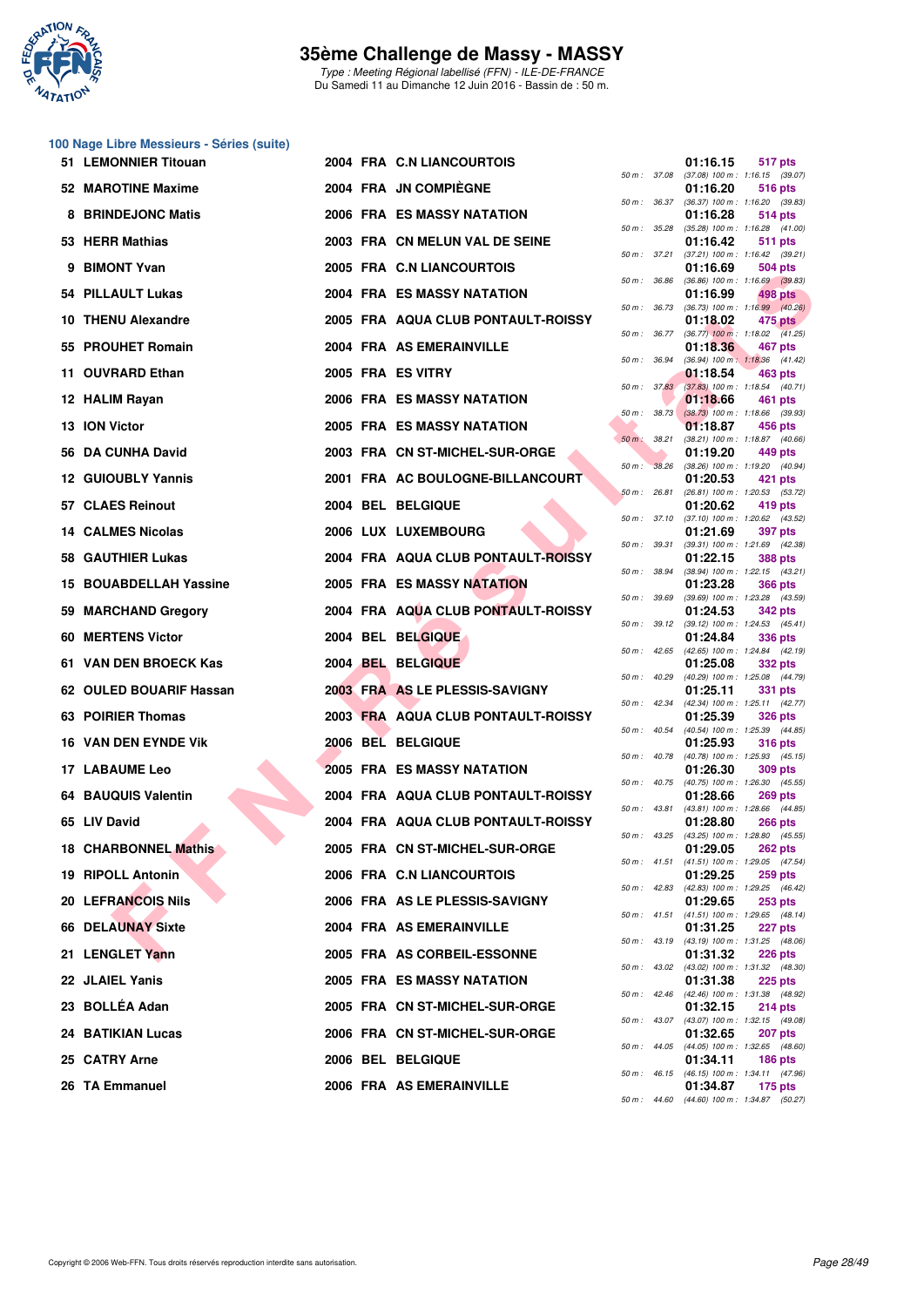

Type : Meeting Régional labellisé (FFN) - ILE-DE-FRANCE Du Samedi 11 au Dimanche 12 Juin 2016 - Bassin de : 50 m.

|  |  | 100 Nage Libre Messieurs - Séries (suite) |
|--|--|-------------------------------------------|
|--|--|-------------------------------------------|

| 27 BRUGMAN Ricky                                              |  | 2006 BEL BELGIQUE                  |                |             | 01:35.48                                      |         | 167 pts   |
|---------------------------------------------------------------|--|------------------------------------|----------------|-------------|-----------------------------------------------|---------|-----------|
|                                                               |  |                                    |                |             | 50 m: 43.31 (43.31) 100 m: 1:35.48 (52.17)    |         |           |
| 28 VAN BELLE Bjorn                                            |  | 2006 BEL BELGIQUE                  |                |             | 01:37.03                                      |         | 148 pts   |
|                                                               |  |                                    |                |             | 50 m: 46.09 (46.09) 100 m: 1:37.03 (50.94)    |         |           |
| 67 EL OUAZZANI Ilias                                          |  | 2004 FRA AS CORBEIL-ESSONNE        |                |             | 01:38.92                                      |         | $125$ pts |
|                                                               |  |                                    |                |             | 50 m: 42.72 (42.72) 100 m: 1:38.92 (56.20)    |         |           |
| 29 AREL-MASSOL Samuel                                         |  | <b>2005 FRA ES MASSY NATATION</b>  |                |             | 01:39.00                                      |         | $124$ pts |
|                                                               |  |                                    |                |             | 50 m: 45.11 (45.11) 100 m: 1:39.00 (53.89)    |         |           |
| 68 SOUSA Enzo                                                 |  | 2004 FRA AQUA CLUB PONTAULT-ROISSY |                |             | 01:40.55                                      | 108 pts |           |
|                                                               |  |                                    |                |             | 50 m: 46.17 (46.17) 100 m: 1:40.55 (54.38)    |         |           |
| 30 GUNAWAN-GOULET DE RUGY William 2006 FRA AS CORBEIL-ESSONNE |  |                                    |                |             | 01:44.00                                      |         | 74 pts    |
|                                                               |  |                                    |                |             | 50 m : 49.02 (49.02) 100 m : 1:44.00 (54.98)  |         |           |
| 31 LAURENT Morgan                                             |  | 2005 FRA AS LE PLESSIS-SAVIGNY     |                |             | 01:44.94                                      |         | 66 pts    |
|                                                               |  |                                    |                |             | 50 m : 50.15 (50.15) 100 m : 1:44.94 (54.79)  |         |           |
| <b>32 SAHRANE Sidali</b>                                      |  | 2006 FRA AS CORBEIL-ESSONNE        |                |             | 01:45.22                                      |         | 64 pts    |
|                                                               |  |                                    |                |             | 50 m : 50.10 (50.10) 100 m : 1:45.22 (55.12)  |         |           |
| 69 TAIBI Akram                                                |  | 2004 FRA AS CORBEIL-ESSONNE        |                |             | 02:00.21                                      |         | 1 pts     |
|                                                               |  |                                    |                | 50 m: 54.89 | $(54.89) 100 \text{ m}$ : 2:00.21 $(1.05.32)$ |         |           |
| 33 RESCHEE Theo                                               |  | 2006 FRA AS EMERAINVILLE           |                |             | 02:03.69                                      | 1 pts   |           |
|                                                               |  |                                    | $50 m$ : 57.51 |             | $(57.51)$ 100 m : 2:03.69 $(1:06.18)$         |         |           |
| --- RAYMAEKERS Sibren                                         |  | 2005 BEL BELGIQUE                  |                |             | <b>DNS</b> dec                                |         |           |
| --- COSTANTINI Lucas                                          |  | 2003 FRA AQUA CLUB PONTAULT-ROISSY |                |             | DNS dec                                       |         |           |
| --- SARAZIN Théo                                              |  | 2000 FRA CNO ST-GERMAIN-EN-LAYE    |                |             | <b>DNS dec</b>                                |         |           |
| --- PEREIRA Mathis                                            |  | 2004 FRA CSN GUYANCOURT            |                |             | <b>DNS dec</b>                                |         |           |
| --- MEDDAHI Massyl                                            |  | 2004 FRA CSN GUYANCOURT            |                |             | DNS dec                                       |         |           |
|                                                               |  |                                    |                |             |                                               |         |           |
| --- ROUBIOL Titouan                                           |  | 1997 FRA CN MELUN VAL DE SEINE     |                |             | <b>DNS dec</b>                                |         |           |
|                                                               |  |                                    |                |             |                                               |         |           |

# **[200 Nage Libre Messieurs - Séries](http://www.ffnatation.fr/webffn/resultats.php?idact=nat&go=epr&idcpt=38069&idepr=53)** (Samedi 11 Juin 2016)

| UO JUUJA LIIZU                                                     |  | <b>THA AGUA CLUB FUNTAUL PROISS</b>                                                                                           |                         |                  | 01.40.JJ       | <b>TUO DIS</b>                                            |
|--------------------------------------------------------------------|--|-------------------------------------------------------------------------------------------------------------------------------|-------------------------|------------------|----------------|-----------------------------------------------------------|
| 30 GUNAWAN-GOULET DE RUGY William   2006  FRA   AS CORBEIL-ESSONNE |  |                                                                                                                               |                         |                  | 01:44.00       | 50 m: 46.17 (46.17) 100 m: 1:40.55 (54.38)<br>74 pts      |
| 31 LAURENT Morgan                                                  |  | 2005 FRA AS LE PLESSIS-SAVIGNY                                                                                                |                         |                  | 01:44.94       | 50 m : 49.02 (49.02) 100 m : 1:44.00 (54.98)<br>66 pts    |
| 32 SAHRANE Sidali                                                  |  | 2006 FRA AS CORBEIL-ESSONNE                                                                                                   |                         |                  | 01:45.22       | 50 m : 50.15 (50.15) 100 m : 1:44.94 (54.79)<br>64 pts    |
| 69 TAIBI Akram                                                     |  | 2004 FRA AS CORBEIL-ESSONNE                                                                                                   |                         | 50 m: 50.10      | 02:00.21       | $(50.10)$ 100 m : 1:45.22 $(55.12)$                       |
|                                                                    |  |                                                                                                                               |                         |                  |                | 1 pts<br>50 m: 54.89 (54.89) 100 m: 2:00.21 (1:05.32)     |
| 33 RESCHEE Theo                                                    |  | 2006 FRA AS EMERAINVILLE                                                                                                      |                         | $50 m$ : $57.51$ | 02:03.69       | 1 pts<br>$(57.51) 100 \text{ m}$ : 2:03.69 $(1:06.18)$    |
| --- RAYMAEKERS Sibren                                              |  | 2005 BEL BELGIQUE                                                                                                             |                         |                  | <b>DNS</b> dec |                                                           |
| --- COSTANTINI Lucas                                               |  | 2003 FRA AQUA CLUB PONTAULT-ROISSY                                                                                            |                         |                  | <b>DNS dec</b> |                                                           |
| --- SARAZIN Théo                                                   |  | 2000 FRA CNO ST-GERMAIN-EN-LAYE                                                                                               |                         |                  | <b>DNS</b> dec |                                                           |
| --- PEREIRA Mathis                                                 |  | 2004 FRA CSN GUYANCOURT                                                                                                       |                         |                  | <b>DNS</b> dec |                                                           |
| --- MEDDAHI Massyl                                                 |  | 2004 FRA CSN GUYANCOURT                                                                                                       |                         |                  | <b>DNS dec</b> |                                                           |
| --- ROUBIOL Titouan                                                |  | 1997 FRA CN MELUN VAL DE SEINE                                                                                                |                         |                  | <b>DNS</b> dec |                                                           |
|                                                                    |  |                                                                                                                               |                         |                  |                |                                                           |
| 00 Nage Libre Messieurs - Séries (Samedi 11 Juin 2016)             |  |                                                                                                                               |                         |                  |                |                                                           |
| 1 BRANTU Adrien                                                    |  | 2005 FRA JN COMPIÈGNE                                                                                                         |                         |                  | 02:32.66       | 635 pts                                                   |
| 2 CHO Lason                                                        |  | 50 m: 35.30 (35.30) 100 m: 1:14.06 (38.76) 150 m: 1:54.32 (40.26) 200 m: 2:32.66 (38.34)<br>2005 LUX LUXEMBOURG               |                         |                  | 02:47.08       | 464 pts                                                   |
|                                                                    |  | 50 m: 36.84 (36.84) 100 m: 1:19.58 (42.74) 150 m: 2:03.67 (44.09) 200 m: 2:47.08 (43.41)                                      |                         |                  |                |                                                           |
| 3 HALIM Rayan                                                      |  | 2006 FRA ES MASSY NATATION                                                                                                    |                         |                  | 02:48.73       | 446 pts                                                   |
| 4 JLAIEL Yanis                                                     |  | 50 m: 38.60 (38.60) 100 m: 1:22.72 (44.12) 150 m: 2:07.91 (45.19) 200 m: 2:48.73 (40.82)<br>2005 FRA ES MASSY NATATION        |                         |                  | 02:49.85       | 434 pts                                                   |
|                                                                    |  | 50 m: 37.72 (37.72) 100 m: 1:22.36 (44.64) 150 m: 2:07.62 (45.26) 200 m: 2:49.85 (42.23)                                      |                         |                  |                |                                                           |
| 5 CALMES Nicolas                                                   |  | 2006 LUX LUXEMBOURG                                                                                                           |                         |                  | 02:53.88       | 393 pts                                                   |
| 6 SALCZER Malcôme                                                  |  | 50 m: 39.81 (39.81) 100 m: 1:24.91 (45.10) 150 m: 2:10.82 (45.91) 200 m: 2:53.88 (43.06)<br>2006 FRA ES MASSY NATATION        |                         |                  | 02:55.21       | 379 pts                                                   |
|                                                                    |  | 50 m: 40.13 (40.13) 100 m: 1:26.55 (46.42) 150 m: 2:14.08 (47.53) 200 m: 2:55.21 (41.13)                                      |                         |                  |                |                                                           |
| 7 YAYA Freddy-Martin                                               |  | 2005 FRA CN VIRY-CHATILLON<br>50 m: 39.32 (39.32) 100 m: 1:24.16 (44.84) 150 m: 2:12.86 (48.70) 200 m: 2:55.26 (42.40)        |                         |                  | 02:55.26       | 379 pts                                                   |
| 8 ALY Yassin                                                       |  | <b>2005 FRA ES MASSY NATATION</b>                                                                                             |                         |                  | 02:55.33       | 378 pts                                                   |
| 9 BOUCHARIN Teo                                                    |  | 50 m: 38.22 (38.22) 100 m: 1:22.79 (44.57) 150 m: 2:10.81 (48.02) 200 m: 2:55.33 (44.52)<br>2006 FRA ES MASSY NATATION        |                         |                  | 02:57.92       | 353 pts                                                   |
| 10 HADDOUCHE Yazid                                                 |  | 50 m: 40.91 (40.91) 100 m: 1:27.11 (46.20) 150 m: 2:13.25 (46.14) 200 m: 2:57.92 (44.67)<br>2005 FRA CN VIRY-CHATILLON        |                         |                  | 03:04.62       |                                                           |
|                                                                    |  | 50 m: 41.72 (41.72) 100 m: 1:28.83 (47.11) 150 m: 2:18.13 (49.30) 200 m: 3:04.62 (46.49)                                      |                         |                  |                | 292 pts                                                   |
| 11 ABER Valentin                                                   |  | 2007 FRA ES MASSY NATATION                                                                                                    |                         |                  | 03:08.51       | 259 pts                                                   |
| <b>12 LEFRANCOIS Nils</b>                                          |  | 50 m: 43.31 (43.31) 100 m: 1:31.89 (48.58) 150 m: 2:22.11 (50.22) 200 m: 3:08.51 (46.40)<br>2006 FRA AS LE PLESSIS-SAVIGNY    |                         |                  | 03:09.89       | 248 pts                                                   |
|                                                                    |  | 50 m: 42.13 (42.13) 100 m: 1:31.11 (48.98) 150 m: 2:21.76 (50.65) 200 m: 3:09.89 (48.13)                                      |                         |                  |                |                                                           |
| 13 DENIAU Matthieu                                                 |  | 2006 FRA CN VIRY-CHATILLON                                                                                                    |                         |                  | 03:10.25       | 245 pts                                                   |
| <b>14 LABAUME Leo</b>                                              |  | 50 m: 45.00 (45.00) 100 m: 1:35.24 (50.24) 150 m: 2:25.88 (50.64) 200 m: 3:10.25 (44.37)<br><b>2005 FRA ES MASSY NATATION</b> |                         |                  | 03:10.33       | 245 pts                                                   |
| 15 CHARBONNEL Mathis                                               |  | 50 m: 42.04 (42.04) 100 m: 1:31.71 (49.67) 150 m: 2:23.05 (51.34) 200 m: 3:10.33 (47.28)<br>2005 FRA CN ST-MICHEL-SUR-ORGE    |                         |                  | 03:10.74       | 241 pts                                                   |
|                                                                    |  | 50 m: 44.00 (44.00) 100 m: 1:32.50 (48.50) 150 m: 2:23.18 (50.68) 200 m: 3:10.74 (47.56)                                      |                         |                  |                |                                                           |
| 16 PRIOLET Lukas                                                   |  | 2006 FRA CN VIRY-CHATILLON<br>50 m: 45.57 (45.57) 100 m: 1:36.01 (50.44) 150 m: 2:26.56                                       |                         |                  | 03:13.73       | <b>218 pts</b><br>$(50.55)$ 200 m : 3:13.73 $(47.17)$     |
| 17 BATIKIAN Lucas                                                  |  | 2006 FRA CN ST-MICHEL-SUR-ORGE                                                                                                |                         |                  | 03:13.82       | 218 pts                                                   |
| <b>18 BELDJILALI Amine</b>                                         |  | 50 m: 42.11 (42.11) 100 m: 1:32.27 (50.16) 150 m: 2:23.36<br>2005 FRA CN VIRY-CHATILLON                                       |                         |                  | 03:15.36       | $(51.09)$ 200 m : 3:13.82 $(50.46)$<br>206 pts            |
| 19 BOLLÉA Adan                                                     |  | 50 m: 44.09 (44.09) 100 m: 1:33.26                                                                                            | (49.17) 150 m : 2:25.93 |                  |                | (52.67) 200 m : 3:15.36 (49.43)                           |
|                                                                    |  | 2005 FRA CN ST-MICHEL-SUR-ORGE<br>50 m: 46.14 (46.14) 100 m: 1:38.85 (52.71) 150 m: 2:31.85                                   |                         |                  | 03:22.66       | 157 <sub>pts</sub><br>$(53.00)$ 200 m : 3:22.66 $(50.81)$ |
| 20 MANOLE Maxime                                                   |  | 2007 FRA ES MASSY NATATION                                                                                                    |                         |                  | 03:25.99       | $136$ pts                                                 |
| 21 BONDOUY Marlon                                                  |  | 50 m: 46.28 (46.28) 100 m: 1.41.84 (55.56) 150 m: 2.40.00 (58.16) 200 m: 3.25.99 (45.99)<br>2007 FRA ES MASSY NATATION        |                         |                  | 03:26.44       | $134$ pts                                                 |
|                                                                    |  | 50 m: 45.68 (45.68) 100 m: 1:40.13 (54.45) 150 m: 2:36.46 (56.33) 200 m: 3:26.44 (49.98)                                      |                         |                  |                |                                                           |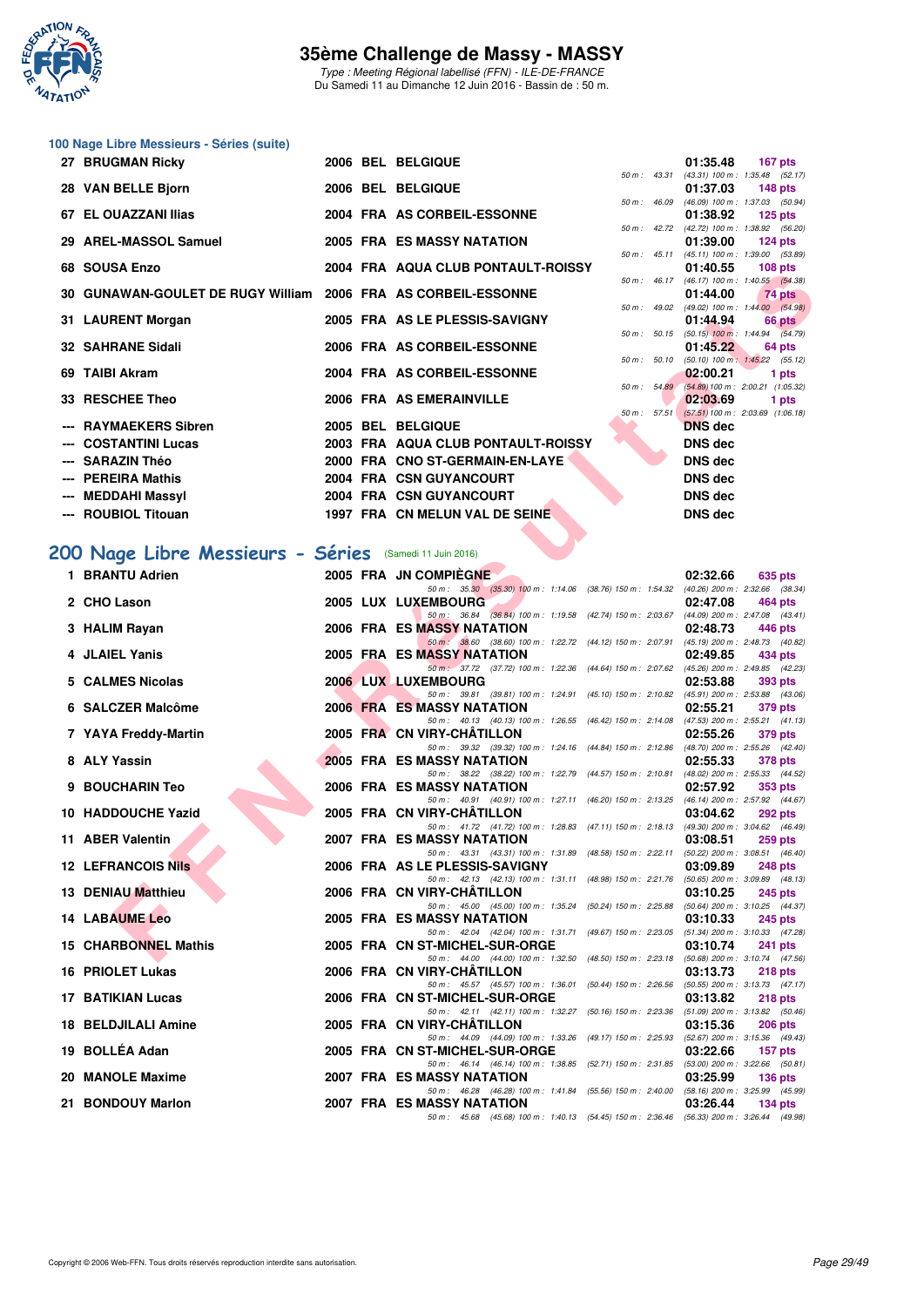

Type : Meeting Régional labellisé (FFN) - ILE-DE-FRANCE Du Samedi 11 au Dimanche 12 Juin 2016 - Bassin de : 50 m.

#### **200 Nage Libre Messieurs - Séries (suite)**

| 22 VIRGAL-PRUNIER Chrystopher                                 |  | 2007 FRA ES MASSY NATATION        |                                    |                                                                                                | 03:26.53                            | $133$ pts |
|---------------------------------------------------------------|--|-----------------------------------|------------------------------------|------------------------------------------------------------------------------------------------|-------------------------------------|-----------|
|                                                               |  |                                   |                                    | 50 m: 45.41 (45.41) 100 m: 1:38.94 (53.53) 150 m: 2:33.06                                      | $(54.12)$ 200 m : 3:26.53 $(53.47)$ |           |
| 23 BOUKHALFA Younès                                           |  | 2005 FRA CN VIRY-CHÄTILLON        |                                    |                                                                                                | 03:34.25                            | 92 pts    |
|                                                               |  |                                   | 50 m: 45.54 (45.54) 100 m: 1:41.39 | $(55.85)$ 150 m : 2:39.51                                                                      | (58.12) 200 m : 3:34.25 (54.74)     |           |
| 24 BENARABA Anis-Mohamed                                      |  | 2007 ALG CN ST-MICHEL-SUR-ORGE    |                                    |                                                                                                | 03:37.06                            | 79 pts    |
|                                                               |  |                                   |                                    | 50 m: 45.65 (45.65) 100 m: 1:44.09 (58.44) 150 m: 2:40.31                                      | $(56.22)$ 200 m : 3:37.06 $(56.75)$ |           |
| 25 BOUCETTA Ilyes                                             |  | 2005 FRA CN VIRY-CHÂTILLON        |                                    |                                                                                                | 03:38.14                            | 74 pts    |
|                                                               |  |                                   |                                    | 50 m: 45.01 (45.01) 100 m: 1:42.82 (57.81) 150 m: 2:41.90                                      | $(59.08)$ 200 m : 3:38.14 $(56.24)$ |           |
| 26 HADDOUCHE Mohamed                                          |  | 2006 FRA CN VIRY-CHÂTILLON        |                                    |                                                                                                | 03:46.01                            | 43 pts    |
|                                                               |  |                                   | 50 m: 48.30 (48.30) 100 m: 1:47.34 | (59.04) 150 m : 2:46.55                                                                        | $(59.21)$ 200 m : 3:46.01 $(59.46)$ |           |
| 27 SAHRANE Sidali                                             |  | 2006 FRA AS CORBEIL-ESSONNE       |                                    |                                                                                                | 03:47.94                            | 37 pts    |
|                                                               |  |                                   |                                    | 50 m: 54.11 (54.11) 100 m: 1:54.80 (1:00.69) 150 m: 2:55.59 (1:00.79) 200 m: 3:47.94 (52.35)   |                                     |           |
| 28 GUICHARD-SEGARD Teo                                        |  | <b>2007 FRA ES MASSY NATATION</b> |                                    |                                                                                                | 03:50.01                            | 31 pts    |
|                                                               |  |                                   |                                    | 50 m: 48.83 (48.83) 100 m: 1:50.54 (1:01.71) 150 m: 2:54.07 (1:03.53) 200 m: 3:50.01 (55.94)   |                                     |           |
| 29 GUNAWAN-GOULET DE RUGY William 2006 FRA AS CORBEIL-ESSONNE |  |                                   |                                    |                                                                                                | 04:08.84                            | 1 pts     |
|                                                               |  |                                   |                                    | 50 m: 51.00 (51.00) 100 m: 1:57.72 (1:06.72) 150 m: 3:06.60 (1:08.88) 200 m: 4:08.84 (1:02.24) |                                     |           |

# **[400 Nage Libre Messieurs - Séries](http://www.ffnatation.fr/webffn/resultats.php?idact=nat&go=epr&idcpt=38069&idepr=54)** (Samedi 11 Juin 2016)

| 20 TIADDOOCHE MONANICU                                                                                                                                                                                                                             |  | <b><i>LOVO</i></b> FRA CITYINT-CHATILLON<br>50 m: 48.30 (48.30) 100 m: 1:47.34 (59.04) 150 m: 2:46.55 (59.21) 200 m: 3:46.01 (59.46) |                         | 00.40.01                                                    | HJ PID          |         |
|----------------------------------------------------------------------------------------------------------------------------------------------------------------------------------------------------------------------------------------------------|--|--------------------------------------------------------------------------------------------------------------------------------------|-------------------------|-------------------------------------------------------------|-----------------|---------|
| 27 SAHRANE Sidali                                                                                                                                                                                                                                  |  | 2006 FRA AS CORBEIL-ESSONNE                                                                                                          |                         | 03:47.94                                                    | 37 pts          |         |
| 28 GUICHARD-SEGARD Teo                                                                                                                                                                                                                             |  | 50 m: 54.11 (54.11) 100 m: 1:54.80 (1:00.69) 150 m: 2:55.59 (1:00.79) 200 m: 3:47.94 (52.35)<br><b>2007 FRA ES MASSY NATATION</b>    |                         | 03:50.01                                                    | 31 pts          |         |
| 29 GUNAWAN-GOULET DE RUGY William 2006 FRA AS CORBEIL-ESSONNE                                                                                                                                                                                      |  | 50 m: 48.83 (48.83) 100 m: 1:50.54 (1:01.71) 150 m: 2:54.07 (1:03.53) 200 m: 3:50.01 (55.94)                                         |                         | 04:08.84                                                    | 1 pts           |         |
|                                                                                                                                                                                                                                                    |  | 50 m: 51.00 (51.00) 100 m: 1:57.72 (1:06.72) 150 m: 3:06.60 (1:08.88) 200 m: 4:08.84 (1:02.24)                                       |                         |                                                             |                 |         |
| 00 Nage Libre Messieurs - Séries (Samedi 11 Juin 2016)                                                                                                                                                                                             |  |                                                                                                                                      |                         |                                                             |                 |         |
|                                                                                                                                                                                                                                                    |  |                                                                                                                                      |                         |                                                             |                 |         |
| 1 MOKHFI Naim<br>50 m: 29.47 (29.47) 100 m: 1:01.19 (31.72) 150 m: 1:33.31 (32.12) 200 m: 2:04.31 (31.00) 250 m: 2:36.52 (32.21) 300 m: 3:08.19 (31.67) 350 m: 3:40.16 (31.97) 400 m: 4:11.08 (30.92)                                              |  | 2000 FRA ES MASSY NATATION                                                                                                           |                         | 04:11.08 1150 pts                                           |                 |         |
| 2   RACZYNSKI Stanislas                                                                                                                                                                                                                            |  | 1996 FRA CN MELUN VAL DE SEINE                                                                                                       |                         | 04:12.71                                                    | 1136 pts        |         |
| 50 m : 28.88 (28.88) 100 m : 1:00.52 (31.64) 150 m : 1:32.63 (32.11) 200 m : 2:04.54 (31.91) 250 m : 2:36.60 (32.06) 300 m : 3:08.98 (32.38) 350 m : 3:41.07 (32.09) 400 m : 4:12.71 (31.64)                                                       |  |                                                                                                                                      |                         |                                                             |                 |         |
| 3 SAMOKINE Yann<br>50 m : 28.91 (28.91) 100 m : 1:00.40 (31.49) 150 m : 1:32.09 (31.69) 200 m : 2:04.46 (32.37) 250 m : 2:36.79 (32.33) 300 m : 3:09.75 (32.96) 350 m : 3:42.82 (33.07) 400 m : 4:14.65 (31.83)                                    |  | 1997 FRA CN MELUN VAL DE SEINE                                                                                                       |                         | <b>STAR</b><br>04:14.65                                     | 1120 pts        |         |
| 4 BONEL Antonyn                                                                                                                                                                                                                                    |  | 2001 FRA CN ST-MICHEL-SUR-ORGE                                                                                                       |                         | 04:15.84                                                    | <b>1110 pts</b> |         |
| 50 m: 29.93 (29.93) 100 m: 1:02.67 (32.74) 150 m: 1:35.43 (32.76) 200 m: 2:08.52 (33.09) 250 m: 2:41.04 (32.52) 300 m: 3:13.00 (31.96) 350 m: 3:44.74 (31.74) 400 m: 4:15.84 (31.10)                                                               |  |                                                                                                                                      |                         |                                                             |                 |         |
| 5 MARTIN Clément<br>50 m: 29.07 (29.07) 100 m: 1:00.54 (31.47) 150 m: 1:32.65 (32.11) 200 m: 2:05.41 (32.76) 250 m: 2:38.38 (32.97) 300 m: 3:11.58 (33.20) 350 m: 3:45.55 (33.97) 400 m: 4:17.75                                                   |  | 1999 FRA CNO ST-GERMAIN-EN-LAYE                                                                                                      |                         | 04:17.75                                                    | <b>1094 pts</b> | (32.20) |
| 6 RODRIGUES Adrien                                                                                                                                                                                                                                 |  | 2000 FRA ES MASSY NATATION                                                                                                           |                         | 04:19.69                                                    | <b>1078 pts</b> |         |
| 50 m: 28.79 (28.79) 100 m: 1:00.37 (31.58) 150 m: 1:33.67 (33.30) 200 m: 2:07.30 (33.63) 250 m: 2:40.40 (33.10) 300 m: 3:13.79 (33.39) 350 m: 3:47.21 (33.42) 400 m: 4:19.69 (32.48)                                                               |  |                                                                                                                                      |                         |                                                             |                 |         |
| 7 RIVARD Bernard                                                                                                                                                                                                                                   |  | 2000 CAN CNO ST-GERMAIN-EN-LAYE                                                                                                      |                         | 04:20.66                                                    | <b>1070 pts</b> |         |
| 50 m: 29.16 (29.16) 100 m: 1:01.43 (32.27) 150 m: 1:34.72 (33.29) 200 m: 2:08.35 (33.63) 250 m: 2:41.52 (33.17) 300 m: 3:15.27 (33.75) 350 m: 3:49.07 (33.80) 400 m: 4:20.66 (31.59)<br>8 ROUBIOL Titouan                                          |  | 1997 FRA CN MELUN VAL DE SEINE                                                                                                       |                         | 04:21.20                                                    | 1065 pts        |         |
| 50 m: 29.25 (29.25) 100 m: 1:01.74 (32.49) 150 m: 1:34.76 (33.02) 200 m: 2:08.32 (33.56) 250 m: 2:41.62 (33.30) 300 m: 3:15.76 (34.14) 350 m: 3:49.39 (33.63) 400 m: 4:21.20 (31.81)                                                               |  |                                                                                                                                      |                         |                                                             |                 |         |
| 9 PEYROU Nicolas                                                                                                                                                                                                                                   |  | 2001 FRA CNO ST-GERMAIN-EN-LAYE                                                                                                      |                         | 04:22.04                                                    | <b>1058 pts</b> |         |
| 50 m: 29.65 (29.65) 100 m: 1:01.90 (32.25) 150 m: 1:35.04 (33.14) 200 m: 2:08.65 (33.61) 250 m: 2:42.35 (33.70) 300 m: 3:16.02 (33.67) 350 m: 3:49.51 (33.49) 400 m: 4:22.04 (32.53)<br>10 ACHOUR Aziz                                             |  | 1999 TUN CN MELUN VAL DE SEINE                                                                                                       |                         | 04:24.30                                                    |                 |         |
| 50 m: 30.48 (30.48) 100 m: 1:03.06 (32.58) 150 m: 1:36.24 (33.18) 200 m: 2:09.52 (33.28) 250 m: 2:43.44 (33.92) 300 m: 3:17.34 (33.90) 350 m: 3:51.19 (33.85) 400 m: 4:24.30                                                                       |  |                                                                                                                                      |                         |                                                             | <b>1040 pts</b> | (33.11) |
| 11 SALCZER Ladislas                                                                                                                                                                                                                                |  | 2000 FRA ES MASSY NATATION                                                                                                           |                         | 04:24.37                                                    | <b>1039 pts</b> |         |
| 50 m : 28.74 (28.74) 100 m : 1:01.02 (32.28) 150 m : 1:34.38 (33.36) 200 m : 2:08.12 (33.74) 250 m : 2:41.91 (33.79) 300 m : 3:16.47 (34.56) 350 m : 3:50.83 (34.36) 400 m : 4:24.37 (33.54)                                                       |  |                                                                                                                                      |                         |                                                             |                 |         |
| 12 HENRY Clément<br>50 m: 29.23 (29.23) 100 m: 1:01.74 (32.51) 150 m: 1:35.26 (33.52) 200 m: 2:09.24 (33.98) 250 m: 2:44.01 (34.77) 300 m: 3:18.69 (34.68) 350 m: 3:53.40 (34.71) 400 m: 4:28.22 (34.82)                                           |  | 2000 FRA ES VITRY                                                                                                                    |                         | 04:28.22                                                    | <b>1008 pts</b> |         |
| 13 FOURMY Matéo                                                                                                                                                                                                                                    |  | <b>2000 FRA ES MASSY NATATION</b>                                                                                                    |                         | 04:30.14                                                    | 993 pts         |         |
| 50 m : 29.66 (29.66) 100 m : 1:02.31 (32.65) 150 m : 1:36.27 (33.96) 200 m : 2:10.83 (34.56) 250 m : 2:45.69 (34.86) 300 m : 3:20.45 (34.76) 350 m : 3:55.86 (35.41) 400 m : 4:30.14 (34.28)                                                       |  |                                                                                                                                      |                         |                                                             |                 |         |
| <b>14 TEULE Leo</b><br>50 m: 29.34 (29.34) 100 m: 1:01.93 (32.59) 150 m: 1:36.99 (35.06) 200 m: 2:12.43 (35.44) 250 m: 2:46.91 (34.48) 300 m: 3:22.52 (35.61) 350 m: 3:57.68 (35.16) 400 m: 4:31.28 (33.60)                                        |  | <b>2002 FRA CNO ST-GERMAIN-EN-LAYE</b>                                                                                               |                         | 04:31.28                                                    | 984 pts         |         |
| 15 LEGER Baptiste                                                                                                                                                                                                                                  |  | 1999 FRA ES MASSY NATATION                                                                                                           |                         | 04:33.24                                                    | 968 pts         |         |
| 50 m: 29.43 (29.43) 100 m: 1:02.59 (33.16) 150 m: 1:37.84 (35.25) 200 m: 2:12.79 (34.95) 250 m: 2:48.42 (35.63) 300 m: 3:23.83 (35.41) 350 m: 3:59.61 (35.78) 400 m: 4:33.24                                                                       |  |                                                                                                                                      |                         |                                                             |                 | (33.63) |
| 16 RAKOTONDRAMANGA Eliot-Tahina                                                                                                                                                                                                                    |  | 2002 FRA ES MASSY NATATION                                                                                                           |                         | 04:35.73                                                    | 949 pts         |         |
| 50 m : 30.02 (30.02) 100 m : 1:03.58 (33.56) 150 m : 1:39.02 (35.44) 200 m : 2:14.39 (35.37) 250 m : 2:50.21 (35.82) 300 m : 3:26.50 (36.29) 350 m : 4:02.62 (36.12) 400 m : 4:35.73 (33.11)<br>17 PEREIRA Thomas<br><b>The Contract of Street</b> |  | 1999 FRA JEANNE D'ARC DRANCY                                                                                                         |                         | 04:35.75                                                    | 949 pts         |         |
| 50 m: 30.00 (30.00) 100 m: 1:03.07 (33.07) 150 m: 1:37.15 (34.08) 200 m: 2:12.13 (34.98) 250 m: 2:47.63 (35.50) 300 m: 3:24.30 (36.67) 350 m: 4:01.42 (37.12) 400 m: 4:35.75                                                                       |  |                                                                                                                                      |                         |                                                             |                 | (34.33) |
| 1 THUROTTE Mathys                                                                                                                                                                                                                                  |  | 2003 FRA US CREPY-EN-VALOIS                                                                                                          |                         | 04:43.76                                                    | 887 pts         |         |
| 50 m: 31.81 (31.81) 100 m: 1:07.64 (35.83) 150 m: 1:44.21 (36.57) 200 m: 2:20.89 (36.68) 250 m: 2:57.36 (36.47) 300 m: 3:34.04 (36.68) 350 m: 4:10.58 (36.54) 400 m: 4:43.76<br>2 TEULE Enzo                                                       |  | 2004 FRA CNO ST-GERMAIN-EN-LAYE                                                                                                      |                         | 04:44.09                                                    |                 | (33.18) |
| 50 m: 31,74 (31.74) 100 m: 1:07.23 (35.49) 150 m: 1:43.90 (36.67) 200 m: 2:20.56 (36.66) 250 m: 2:56.55 (35.99) 300 m: 3:33.49 (36.94) 350 m: 4:10.44 (36.95) 400 m: 4:44.09 (33.65)                                                               |  |                                                                                                                                      |                         |                                                             | 885 pts         |         |
| 3 OUABDESSELAM Leo                                                                                                                                                                                                                                 |  | 2003 FRA CN FONTAINEBLEAU-AVON                                                                                                       |                         | 04:46.31                                                    | 868 pts         |         |
| 50 m: 33.18 (33.18) 100 m: 1:08.61 (35.43) 150 m: 1:45.39 (36.78) 200 m: 2:21.47 (36.08) 250 m: 2:58.50 (37.03) 300 m: 3:35.03 (36.53) 350 m: 4:11.77 (36.74) 400 m: 4:46.31 (34.54)                                                               |  |                                                                                                                                      |                         |                                                             |                 |         |
| 4 CRETET Dorian<br>50 m: 32.61 (32.61) 100 m: 1:09.32 (36.71) 150 m: 1:47.11 (37.79) 200 m: 2:25.02 (37.91) 250 m: 3:02.03 (37.01) 300 m: 3:39.88 (37.85) 350 m: 4:16.39 (36.51) 400 m: 4:51.18 (34.79)                                            |  | 2003 FRA ES MASSY NATATION                                                                                                           |                         | 04:51.18                                                    | 833 pts         |         |
| 5 RATEL Esteban                                                                                                                                                                                                                                    |  | 2003 FRA USC CONFLANS-STE-HONORINE                                                                                                   |                         | 04:55.63                                                    | 801 pts         |         |
| 50 m: 32.07 (32.07) 100 m: 1:08.97 (36.90) 150 m: 1:45.95 (36.98) 200 m: 2:24.54 (38.59) 250 m: 3:01.86 (37.32) 300 m: 3:40.47 (38.61) 350 m: 4:18.13 (37.66) 400 m: 4:55.63 (37.50)                                                               |  |                                                                                                                                      |                         |                                                             |                 |         |
| 6 DJAMA Axel<br>50 m: 32.99 (32.99) 100 m: 1:09.18                                                                                                                                                                                                 |  | 2003 FRA CN ASNIERES<br>$(36.19)$ 150 m : 1:46.36 $(37.18)$ 200 m : 2:24.04 $(37.68)$ 250 m : 3:02.37 $(38.33)$ 300 m : 3:40.62      |                         | 04:55.73<br>(38.25) 350 m: 4:18.21 (37.59) 400 m: 4:55.73   | 800 pts         | (37.52) |
| 7 RENE CORAIL Yann                                                                                                                                                                                                                                 |  | <b>2003 FRA CSN GUYANCOURT</b>                                                                                                       |                         | 04:56.54                                                    | 794 pts         |         |
| 50 m: 32.59 (32.59) 100 m: 1:08.86                                                                                                                                                                                                                 |  | (36.27) 150 m: 1:45.71 (36.85) 200 m: 2:23.25 (37.54) 250 m: 3:01.69                                                                 | (38.44) 300 m : 3:39.85 | $(38.16)$ 350 m : 4:18.87 $(39.02)$ 400 m : 4:56.54         |                 | (37.67) |
| 8 LIN Julien                                                                                                                                                                                                                                       |  | 2003 FRA CN ASNIERES                                                                                                                 |                         | 05:00.88                                                    | 764 pts         |         |
| 50 m : 33.00 (33.00) 100 m : 1:10.55 (37.55) 150 m : 1:50.06 (39.51) 200 m : 2:29.77 (39.71) 250 m : 3:08.29 (38.52) 300 m : 3:47.99<br>9 CHEFRI Adam                                                                                              |  | 2003 FRA CN ASNIERES                                                                                                                 |                         | (39.70) 350 m : 4:25.02 (37.03) 400 m : 5:00.88<br>05:01.07 | 762 pts         | (35.86) |
| 50 m: 33.26 (33.26) 100 m: 1:10.87 (37.61) 150 m: 1:50.27 (39.40) 200 m: 2:29.78 (39.51) 250 m: 3:08.74 (38.96) 300 m: 3:48.30 (39.56) 350 m: 4:25.60 (37.30) 400 m: 5:01.07 (35.47)                                                               |  |                                                                                                                                      |                         |                                                             |                 |         |
| 10 AGIUS Robin                                                                                                                                                                                                                                     |  | 2003 FRA CN FONTAINEBLEAU-AVON                                                                                                       |                         | 05:02.33                                                    | 753 pts         |         |
| 50 m: 33.27 (33.27) 100 m: 1:10.67 (37.40) 150 m: 1:49.67 (39.00) 200 m: 2:28.77 (39.10) 250 m: 3:08.33 (39.56) 300 m: 3:47.33 (39.00) 350 m: 4:25.85 (38.52) 400 m: 5:02.33 (36.48)                                                               |  |                                                                                                                                      |                         |                                                             |                 |         |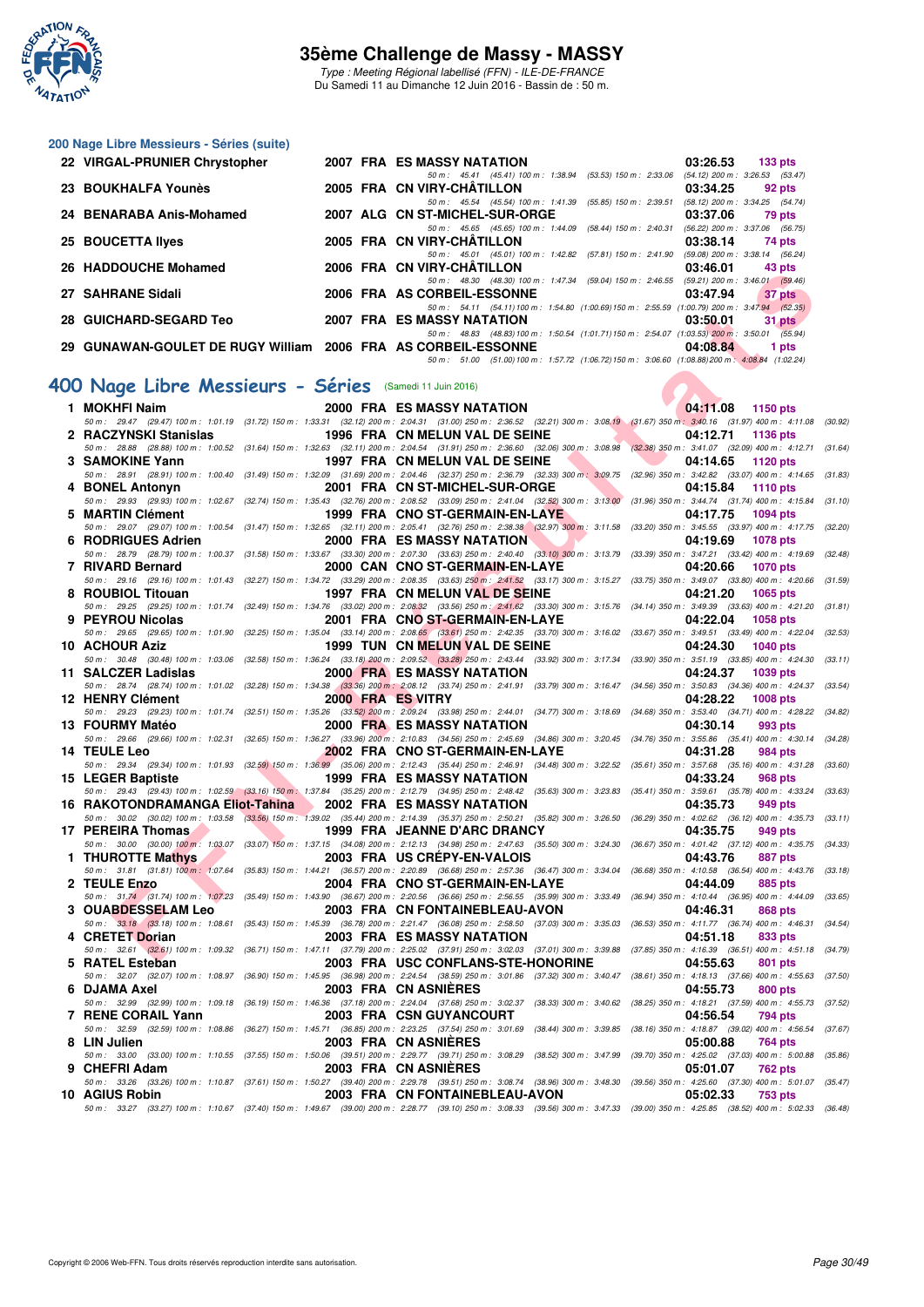

Type : Meeting Régional labellisé (FFN) - ILE-DE-FRANCE Du Samedi 11 au Dimanche 12 Juin 2016 - Bassin de : 50 m.

#### **400 Nage Libre Messieurs - Séries (suite)**

| 11 PEREIRA Mathis                   | 2004 FRA CSN GUYANCOURT                                                                                                                                                                        | 05:03.51<br>745 pts                                                                           |
|-------------------------------------|------------------------------------------------------------------------------------------------------------------------------------------------------------------------------------------------|-----------------------------------------------------------------------------------------------|
|                                     | 50 m: 32.82 (32.82) 100 m: 1:10.01 (37.19) 150 m: 1:48.68 (38.67) 200 m: 2:28.30 (39.62) 250 m: 3:07.43 (39.13) 300 m: 3:47.46 (40.03) 350 m: 4:25.65 (38.19) 400 m: 5:03.51 (37.86)           |                                                                                               |
| <b>12 KINGUE MOUSSINGA Theodore</b> | 2003 FRA CN ASNIERES                                                                                                                                                                           | 05:06.27<br><b>726 pts</b>                                                                    |
|                                     | 50 m: 34.38 (34.38) 100 m: 1:11.74 (37.36) 150 m: 1:50.92 (39.18) 200 m: 2:30.21 (39.29) 250 m: 3:09.58 (39.37) 300 m: 3:48.99 (39.41) 350 m: 4:28.24 (39.25) 400 m: 5:06.27 (38.03)           |                                                                                               |
| 13 HAVE Matthieu                    | 2003 FRA CN DES COMMUNES DE L'ATTICHOIS                                                                                                                                                        | 05:06.50<br><b>725 pts</b>                                                                    |
|                                     | 50 m: 33.76 (33.76) 100 m: 1:12.21 (38.45) 150 m: 1:51.57 (39.36) 200 m: 2:31.17 (39.60) 250 m: 3:10.03 (38.86) 300 m: 3:49.56                                                                 | $(39.53)$ 350 m : 4:29.10 $(39.54)$ 400 m : 5:06.50<br>(37.40)                                |
| 14 TRUBERT Ronan                    | 2003 FRA USC CONFLANS-STE-HONORINE                                                                                                                                                             | 05:06.61<br><b>724 pts</b>                                                                    |
|                                     | 50 m: 33.26 (33.26) 100 m: 1:11.09 (37.83) 150 m: 1:49.59 (38.50) 200 m: 2:28.39 (38.80) 250 m: 3:08.00 (39.61) 300 m: 3:47.96                                                                 | (39.96) 350 m: 4:28.13 (40.17) 400 m: 5:06.61 (38.48)                                         |
| 15 TETART Martin                    | 2003 FRA CN ST-MICHEL-SUR-ORGE                                                                                                                                                                 | 05:07.65<br>717 pts                                                                           |
|                                     | 50 m : 33.84 (33.84) 100 m : 1:12.47 (38.63) 150 m : 1:51.73 (39.26) 200 m : 2:30.93 (39.20) 250 m : 3:10.70 (39.77) 300 m : 3:50.27                                                           | (39.57) 350 m: 4:29.74 (39.47) 400 m: 5:07.65<br>(37.91)                                      |
| <b>16 MONTELEONE Thomas</b>         | <b>2004 FRA ES MASSY NATATION</b>                                                                                                                                                              | 05:09.15<br><b>707 pts</b>                                                                    |
|                                     | 50 m : 35.83 (35.83) 100 m : 1:15.71 (39.88) 150 m : 1:54.97 (39.26) 200 m : 2:35.00 (40.03) 250 m : 3:13.95 (38.95) 300 m : 3:54.55                                                           | $(40.60)$ 350 m : 4:32.08 $(37.53)$ 400 m : 5:09.15<br>(37.07)                                |
| 17 KAILASAPILLAI Vithusan           | 2003 FRA ES MASSY NATATION                                                                                                                                                                     | 05:09.63<br><b>704 pts</b>                                                                    |
| 18 DOKIC Nael                       | 50 m: 33.93 (33.93) 100 m: 1:12.28 (38.35) 150 m: 1:51.36 (39.08) 200 m: 2:31.34 (39.98) 250 m: 3:10.88 (39.54) 300 m: 3:51.64<br>2003 FRA CN ASNIERES                                         | $(40.76)$ 350 m : $4.30.68$ $(39.04)$ 400 m : 5:09.63 $(38.95)$<br>05:10.02<br><b>701 pts</b> |
|                                     | 50 m: 34.83 (34.83) 100 m: 1:13.69 (38.86) 150 m: 1:53.44 (39.75) 200 m: 2:33.29 (39.85) 250 m: 3:13.15 (39.86) 300 m: 3:53.52                                                                 | (40.37) 350 m : 4:32.86 (39.34) 400 m : 5:10.02 (37.16)                                       |
| 19 LEMOINE Leopold                  | 2003 FRA CN DES COMMUNES DE L'ATTICHOIS                                                                                                                                                        | 05:10.89<br>695 pts                                                                           |
|                                     | 50 m: 33.93 (33.93) 100 m: 1:12.50 (38.57) 150 m: 1:52.35 (39.85) 200 m: 2:32.56 (40.21) 250 m: 3:12.47 (39.91) 300 m: 3:53.97 (41.50) 350 m: 4:33.28 (39.31) 400 m: 5:10.89 (37.61)           |                                                                                               |
| 20 ZEGOUAGH Amine                   | 2003 FRA CN ASNIERES                                                                                                                                                                           | 05:13.38<br>679 pts                                                                           |
|                                     | 50 m: 35.71 (35.71) 100 m: 1:15.67 (39.96) 150 m: 1:55.44 (39.77) 200 m: 2:35.76 (40.32) 250 m: 3:15.76 (40.00) 300 m: 3:56.10 (40.34) 350 m: 4:35.64 (39.54) 400 m: 5:13.38                   | (37.74)                                                                                       |
| 21 GROS-HENSGSTENBERG Esteban       | 2003 FRA USC CONFLANS-STE-HONORINE                                                                                                                                                             | 05:18.02<br><b>649 pts</b>                                                                    |
|                                     | 50 m: 36.13 (36.13) 100 m: 1:16.34 (40.21) 150 m: 1:57.42 (41.08) 200 m: 2:37.61 (40.19) 250 m: 3:18.82 (41.21) 300 m: 3:59.18 (40.36) 350 m: 4:39.81 (40.63) 400 m: 5:18.02 (38.21)           |                                                                                               |
| 22 CHAMAYOU Gael                    | <b>2003 FRA ES MASSY NATATION</b>                                                                                                                                                              | 05:18.05<br><b>649 pts</b>                                                                    |
|                                     | 50 m: 34.74 (34.74) 100 m: 1:13.88 (39.14) 150 m: 1:54.38 (40.50) 200 m: 2:35.48 (41.10) 250 m: 3:16.33 (40.85) 300 m: 3:57.37 (41.04) 350 m: 4:38.44 (41.07) 400 m: 5:18.05                   | (39.61)                                                                                       |
| 23 PINHEIRO Lucas                   | 2003 FRA JN COMPIEGNE                                                                                                                                                                          | 05:19.62<br><b>639 pts</b>                                                                    |
|                                     | 50 m : 35.95 (35.95) 100 m : 1:16.26 (40.31) 150 m : 1:57.24 (40.98) 200 m : 2:38.03 (40.79) 250 m : 3:18.67 (40.64) 300 m : 3:59.79                                                           | $(41.12)$ 350 m : 4:40.29 $(40.50)$ 400 m : 5:19.62 $(39.33)$                                 |
| 24 LAVIGNE Mathieu                  | 2003 FRA ES MASSY NATATION                                                                                                                                                                     | 05:20.12<br><b>635 pts</b>                                                                    |
|                                     | 50 m: 37.44 (37.44) 100 m: 1:17.74 (40.30) 150 m: 1:58.41 (40.67) 200 m: 2:39.12 (40.71) 250 m: 3:20.11 (40.99) 300 m: 4:01.00                                                                 | (40.89) 350 m: 4:41.23 (40.23) 400 m: 5:20.12 (38.89)                                         |
| 25 CHABROL Arthur                   | 2004 FRA JN COMPIEGNE                                                                                                                                                                          | 05:21.63<br><b>626 pts</b>                                                                    |
|                                     | 50 m : 35.25 (35.25) 100 m : 1:15.69 (40.44) 150 m : 1:57.15 (41.46) 200 m : 2:39.21 (42.06) 250 m : 3:21.36 (42.15) 300 m : 4:02.26                                                           | (40.90) 350 m: 4:43.75 (41.49) 400 m: 5:21.63 (37.88)                                         |
| 26 ALIOUAT Mehdi                    | 2003 FRA USC CONFLANS-STE-HONORINE                                                                                                                                                             | 05:22.36<br><b>621 pts</b>                                                                    |
|                                     | 50 m: 36.00 (36.00) 100 m: 1:15.56 (39.56) 150 m: 1:57.01 (41.45) 200 m: 2:38.33 (41.32) 250 m: 3:20.99 (42.66) 300 m: 4:02.51                                                                 | $(41.52)$ 350 m : 4:44.08 $(41.57)$ 400 m : 5:22.36<br>(38.28)                                |
| 27 COCHARD Mathieu                  | <b>2004 FRA ES MASSY NATATION</b>                                                                                                                                                              | 05:25.62<br><b>601 pts</b>                                                                    |
|                                     | 50 m: 36.01 (36.01) 100 m: 1:15.92 (39.91) 150 m: 1:56.79 (40.87) 200 m: 2:38.38 (41.59) 250 m: 3:20.48 (42.10) 300 m: 4:01.85                                                                 | (41.37) 350 m: 4:44.19 (42.34) 400 m: 5:25.62 (41.43)                                         |
| 28 THIERRY Gaspard                  | 2004 FRA CN FONTAINEBLEAU-AVON                                                                                                                                                                 | 05:25.82<br><b>600 pts</b>                                                                    |
|                                     | 50 m: 38.13 (38.13) 100 m: 1:19.67 (41.54) 150 m: 2:01.14 (41.47) 200 m: 2:42.96 (41.82) 250 m: 3:24.49 (41.53) 300 m: 4:05.43 (40.94) 350 m: 4:46.67 (41.24) 400 m: 5:25.82 (39.15)           |                                                                                               |
| 29 LANGLAIS Leo                     | <b>2004 FRA ES MASSY NATATION</b>                                                                                                                                                              | 05:27.26<br>591 pts                                                                           |
|                                     | 50 m : 37.07 (37.07) 100 m : 1:17.96 (40.89) 150 m : 2:00.38 (42.42) 200 m : 2:41.83 (41.45) 250 m : 3:23.72 (41.89) 300 m : 4:05.61                                                           | (41.89) 350 m: 4:47.98 (42.37) 400 m: 5:27.26<br>(39.28)                                      |
| <b>30 LEMPIRE Loris</b>             | 2004 FRA ES MASSY NATATION                                                                                                                                                                     | 05:29.56<br>577 pts                                                                           |
|                                     | 50 m: 37.35 (37.35) 100 m: 1:17.94 (40.59) 150 m: 2:00.57 (42.63) 200 m: 2:43.08 (42.51) 250 m: 3:25.75 (42.67) 300 m: 4:07.85                                                                 | (42.10) 350 m: 4:49.57 (41.72) 400 m: 5:29.56 (39.99)                                         |
| 31 CATHALO Antonin                  | <b>2003 FRA CSN GUYANCOURT</b>                                                                                                                                                                 | 05:32.14<br>561 pts                                                                           |
|                                     | 50 m: 36.39 (36.39) 100 m: 1:17.33 (40.94) 150 m: 1:59.60 (42.27) 200 m: 2:42.01 (42.41) 250 m: 3:24.80 (42.79) 300 m: 4:06.58                                                                 | (41.78) 350 m: 4:49.90 (43.32) 400 m: 5:32.14 (42.24)                                         |
| 32 MAROTINE Maxime                  | 2004 FRA JN COMPIEGNE<br>50 m: 37.37 (37.37) 100 m: 1:19.18 (41.81) 150 m: 2:01.64 (42.46) 200 m: 2:44.25 (42.61) 250 m: 3:26.81 (42.56) 300 m: 4:09.32                                        | 05:33.81<br>551 pts<br>(42.51) 350 m: 4:52.03 (42.71) 400 m: 5:33.81 (41.78)                  |
| 33 PELLE Mathis                     | 2003 FRA CN DES COMMUNES DE L'ATTICHOIS                                                                                                                                                        | 05:33.95<br><b>550 pts</b>                                                                    |
|                                     | 50 m: 36.85 (36.85) 100 m: 1:18.50 (41.65) 150 m: 2:00.67 (42.17) 200 m: 2:43.80 (43.13) 250 m: 3:26.41 (42.61) 300 m: 4:09.71 (43.30) 350 m: 4:52.97 (43.26) 400 m: 5:33.95                   | (40.98)                                                                                       |
| 34 ERRAHMOUNI Adam                  | 2004 FRA CN FONTAINEBLEAU-AVON                                                                                                                                                                 | 05:36.40<br><b>536 pts</b>                                                                    |
|                                     | 50 m: 36.96 (36.96) 100 m: 1:19.79 (42.83) 150 m: 2:02.71 (42.92) 200 m: 2:46.22 (43.51) 250 m: 3:28.56 (42.34) 300 m: 4:12.08                                                                 | (43.52) 350 m: 4:54.25 (42.17) 400 m: 5:36.40 (42.15)                                         |
| 35 PILLAULT Lukas                   | <b>2004 FRA ES MASSY NATATION</b>                                                                                                                                                              | 05:41.62<br><b>506 pts</b>                                                                    |
|                                     | 50 m: 38.96 (38.96) 100 m: 1:21.44 (42.48) 150 m: 2:04.87 (43.43) 200 m: 2:47.56 (42.69) 250 m: 3:31.20 (43.64) 300 m: 4:14.32                                                                 | (43.12) 350 m: 4:57.85 (43.53) 400 m: 5:41.62 (43.77)                                         |
| 36 MEDDAHI Massyl                   | 2004 FRA CSN GUYANCOURT                                                                                                                                                                        | 05:44.80<br><b>488 pts</b>                                                                    |
|                                     | 50 m: 36.61 (36.61) 100 m: 1:19.77 (43.16) 150 m: 2:04.72 (44.95) 200 m: 2:49.60 (44.88) 250 m: 3:34.69 (45.09) 300 m: 4:18.19                                                                 | (43.50) 350 m: 5:03.17 (44.98) 400 m: 5:44.80 (41.63)                                         |
| 37 QUAILY Amine                     | 2004 FRA CSN GUYANCOURT                                                                                                                                                                        | 05:50.06<br><b>459 pts</b>                                                                    |
|                                     | 50 m : 37.94 (37.94) 100 m : 1:21.83 (43.89) 150 m : 2:05.85 (44.02) 200 m : 2:50.93 (45.08) 250 m : 3:35.41 (44.48) 300 m : 4:21.51                                                           | (46.10) 350 m : 5:06.54 (45.03) 400 m : 5:50.06 (43.52)                                       |
| 38 WEBER Loris                      | 2003 LUX LUXEMBOURG                                                                                                                                                                            | 05:53.02<br>443 pts                                                                           |
|                                     | 50 m: 35.61 (35.61) 100 m: 1:18.24 (42.63) 150 m: 2:02.48 (44.24) 200 m: 2:48.60 (46.12) 250 m: 3:34.64 (46.04) 300 m: 4:21.39                                                                 | (46.75) 350 m : 5:08.34 (46.95) 400 m : 5:53.02 (44.68)                                       |
| 39 OULED BOUARIF Hassan             | 2003 FRA AS LE PLESSIS-SAVIGNY                                                                                                                                                                 | 06:29.17<br>272 pts                                                                           |
|                                     | 50 m: 43.38 (43.38) 100 m: 1:32.97 (49.59) 150 m: 2:22.49 (49.52) 200 m: 3:13.51 (51.02) 250 m: 4:05.31 (51.80) 300 m: 4:55.68 (50.37) 350 m: 5:43.23 (47.55) 400 m: 6:29.17 (45.94)           |                                                                                               |
| 40 EL OUAZZANI Ilias                | 2004 FRA AS CORBEIL-ESSONNE                                                                                                                                                                    | 07:42.84<br>52 pts                                                                            |
|                                     | 50 m: 44.69 (44.69) 100 m: 1:41.57 (56.88) 150 m: 2:42.87 (1:01.30) 200 m: 3:44.67 (1:01.80) 250 m: 4:45.90 (1:01.23) 300 m: 5:45.90 (1:00.00) 350 m: 6:46.97 (1:01.07) 400 m: 7:42.84 (55.87) |                                                                                               |
| --- BRAIZE Neo                      | 2004 FRA ES MASSY NATATION                                                                                                                                                                     | <b>DNS dec</b>                                                                                |

### **[50 Dos Messieurs - Finale A](http://www.ffnatation.fr/webffn/resultats.php?idact=nat&go=epr&idcpt=38069&idepr=61)** (Samedi 11 Juin 2016)

| 1 BRAIZE Stann               |  | 2007 FRA ES MASSY NATATION        | 00:43.23 | 437 pts        |
|------------------------------|--|-----------------------------------|----------|----------------|
| 2 EL MOUDIR Ayyoub           |  | 2007 FRA ES MASSY NATATION        | 00:47.24 | <b>296 pts</b> |
| 3 MANOLE Maxime              |  | 2007 FRA ES MASSY NATATION        | 00:50.22 | <b>210 pts</b> |
| 4 VIRGAL-PRUNIER Chrystopher |  | <b>2007 FRA ES MASSY NATATION</b> | 00:52.91 | $144$ pts      |
| 5 VASQUEZ Kenzo              |  | 2007 FRA ES MASSY NATATION        | 00:53.16 | $139$ pts      |
| 6 SMIR Adem                  |  | 2007 FRA ES MASSY NATATION        | 00:56.90 | 70 pts         |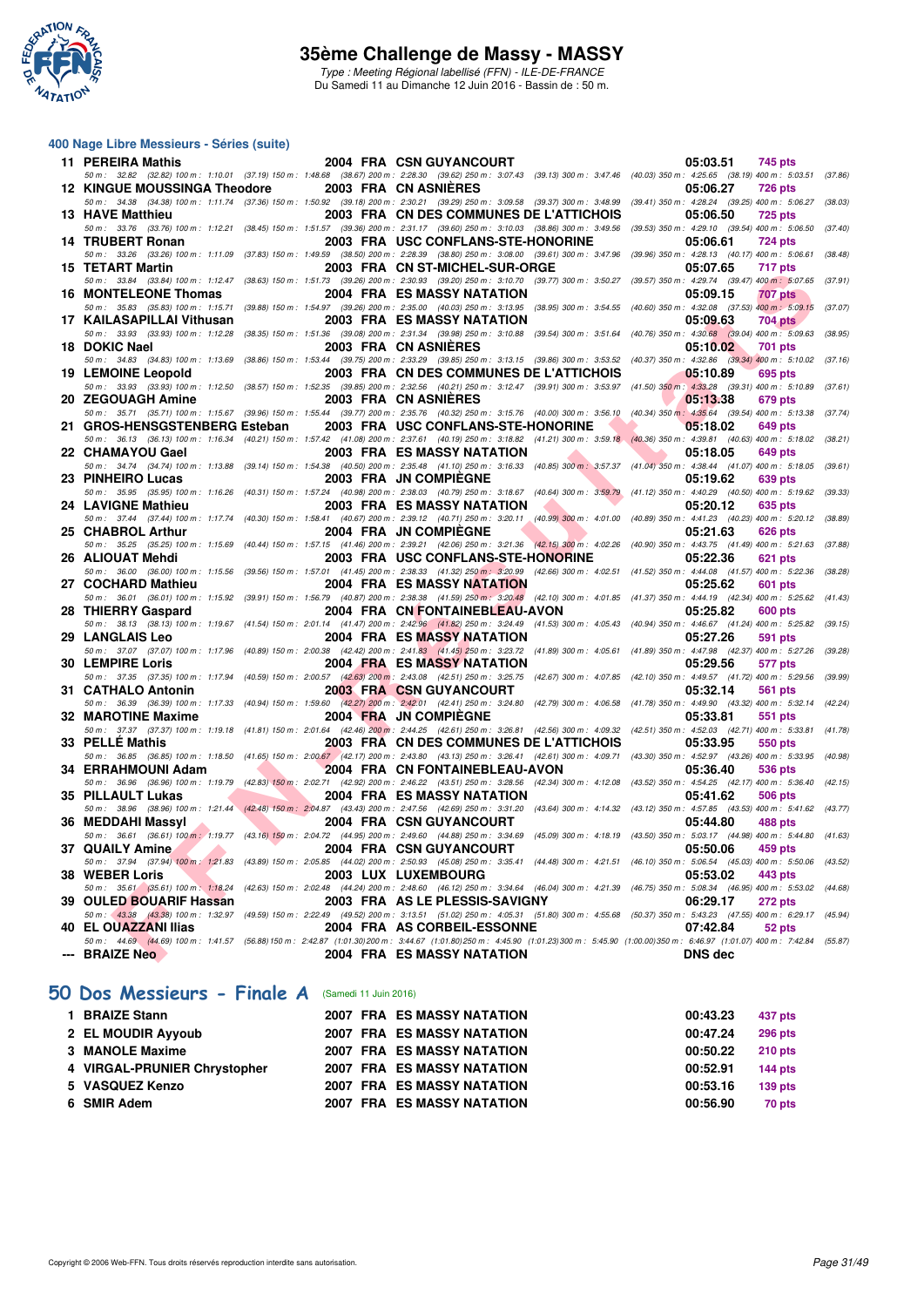

Type : Meeting Régional labellisé (FFN) - ILE-DE-FRANCE Du Samedi 11 au Dimanche 12 Juin 2016 - Bassin de : 50 m.

### **[50 Dos Messieurs - Séries](http://www.ffnatation.fr/webffn/resultats.php?idact=nat&go=epr&idcpt=38069&idepr=61)** (Samedi 11 Juin 2016)

| 1 BRAIZE Stann               |  | 2007 FRA ES MASSY NATATION        | 00:44.53 | <b>388 pts</b> |
|------------------------------|--|-----------------------------------|----------|----------------|
| 2 EL MOUDIR Ayyoub           |  | <b>2007 FRA ES MASSY NATATION</b> | 00:48.02 | <b>272 pts</b> |
| 3 MANOLE Maxime              |  | <b>2007 FRA ES MASSY NATATION</b> | 00:49.39 | <b>232 pts</b> |
| 4 VIRGAL-PRUNIER Chrystopher |  | <b>2007 FRA ES MASSY NATATION</b> | 00:51.47 | $178$ pts      |
| 5 SMIR Adem                  |  | <b>2007 FRA ES MASSY NATATION</b> | 00:56.76 | 72 pts         |
| <b>6 VASQUEZ Kenzo</b>       |  | <b>2007 FRA ES MASSY NATATION</b> | 00:57.08 | 67 pts         |

### **[100 Dos Messieurs - Finale A](http://www.ffnatation.fr/webffn/resultats.php?idact=nat&go=epr&idcpt=38069&idepr=62)** (Samedi 11 Juin 2016)

| 1 PEREIRA Thomas              | 1999 FRA JEANNE D'ARC DRANCY            |        |                  | 01:00.15 |                                                       |
|-------------------------------|-----------------------------------------|--------|------------------|----------|-------------------------------------------------------|
|                               |                                         |        | 50 m: 29.37      |          | 1185 pts<br>$(29.37)$ 100 m : 1:00.15 $(30.78)$       |
| 2 SALCZER Ladislas            | <b>2000 FRA ES MASSY NATATION</b>       |        |                  | 01:00.24 | 1182 pts                                              |
|                               |                                         |        | 50 m : 29.34     |          | (29.34) 100 m: 1:00.24 (30.90)                        |
| 3 LEGER Baptiste              | <b>1999 FRA ES MASSY NATATION</b>       |        |                  | 01:00.72 | <b>1168 pts</b>                                       |
| <b>FOURMY Matéo</b>           | 2000 FRA ES MASSY NATATION              |        | 50 m: 28.90      | 01:01.02 | $(28.90)$ 100 m : 1:00.72 (31.82)<br>1159 pts         |
|                               |                                         |        | 50 m: 29.72      |          | $(29.72)$ 100 m : 1:01.02 $(31.30)$                   |
| 5 ROUBIOL Titouan             | 1997 FRA CN MELUN VAL DE SEINE          |        |                  | 01:03.11 | <b>1097 pts</b>                                       |
|                               |                                         |        | 50 m : 30.65     |          | $(30.65)$ 100 m : 1:03.11 $(32.46)$                   |
| <b>BONEL Antonyn</b><br>6     | 2001 FRA CN ST-MICHEL-SUR-ORGE          | 50 m : | 30.67            | 01:03.27 | 1093 pts<br>$(30.67)$ 100 m : 1:03.27 $(32.60)$       |
| <b>7 RACZYNSKI Stanislas</b>  | 1996 FRA CN MELUN VAL DE SEINE          |        |                  | 01:04.90 | <b>1046 pts</b>                                       |
|                               |                                         |        | 50 m : 31.95     |          | $(31.95)$ 100 m : 1:04.90 $(32.95)$                   |
| 1 THUROTTE Mathys             | 2003 FRA US CREPY-EN-VALOIS             |        |                  | 01:08.18 | 956 pts                                               |
|                               |                                         |        | $50 m$ : $33.45$ |          | $(33.45)$ 100 m : 1:08.18 $(34.73)$                   |
| 8 SAMOKINE Yann               | 1997 FRA CN MELUN VAL DE SEINE          |        | 50 m : 33.16     | 01:08.25 | 954 pts<br>$(33.16)$ 100 m : 1:08.25 $(35.09)$        |
| 2 CRETET Dorian               | 2003 FRA ES MASSY NATATION              |        |                  | 01:09.45 | 922 pts                                               |
|                               |                                         |        | 50 m : 34.30     |          | $(34.30)$ 100 m : 1:09.45 $(35.15)$                   |
| 3 RENE CORAIL Yann            | 2003 FRA CSN GUYANCOURT                 |        |                  | 01:09.54 | 919 pts                                               |
|                               | 2003 FRA USC CONFLANS-STE-HONORINE      |        | 50 m : 33.84     |          | (33.84) 100 m : 1:09.54 (35.70)                       |
| 4 RATEL Esteban               |                                         |        | 50 m : 34.13     | 01:11.33 | 873 pts<br>$(34.13)$ 100 m : 1:11.33 $(37.20)$        |
| 5 DJAMA Axel                  | 2003 FRA CN ASNIERES                    |        |                  | 01:12.72 | 837 pts                                               |
|                               |                                         |        | 50 m : 34.89     |          | $(34.89)$ 100 m : 1:12.72 $(37.83)$                   |
| <b>TEULE Enzo</b><br>6.       | 2004 FRA CNO ST-GERMAIN-EN-LAYE         |        |                  | 01:13.47 | 818 pts                                               |
| 7 HAVE Matthieu               | 2003 FRA CN DES COMMUNES DE L'ATTICHOIS |        | 50 m : 35.77     | 01:13.89 | (35.77) 100 m: 1:13.47 (37.70)<br>808 pts             |
|                               |                                         |        | 50 m : 35.93     |          | (35.93) 100 m: 1:13.89 (37.96)                        |
| <b>MONTELEONE Thomas</b><br>8 | <b>2004 FRA ES MASSY NATATION</b>       |        |                  | 01:16.50 | 744 pts                                               |
|                               |                                         |        | 50 m: 37.38      |          | $(37.38)$ 100 m : 1:16.50 $(39.12)$                   |
| <b>BRANTU Adrien</b><br>1.    | 2005 FRA JN COMPIÈGNE                   |        |                  | 01:19.45 | 676 pts                                               |
| 2 LATSAGUE Thomas             | <b>2005 FRA ES MASSY NATATION</b>       |        | 50 m: 38.63      | 01:21.02 | (38.63) 100 m: 1:19.45 (40.82)<br>641 pts             |
|                               |                                         |        | 50 m: 39.74      |          | (39.74) 100 m: 1:21.02 (41.28)                        |
| 3 CALOTA Thomas               | 2006 FRA ES VITRY                       |        |                  | 01:21.04 | 640 pts                                               |
|                               |                                         |        | 50 m : 39.73     |          | (39.73) 100 m: 1:21.04 (41.31)                        |
| <b>BRINDEJONC Matis</b><br>4  | <b>2006 FRA ES MASSY NATATION</b>       |        |                  | 01:24.83 | 559 pts<br>50 m: 42.10 (42.10) 100 m: 1:24.83 (42.73) |
| 5 CALMES Nicolas              | 2006 LUX LUXEMBOURG                     |        |                  | 01:27.05 | 514 pts                                               |
|                               |                                         |        | $50 m$ : 42.67   |          | (42.67) 100 m: 1:27.05 (44.38)                        |
| 6 CHO Lason                   | 2005 LUX LUXEMBOURG                     |        |                  | 01:32.13 | 419 pts                                               |
|                               |                                         |        | 50 m: 45.59      |          | (45.59) 100 m : 1:32.13 (46.54)                       |
| 7 SALCZER Malcôme             | 2006 FRA ES MASSY NATATION              |        | $50 m$ : 46.89   | 01:34.14 | 384 pts<br>(46.89) 100 m: 1:34.14 (47.25)             |
| 8 BOUABDELLAH Yassine         | 2005 FRA ES MASSY NATATION              |        |                  | 01:34.36 | <b>380 pts</b>                                        |
|                               |                                         |        |                  |          | 50 m: 41.05 (41.05) 100 m: 1:34.36 (53.31)            |

### **[100 Dos Messieurs - Finale B](http://www.ffnatation.fr/webffn/resultats.php?idact=nat&go=epr&idcpt=38069&idepr=62)** (Samedi 11 Juin 2016)

| 1 AGIUS Robin               | 2003 FRA CN FONTAINEBLEAU-AVON |  | 01:15.46                                            | 769 pts        |
|-----------------------------|--------------------------------|--|-----------------------------------------------------|----------------|
| 2 KINGUE MOUSSINGA Theodore | 2003 FRA CN ASNIÈRES           |  | 50 m: 36.56 (36.56) 100 m: 1:15.46 (38.<br>01:16.60 | 742 pts        |
| <b>3 OUABDESSELAM Leo</b>   | 2003 FRA CN FONTAINEBLEAU-AVON |  | 50 m: 36.96 (36.96) 100 m: 1:16.60 (39.<br>01:18.19 | 705 pts        |
|                             |                                |  | 50 m: 38.74 (38.74) 100 m: 1:18.19 (39.             |                |
| 4 CHEFRI Adam               | 2003 FRA CN ASNIÈRES           |  | 01:18.52<br>50 m: 38.00 (38.00) 100 m: 1:18.52 (40. | 697 pts        |
| 5 PEREIRA Mathis            | 2004 FRA CSN GUYANCOURT        |  | 01:18.89                                            | <b>688 pts</b> |

|              |              | 01:15.46 769 pts |                                     |
|--------------|--------------|------------------|-------------------------------------|
|              | 50 m : 36.56 |                  | $(36.56)$ 100 m : 1:15.46 $(38.90)$ |
|              |              | 01:16.60 742 pts |                                     |
|              | 50 m : 36.96 |                  | $(36.96)$ 100 m : 1:16.60 $(39.64)$ |
|              |              | 01:18.19 705 pts |                                     |
|              | 50 m : 38.74 |                  | $(38.74)$ 100 m : 1:18.19 $(39.45)$ |
|              |              | 01:18.52 697 pts |                                     |
| 50 m : 38.00 |              |                  | (38.00) 100 m: 1:18.52 (40.52)      |
|              |              | 01:18.89 688 pts |                                     |
|              | 50 m : 37.79 |                  | $(37.79)$ 100 m : 1:18.89 $(41.10)$ |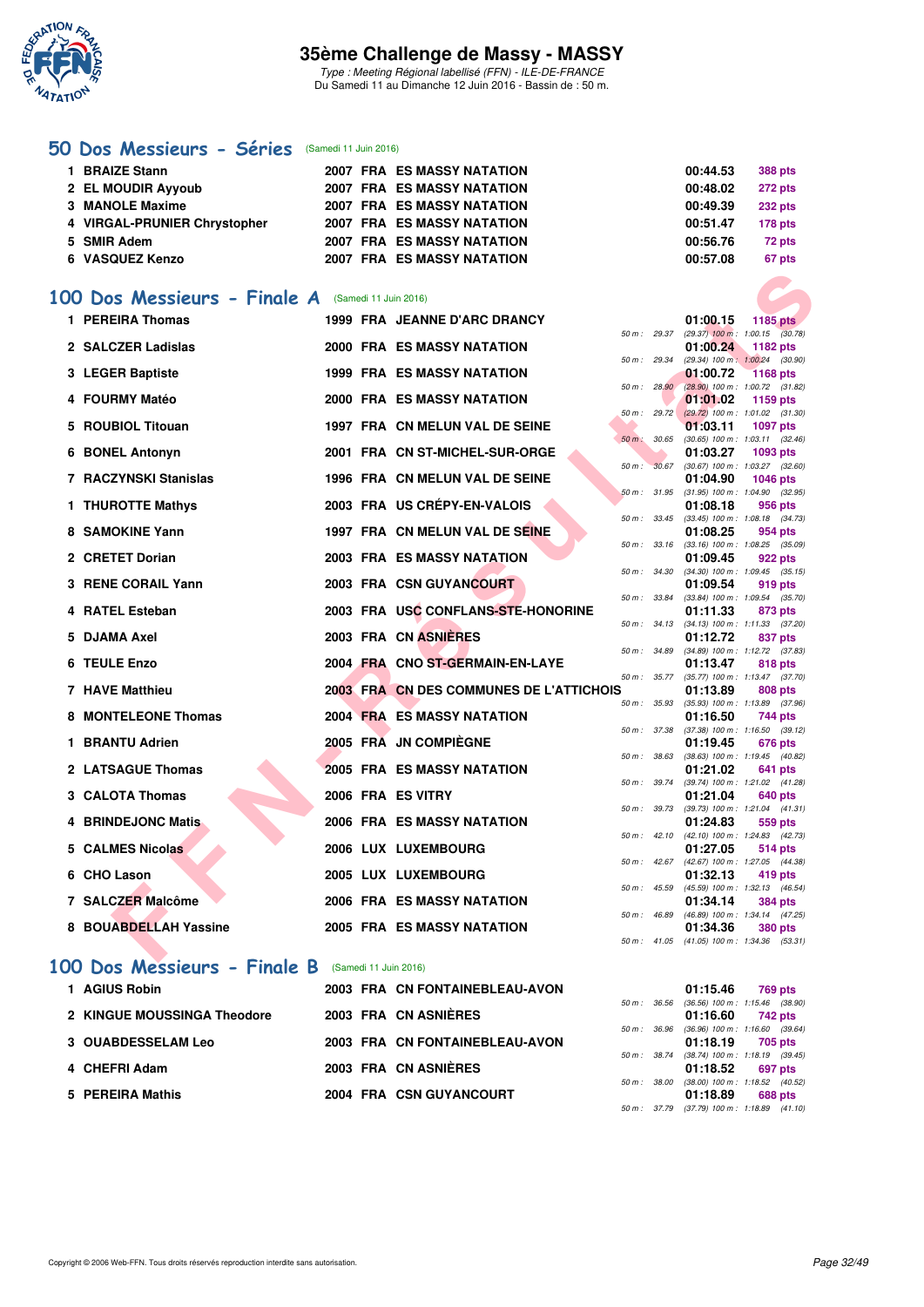

Type : Meeting Régional labellisé (FFN) - ILE-DE-FRANCE Du Samedi 11 au Dimanche 12 Juin 2016 - Bassin de : 50 m.

### **100 Dos Messieurs - Finale B (suite)**

| 6 VAREILLAUD Maxime  |  | 2003 FRA CN ST-MICHEL-SUR-ORGE |             |              | 01:19.25                            | 680 pts        |
|----------------------|--|--------------------------------|-------------|--------------|-------------------------------------|----------------|
|                      |  |                                |             | 50 m : 38.90 | (38.90) 100 m: 1:19.25 (40.35       |                |
| 7 LIN Julien         |  | 2003 FRA CN ASNIÈRES           |             |              | 01:19.87                            | 666 pts        |
|                      |  |                                |             | 50 m: 38.77  | (38.77) 100 m: 1:19.87 (41.10       |                |
| 8 ZEGOUAGH Amine     |  | 2003 FRA CN ASNIÈRES           |             |              | 01:19.95                            | 664 pts        |
|                      |  |                                | 50 m: 39.43 |              | (39.43) 100 m: 1:19.95 (40.52)      |                |
| 1 BELDJILALI Amine   |  | 2005 FRA CN VIRY-CHÂTILLON     |             |              | 01:37.82                            | 323 pts        |
|                      |  |                                |             | 50 m: 49.10  | (49.10) 100 m: 1:37.82 (48.72)      |                |
| 2 BOLLÉA Adan        |  | 2005 FRA CN ST-MICHEL-SUR-ORGE |             |              | 01:40.39                            | 284 pts        |
|                      |  |                                | 50 m: 50.08 |              | (50.08) 100 m: 1:40.39 (50.31       |                |
| 3 BOUKHALFA Younès   |  | 2005 FRA CN VIRY-CHÂTILLON     |             |              | 01:41.61                            | <b>266 pts</b> |
|                      |  |                                | 50 m: 50.99 |              | (50.99) 100 m : 1:41.61 (50.62      |                |
| 4 BATIKIAN Lucas     |  | 2006 FRA CN ST-MICHEL-SUR-ORGE |             |              | 01:41.89                            | $262$ pts      |
|                      |  |                                |             | 50 m: 49.58  | $(49.58)$ 100 m : 1:41.89 $(52.31)$ |                |
| 5 LEFRANCOIS Nils    |  | 2006 FRA AS LE PLESSIS-SAVIGNY |             |              | 01:42.25                            | <b>257 pts</b> |
|                      |  |                                | 50 m: 50.29 |              | (50.29) 100 m: 1:42.25 (51.96)      |                |
| <b>6 LABAUME Leo</b> |  | 2005 FRA ES MASSY NATATION     |             |              | 01:46.82                            | 197 pts        |
|                      |  |                                |             | 50 m: 51.55  | (51.55) 100 m: 1:46.82 (55.27)      |                |
| 7 WRIGHT Ousmane     |  | 2005 FRA ES MASSY NATATION     |             |              | 01:55.31                            | 107 pts        |
|                      |  |                                |             | 50 m: 54.81  | (54.81) 100 m: 1:55.31 (1:00.50)    |                |
| 8 HADDOUCHE Mohamed  |  | 2006 FRA CN VIRY-CHÂTILLON     |             |              | 01:59.38                            | 73 pts         |

#### **[100 Dos Messieurs - Séries](http://www.ffnatation.fr/webffn/resultats.php?idact=nat&go=epr&idcpt=38069&idepr=62)** (Samedi 11 Juin 2016)

|                                     |                       | <b>UN STRINGHEL-SUR-URGE</b>            |                  |                  | U I .40.JJ | בט דיטב                                                      |
|-------------------------------------|-----------------------|-----------------------------------------|------------------|------------------|------------|--------------------------------------------------------------|
| <b>3 BOUKHALFA Younès</b>           |                       | 2005 FRA CN VIRY-CHÂTILLON              | 50 m : 50.08     |                  | 01:41.61   | $(50.08)$ 100 m : 1:40.39 $(50.31)$<br><b>266 pts</b>        |
| <b>4 BATIKIAN Lucas</b>             |                       | 2006 FRA CN ST-MICHEL-SUR-ORGE          | 50 m: 50.99      |                  | 01:41.89   | $(50.99)$ 100 m : 1:41.61 $(50.62)$<br><b>262 pts</b>        |
| <b>5 LEFRANCOIS Nils</b>            |                       | 2006 FRA AS LE PLESSIS-SAVIGNY          |                  | 50 m : 49.58     |            | $(49.58)$ 100 m : 1:41.89 $(52.31)$                          |
|                                     |                       |                                         | 50 m: 50.29      |                  | 01:42.25   | 257 pts<br>(50.29) 100 m: 1:42.25 (51.96)                    |
| 6 LABAUME Leo                       |                       | 2005 FRA ES MASSY NATATION              |                  |                  | 01:46.82   | 197 pts<br>50 m: 51.55 (51.55) 100 m: 1:46.82 (55.27)        |
| 7 WRIGHT Ousmane                    |                       | 2005 FRA ES MASSY NATATION              |                  |                  | 01:55.31   | 107 pts                                                      |
| 8 HADDOUCHE Mohamed                 |                       | 2006 FRA CN VIRY-CHÂTILLON              |                  | $50 m$ : $54.81$ | 01:59.38   | $(54.81) 100 \text{ m}$ : 1:55.31 (1:00.50)<br>73 pts        |
|                                     |                       |                                         | $50 m$ : $56.81$ |                  |            | (56.81) 100 m: 1:59.38 (1:02.57)                             |
| 00 Dos Messieurs - Séries           | (Samedi 11 Juin 2016) |                                         |                  |                  |            |                                                              |
| 1 SALCZER Ladislas                  |                       | 2000 FRA ES MASSY NATATION              |                  |                  | 01:00.37   | 1178 pts                                                     |
| 2 PEREIRA Thomas                    |                       | 1999 FRA JEANNE D'ARC DRANCY            | 50 m: 29.50      |                  | 01:00.48   | $(29.50)$ 100 m : 1:00.37 $(30.87)$<br>1175 pts              |
| 3 FOURMY Matéo                      |                       | 2000 FRA ES MASSY NATATION              | 50 m: 29.68      |                  | 01:01.48   | $(29.68)$ 100 m : 1:00.48 $(30.80)$<br>1145 pts              |
|                                     |                       |                                         | 50 m : 29.67     |                  |            | $(29.67)$ 100 m : 1:01.48 $(31.81)$                          |
| 4 LEGER Baptiste                    |                       | <b>1999 FRA ES MASSY NATATION</b>       |                  | 50 m : 30.21     | 01:02.57   | 1113 pts<br>$(30.21)$ 100 m : 1:02.57 $(32.36)$              |
| 5 BONEL Antonyn                     |                       | 2001 FRA CN ST-MICHEL-SUR-ORGE          |                  |                  | 01:04.58   | 1055 pts                                                     |
| 6 ROUBIOL Titouan                   |                       | 1997 FRA CN MELUN VAL DE SEINE          |                  |                  | 01:04.68   | 50 m: 31.23 (31.23) 100 m: 1:04.58 (33.35)<br>1052 pts       |
|                                     |                       |                                         |                  |                  |            | 50 m: 31.93 (31.93) 100 m: 1:04.68 (32.75)                   |
| <b>7 SAMOKINE Yann</b>              |                       | 1997 FRA CN MELUN VAL DE SEINE          | 50 m: 32.35      |                  | 01:06.40   | <b>1004 pts</b><br>$(32.35)$ 100 m : 1:06.40 $(34.05)$       |
| 8 RACZYNSKI Stanislas               |                       | 1996 FRA CN MELUN VAL DE SEINE          |                  |                  | 01:06.87   | 991 pts                                                      |
| 9 SARAZIN Théo                      |                       | 2000 FRA CNO ST-GERMAIN-EN-LAYE         | 50 m: 32.54      |                  | 01:07.07   | $(32.54)$ 100 m : 1:06.87 $(34.33)$<br>986 pts               |
| 10 RAKOTONDRAMANGA Eliot-Tahina     |                       | 2002 FRA ES MASSY NATATION              | 50 m: 32.25      |                  | 01:08.08   | (32.25) 100 m: 1:07.07 (34.82)<br>958 pts                    |
|                                     |                       |                                         |                  | 50 m : 31.95     |            | $(31.95)$ 100 m : 1:08.08 $(36.13)$                          |
| 1 THUROTTE Mathys                   |                       | 2003 FRA US CRÉPY-EN-VALOIS             |                  |                  | 01:08.95   | 935 pts<br>50 m: 33.16 (33.16) 100 m: 1:08.95 (35.79)        |
| 11 ACHOUR Aziz                      |                       | 1999 TUN CN MELUN VAL DE SEINE          |                  |                  | 01:09.79   | 913 pts                                                      |
| 12 TEULE Leo                        |                       | 2002 FRA CNO ST-GERMAIN-EN-LAYE         |                  | 50 m : 34.31     | 01:10.07   | $(34.31)$ 100 m : 1:09.79 $(35.48)$<br>905 pts               |
|                                     |                       |                                         |                  | 50 m : 33.89     |            | $(33.89)$ 100 m : 1:10.07 $(36.18)$                          |
| 2 CRETET Dorian                     |                       | <b>2003 FRA ES MASSY NATATION</b>       | 50 m : 35.66     |                  | 01:10.91   | 883 pts<br>$(35.66)$ 100 m : 1:10.91 $(35.25)$               |
| 3 DJAMA Axel                        |                       | 2003 FRA CN ASNIERES                    |                  |                  | 01:11.08   | 879 pts                                                      |
| 4 RENE CORAIL Yann                  |                       | 2003 FRA CSN GUYANCOURT                 |                  | 50 m : 34.66     | 01:12.28   | $(34.66)$ 100 m : 1:11.08 $(36.42)$<br>848 pts               |
| 5 TEULE Enzo                        |                       | 2004 FRA CNO ST-GERMAIN-EN-LAYE         |                  |                  | 01:13.41   | 50 m: 34.93 (34.93) 100 m: 1:12.28 (37.35)<br>820 pts        |
|                                     |                       |                                         | 50 m : 35.53     |                  |            | $(35.53)$ 100 m : 1:13.41 $(37.88)$                          |
| 6 RATEL Esteban                     |                       | 2003 FRA USC CONFLANS-STE-HONORINE      |                  |                  | 01:13.55   | 816 pts<br>50 m: 35.95 (35.95) 100 m: 1:13.55 (37.60)        |
| 7 HAVE Matthieu                     |                       | 2003 FRA CN DES COMMUNES DE L'ATTICHOIS |                  |                  | 01:15.76   | <b>762 pts</b>                                               |
| 8 MONTELEONE Thomas                 |                       | <b>2004 FRA ES MASSY NATATION</b>       |                  |                  | 01:16.78   | 50 m: 36.50 (36.50) 100 m: 1:15.76 (39.26)<br>738 pts        |
|                                     |                       |                                         |                  |                  |            | 50 m: 37.10 (37.10) 100 m: 1:16.78 (39.68)                   |
| 9 AGIUS Robin                       |                       | 2003 FRA CN FONTAINEBLEAU-AVON          |                  |                  | 01:17.15   | 729 pts<br>50 m: 37.53 (37.53) 100 m: 1:17.15 (39.62)        |
| 10 PEREIRA Mathis                   |                       | 2004 FRA CSN GUYANCOURT                 |                  |                  | 01:17.44   | <b>722 pts</b><br>50 m: 37.76 (37.76) 100 m: 1:17.44 (39.68) |
| 11 ZEGOUAGH Amine                   |                       | 2003 FRA CN ASNIERES                    |                  |                  | 01:17.55   | 720 pts                                                      |
| <b>12 KINGUE MOUSSINGA Theodore</b> |                       | 2003 FRA CN ASNIÈRES                    |                  |                  | 01:17.86   | 50 m: 38.26 (38.26) 100 m: 1:17.55 (39.29)<br>712 pts        |
|                                     |                       |                                         |                  |                  |            | 50 m: 37.87 (37.87) 100 m: 1:17.86 (39.99)                   |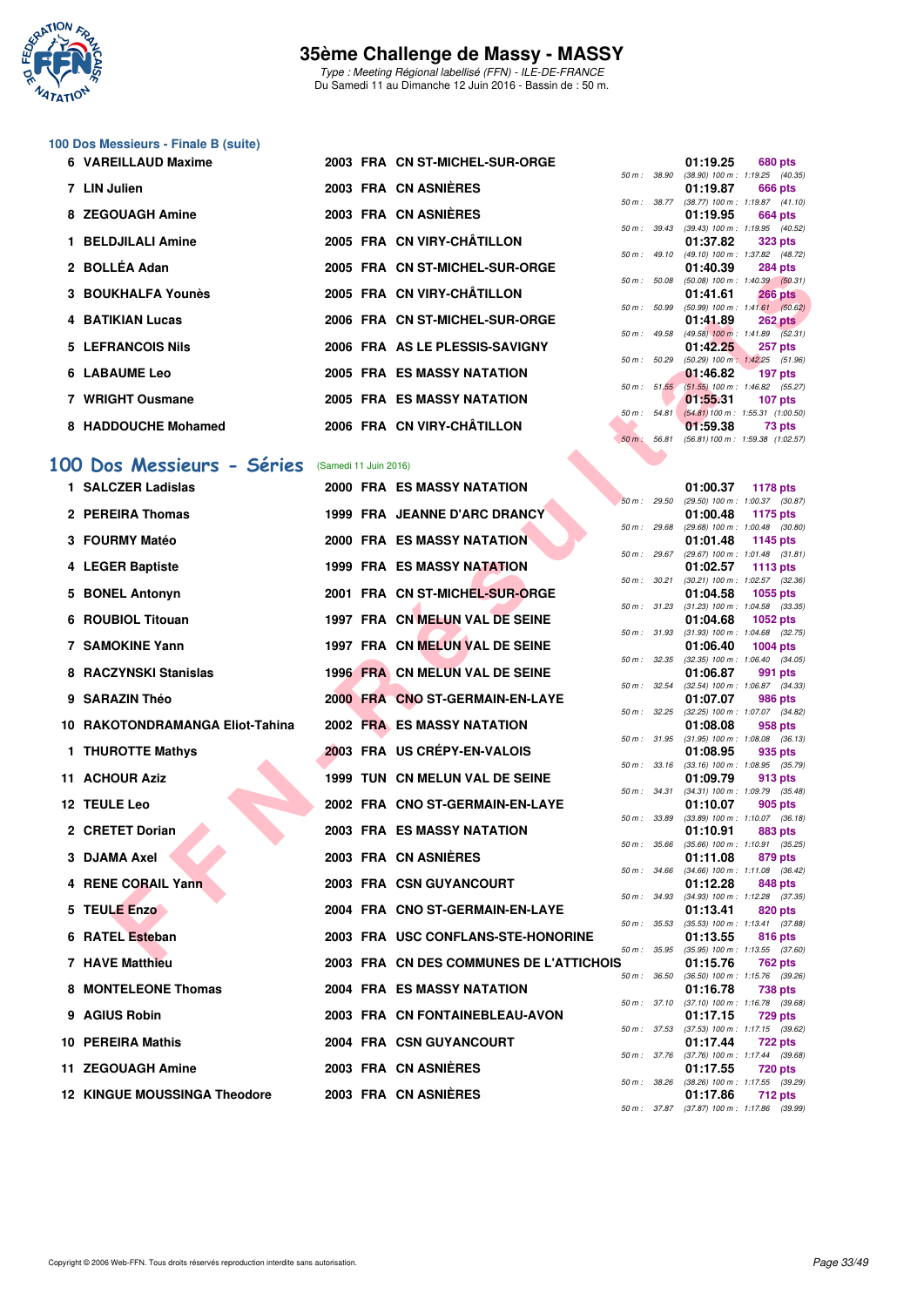

**100 Dos Messieurs - Séries (suite)**

## **35ème Challenge de Massy - MASSY**

Type : Meeting Régional labellisé (FFN) - ILE-DE-FRANCE Du Samedi 11 au Dimanche 12 Juin 2016 - Bassin de : 50 m.

|     | 13 OUABDESSELAM Leo           |  | 2003 FRA CN FONTAINEBLEAU-AVON          |                  |                  | 01:19.09                                                                          | 684 pts        |  |
|-----|-------------------------------|--|-----------------------------------------|------------------|------------------|-----------------------------------------------------------------------------------|----------------|--|
|     | 14 VAREILLAUD Maxime          |  | 2003 FRA CN ST-MICHEL-SUR-ORGE          | 50 m : 38.36     |                  | (38.36) 100 m: 1:19.09 (40.73)<br>01:19.24                                        | 680 pts        |  |
|     | 15 LIN Julien                 |  | 2003 FRA CN ASNIERES                    | 50 m: 38.93      |                  | (38.93) 100 m: 1:19.24 (40.31)<br>01:19.29                                        | 679 pts        |  |
|     | 16 CHEFRI Adam                |  | 2003 FRA CN ASNIERES                    | 50 m: 38.21      |                  | (38.21) 100 m: 1:19.29 (41.08)<br>01:20.06                                        | <b>662 pts</b> |  |
| 1.  | <b>BRANTU Adrien</b>          |  | 2005 FRA JN COMPIÈGNE                   | 50 m : 38.07     |                  | (38.07) 100 m: 1:20.06 (41.99)<br>01:20.22                                        | 658 pts        |  |
|     | <b>17 TETART Martin</b>       |  | 2003 FRA CN ST-MICHEL-SUR-ORGE          | 50 m: 39.51      |                  | $(39.51)$ 100 m : 1:20.22 $(40.71)$<br>01:20.39                                   | 655 pts        |  |
|     | 18 GROS-HENSGSTENBERG Esteban |  | 2003 FRA USC CONFLANS-STE-HONORINE      | 50 m: 39.40      |                  | $(39.40)$ 100 m : 1:20.39 $(40.99)$<br>01:20.67                                   | <b>648 pts</b> |  |
| 19. | <b>CHABROL Arthur</b>         |  | 2004 FRA JN COMPIÈGNE                   | 50 m : 39.98     |                  | $(39.98)$ 100 m : 1:20.67 $(40.69)$<br>01:20.68                                   | 648 pts        |  |
|     | 20 CHAMAYOU Gael              |  | <b>2003 FRA ES MASSY NATATION</b>       | 50 m : 39.25     | 50 m: 39.15      | $(39.25)$ 100 m : 1:20.68 $(41.43)$<br>01:21.02                                   | 641 pts        |  |
|     | 21 TRUBERT Ronan              |  | 2003 FRA USC CONFLANS-STE-HONORINE      |                  |                  | $(39.15)$ 100 m : 1:21.02 $(41.87)$<br>01:21.46                                   | 631 pts        |  |
|     | 22 CALOTA Stefan              |  | 2003 FRA ES VITRY                       | 50 m : 40.39     | 50 m: 39.21      | $(39.21)$ 100 m : 1:21.46 $(42.25)$<br>01:21.69<br>(40.39) 100 m: 1:21.69 (41.30) | 626 pts        |  |
|     | 23 LEMOINE Leopold            |  | 2003 FRA CN DES COMMUNES DE L'ATTICHOIS | 50 m: 39.88      |                  | 01:21.87                                                                          | 622 pts        |  |
|     | 24 LAVIGNE Mathieu            |  | <b>2003 FRA ES MASSY NATATION</b>       | $50 m$ : $40.00$ |                  | (39.88) 100 m: 1:21.87 (41.99)<br>01:21.89                                        | 621 pts        |  |
|     | 2 CALOTA Thomas               |  | 2006 FRA ES VITRY                       | 50 m: 39.50      |                  | (40.00) 100 m: 1:21.89 (41.89)<br>01:21.91<br>$(39.50)$ 100 m : 1:21.91 $(42.41)$ | 621 pts        |  |
|     | 3 LATSAGUE Thomas             |  | <b>2005 FRA ES MASSY NATATION</b>       | 50 m: 39.90      |                  | 01:22.30<br>$(39.90)$ 100 m : 1:22.30 $(42.40)$                                   | 613 pts        |  |
|     | 4 AUKAULOO Zaki               |  | <b>2005 FRA ES MASSY NATATION</b>       | 50 m: 40.79      |                  | 01:22.41<br>(40.79) 100 m: 1:22.41 (41.62)                                        | 610 pts        |  |
| 25. | <b>QUAILY Amine</b>           |  | 2004 FRA CSN GUYANCOURT                 | 50 m: 40.55      |                  | 01:22.58<br>(40.55) 100 m: 1:22.58 (42.03)                                        | 607 pts        |  |
| 26  | <b>DESHAIES-LEVREZ Enzo</b>   |  | 2003 FRA CN ST-MICHEL-SUR-ORGE          | 50 m: 39.83      |                  | 01:22.68<br>(39.83) 100 m: 1:22.68 (42.85)                                        | 604 pts        |  |
|     | 26 ALIOUAT Mehdi              |  | 2003 FRA USC CONFLANS-STE-HONORINE      |                  | 50 m: 41.00      | 01:22.68<br>$(41.00)$ 100 m : 1:22.68 $(41.68)$                                   | 604 pts        |  |
|     | 28 IKHLEF Ismail              |  | 2004 FRA ES VITRY                       | 50 m: 39.43      |                  | 01:22.89<br>(39.43) 100 m: 1:22.89 (43.46)                                        | 600 pts        |  |
| 29. | <b>PINHEIRO Lucas</b>         |  | <b>2003 FRA JN COMPIEGNE</b>            | 50 m: 40.86      |                  | 01:23.84<br>(40.86) 100 m: 1:23.84 (42.98)                                        | 580 pts        |  |
| 30  | <b>CATHALO Antonin</b>        |  | <b>2003 FRA CSN GUYANCOURT</b>          | 50 m: 41.03      |                  | 01:24.84<br>$(41.03)$ 100 m : 1:24.84 $(43.81)$                                   | 559 pts        |  |
|     | 31 COCHARD Mathieu            |  | 2004 FRA ES MASSY NATATION              |                  | $50 m$ : $41.13$ | 01:24.98<br>$(41.13)$ 100 m : 1:24.98 $(43.85)$                                   | 556 pts        |  |
| 5   | <b>BOUABDELLAH Yassine</b>    |  | 2005 FRA ES MASSY NATATION              |                  |                  | 01:25.07<br>50 m: 41.19 (41.19) 100 m: 1:25.07 (43.88)                            | 554 pts        |  |
|     | <b>32 PILLAULT Lukas</b>      |  | <b>2004 FRA ES MASSY NATATION</b>       |                  |                  | 01:25.15<br>50 m: 41.92 (41.92) 100 m: 1:25.15 (43.23)                            | 553 pts        |  |
|     | 33 MEDDAHI Massyl             |  | 2004 FRA CSN GUYANCOURT                 |                  |                  | 01:25.26<br>50 m: 41.75 (41.75) 100 m: 1:25.26 (43.51)                            | 550 pts        |  |
|     | 34 WEBER Loris                |  | <b>2003 LUX LUXEMBOURG</b>              |                  |                  | 01:25.33<br>50 m: 40.82 (40.82) 100 m: 1:25.33 (44.51)                            | <b>549 pts</b> |  |
|     | <b>6 BRINDEJONC Matis</b>     |  | <b>2006 FRA ES MASSY NATATION</b>       |                  |                  | 01:25.75<br>50 m: 41.99 (41.99) 100 m: 1:25.75 (43.76)                            | 540 pts        |  |
|     | 7 CALMES Nicolas              |  | <b>2006 LUX LUXEMBOURG</b>              |                  |                  | 01:25.98<br>50 m: 41.46 (41.46) 100 m: 1:25.98 (44.52)                            | 536 pts        |  |
|     | 8 ION Victor                  |  | <b>2005 FRA ES MASSY NATATION</b>       |                  |                  | 01:26.19<br>50 m: 43.18 (43.18) 100 m: 1:26.19 (43.01)                            | 531 pts        |  |
|     | <b>35 LEMPIRE Loris</b>       |  | 2004 FRA ES MASSY NATATION              |                  |                  | 01:26.31<br>50 m: 42.10 (42.10) 100 m: 1:26.31 (44.21)                            | 529 pts        |  |
|     | 36 DOKIC Nael                 |  | 2003 FRA CN ASNIÈRES                    |                  |                  | 01:26.44<br>50 m: 42.29 (42.29) 100 m: 1:26.44 (44.15)                            | 526 pts        |  |
|     | 37 ERRAHMOUNI Adam            |  | 2004 FRA CN FONTAINEBLEAU-AVON          |                  |                  | 01:27.31<br>50 m: 42.56 (42.56) 100 m: 1:27.31 (44.75)                            | 509 pts        |  |
|     | 38 PELLÉ Mathis               |  | 2003 FRA CN DES COMMUNES DE L'ATTICHOIS |                  |                  | 01:27.35<br>50 m: 42.26 (42.26) 100 m: 1:27.35 (45.09)                            | 508 pts        |  |
|     | 39 PAGE Adrien                |  | 2004 FRA CN ST-MICHEL-SUR-ORGE          |                  |                  | 01:28.11<br>50 m: 43.83 (43.83) 100 m: 1:28.11 (44.28)                            | 494 pts        |  |
|     | 40 THIERRY Gaspard            |  | 2004 FRA CN FONTAINEBLEAU-AVON          |                  |                  | 01:29.81<br>50 m: 44.33 (44.33) 100 m: 1:29.81 (45.48)                            | 461 pts        |  |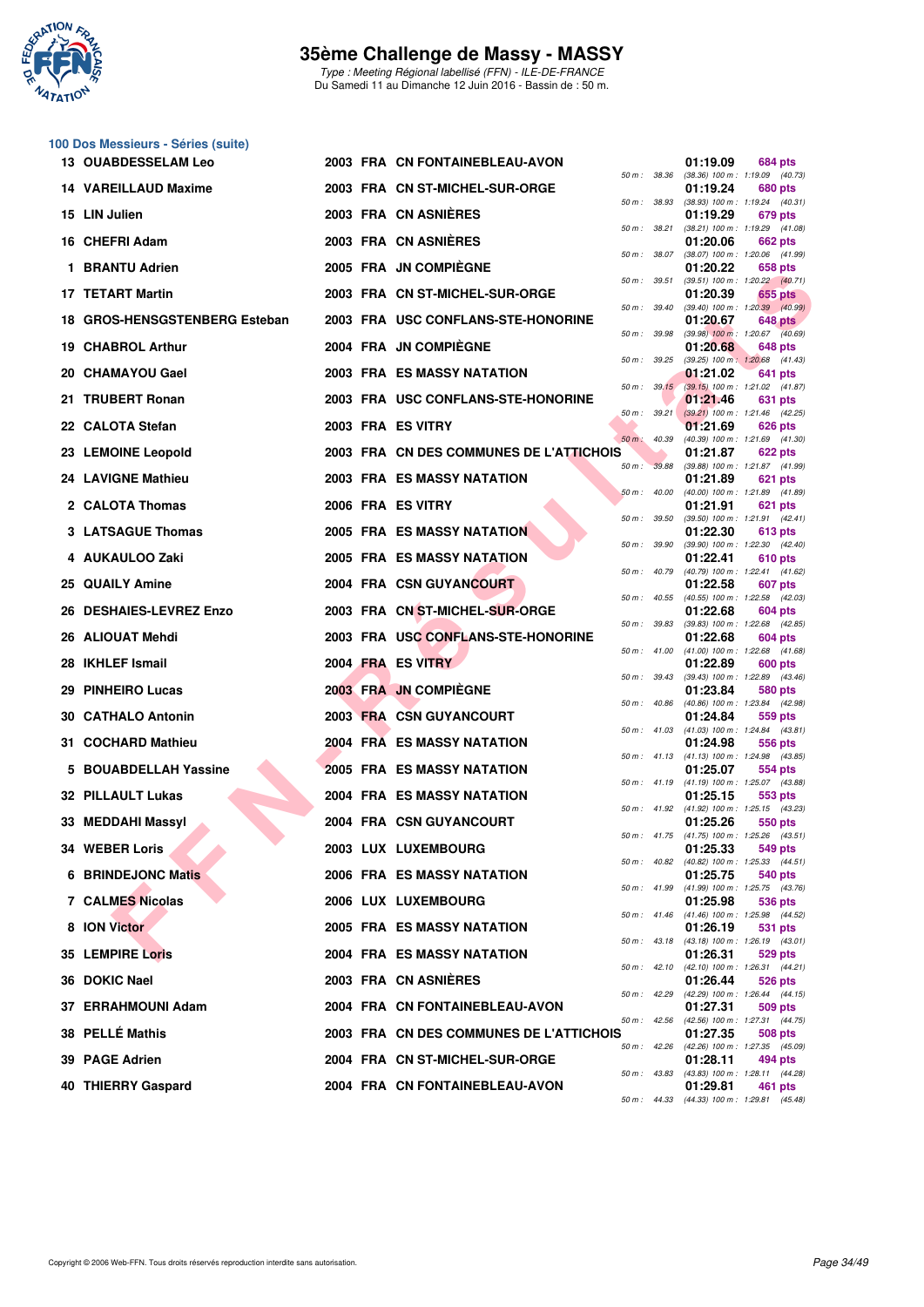

Type : Meeting Régional labellisé (FFN) - ILE-DE-FRANCE Du Samedi 11 au Dimanche 12 Juin 2016 - Bassin de : 50 m.

### **100 Dos Messieurs - Séries (suite)**

| 9 CHO Lason                                                   |  | 2005 LUX LUXEMBOURG                |                | 01:31.02 | 439 pts                                                      |
|---------------------------------------------------------------|--|------------------------------------|----------------|----------|--------------------------------------------------------------|
| <b>41 DA CUNHA David</b>                                      |  | 2003 FRA CN ST-MICHEL-SUR-ORGE     |                | 01:33.46 | 50 m: 44.74 (44.74) 100 m: 1:31.02 (46.28)<br>395 pts        |
| 10 SALCZER Malcôme                                            |  | 2006 FRA ES MASSY NATATION         |                | 01:34.29 | 50 m: 45.88 (45.88) 100 m: 1:33.46 (47.58)<br><b>381 pts</b> |
| 11 BOLLÉA Adan                                                |  | 2005 FRA CN ST-MICHEL-SUR-ORGE     |                | 01:34.65 | 50 m: 46.99 (46.99) 100 m: 1:34.29 (47.30)<br>375 pts        |
| <b>42 OULED BOUARIF Hassan</b>                                |  | 2003 FRA AS LE PLESSIS-SAVIGNY     |                | 01:38.26 | 50 m: 46.36 (46.36) 100 m: 1:34.65 (48.29)<br><b>316 pts</b> |
| <b>12 BELDJILALI Amine</b>                                    |  | 2005 FRA CN VIRY-CHÂTILLON         | $50 m$ : 49.27 | 01:38.35 | (49.27) 100 m: 1:38.26 (48.99)<br><b>315 pts</b>             |
| <b>13 LEFRANCOIS Nils</b>                                     |  | 2006 FRA AS LE PLESSIS-SAVIGNY     |                | 01:42.90 | 50 m: 47.71 (47.71) 100 m: 1:38.35 (50.64)<br><b>248 pts</b> |
| <b>14 BATIKIAN Lucas</b>                                      |  | 2006 FRA CN ST-MICHEL-SUR-ORGE     |                | 01:43.01 | 50 m : 50.84 (50.84) 100 m : 1:42.90 (52.06)<br>247 pts      |
| 15 BOUKHALFA Younès                                           |  | 2005 FRA CN VIRY-CHÂTILLON         |                | 01:45.35 | 50 m : 49.92 (49.92) 100 m : 1:43.01 (53.09)<br>$216$ pts    |
| <b>43 EL OUAZZANI Ilias</b>                                   |  | 2004 FRA AS CORBEIL-ESSONNE        |                | 01:51.62 | 50 m : 50.43 (50.43) 100 m : 1:45.35 (54.92)<br>$143$ pts    |
| <b>16 LABAUME Leo</b>                                         |  | 2005 FRA ES MASSY NATATION         |                | 01:55.05 | 50 m : 54.70 (54.70) 100 m : 1:51.62 (56.92)<br>$109$ pts    |
| 44 LOTTIER Ethan                                              |  | 2003 FRA ES MASSY NATATION         |                | 01:57.00 | 50 m: 53.02 (53.02) 100 m: 1:55.05 (1:02.03)<br>92 pts       |
| 17 WRIGHT Ousmane                                             |  | 2005 FRA ES MASSY NATATION         |                | 01:57.37 | 50 m: 57.42 (57.42) 100 m: 1:57.00 (59.58)<br>89 pts         |
| <b>18 HADDOUCHE Mohamed</b>                                   |  | 2006 FRA CN VIRY-CHÂTILLON         |                | 01:58.81 | 50 m: 54.71 (54.71) 100 m: 1:57.37 (1:02.66)<br>78 pts       |
| 19 GUNAWAN-GOULET DE RUGY William 2006 FRA AS CORBEIL-ESSONNE |  |                                    | 50 m : 57.39   | 02:02.22 | (57.39) 100 m: 1:58.81 (1:01.42)<br>54 pts                   |
| 45 RODRIGUEZ Thibaud                                          |  | 2004 FRA AS CORBEIL-ESSONNE        |                |          | 50 m: 58.92 (58.92) 100 m: 2:02.22 (1:03.30)                 |
|                                                               |  | 2004 FRA AS CORBEIL-ESSONNE        |                | 02:02.53 | 52 pts<br>50 m: 1:01.02 (1:01.02) 100 m: 2:02.53 (1:01.51)   |
| 46 TAIBI Akram                                                |  |                                    |                | 02:04.90 | 38 pts<br>50 m: 59.21 (59.21) 100 m: 2:04.90 (1:05.69)       |
| 20 PECHOUX Jeremie                                            |  | 2006 FRA ES MASSY NATATION         |                | 02:07.41 | 26 pts<br>50 m: 1:02.47 (1:02.47) 100 m: 2:07.41 (1:04.94)   |
| 21 SAHRANE Sidali                                             |  | 2006 FRA AS CORBEIL-ESSONNE        |                | 02:10.25 | 15 pts<br>50 m: 1:04.87 (1:04.87) 100 m: 2:10.25 (1:05.38)   |
| --- AIT HAMADOUCHE Ilyan                                      |  | 2006 FRA CN VIRY-CHATILLON         |                | DNS dec  |                                                              |
| <b>50 Brasse Messieurs - Finale A</b> (Dimanche 12 Juin 2016) |  |                                    |                |          |                                                              |
| 1 BRAIZE Stann                                                |  | 2007 FRA ES MASSY NATATION         |                | 00:51.30 | <b>313 pts</b>                                               |
| 2 MANOLE Maxime                                               |  | 2007 FRA ES MASSY NATATION         |                | 00:52.65 | 275 pts                                                      |
| 3 EL MOUDIR Ayyoub                                            |  | <b>2007 FRA ES MASSY NATATION</b>  |                | 00:55.51 | <b>203 pts</b>                                               |
| 4 VIRGAL-PRUNIER Chrystopher                                  |  | <b>2007 FRA ES MASSY NATATION</b>  |                | 00:56.53 | 180 pts                                                      |
| 5 BONDOUY Marlon                                              |  | <b>2007 FRA ES MASSY NATATION</b>  |                | 00:57.57 | <b>158 pts</b>                                               |
| 6 GUICHARD-SEGARD Teo                                         |  | <b>2007 FRA ES MASSY NATATION</b>  |                | 00:57.77 | <b>154 pts</b>                                               |
| 7 BENARABA Anis-Mohamed                                       |  | 2007 ALG CN ST-MICHEL-SUR-ORGE     |                | 00:58.23 | <b>145 pts</b>                                               |
| 8 ABER Valentin                                               |  | <b>2007 FRA ES MASSY NATATION</b>  |                | 01:00.20 | $109$ pts                                                    |
| 50 Brasse Messieurs - Séries (Dimanche 12 Juin 2016)          |  |                                    |                |          |                                                              |
| 1 BRAIZE Stann                                                |  | 2007 FRA ES MASSY NATATION         |                | 00:51.24 | <b>315 pts</b>                                               |
| 2 MANOLE Maxime                                               |  | 2007 FRA ES MASSY NATATION         |                | 00:53.36 | 257 pts                                                      |
| 3 EL MOUDIR Ayyoub                                            |  | <b>2007 FRA ES MASSY NATATION</b>  |                | 00:56.47 | 182 pts                                                      |
| CUICULADO CECADO T                                            |  | <b>COOR FOAL FO MACCV MATATION</b> |                | 00.5700  | $\overline{AB}$                                              |

# **[50 Brasse Messieurs - Finale A](http://www.ffnatation.fr/webffn/resultats.php?idact=nat&go=epr&idcpt=38069&idepr=71)** (Dimanche 12 Juin 2016)

| <b>BRAIZE Stann</b>          |  | 2007 FRA ES MASSY NATATION        | 00:51.30 | 313 pts        |
|------------------------------|--|-----------------------------------|----------|----------------|
| 2 MANOLE Maxime              |  | 2007 FRA ES MASSY NATATION        | 00:52.65 | <b>275 pts</b> |
| 3 EL MOUDIR Ayyoub           |  | <b>2007 FRA ES MASSY NATATION</b> | 00:55.51 | <b>203 pts</b> |
| 4 VIRGAL-PRUNIER Chrystopher |  | 2007 FRA ES MASSY NATATION        | 00:56.53 | <b>180 pts</b> |
| 5 BONDOUY Marlon             |  | <b>2007 FRA ES MASSY NATATION</b> | 00:57.57 | 158 pts        |
| 6 GUICHARD-SEGARD Teo        |  | <b>2007 FRA ES MASSY NATATION</b> | 00:57.77 | <b>154 pts</b> |
| 7 BENARABA Anis-Mohamed      |  | 2007 ALG CN ST-MICHEL-SUR-ORGE    | 00:58.23 | <b>145 pts</b> |
| 8 ABER Valentin              |  | <b>2007 FRA ES MASSY NATATION</b> | 01:00.20 | <b>109 pts</b> |
|                              |  |                                   |          |                |

# **[50 Brasse Messieurs - Séries](http://www.ffnatation.fr/webffn/resultats.php?idact=nat&go=epr&idcpt=38069&idepr=71)** (Dimanche 12 Juin 2016)

| <b>BRAIZE Stann</b>          | <b>2007 FRA ES MASSY NATATION</b> | 00:51.24<br><b>315 pts</b> |
|------------------------------|-----------------------------------|----------------------------|
| 2 MANOLE Maxime              | <b>2007 FRA ES MASSY NATATION</b> | 257 pts<br>00:53.36        |
| 3 EL MOUDIR Ayyoub           | <b>2007 FRA ES MASSY NATATION</b> | 182 pts<br>00:56.47        |
| 4 GUICHARD-SEGARD Teo        | 2007 FRA ES MASSY NATATION        | $164$ pts<br>00:57.29      |
| 5 VIRGAL-PRUNIER Chrystopher | 2007 FRA ES MASSY NATATION        | 153 pts<br>00:57.82        |
| 6 BONDOUY Marlon             | <b>2007 FRA ES MASSY NATATION</b> | 148 pts<br>00:58.08        |
| 7 ABER Valentin              | <b>2007 FRA ES MASSY NATATION</b> | 00:58.64<br>137 pts        |
| 8 BENARABA Anis-Mohamed      | 2007 ALG CN ST-MICHEL-SUR-ORGE    | $135$ pts<br>00:58.77      |
| 9 VASQUEZ Kenzo              | 2007 FRA ES MASSY NATATION        | 44 pts<br>01:04.86         |
|                              |                                   |                            |

#### **[100 Brasse Messieurs - Finale A](http://www.ffnatation.fr/webffn/resultats.php?idact=nat&go=epr&idcpt=38069&idepr=72)** (Dimanche 12 Juin 2016)

**1 SAMOKINE Yann 1997 FRA CN MELUN VAL DE SEINE 01:06.82 1176 pts** 50 m : 31.69 (31.69) 100 m : 1:06.82 (35.13)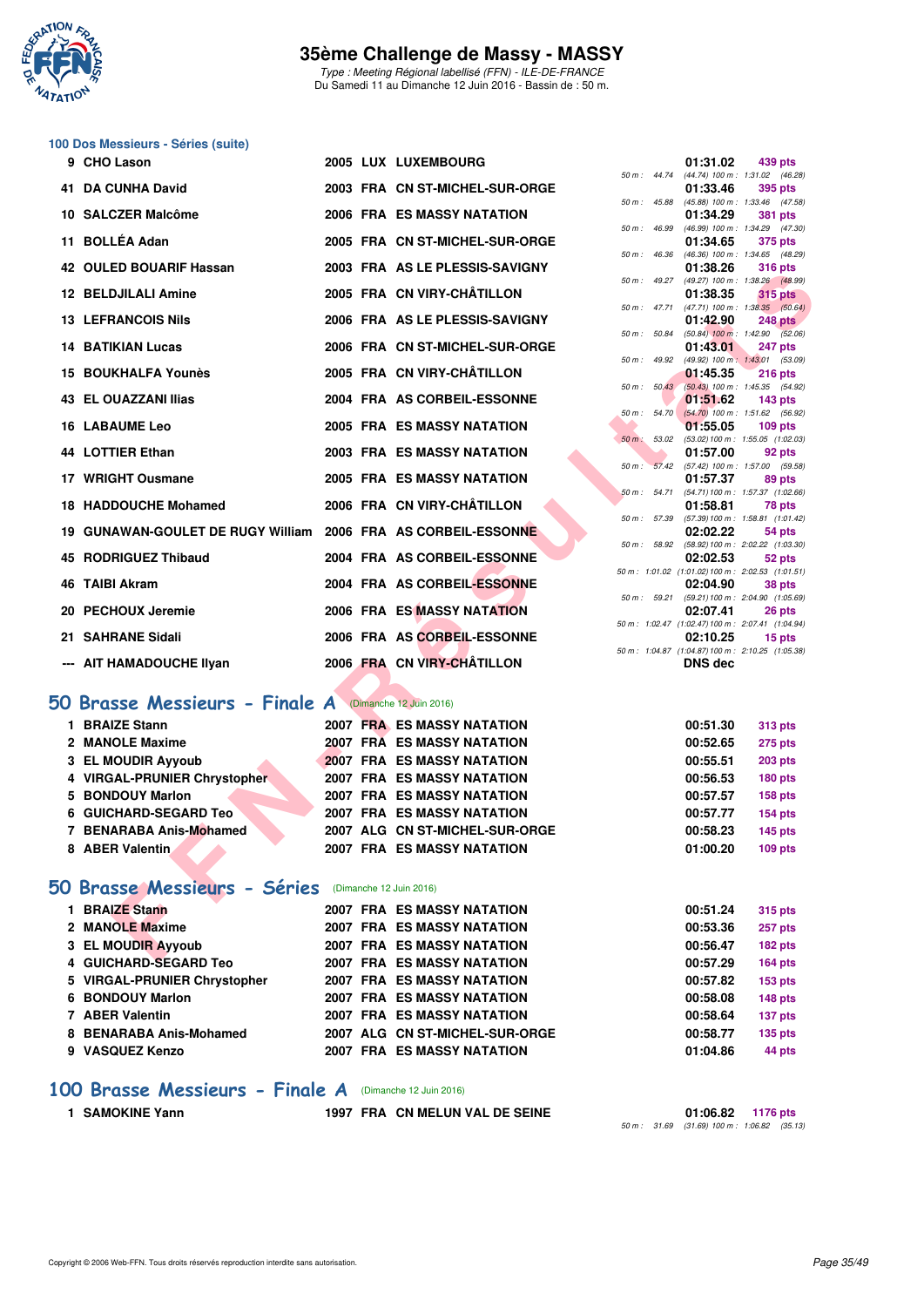

Type : Meeting Régional labellisé (FFN) - ILE-DE-FRANCE Du Samedi 11 au Dimanche 12 Juin 2016 - Bassin de : 50 m.

# **100 Brasse Messieurs - Finale A (suite)**

| 2 SALCZER Ladislas                           |  | <b>2000 FRA ES MASSY NATATION</b>  |                  |              | 01:10.19      | 1085 pts                                                     |
|----------------------------------------------|--|------------------------------------|------------------|--------------|---------------|--------------------------------------------------------------|
| 3 RODRIGUES Adrien                           |  | 2000 FRA ES MASSY NATATION         |                  |              | 01:15.49      | 50 m: 32.78 (32.78) 100 m: 1:10.19 (37.41)<br>951 pts        |
| 4 ACHOUR Aziz                                |  | 1999 TUN CN MELUN VAL DE SEINE     |                  |              | 01:17.67      | 50 m: 35.11 (35.11) 100 m: 1:15.49 (40.38)<br>898 pts        |
| 5 BONEL Antonyn                              |  | 2001 FRA CN ST-MICHEL-SUR-ORGE     |                  | 50 m : 36.70 | 01:19.05      | $(36.70)$ 100 m : 1:17.67 $(40.97)$<br>866 pts               |
|                                              |  |                                    |                  | 50 m : 37.30 |               | $(37.30)$ 100 m : 1:19.05 $(41.75)$                          |
| 1 RENE CORAIL Yann                           |  | 2003 FRA CSN GUYANCOURT            | 50 m : 36.93     |              | 01:19.43      | 857 pts<br>$(36.93)$ 100 m : 1:19.43 $(42.50)$               |
| 6 TEULE Leo                                  |  | 2002 FRA CNO ST-GERMAIN-EN-LAYE    |                  |              | 01:20.10      | 841 pts                                                      |
| 2 TRUBERT Ronan                              |  | 2003 FRA USC CONFLANS-STE-HONORINE |                  |              | 01:21.35      | 50 m: 37.58 (37.58) 100 m: 1:20.10 (42.52)<br>813 pts        |
| 3 TEULE Enzo                                 |  | 2004 FRA CNO ST-GERMAIN-EN-LAYE    |                  | 50 m : 37.94 | 01:21.94      | $(37.94)$ 100 m : 1:21.35 $(43.41)$<br><b>799 pts</b>        |
|                                              |  | 2003 FRA US CREPY-EN-VALOIS        |                  |              |               | 50 m: 39.22 (39.22) 100 m: 1:21.94 (42.72)                   |
| 4 THUROTTE Mathys                            |  |                                    |                  | 50 m: 38.94  | 01:22.47      | <b>787 pts</b><br>(38.94) 100 m: 1:22.47 (43.53)             |
| 5 GROS-HENSGSTENBERG Esteban                 |  | 2003 FRA USC CONFLANS-STE-HONORINE |                  | 50 m: 39.41  | 01:24.01      | 753 pts                                                      |
| 6 LIN Julien                                 |  | 2003 FRA CN ASNIERES               |                  |              | 01:24.44      | $(39.41)$ 100 m : 1:24.01 $(44.60)$<br>744 pts               |
| 7 DJAMA Axel                                 |  | 2003 FRA CN ASNIERES               |                  | 50 m : 39.72 | 01:24.59      | (39.72) 100 m : 1:24.44 (44.72)                              |
|                                              |  |                                    |                  | 50 m: 40.09  |               | 741 pts<br>(40.09) 100 m: 1:24.59 (44.50)                    |
| 8 AGIUS Robin                                |  | 2003 FRA CN FONTAINEBLEAU-AVON     |                  | 50 m: 40.21  | 01:25.45      | <b>722 pts</b><br>$(40.21)$ 100 m : 1:25.45 $(45.24)$        |
| 1 AUKAULOO Zaki                              |  | <b>2005 FRA ES MASSY NATATION</b>  |                  |              | 01:35.45      | 524 pts                                                      |
| 2 LATSAGUE Thomas                            |  | 2005 FRA ES MASSY NATATION         | $50 m$ : $45.36$ |              | 01:39.34      | (45.36) 100 m: 1:35.45 (50.09)<br>456 pts                    |
|                                              |  |                                    |                  |              |               | 50 m: 47.14 (47.14) 100 m: 1:39.34 (52.20)                   |
| 3 BIMONT Yvan                                |  | 2005 FRA C.N LIANCOURTOIS          |                  |              | 01:39.84      | 447 pts<br>50 m: 47.85 (47.85) 100 m: 1:39.84 (51.99)        |
| 4 BRINDEJONC Matis                           |  | 2006 FRA ES MASSY NATATION         |                  |              | 01:41.52      | 420 pts                                                      |
| 5 JLAIEL Yanis                               |  | 2005 FRA ES MASSY NATATION         |                  |              | 01:41.83      | 50 m: 49.45 (49.45) 100 m: 1:41.52 (52.07)<br>415 pts        |
|                                              |  |                                    |                  | 50 m: 49.51  |               | (49.51) 100 m: 1:41.83 (52.32)                               |
| 6 THENU Alexandre                            |  | 2005 FRA AQUA CLUB PONTAULT-ROISSY |                  | 50 m: 50.61  | 01:47.13      | 333 pts<br>(50.61) 100 m: 1:47.13 (56.52)                    |
| 7 ALY Yassin                                 |  | 2005 FRA ES MASSY NATATION         |                  |              | 01:52.61      | <b>258 pts</b>                                               |
| --- LENGLET Yann                             |  | 2005 FRA AS CORBEIL-ESSONNE        |                  |              | <b>DNF</b>    | 50 m: 52.46 (52.46) 100 m: 1:52.61 (1:00.15)                 |
|                                              |  |                                    |                  |              |               |                                                              |
| 00 Brasse Messieurs - Finale B               |  | (Dimanche 12 Juin 2016)            |                  |              |               |                                                              |
| 1 TETART Martin                              |  | 2003 FRA CN ST-MICHEL-SUR-ORGE     |                  |              | 01:24.74      | <b>738 pts</b>                                               |
| 2 MONTELEONE Thomas                          |  | <b>2004 FRA ES MASSY NATATION</b>  |                  |              | 01:24.88      | 50 m: 40.06 (40.06) 100 m: 1:24.74 (44.68)<br>735 pts        |
|                                              |  |                                    |                  | 50 m : 39.44 |               | (39.44) 100 m: 1:24.88 (45.44)                               |
| 3 OUABDESSELAM Leo                           |  | 2003 FRA CN FONTAINEBLEAU-AVON     |                  |              | 01:27.27      | 684 pts<br>50 m: 41.21 (41.21) 100 m: 1:27.27 (46.06)        |
| 4 THIOLET Romain                             |  | 2003 FRA CN MELUN VAL DE SEINE     |                  |              | 01:27.51      | 679 pts                                                      |
| 5 KAILASAPILLAI Vithusan                     |  | <b>2003 FRA ES MASSY NATATION</b>  |                  | 50 m: 41.24  | 01:28.50      | (41.24) 100 m: 1:27.51 (46.27)<br>659 pts                    |
|                                              |  |                                    |                  |              |               | 50 m: 41.76 (41.76) 100 m: 1:28.50 (46.74)                   |
| 6 ROGER Elwan                                |  | 2003 FRA AQUA CLUB PONTAULT-ROISSY |                  |              | 01:28.85      | 651 pts<br>50 m: 42.46 (42.46) 100 m: 1:28.85 (46.39)        |
| 7 CHAMAYOU Gael                              |  | 2003 FRA ES MASSY NATATION         |                  |              | 01:30.49      | 619 pts                                                      |
| 8 DARCY Enzo                                 |  | 2003 FRA CN MELUN VAL DE SEINE     |                  |              | 01:31.35      | 50 m: 43.42 (43.42) 100 m: 1:30.49 (47.07)<br><b>602 pts</b> |
| $\blacksquare$ $\blacksquare$ $\blacksquare$ |  | <b>OOOF FRA FO MACOV NATATION</b>  |                  |              | $0.4 - 10.00$ | 50 m: 43.49 (43.49) 100 m: 1:31.35 (47.86)<br>0.47           |

# **[100 Brasse Messieurs - Finale B](http://www.ffnatation.fr/webffn/resultats.php?idact=nat&go=epr&idcpt=38069&idepr=72)** (Dimanche 12 Juin 2016)

| 1 TETART Martin           |  | 2003 FRA CN ST-MICHEL-SUR-ORGE     |                        | 01:24.74                                            | <b>738 pts</b> |  |
|---------------------------|--|------------------------------------|------------------------|-----------------------------------------------------|----------------|--|
|                           |  |                                    | $50 m$ : $40.06$       | (40.06) 100 m: 1:24.74 (44.                         |                |  |
| 2 MONTELEONE Thomas       |  | 2004 FRA ES MASSY NATATION         |                        | 01:24.88                                            | 735 pts        |  |
|                           |  |                                    | $50 \text{ m}$ : 39.44 | $(39.44)$ 100 m : 1:24.88 (45.                      |                |  |
| <b>3 OUABDESSELAM Leo</b> |  | 2003 FRA CN FONTAINEBLEAU-AVON     |                        | 01:27.27                                            | 684 pts        |  |
|                           |  |                                    |                        | 50 m: 41.21 (41.21) 100 m: 1:27.27 (46.             |                |  |
| 4 THIOLET Romain          |  | 2003 FRA CN MELUN VAL DE SEINE     |                        | 01:27.51                                            | 679 pts        |  |
|                           |  |                                    |                        | 50 m: 41.24 (41.24) 100 m: 1:27.51 (46.             |                |  |
| 5 KAILASAPILLAI Vithusan  |  | 2003 FRA ES MASSY NATATION         |                        | 01:28.50<br>50 m: 41.76 (41.76) 100 m: 1:28.50 (46. | 659 pts        |  |
| 6 ROGER Elwan             |  | 2003 FRA AQUA CLUB PONTAULT-ROISSY |                        | 01:28.85                                            | 651 pts        |  |
|                           |  |                                    |                        | 50 m: 42.46 (42.46) 100 m: 1:28.85 (46.             |                |  |
| 7 CHAMAYOU Gael           |  | 2003 FRA ES MASSY NATATION         |                        | 01:30.49 619 pts                                    |                |  |
|                           |  |                                    |                        | 50 m: 43.42 (43.42) 100 m: 1:30.49 (47.             |                |  |
| 8 DARCY Enzo              |  | 2003 FRA CN MELUN VAL DE SEINE     |                        | 01:31.35                                            | 602 pts        |  |
|                           |  |                                    |                        | 50 m: 43.49 (43.49) 100 m: 1:31.35 (47.             |                |  |
| 1 ION Victor              |  | 2005 FRA ES MASSY NATATION         |                        | 01:46.20                                            | 347 pts        |  |
|                           |  |                                    |                        | 50 m: 51.26 (51.26) 100 m: 1:46.20 (54.             |                |  |
| 2 BOLLÉA Adan             |  | 2005 FRA CN ST-MICHEL-SUR-ORGE     |                        | 01:46.73                                            | 339 pts        |  |
|                           |  |                                    |                        | 50 m: 51.80 (51.80) 100 m: 1:46.73 (54.             |                |  |
| 3 HALIM Rayan             |  | 2006 FRA ES MASSY NATATION         |                        | 01:48.27                                            | 317 pts        |  |
|                           |  |                                    |                        | 50 m: 53.72 (53.72) 100 m: 1:48.27 (54.             |                |  |
| 4 RIPOLL Antonin          |  | 2006 FRA C.N LIANCOURTOIS          |                        | 01:49.42                                            | 301 pts        |  |
|                           |  |                                    |                        | 50 m: 52.39 (52.39) 100 m: 1:49.42 (57.             |                |  |
| 5 BOUABDELLAH Yassine     |  | <b>2005 FRA ES MASSY NATATION</b>  |                        | 01:50.71                                            | <b>283 pts</b> |  |
|                           |  |                                    | 50 m : 54.61           | (54.61) 100 m : 1:50.71 (56.                        |                |  |
| 6 BATIKIAN Lucas          |  | 2006 FRA CN ST-MICHEL-SUR-ORGE     |                        | 01:51.68                                            | <b>270 pts</b> |  |

|          |       | 01:10.19          | 1085 pts             |
|----------|-------|-------------------|----------------------|
| $50 m$ : | 32.78 | $(32.78) 100 m$ : | 1:10.19<br>(37.41)   |
|          |       | 01:15.49          | 951<br>pts           |
| $50 m$ : | 35.11 | $(35.11)$ 100 m : | (40.38)<br>1:15.49   |
|          |       | 01:17.67          | 898 pts              |
| $50 m$ : | 36.70 | $(36.70)$ 100 m : | 1:17.67<br>(40.97)   |
|          |       | 01:19.05          | <b>866 pts</b>       |
| $50 m$ : | 37.30 | $(37.30)$ 100 m : | (41.75)<br>1:19.05   |
|          |       | 01:19.43          | 857 pts              |
| $50 m$ : | 36.93 | $(36.93)$ 100 m : | 1:19.43<br>(42.50)   |
|          |       | 01:20.10          | 841<br>pts           |
| $50 m$ : | 37.58 | $(37.58) 100 m$ : | 1:20.10<br>(42.52)   |
|          |       | 01:21.35          | 813.<br>pts          |
| $50 m$ : | 37.94 | $(37.94)$ 100 m : | 1:21.35<br>(43.41)   |
|          |       | 01:21.94          | 799 pts              |
| $50 m$ : | 39.22 | $(39.22)$ 100 m : | 1:21.94<br>(42.72)   |
|          |       | 01:22.47          | <b>787 pts</b>       |
| $50 m$ : | 38.94 | $(38.94) 100 m$ : | 1:22.47<br>(43.53)   |
|          |       | 01:24.01          | 753 pts              |
| $50 m$ : | 39.41 | $(39.41)$ 100 m : | 1:24.01<br>(44.60)   |
|          |       | 01:24.44          | 744 pts              |
| $50 m$ : | 39.72 | (39.72) 100 m :   | 1:24.44<br>(44.72)   |
|          |       | 01:24.59          | 741<br>pts           |
| $50 m$ : | 40.09 | $(40.09)$ 100 m : | 1:24.59<br>(44.50)   |
|          |       | 01:25.45          | 722 pts              |
| $50 m$ : | 40.21 | $(40.21)$ 100 m : | 1:25.45<br>(45.24)   |
|          |       | 01:35.45          | <b>524 pts</b>       |
| $50 m$ : | 45.36 | (45.36) 100 m :   | 1:35.45<br>(50.09)   |
|          |       | 01:39.34          | <b>456 pts</b>       |
| $50 m$ : | 47.14 | $(47.14) 100 m$ : | 1:39.34<br>(52.20)   |
|          |       | 01:39.84          | 447 pts              |
| $50 m$ : | 47.85 | $(47.85)$ 100 m : | 1:39.84<br>(51.99)   |
|          |       | 01:41.52          | 420 pts              |
| $50 m$ : | 49.45 | $(49.45) 100 m$ : | 1:41.52<br>(52.07)   |
|          |       | 01:41.83          | <b>415 pts</b>       |
| $50 m$ : | 49.51 | $(49.51)$ 100 m : | 1:41.83<br>(52.32)   |
|          |       | 01:47.13          | 333 pts              |
| $50 m$ : | 50.61 | $(50.61)$ 100 m : | 1:47.13<br>(56.52)   |
|          |       | 01:52.61          | <b>258 pts</b>       |
| $50 m$ : | 52.46 | (52.46) 100 m :   | 1:52.61<br>(1:00.15) |
|          |       | DNF               |                      |

|                  |              | 01:24.74          | 738 pts             |         |
|------------------|--------------|-------------------|---------------------|---------|
| 50 m: 40.06      |              | $(40.06)$ 100 m : | 1:24.74 (44.68)     |         |
|                  |              | 01:24.88          | 735 pts             |         |
|                  | 50 m : 39.44 | $(39.44)$ 100 m : | $1:24.88$ $(45.44)$ |         |
|                  |              | 01:27.27          | <b>684 pts</b>      |         |
|                  | 50 m : 41.21 | $(41.21)$ 100 m : | 1:27.27 (46.06)     |         |
|                  |              | 01:27.51          | 679 pts             |         |
| 50 m: 41.24      |              | $(41.24) 100 m$ : | 1:27.51 (46.27)     |         |
|                  |              | 01:28.50          |                     | 659 pts |
| $50 m$ : $41.76$ |              | $(41.76) 100 m$ : | 1:28.50 (46.74)     |         |
|                  |              | 01:28.85          |                     | 651 pts |
| $50 m$ : $42.46$ |              | $(42.46) 100 m$ : | 1:28.85 (46.39)     |         |
|                  |              | 01:30.49          | 619 pts             |         |
| $50 m$ : $43.42$ |              | $(43.42)$ 100 m : | 1:30.49 (47.07)     |         |
|                  |              | 01:31.35          | <b>602 pts</b>      |         |
| $50 m$ : $43.49$ |              | $(43.49) 100 m$ : | 1:31.35 (47.86)     |         |
|                  |              | 01:46.20          | 347 pts             |         |
| 50 m: 51.26      |              | $(51.26)$ 100 m : | 1:46.20 (54.94)     |         |
|                  |              | 01:46.73          |                     | 339 pts |
| 50 m: 51.80      |              | $(51.80) 100 m$ : | 1:46.73 (54.93)     |         |
|                  |              | 01:48.27          | <b>317 pts</b>      |         |
|                  | 50 m : 53.72 | $(53.72)$ 100 m : | 1:48.27 (54.55)     |         |
|                  |              | 01:49.42          | <b>301 pts</b>      |         |
| 50 m: 52.39      |              | $(52.39)$ 100 m : | 1:49.42 (57.03)     |         |
|                  |              | 01:50.71          | 283 pts             |         |
| 50 m: 54.61      |              | $(54.61)$ 100 m : | $1:50.71$ $(56.10)$ |         |
|                  |              | 01:51.68          | 270 pts             |         |
| $50 m$ :         | 53.21        | $(53.21)$ 100 m : | 1:51.68 (58.47)     |         |
|                  |              |                   |                     |         |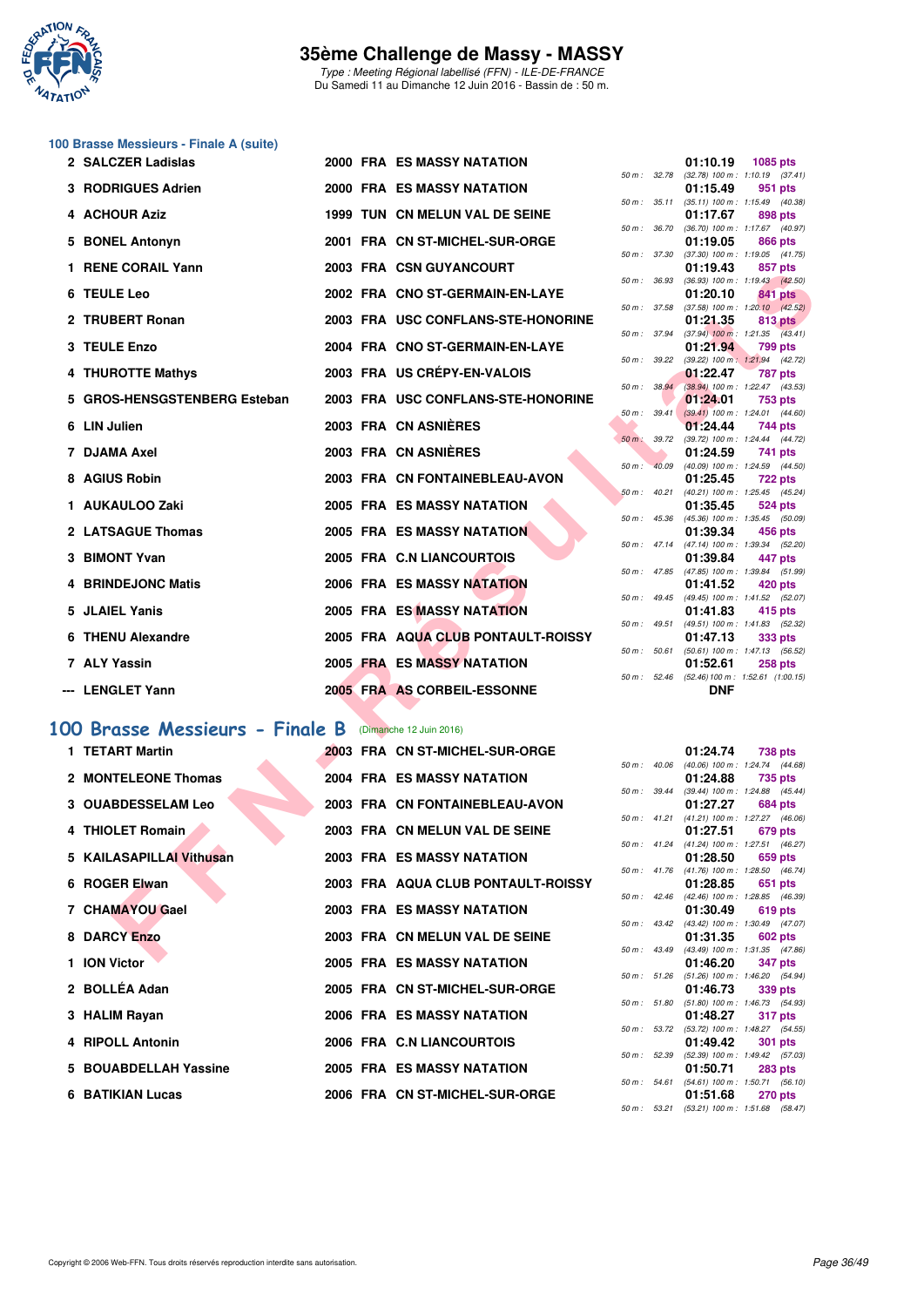

Type : Meeting Régional labellisé (FFN) - ILE-DE-FRANCE Du Samedi 11 au Dimanche 12 Juin 2016 - Bassin de : 50 m.

| 100 Brasse Messieurs - Finale B (suite) |                 |
|-----------------------------------------|-----------------|
| 7 CHARBONNEL Mathis                     | 2005 FRA CN ST- |

|                        |                                   |  | 50 m: 56.23 (56.23) 100 m |
|------------------------|-----------------------------------|--|---------------------------|
| --- AREL-MASSOL Samuel | <b>2005 FRA ES MASSY NATATION</b> |  | <b>DNS</b> dec            |

# **71:57.98 794 pts**<br>**7.10.1) 7.1023 FORE** 50 **CONSTANDED 50** m: 56.23 (56.23) 100 m: 1:57.98 (1:01.7 (56.23) 100 m : 1:57.98 (1:01.75)<br>**DNS dec**

### **[100 Brasse Messieurs - Séries](http://www.ffnatation.fr/webffn/resultats.php?idact=nat&go=epr&idcpt=38069&idepr=72)** (Dimanche 12 Juin 2016)

| 1.  | <b>SAMOKINE Yann</b>              |  | 1997 FRA CN MELUN VAL DE SEINE          |                |                | 01:12.04 | <b>1038 pts</b>                                         |  |
|-----|-----------------------------------|--|-----------------------------------------|----------------|----------------|----------|---------------------------------------------------------|--|
|     | 2 SALCZER Ladislas                |  | <b>2000 FRA ES MASSY NATATION</b>       |                | 50 m : 36.29   | 01:12.07 | $(36.29)$ 100 m : 1:12.04 $(35.75)$<br><b>1037 pts</b>  |  |
|     | <b>RODRIGUES Adrien</b>           |  | <b>2000 FRA ES MASSY NATATION</b>       | 50 m : 34.25   |                | 01:17.16 | $(34.25)$ 100 m : 1:12.07 $(37.82)$<br>910 pts          |  |
|     | 4 TEULE Leo                       |  | 2002 FRA CNO ST-GERMAIN-EN-LAYE         | 50 m: 36.78    |                | 01:19.77 | $(36.78)$ 100 m : 1:17.16 $(40.38)$<br>849 pts          |  |
| 5   | <b>ACHOUR Aziz</b>                |  | 1999 TUN CN MELUN VAL DE SEINE          | 50 m: 37.80    |                | 01:20.08 | $(37.80)$ 100 m : 1:19.77 $(41.97)$<br>842 pts          |  |
| 1.  | <b>RENE CORAIL Yann</b>           |  | 2003 FRA CSN GUYANCOURT                 |                | 50 m : 37.18   | 01:20.18 | $(37.18)$ 100 m : 1:20.08 $(42.90)$<br>839 pts          |  |
| 6   | <b>BONEL Antonyn</b>              |  | 2001 FRA CN ST-MICHEL-SUR-ORGE          |                | 50 m: 37.74    | 01:20.73 | $(37.74)$ 100 m : 1:20.18 $(42.44)$<br>827 pts          |  |
| 2   | <b>TRUBERT Ronan</b>              |  | 2003 FRA USC CONFLANS-STE-HONORINE      |                | 50 m : 37.81   | 01:20.73 | $(37.81)$ 100 m : 1:20.73 (42.92)<br>827 pts            |  |
|     | 3 TEULE Enzo                      |  | 2004 FRA CNO ST-GERMAIN-EN-LAYE         | 50 m : 37.38   |                | 01:23.51 | $(37.38)$ 100 m : 1:20.73 $(43.35)$<br>764 pts          |  |
| 4   | <b>THUROTTE Mathys</b>            |  | 2003 FRA US CREPY-EN-VALOIS             | 50 m : 38.99   |                | 01:23.93 | (38.99) 100 m: 1:23.51 (44.52)<br>755 pts               |  |
| 5   | <b>DJAMA Axel</b>                 |  | 2003 FRA CN ASNIERES                    | 50 m: 39.49    |                | 01:24.10 | (39.49) 100 m: 1:23.93 (44.44)<br>751 pts               |  |
|     |                                   |  |                                         | 50 m : 39.81   |                |          | (39.81) 100 m: 1:24.10 (44.29)                          |  |
| 6   | <b>GROS-HENSGSTENBERG Esteban</b> |  | 2003 FRA USC CONFLANS-STE-HONORINE      | 50 m : 39.86   |                | 01:24.34 | 746 pts<br>(39.86) 100 m: 1:24.34 (44.48)               |  |
|     | 7 AGIUS Robin                     |  | 2003 FRA CN FONTAINEBLEAU-AVON          | 50 m : 39.55   |                | 01:24.57 | 741 pts<br>(39.55) 100 m: 1:24.57 (45.02)               |  |
| 8   | <b>LIN Julien</b>                 |  | 2003 FRA CN ASNIÈRES                    |                |                | 01:25.46 | <b>722 pts</b>                                          |  |
|     | <b>CALOONE Armand</b>             |  | 2004 FRA CNO ST-GERMAIN-EN-LAYE         | 50 m: 40.03    |                | 01:26.65 | $(40.03)$ 100 m : 1:25.46 $(45.43)$<br>697 pts          |  |
|     | <b>10 TETART Martin</b>           |  | 2003 FRA CN ST-MICHEL-SUR-ORGE          | 50 m: 42.10    |                | 01:28.14 | (42.10) 100 m: 1:26.65 (44.55)<br>666 pts               |  |
| 11. | <b>MONTELEONE Thomas</b>          |  | <b>2004 FRA ES MASSY NATATION</b>       |                | 50 m : 42.05   | 01:28.24 | (42.05) 100 m: 1:28.14 (46.09)<br>664 pts               |  |
|     | 12 RATEL Esteban                  |  | 2003 FRA USC CONFLANS-STE-HONORINE      |                | 50 m : 40.85   | 01:28.67 | (40.85) 100 m: 1:28.24 (47.39)<br>655 pts               |  |
|     | <b>13 OUABDESSELAM Leo</b>        |  | 2003 FRA CN FONTAINEBLEAU-AVON          |                | 50 m : 41.91   | 01:28.73 | $(41.91)$ 100 m : 1:28.67 $(46.76)$<br>654 pts          |  |
|     | <b>14 DARCY Enzo</b>              |  | 2003 FRA CN MELUN VAL DE SEINE          |                |                |          | 50 m: 42.41 (42.41) 100 m: 1:28.73 (46.32)              |  |
|     |                                   |  |                                         |                | $50 m$ : 42.10 | 01:28.74 | 654 pts<br>(42.10) 100 m: 1:28.74 (46.64)               |  |
|     | 15 ROGER Elwan                    |  | 2003 FRA AQUA CLUB PONTAULT-ROISSY      |                | 50 m : 42.26   | 01:28.80 | 652 pts<br>$(42.26)$ 100 m : 1:28.80 $(46.54)$          |  |
|     | 16 KAILASAPILLAI Vithusan         |  | <b>2003 FRA ES MASSY NATATION</b>       |                | 50 m : 41.43   | 01:28.88 | 651 pts<br>$(41.43)$ 100 m : 1:28.88 $(47.45)$          |  |
|     | 17 THIOLET Romain                 |  | 2003 FRA CN MELUN VAL DE SEINE          |                |                | 01:28.92 | 650 pts                                                 |  |
| 18. | <b>CHAMAYOU Gael</b>              |  | <b>2003 FRA ES MASSY NATATION</b>       |                | 50 m : 41.61   | 01:30.39 | $(41.61)$ 100 m : 1:28.92 $(47.31)$<br>621 pts          |  |
|     | 19 DESHAIES-LEVREZ Enzo           |  | 2003 FRA CN ST-MICHEL-SUR-ORGE          |                |                | 01:30.46 | 50 m: 43.19 (43.19) 100 m: 1:30.39 (47.20)<br>619 pts   |  |
|     | 20 KINGUE MOUSSINGA Theodore      |  | 2003 FRA CN ASNIÈRES                    |                | 50 m: 41.28    | 01:31.70 | $(41.28)$ 100 m : 1:30.46 $(49.18)$<br>595 pts          |  |
|     | 21 LEMOINE Leopold                |  | 2003 FRA CN DES COMMUNES DE L'ATTICHOIS | $50 m$ : 42.93 |                | 01:31.86 | (42.93) 100 m: 1:31.70 (48.77)<br>592 pts               |  |
|     | 22 HERVAULT Raphaël               |  | 2003 FRA CNO ST-GERMAIN-EN-LAYE         |                |                | 01:31.94 | 50 m : 41.87 (41.87) 100 m : 1:31.86 (49.99)<br>590 pts |  |
|     | 23 VAREILLAUD Maxime              |  | 2003 FRA CN ST-MICHEL-SUR-ORGE          |                |                | 01:32.57 | 50 m: 43.38 (43.38) 100 m: 1:31.94 (48.56)<br>578 pts   |  |
|     |                                   |  |                                         |                |                |          | 50 m: 43.33 (43.33) 100 m: 1:32.57 (49.24)              |  |
|     | 24 DOKIC Nael                     |  | 2003 FRA CN ASNIERES                    |                |                | 01:33.12 | 568 pts<br>50 m: 44.48 (44.48) 100 m: 1:33.12 (48.64)   |  |
|     | 25 STROZYK Evan                   |  | 2004 FRA AQUA CLUB PONTAULT-ROISSY      |                |                | 01:34.18 | 548 pts<br>50 m : 45.29 (45.29) 100 m : 1:34.18 (48.89) |  |
|     | 26 WEBER Loris                    |  | 2003 LUX LUXEMBOURG                     |                |                | 01:34.39 | <b>544 pts</b>                                          |  |
|     | 27 BRAIZE Neo                     |  | 2004 FRA ES MASSY NATATION              |                |                | 01:35.79 | 50 m: 44.29 (44.29) 100 m: 1:34.39 (50.10)<br>518 pts   |  |
|     |                                   |  |                                         |                |                |          | 50 m: 46.83 (46.83) 100 m: 1:35.79 (48.96)              |  |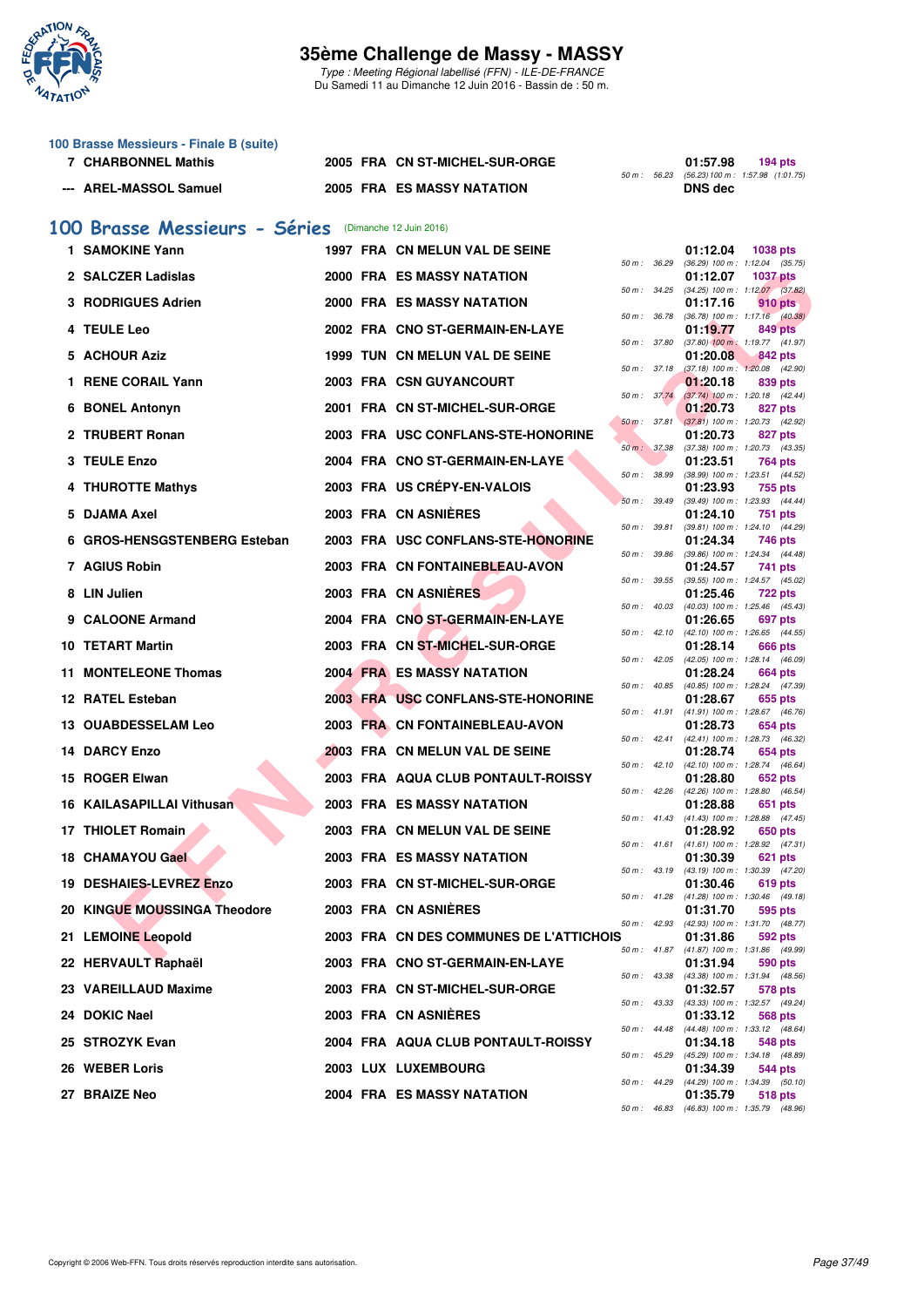

Type : Meeting Régional labellisé (FFN) - ILE-DE-FRANCE Du Samedi 11 au Dimanche 12 Juin 2016 - Bassin de : 50 m.

# **100 Brasse Messieurs - Séries (suite)**

| 28 HERR Mathias             |  | 2003 FRA CN MELUN VAL DE SEINE     |                |                | 01:36.53 | 505 pts                                                        |
|-----------------------------|--|------------------------------------|----------------|----------------|----------|----------------------------------------------------------------|
| 29 LANGLAIS Leo             |  | <b>2004 FRA ES MASSY NATATION</b>  |                |                | 01:36.56 | 50 m: 45.83 (45.83) 100 m: 1:36.53 (50.70)<br>504 pts          |
| 1 AUKAULOO Zaki             |  | <b>2005 FRA ES MASSY NATATION</b>  |                | 50 m : 46.44   | 01:36.61 | (46.44) 100 m : 1:36.56 (50.12)<br>503 pts                     |
| 30 ZEGOUAGH Amine           |  | 2003 FRA CN ASNIERES               |                | 50 m: 45.28    | 01:36.89 | $(45.28)$ 100 m : 1:36.61 (51.33)<br>498 pts                   |
| 30 LIV David                |  | 2004 FRA AQUA CLUB PONTAULT-ROISSY | 50 m : 46.23   |                | 01:36.89 | $(46.23)$ 100 m : 1:36.89 $(50.66)$<br>498 pts                 |
| 32 CATHALO Antonin          |  | 2003 FRA CSN GUYANCOURT            | 50 m : 46.79   |                | 01:37.26 | (46.79) 100 m : 1:36.89 (50.10)<br>492 pts                     |
| 33 CHEFRI Adam              |  | 2003 FRA CN ASNIERES               |                | 50 m: 45.97    | 01:38.03 | $(45.97)$ 100 m : 1:37.26 $(51.29)$<br>478 pts                 |
| 34 ALIOUAT Mehdi            |  | 2003 FRA USC CONFLANS-STE-HONORINE |                | 50 m : 46.01   | 01:38.26 | $(46.01)$ 100 m : 1:38.03 $(52.02)$<br>474 pts                 |
| 2 LATSAGUE Thomas           |  | 2005 FRA ES MASSY NATATION         |                | 50 m : 46.75   | 01:38.64 | $(46.75)$ 100 m : 1:38.26 $(51.51)$<br>468 pts                 |
| 3 BRINDEJONC Matis          |  | <b>2006 FRA ES MASSY NATATION</b>  |                | 50 m: 46.30    | 01:39.77 | (46.30) 100 m : 1:38.64 (52.34)<br>449 pts                     |
| 35 PERNOT Yoann             |  | 2003 FRA AQUA CLUB PONTAULT-ROISSY |                | $50 m$ : 48.33 | 01:39.94 | (48.33) 100 m : 1:39.77 (51.44)<br>446 pts                     |
| 4 BIMONT Yvan               |  | 2005 FRA C.N LIANCOURTOIS          | $50 m$ : 47.10 |                | 01:40.02 | $(47.10)$ 100 m : 1:39.94 $(52.84)$<br>444 pts                 |
| 5 CHO Lason                 |  | 2005 LUX LUXEMBOURG                | $50 m$ :       | 46.68          | 01:41.49 | $(46.68)$ 100 m : 1:40.02 $(53.34)$<br>420 pts                 |
| 36 POULIQUEN Mael           |  | 2003 FRA AQUA CLUB PONTAULT-ROISSY |                | 50 m: 48.10    | 01:41.63 | (48.10) 100 m: 1:41.49 (53.39)<br>418 pts                      |
| 37 POIRIER Thomas           |  | 2003 FRA AQUA CLUB PONTAULT-ROISSY |                |                |          | 50 m: 47.77 (47.77) 100 m: 1:41.63 (53.86)                     |
|                             |  |                                    |                |                | 01:41.81 | 415 pts<br>50 m: 47.82 (47.82) 100 m: 1:41.81 (53.99)          |
| <b>38 PARANTON Alexis</b>   |  | 2003 FRA AQUA CLUB PONTAULT-ROISSY |                |                | 01:41.94 | 413 pts<br>50 m : 48.02 (48.02) 100 m : 1:41.94 (53.92)        |
| 39 PILLAULT Lukas           |  | 2004 FRA ES MASSY NATATION         | 50 m: 48.48    |                | 01:43.77 | <b>384 pts</b><br>(48.48) 100 m: 1:43.77 (55.29)               |
| 6 LENGLET Yann              |  | 2005 FRA AS CORBEIL-ESSONNE        |                | 50 m : 49.97   | 01:44.17 | 377 pts<br>(49.97) 100 m: 1:44.17 (54.20)                      |
| <b>40 GAUTHIER Lukas</b>    |  | 2004 FRA AQUA CLUB PONTAULT-ROISSY |                | 50 m : 50.56   | 01:44.19 | 377 pts<br>(50.56) 100 m: 1:44.19 (53.63)                      |
| 41 VINCENT Quentin          |  | 2003 FRA AS CORBEIL-ESSONNE        |                | 50 m : 50.54   | 01:44.69 | 369 pts<br>(50.54) 100 m: 1:44.69 (54.15)                      |
| 7 THENU Alexandre           |  | 2005 FRA AQUA CLUB PONTAULT-ROISSY |                |                | 01:44.76 | <b>368 pts</b><br>50 m: 48.27 (48.27) 100 m: 1:44.76 (56.49)   |
| 8 JLAIEL Yanis              |  | <b>2005 FRA ES MASSY NATATION</b>  |                |                | 01:44.80 | 368 pts<br>50 m: 49.72 (49.72) 100 m: 1:44.80 (55.08)          |
| 9 CALMES Nicolas            |  | 2006 LUX LUXEMBOURG                |                |                | 01:44.82 | <b>368 pts</b><br>50 m: 50.87 (50.87) 100 m: 1:44.82 (53.95)   |
| <b>42 QUAILY Amine</b>      |  | 2004 FRA CSN GUYANCOURT            |                | 50 m : 51.30   | 01:45.23 | <b>361 pts</b><br>$(51.30)$ 100 m : 1:45.23 $(53.93)$          |
| <b>43 LEMONNIER Titouan</b> |  | 2004 FRA C.N LIANCOURTOIS          |                |                | 01:45.55 | <b>356 pts</b><br>50 m: 51.86 (51.86) 100 m: 1:45.55 (53.69)   |
| 44 ERRAHMOUNI Adam          |  | 2004 FRA CN FONTAINEBLEAU-AVON     |                |                | 01:45.58 | <b>356 pts</b>                                                 |
| 45 THIERRY Gaspard          |  | 2004 FRA CN FONTAINEBLEAU-AVON     |                |                | 01:46.70 | 50 m : 50.02 (50.02) 100 m : 1:45.58 (55.56)<br>339 pts        |
| 10 ALY Yassin               |  | 2005 FRA ES MASSY NATATION         |                |                | 01:46.70 | 50 m: 51.67 (51.67) 100 m: 1:46.70 (55.03)<br>339 pts          |
| 11 ION Victor               |  | 2005 FRA ES MASSY NATATION         |                |                | 01:47.83 | 50 m: 50.51 (50.51) 100 m: 1:46.70 (56.19)<br><b>323 pts</b>   |
| <b>12 RIPOLL Antonin</b>    |  | 2006 FRA C.N LIANCOURTOIS          |                |                | 01:47.91 | 50 m: 52.51 (52.51) 100 m: 1:47.83 (55.32)<br><b>322 pts</b>   |
| 46 MARCHAND Gregory         |  | 2004 FRA AQUA CLUB PONTAULT-ROISSY |                |                | 01:48.17 | 50 m: 52.19 (52.19) 100 m: 1:47.91 (55.72)<br><b>318 pts</b>   |
| 13 HALIM Rayan              |  | 2006 FRA ES MASSY NATATION         |                |                | 01:48.72 | 50 m: 51.87 (51.87) 100 m: 1:48.17 (56.30)<br><b>310 pts</b>   |
| 47 DA CUNHA David           |  | 2003 FRA CN ST-MICHEL-SUR-ORGE     |                |                | 01:49.41 | 50 m: 53.99 (53.99) 100 m: 1:48.72 (54.73)<br>301 pts          |
| 14 BOLLÉA Adan              |  | 2005 FRA CN ST-MICHEL-SUR-ORGE     |                |                | 01:49.68 | 50 m : 52.45 (52.45) 100 m : 1:49.41 (56.96)<br><b>297 pts</b> |
| 15 BOUABDELLAH Yassine      |  | 2005 FRA ES MASSY NATATION         |                |                | 01:51.13 | 50 m: 51.32 (51.32) 100 m: 1:49.68 (58.36)<br>278 pts          |
| <b>16 BATIKIAN Lucas</b>    |  | 2006 FRA CN ST-MICHEL-SUR-ORGE     |                |                | 01:52.25 | 50 m: 53.69 (53.69) 100 m: 1:51.13 (57.44)<br><b>263 pts</b>   |
|                             |  |                                    |                |                |          |                                                                |

|          |       | 01:36.53                      | 505 pts                              |
|----------|-------|-------------------------------|--------------------------------------|
| 50 m :   | 45.83 | $(45.83) 100 m$ :             | 1:36.53 (50.70)                      |
| 50 m :   | 46.44 | 01:36.56<br>$(46.44) 100 m$ : | 504 pts<br>1:36.56<br>(50.12)        |
|          |       | 01:36.61                      | 503 pts                              |
| 50 m :   | 45.28 | $(45.28) 100 m$ :             | (51.33)<br>1:36.61                   |
|          |       | 01:36.89                      | 498 pts                              |
| $50 m$ : | 46.23 | $(46.23) 100 m$ :             | 1:36.89<br>(50.66)                   |
|          | 46.79 | 01:36.89<br>(46.79) 100 m :   | 498 pts                              |
| 50 m :   |       | 01:37.26                      | 1:36.89<br>(50.10)<br><b>492 pts</b> |
| 50 m :   | 45.97 | (45.97) 100 m :               | 1:37.26<br>(51.29)                   |
|          |       | 01:38.03                      | <b>478 pts</b>                       |
| $50 m$ : | 46.01 | $(46.01)$ 100 m :             | 1:38.03<br>(52.02)                   |
| 50 m :   | 46.75 | 01:38.26<br>$(46.75)$ 100 m : | 474 pts<br>1:38.26 (51.51)           |
|          |       | 01:38.64                      | 468 pts                              |
| $50 m$ : | 46.30 | $(46.30)$ 100 m :             | (52.34)<br>1:38.64                   |
|          |       | 01:39.77                      | 449 pts                              |
| 50 m :   | 48.33 | $(48.33) 100 m$ :             | 1:39.77<br>(51.44)                   |
| $50 m$ : | 47.10 | 01:39.94<br>$(47.10) 100 m$ : | 446 pts<br>1:39.94<br>(52.84)        |
|          |       | 01:40.02                      | 444 pts                              |
| $50 m$ : | 46.68 | $(46.68) 100 m$ :             | 1:40.02<br>(53.34)                   |
|          |       | 01:41.49                      | <b>420 pts</b>                       |
| 50 m :   | 48.10 | $(48.10) 100 m$ :             | 1:41.49 (53.39)                      |
| 50 m :   | 47.77 | 01:41.63<br>(47.77) 100 m :   | 418 pts<br>1:41.63<br>(53.86)        |
|          |       | 01:41.81                      | 415 pts                              |
| $50 m$ : | 47.82 | (47.82) 100 m :               | 1:41.81 (53.99)                      |
|          |       | 01:41.94                      | 413 pts                              |
| $50 m$ : | 48.02 | (48.02) 100 m :               | 1:41.94<br>(53.92)                   |
| 50 m :   | 48.48 | 01:43.77<br>$(48.48) 100 m$ : | <b>384 pts</b><br>1:43.77<br>(55.29) |
|          |       | 01:44.17                      | 377 pts                              |
| $50 m$ : | 49.97 | (49.97) 100 m :               | 1:44.17<br>(54.20)                   |
|          |       | 01:44.19                      | 377 pts                              |
| 50 m :   | 50.56 | $(50.56)$ 100 m :<br>01:44.69 | 1:44.19<br>(53.63)<br><b>369 pts</b> |
| 50 m :   | 50.54 | $(50.54)$ 100 m :             | 1:44.69<br>(54.15)                   |
|          |       | 01:44.76                      | 368 pts                              |
| $50 m$ : | 48.27 | (48.27) 100 m :<br>01:44.80   | 1:44.76<br>(56.49)<br><b>368 pts</b> |
| $50 m$ : | 49.72 | (49.72) 100 m :               | 1:44.80<br>(55.08)                   |
|          |       | 01:44.82                      | <b>368 pts</b>                       |
| 50 m :   | 50.87 | $(50.87)$ 100 m :             | 1:44.82<br>(53.95)                   |
| $50 m$ : | 51.30 | 01:45.23                      | <b>361 pts</b>                       |
|          |       | (51.30) 100 m :<br>01:45.55   | 1:45.23<br>(53.93)<br><b>356 pts</b> |
| $50 m$ : | 51.86 | (51.86) 100 m :               | 1:45.55<br>(53.69)                   |
|          |       | 01:45.58                      | 356 pts                              |
| $50 m$ : | 50.02 | $(50.02)$ 100 m :             | 1:45.58<br>(55.56)                   |
| $50 m$ : | 51.67 | 01:46.70<br>$(51.67) 100 m$ : | 339 pts<br>1:46.70<br>(55.03)        |
|          |       | 01:46.70                      | 339 pts                              |
| $50 m$ : | 50.51 | $(50.51)$ 100 m :             | 1:46.70<br>(56.19)                   |
|          |       | 01:47.83                      | 323 pts                              |
| 50 m :   | 52.51 | $(52.51)$ 100 m :<br>01:47.91 | 1:47.83<br>(55.32)<br><b>322 pts</b> |
| $50 m$ : | 52.19 | (52.19) 100 m :               | 1:47.91<br>(55.72)                   |
|          |       | 01:48.17                      | <b>318 pts</b>                       |
| $50 m$ : | 51.87 | $(51.87) 100 m$ :             | 1:48.17<br>(56.30)                   |
| $50 m$ : | 53.99 | 01:48.72<br>(53.99) 100 m :   | <b>310 pts</b><br>1:48.72<br>(54.73) |
|          |       | 01:49.41                      | 301<br>pts                           |
| $50 m$ : | 52.45 | (52.45) 100 m :               | 1:49.41<br>(56.96)                   |
|          |       | 01:49.68                      | 297<br>pts                           |
| $50 m$ : | 51.32 | $(51.32) 100 m$ :<br>01:51.13 | 1:49.68<br>(58.36)<br><b>278 pts</b> |
| 50 m :   | 53.69 | $(53.69) 100 m$ :             | 1:51.13<br>(57.44)                   |
|          |       | 01:52.25                      | <b>263 pts</b>                       |
| $50 m$ : | 53.05 | $(53.05) 100 m$ :             | 1:52.25<br>(59.20)                   |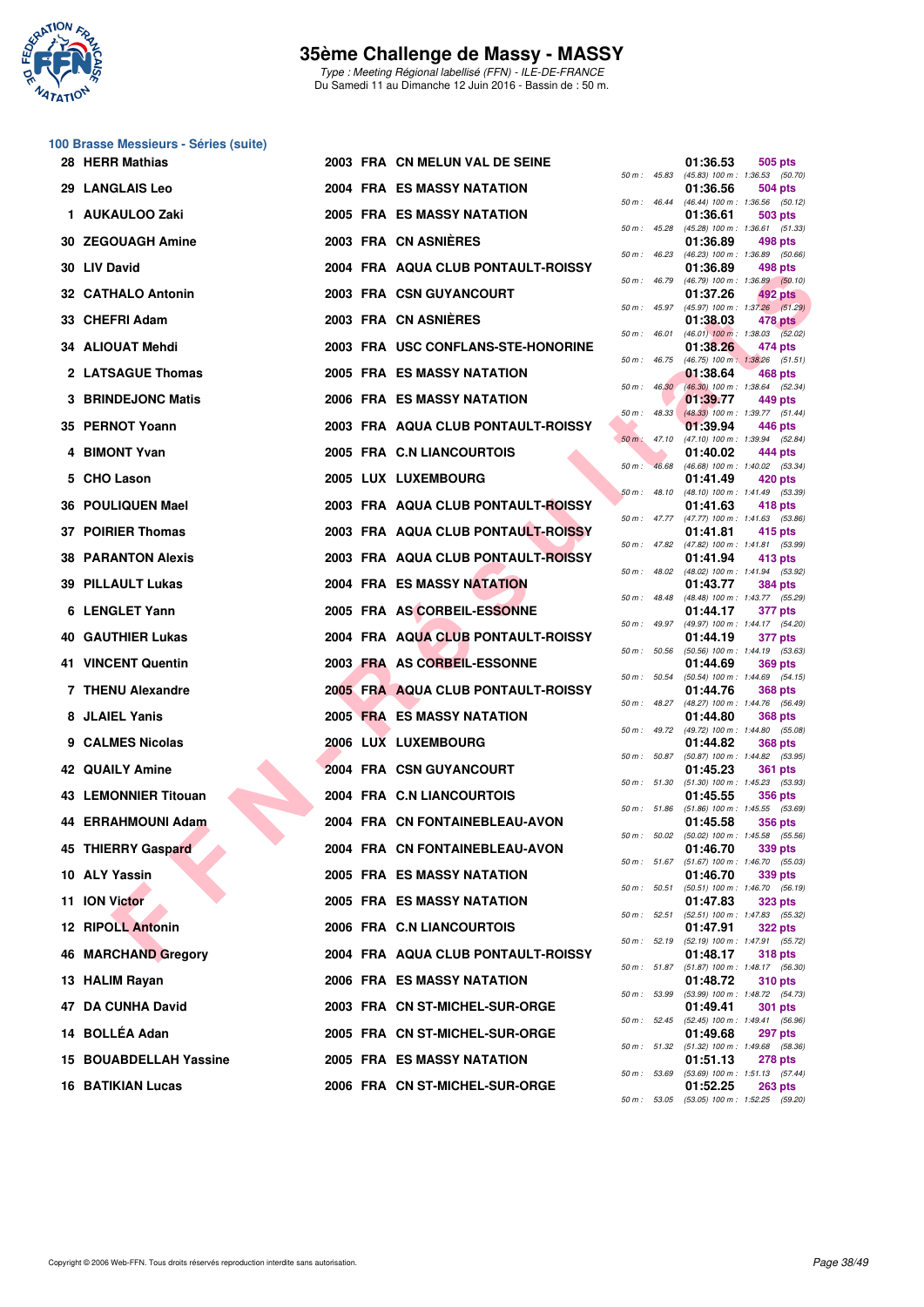

Type : Meeting Régional labellisé (FFN) - ILE-DE-FRANCE Du Samedi 11 au Dimanche 12 Juin 2016 - Bassin de : 50 m.

# **100 Brasse Messieurs - Séries (suite)**

| <b>48 OULED BOUARIF Hassan</b>                         |  | 2003 FRA AS LE PLESSIS-SAVIGNY                                         |             | 01:53.06                                                     | <b>253 pts</b>                                                     |
|--------------------------------------------------------|--|------------------------------------------------------------------------|-------------|--------------------------------------------------------------|--------------------------------------------------------------------|
| <b>17 CHARBONNEL Mathis</b>                            |  | 2005 FRA CN ST-MICHEL-SUR-ORGE                                         | 50 m: 53.87 | 01:56.09                                                     | $(53.87)$ 100 m : 1:53.06 $(59.19)$<br>$216$ pts                   |
|                                                        |  |                                                                        | 50 m: 54.01 |                                                              | $(54.01)$ 100 m : 1:56.09 $(1:02.08)$                              |
| 49 CHENNI Mohamed                                      |  | <b>2004 FRA ES MASSY NATATION</b>                                      |             | 01:56.81                                                     | 207 pts<br>50 m: 55.32 (55.32) 100 m: 1:56.81 (1:01.49)            |
| 18 AREL-MASSOL Samuel                                  |  | 2005 FRA ES MASSY NATATION                                             |             | 01:58.10                                                     | $193$ pts                                                          |
| 19 WRIGHT Ousmane                                      |  | 2005 FRA ES MASSY NATATION                                             |             | 01:58.63                                                     | 50 m: 55.93 (55.93) 100 m: 1:58.10 (1:02.17)<br>187 pts            |
|                                                        |  |                                                                        | 50 m: 54.86 |                                                              | $(54.86)$ 100 m : 1:58.63 $(1:03.77)$                              |
| 20 RESCHEE Theo                                        |  | 2006 FRA AS EMERAINVILLE                                               |             | 02:03.99                                                     | 133 <sub>pts</sub><br>50 m: 59.22 (59.22) 100 m: 2:03.99 (1:04.77) |
| 50 BAUQUIS Valentin                                    |  | 2004 FRA AQUA CLUB PONTAULT-ROISSY                                     |             | 02:05.54                                                     | $119$ pts                                                          |
| 51 LOTTIER Ethan                                       |  | <b>2003 FRA ES MASSY NATATION</b>                                      |             | 02:06.11                                                     | 50 m: 1:00.04 (1:00.04) 100 m: 2:05.54 (1:05.50)<br>$115$ pts      |
|                                                        |  |                                                                        |             |                                                              | 50 m: 1:01.13 (1:01.13) 100 m: 2:06.11 (1:04.98)                   |
| 21 SAHRANE Sidali                                      |  | 2006 FRA AS CORBEIL-ESSONNE                                            |             | 02:06.72<br>50 m: 1:00.36 (1:00.36) 100 m: 2:06.72 (1:06.36) | $109$ pts                                                          |
| 52 TAIBI Akram                                         |  | 2004 FRA AS CORBEIL-ESSONNE                                            |             | 02:11.10                                                     | 76 pts                                                             |
| 22 PECHOUX Jeremie                                     |  | 2006 FRA ES MASSY NATATION                                             |             | 50 m: 1:00.55 (1:00.55) 100 m: 2:11.10 (1:10.55)<br>02:18.03 | 36 pts                                                             |
|                                                        |  |                                                                        |             | 50 m: 1:07.10 (1:07.10) 100 m: 2:18.03 (1:10.93)             |                                                                    |
| 23 LAURENT Morgan                                      |  | 2005 FRA AS LE PLESSIS-SAVIGNY                                         |             | 02:18.96                                                     | 31 pts<br>50 m: 1:05.96 (1:05.96) 100 m: 2:18.96 (1:13.00)         |
| --- MEDDAHI Massyl                                     |  | 2004 FRA CSN GUYANCOURT                                                |             | <b>DNS</b> dec                                               |                                                                    |
| --- ROUBIOL Titouan                                    |  | 1997 FRA CN MELUN VAL DE SEINE                                         |             | <b>DNS dec</b>                                               |                                                                    |
| <b>COSTANTINI Lucas</b>                                |  | 2003 FRA AQUA CLUB PONTAULT-ROISSY                                     |             | <b>DNS dec</b>                                               |                                                                    |
| <b>SARAZIN Théo</b>                                    |  | 2000 FRA CNO ST-GERMAIN-EN-LAYE                                        |             | <b>DNS dec</b>                                               |                                                                    |
| --- PEREIRA Mathis                                     |  | 2004 FRA CSN GUYANCOURT                                                |             | <b>DNS dec</b>                                               |                                                                    |
|                                                        |  |                                                                        |             |                                                              |                                                                    |
| iO Papillon Messieurs - Finale A (Samedi 11 Juin 2016) |  |                                                                        |             |                                                              |                                                                    |
| 1 EL MOUDIR Ayyoub                                     |  | <b>2007 FRA ES MASSY NATATION</b>                                      |             | 00:47.09                                                     | 257 pts                                                            |
| 2 ABER Valentin                                        |  | <b>2007 FRA ES MASSY NATATION</b>                                      |             | 00:47.10                                                     | <b>256 pts</b>                                                     |
| 3 BRAIZE Stann<br>4 BONDOUY Marlon                     |  | <b>2007 FRA ES MASSY NATATION</b><br>2007 FRA ES MASSY NATATION        |             | 00:49.64                                                     | 189 pts                                                            |
| 5 GUICHARD-SEGARD Teo                                  |  | <b>2007 FRAMES MASSY NATATION</b>                                      |             | 00:51.51<br>00:58.12                                         | 146 pts<br>38 pts                                                  |
| 6 VASQUEZ Kenzo                                        |  | <b>2007 FRA ES MASSY NATATION</b>                                      |             | 00:58.22                                                     | 37 pts                                                             |
| 7 BENARABA Anis-Mohamed                                |  | 2007 ALG CN ST-MICHEL-SUR-ORGE                                         |             | 01:07.84                                                     | 1 pts                                                              |
|                                                        |  |                                                                        |             |                                                              |                                                                    |
| O Papillon Messieurs - Séries Samedi 11 Juin 2016)     |  |                                                                        |             |                                                              |                                                                    |
| 1 BRAIZE Stann                                         |  | <b>2007 FRA ES MASSY NATATION</b>                                      |             | 00:46.97                                                     | <b>260 pts</b>                                                     |
| 2 ABER Valentin                                        |  | 2007 FRA ES MASSY NATATION                                             |             | 00:47.55                                                     | <b>244 pts</b>                                                     |
| 3 EL MOUDIR Ayyoub                                     |  | 2007 FRA ES MASSY NATATION                                             |             | 00:50.31                                                     | 173 pts                                                            |
| 4 BONDOUY Marlon                                       |  | 2007 FRA ES MASSY NATATION                                             |             | 00:52.40                                                     | 127 pts                                                            |
| 5 GUICHARD-SEGARD Teo                                  |  | <b>2007 FRA ES MASSY NATATION</b><br><b>2007 FRA ES MASSY NATATION</b> |             | 00:53.90                                                     | 99 pts                                                             |
| 6 VASQUEZ Kenzo<br>7 BENARABA Anis-Mohamed             |  | 2007 ALG CN ST-MICHEL-SUR-ORGE                                         |             | 01:02.37<br>01:02.51                                         | 6 pts                                                              |
|                                                        |  |                                                                        |             |                                                              | 5 pts                                                              |
| 00 Papillon Messieurs - Finale A                       |  | (Samedi 11 Juin 2016)                                                  |             |                                                              |                                                                    |
| 1 HENRY Clément                                        |  | 2000 FRA ES VITRY                                                      |             | 00:58.13                                                     | 1180 pts                                                           |
|                                                        |  |                                                                        |             |                                                              | 50 m : 27.57 (27.57) 100 m : 58.13 (30.56)                         |

# **50 Papillon Messieurs - Finale A** (Samedi 11 Juin 2016)

| 1 EL MOUDIR Ayyoub      |  | 2007 FRA ES MASSY NATATION        | 00:47.09 | <b>257 pts</b> |
|-------------------------|--|-----------------------------------|----------|----------------|
| 2 ABER Valentin         |  | 2007 FRA ES MASSY NATATION        | 00:47.10 | <b>256 pts</b> |
| 3 BRAIZE Stann          |  | <b>2007 FRA ES MASSY NATATION</b> | 00:49.64 | <b>189 pts</b> |
| 4 BONDOUY Marlon        |  | <b>2007 FRA ES MASSY NATATION</b> | 00:51.51 | <b>146 pts</b> |
| 5 GUICHARD-SEGARD Teo   |  | 2007 FRAMES MASSY NATATION        | 00:58.12 | 38 pts         |
| 6 VASQUEZ Kenzo         |  | <b>2007 FRA ES MASSY NATATION</b> | 00:58.22 | 37 pts         |
| 7 BENARABA Anis-Mohamed |  | 2007 ALG CN ST-MICHEL-SUR-ORGE    | 01:07.84 | 1 pts          |

## **[50 Papillon Messieurs - Séries](http://www.ffnatation.fr/webffn/resultats.php?idact=nat&go=epr&idcpt=38069&idepr=81)** (Samedi 11 Juin 2016)

| <b>BRAIZE Stann</b>     | <b>2007 FRA ES MASSY NATATION</b> | 00:46.97 | <b>260 pts</b> |
|-------------------------|-----------------------------------|----------|----------------|
| 2 ABER Valentin         | <b>2007 FRA ES MASSY NATATION</b> | 00:47.55 | <b>244 pts</b> |
| 3 EL MOUDIR Ayyoub      | <b>2007 FRA ES MASSY NATATION</b> | 00:50.31 | 173 pts        |
| 4 BONDOUY Marlon        | <b>2007 FRA ES MASSY NATATION</b> | 00:52.40 | 127 pts        |
| 5 GUICHARD-SEGARD Teo   | <b>2007 FRA ES MASSY NATATION</b> | 00:53.90 | 99 pts         |
| 6 VASQUEZ Kenzo         | 2007 FRA ES MASSY NATATION        | 01:02.37 | 6 pts          |
| 7 BENARABA Anis-Mohamed | 2007 ALG CN ST-MICHEL-SUR-ORGE    | 01:02.51 | 5 pts          |
|                         |                                   |          |                |

# **[100 Papillon Messieurs - Finale A](http://www.ffnatation.fr/webffn/resultats.php?idact=nat&go=epr&idcpt=38069&idepr=82)** (Samedi 11 Juin 2016)

| 1 HENRY Clément                |  | 2000 FRA ES VITRY                 |                        | 00:58.13                                        | 1180 $pts$                  |  |
|--------------------------------|--|-----------------------------------|------------------------|-------------------------------------------------|-----------------------------|--|
|                                |  |                                   | $50 \text{ m}$ : 27.57 | $(27.57)$ 100 m :                               | 58.13 (30.56)               |  |
| 2 RAKOTONDRAMANGA Eliot-Tahina |  | 2002 FRA ES MASSY NATATION        | $50 \text{ m}$ : 27.54 | 00:58.63<br>$(27.54)$ 100 m :                   | 1165 $pts$<br>58.63 (31.09) |  |
| 3 SARAZIN Théo                 |  | 2000 FRA CNO ST-GERMAIN-EN-LAYE   |                        | 00:59.25                                        | 1147 $p$ ts                 |  |
|                                |  |                                   | 50 m: 27.96            | $(27.96)$ 100 m :                               | 59.25 (31.29)               |  |
| 4 BONEL Antonyn                |  | 2001 FRA CN ST-MICHEL-SUR-ORGE    | $50 m$ : 28.55         | 01:00.63<br>$(28.55)$ 100 m : 1:00.63 $(32.08)$ | 1106 pts                    |  |
| 5 ACHOUR Aziz                  |  | 1999 TUN CN MELUN VAL DE SEINE    |                        | 01:01.02                                        | $1095$ pts                  |  |
|                                |  |                                   | $50 m$ : 28.66         | $(28.66)$ 100 m : 1:01.02 $(32.36)$             |                             |  |
| 6 SALCZER Ladislas             |  | <b>2000 FRA ES MASSY NATATION</b> |                        | 01:01.10                                        | 1093 pts                    |  |
|                                |  |                                   | 50 m: 27.98            | $(27.98)$ 100 m : 1:01.10 $(33.12)$             |                             |  |
| 7 ROUBIOL Titouan              |  | 1997 FRA CN MELUN VAL DE SEINE    |                        | 01:01.21                                        | $1090$ pts                  |  |
|                                |  |                                   | 50 m : 28.77           | $(28.77)$ 100 m : 1:01.21 $(32.44)$             |                             |  |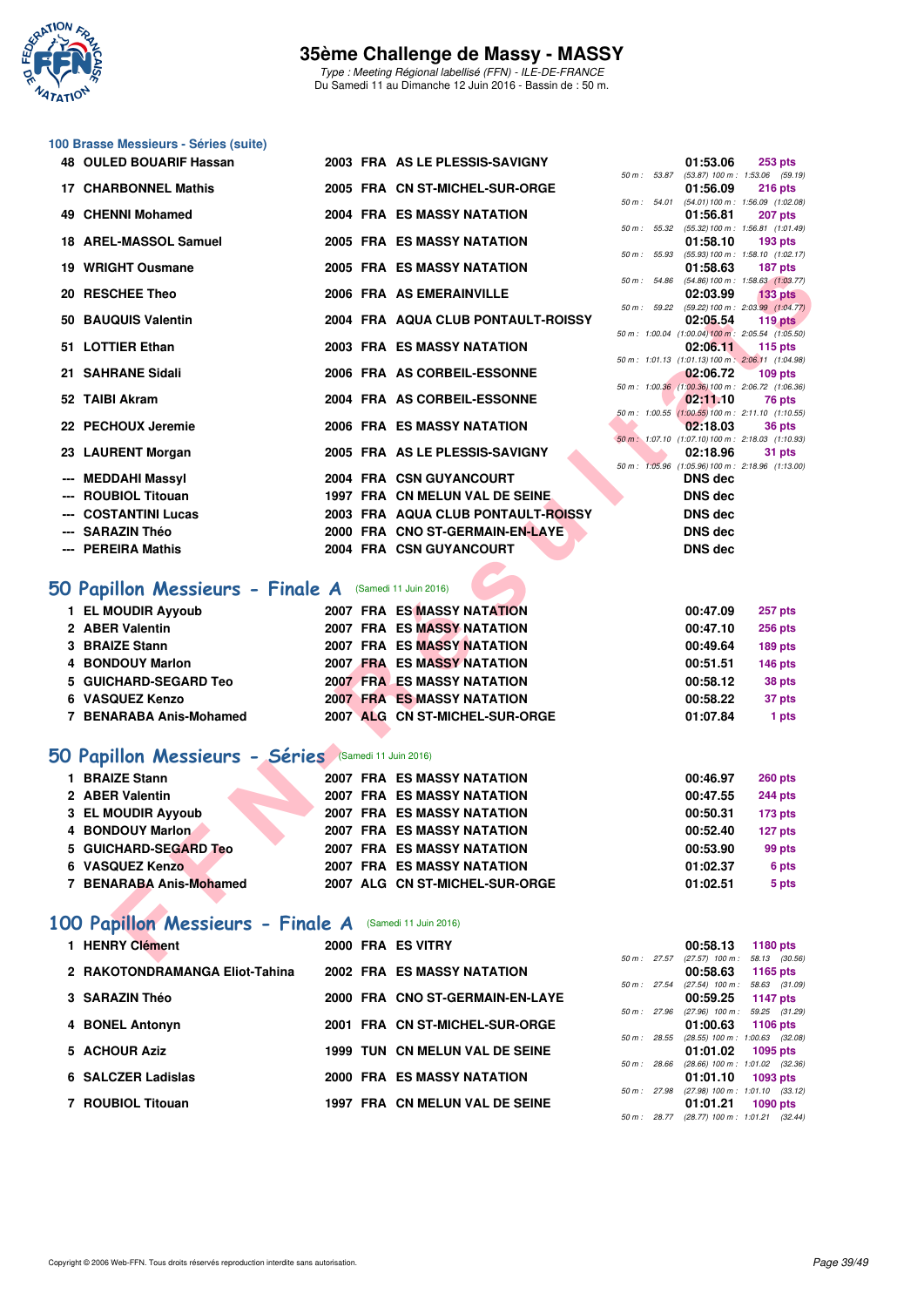

Type : Meeting Régional labellisé (FFN) - ILE-DE-FRANCE Du Samedi 11 au Dimanche 12 Juin 2016 - Bassin de : 50 m.

# **100 Papillon Messieurs - Finale A (suite)**

| 8 SAMOKINE Yann                                        |  | 1997 FRA CN MELUN VAL DE SEINE        |                |                  | 01:01.45      | 1083 pts                                                     |
|--------------------------------------------------------|--|---------------------------------------|----------------|------------------|---------------|--------------------------------------------------------------|
| 1 THUROTTE Mathys                                      |  | 2003 FRA US CRÉPY-EN-VALOIS           | 50 m: 28.53    |                  | 01:04.95      | $(28.53)$ 100 m : 1:01.45 $(32.92)$<br>985 pts               |
| 2 RATEL Esteban                                        |  | 2003 FRA USC CONFLANS-STE-HONORINE    |                | 50 m : 29.95     | 01:06.15      | (29.95) 100 m: 1:04.95 (35.00)<br>952 pts                    |
| 3 CRETET Dorian                                        |  | 2003 FRA ES MASSY NATATION            | 50 m : 30.38   |                  | 01:08.73      | $(30.38)$ 100 m : 1:06.15 $(35.77)$<br><b>884 pts</b>        |
| 4 TEULE Enzo                                           |  | 2004 FRA CNO ST-GERMAIN-EN-LAYE       | 50 m: 31.59    |                  | 01:09.20      | $(31.59)$ 100 m : 1:08.73 $(37.14)$<br>872 pts               |
| 5 LIN Julien                                           |  | 2003 FRA CN ASNIÈRES                  | 50 m: 32.78    |                  | 01:09.58      | (32.78) 100 m: 1:09.20 (36.42)<br>862 pts                    |
| 6 OUABDESSELAM Leo                                     |  | 2003 FRA CN FONTAINEBLEAU-AVON        |                | 50 m : 32.62     | 01:11.45      | $(32.62)$ 100 m : 1:09.58 $(36.96)$<br>815 pts               |
|                                                        |  |                                       |                | 50 m: 33.46      |               | $(33.46)$ 100 m : 1:11.45 $(37.99)$                          |
| 7 KINGUE MOUSSINGA Theodore                            |  | 2003 FRA CN ASNIERES                  |                |                  | 01:11.46      | 815 pts<br>50 m: 32.62 (32.62) 100 m: 1:11.46 (38.84)        |
| 8 CHEFRI Adam                                          |  | 2003 FRA CN ASNIERES                  |                |                  | 01:11.73      | 808 pts                                                      |
| 1 LATSAGUE Thomas                                      |  | <b>2005 FRA ES MASSY NATATION</b>     |                |                  | 01:21.35      | 50 m: 33.19 (33.19) 100 m: 1:11.73 (38.54)<br><b>588 pts</b> |
| 2 BRANTU Adrien                                        |  | 2005 FRA JN COMPIÈGNE                 |                | $50 m$ : $36.27$ | 01:22.05      | $(36.27)$ 100 m : 1:21.35 $(45.08)$<br>573 pts               |
|                                                        |  |                                       | 50 m : 36.81   |                  |               | $(36.81)$ 100 m : 1:22.05 $(45.24)$                          |
| <b>3 CALMES Nicolas</b>                                |  | 2006 LUX LUXEMBOURG                   |                | 50 m: 41.23      | 01:28.35      | 449 pts<br>$(41.23)$ 100 m : 1:28.35 $(47.12)$               |
| 4 BRINDEJONC Matis                                     |  | <b>2006 FRA ES MASSY NATATION</b>     |                |                  | 01:29.74      | 424 pts                                                      |
| 5 OUVRARD Ethan                                        |  | 2005 FRA ES VITRY                     |                | 50 m : 41.89     | 01:30.94      | $(41.89)$ 100 m : 1:29.74 $(47.85)$<br>403 pts               |
| 6 ALY Yassin                                           |  | 2005 FRA ES MASSY NATATION            | $50 m$ : 43.75 |                  |               | (43.75) 100 m: 1:30.94 (47.19)                               |
|                                                        |  |                                       |                |                  | 01:31.76      | <b>388 pts</b><br>50 m: 42.46 (42.46) 100 m: 1:31.76 (49.30) |
| 7 CHO Lason                                            |  | 2005 LUX LUXEMBOURG                   |                | 50 m : 43.64     | 01:33.99      | <b>351 pts</b><br>$(43.64)$ 100 m : 1:33.99 (50.35)          |
| 8 HENRY Valentin                                       |  | 2005 FRA ES VITRY                     |                |                  | 01:34.21      | 347 pts                                                      |
|                                                        |  |                                       |                |                  |               | 50 m: 43.00 (43.00) 100 m: 1:34.21 (51.21)                   |
| 00 Papillon Messieurs - Finale B (Samedi 11 Juin 2016) |  |                                       |                |                  |               |                                                              |
| 1 RENE CORAIL Yann                                     |  | 2003 FRA CSN GUYANCOURT               |                |                  | 01:13.48      | <b>765 pts</b>                                               |
| 2 VAREILLAUD Maxime                                    |  | 2003 FRA CN ST-MICHEL-SUR-ORGE        | 50 m: 33.15    |                  | 01:15.66      | $(33.15)$ 100 m : 1:13.48 $(40.33)$<br>714 pts               |
|                                                        |  |                                       |                |                  |               | 50 m: 35.11 (35.11) 100 m: 1:15.66 (40.55)                   |
| 3 AGIUS Robin                                          |  | 2003 FRA CN FONTAINEBLEAU-AVON        | 50 m: 35.31    |                  | 01:16.02      | 705 pts<br>$(35.31)$ 100 m : 1:16.02 $(40.71)$               |
| 4 DJAMA Axel                                           |  | 2003 FRA CN ASNIERES                  |                |                  | 01:16.78      | <b>688 pts</b>                                               |
| 5 CHAMAYOU Gael                                        |  | <b>2003 FRA ES MASSY NATATION</b>     |                | 50 m : 35.75     | 01:17.64      | $(35.75)$ 100 m : 1:16.78 $(41.03)$<br><b>669 pts</b>        |
|                                                        |  |                                       | 50 m : 35.60   |                  |               | $(35.60)$ 100 m : 1:17.64 $(42.04)$                          |
| 6 DOKIC Nael                                           |  | 2003 FRA CN ASNIÈRES                  |                |                  | 01:18.87      | 641 pts<br>50 m: 37.13 (37.13) 100 m: 1:18.87 (41.74)        |
| 7 KAILASAPILLAI Vithusan                               |  | <b>2003 FRA ES MASSY NATATION</b>     |                |                  | 01:19.75      | 622 pts                                                      |
| 8 ZEGOUAGH Amine                                       |  | 2003 FRA CN ASNIERES                  |                | 50 m : 36.14     | 01:22.99      | $(36.14)$ 100 m : 1:19.75 $(43.61)$<br>553 pts               |
| 1 JLAIEL Yanis                                         |  | 2005 FRA ES MASSY NATATION            | 50 m : 38.32   |                  | 01:36.61      | $(38.32)$ 100 m : 1:22.99 $(44.67)$<br>310 pts               |
|                                                        |  |                                       |                |                  |               | 50 m: 44.43 (44.43) 100 m: 1:36.61 (52.18)                   |
| 2 YAYA Freddy-Martin                                   |  | 2005 FRA CN VIRY-CHÂTILLON            |                | $50 m$ : $47.41$ | 01:38.57      | <b>280 pts</b><br>$(47.41)$ 100 m : 1:38.57 (51.16)          |
| 3 HOUSSOUNI Riad                                       |  | 2005 FRA ES VITRY                     |                |                  | 01:38.94      | <b>275 pts</b>                                               |
| 4 SALCZER Malcôme                                      |  | <b>2006 FRA ES MASSY NATATION</b>     |                |                  | 01:40.07      | 50 m: 47.39 (47.39) 100 m: 1:38.94 (51.55)<br>$259$ pts      |
| <b>OUADDOMNIEL MAILS</b>                               |  | <b>OOSE FRA ON ST MIQUEL SUB OBSE</b> |                |                  | $0.4 - 40.00$ | 50 m: 45.40 (45.40) 100 m: 1:40.07 (54.67)<br>- 04 -         |

# **[100 Papillon Messieurs - Finale B](http://www.ffnatation.fr/webffn/resultats.php?idact=nat&go=epr&idcpt=38069&idepr=82)** (Samedi 11 Juin 2016)

| 1 RENE CORAIL Yann       |  | 2003 FRA CSN GUYANCOURT           |                  | 01:13.48                                                                    | 765 pts        |  |
|--------------------------|--|-----------------------------------|------------------|-----------------------------------------------------------------------------|----------------|--|
| 2 VAREILLAUD Maxime      |  | 2003 FRA CN ST-MICHEL-SUR-ORGE    | $50 m$ : $33.15$ | $(33.15)$ 100 m : 1:13.48 (40.<br>01:15.66                                  | 714 pts        |  |
|                          |  |                                   | $50 m$ : $35.11$ | $(35.11)$ 100 m : 1:15.66 (40.                                              |                |  |
| 3 AGIUS Robin            |  | 2003 FRA CN FONTAINEBLEAU-AVON    |                  | 01:16.02                                                                    | 705 pts        |  |
|                          |  |                                   | 50 m: 35.31      | $(35.31)$ 100 m : 1:16.02 (40.                                              |                |  |
| 4 DJAMA Axel             |  | 2003 FRA CN ASNIÈRES              |                  | 01:16.78                                                                    | <b>688 pts</b> |  |
|                          |  |                                   |                  | 50 m: 35.75 (35.75) 100 m: 1:16.78 (41.                                     |                |  |
| 5 CHAMAYOU Gael          |  | <b>2003 FRA ES MASSY NATATION</b> |                  | 01:17.64                                                                    | <b>669 pts</b> |  |
| 6 DOKIC Nael             |  | 2003 FRA CN ASNIÈRES              | $50 m$ : $35.60$ | $(35.60)$ 100 m : 1:17.64 $(42.$<br>01:18.87                                |                |  |
|                          |  |                                   |                  | 50 m: 37.13 (37.13) 100 m: 1:18.87 (41.                                     | 641 pts        |  |
| 7 KAILASAPILLAI Vithusan |  | <b>2003 FRA ES MASSY NATATION</b> |                  | 01:19.75                                                                    | 622 pts        |  |
|                          |  |                                   | $50 m$ : $36.14$ | $(36.14)$ 100 m : 1:19.75 (43.                                              |                |  |
| 8 ZEGOUAGH Amine         |  | 2003 FRA CN ASNIÈRES              |                  | 01:22.99                                                                    | 553 pts        |  |
|                          |  |                                   | 50 m : 38.32     | $(38.32)$ 100 m : 1:22.99 (44.                                              |                |  |
| 1 JLAIEL Yanis           |  | 2005 FRA ES MASSY NATATION        |                  | 01:36.61                                                                    | 310 pts        |  |
|                          |  |                                   | $50 m$ : $44.43$ | $(44.43)$ 100 m : 1:36.61 (52.                                              |                |  |
| 2 YAYA Freddy-Martin     |  | 2005 FRA CN VIRY-CHÂTILLON        |                  | 01:38.57                                                                    | <b>280 pts</b> |  |
|                          |  |                                   |                  | 50 m: 47.41 (47.41) 100 m: 1:38.57 (51.                                     |                |  |
| 3 HOUSSOUNI Riad         |  | 2005 FRA ES VITRY                 |                  | 01:38.94                                                                    | <b>275 pts</b> |  |
| 4 SALCZER Malcôme        |  | 2006 FRA ES MASSY NATATION        | 50 m: 47.39      | $(47.39)$ 100 m : 1:38.94 (51.<br>01:40.07                                  | <b>259 pts</b> |  |
|                          |  |                                   |                  | 50 m : 45.40 (45.40) 100 m : 1:40.07 (54.                                   |                |  |
| 5 CHARBONNEL Mathis      |  | 2005 FRA CN ST-MICHEL-SUR-ORGE    |                  | 01:43.68                                                                    | 211 pts        |  |
|                          |  |                                   | $50 m$ : 46.76   | $(46.76)$ 100 m : 1:43.68 (56.                                              |                |  |
| <b>6 BOUCHARIN Teo</b>   |  | 2006 FRA ES MASSY NATATION        |                  | 01:46.59                                                                    | <b>176 pts</b> |  |
|                          |  |                                   | 50 m : 50.34     | $(50.34)$ 100 m : 1:46.59 (56.                                              |                |  |
| 7 DENIAU Matthieu        |  | 2006 FRA CN VIRY-CHÂTILLON        |                  | 01:48.91                                                                    | <b>150 pts</b> |  |
|                          |  |                                   | 50 m: 51.02      | $(51.02)$ 100 m : 1:48.91 (57.                                              |                |  |
| 8 HADDOUCHE Yazid        |  | 2005 FRA CN VIRY-CHÂTILLON        |                  | 01:49.10<br>$F0 \rightarrow 54.04$ $(F1.04) 100 \rightarrow 1.40.10$ $(F7)$ | 148 pts        |  |
|                          |  |                                   |                  |                                                                             |                |  |

| $50 m$ : 28.53 |       | $(28.53)$ 100 m : | 1:01.45 (32.92)     |
|----------------|-------|-------------------|---------------------|
|                |       | 01:04.95          | 985 pts             |
| $50 m$ : 29.95 |       | $(29.95)$ 100 m : | 1:04.95 (35.00)     |
|                |       | 01:06.15          | 952 pts             |
| $50 m$ :       | 30.38 | $(30.38) 100 m$ : | $1:06.15$ $(35.77)$ |
|                |       | 01:08.73          | <b>884 pts</b>      |
| 50 m: 31.59    |       | $(31.59) 100 m$ : | $1:08.73$ $(37.14)$ |
|                |       | 01:09.20          | 872 pts             |
| 50 m : 32.78   |       | $(32.78) 100 m$ : | $1:09.20$ $(36.42)$ |
|                |       | 01:09.58          | <b>862 pts</b>      |
| 50 m :         | 32.62 | $(32.62)$ 100 m : | 1:09.58 (36.96)     |
|                |       | 01:11.45          | 815 pts             |
| $50 m$ : 33.46 |       | $(33.46)$ 100 m : | $1:11.45$ (37.99)   |
|                |       | 01:11.46          | 815 pts             |
| 50 m: 32.62    |       | $(32.62)$ 100 m:  | $1:11.46$ (38.84)   |
|                |       | 01:11.73          | $808$ pts           |
| $50 m$ :       | 33.19 | $(33.19)$ 100 m : | $1:11.73$ (38.54)   |
|                |       | 01:21.35          | 588 pts             |
| $50 m$ :       | 36.27 | $(36.27)$ 100 m : | 1:21.35 (45.08)     |
|                |       | 01:22.05          | 573 pts             |
| $50 m$ :       | 36.81 | $(36.81)$ 100 m : | 1:22.05 (45.24)     |
|                |       | 01:28.35          | 449 pts             |
| $50 m$ :       | 41.23 | $(41.23) 100 m$ : | $1:28.35$ $(47.12)$ |
|                |       | 01:29.74          | 424 pts             |
| 50 m: 41.89    |       | $(41.89) 100 m$ : | 1:29.74 (47.85)     |
|                |       | 01:30.94          | 403 pts             |
| $50 m$ : 43.75 |       | $(43.75)$ 100 m : | 1:30.94<br>(47.19)  |
|                |       | 01:31.76          | <b>388 pts</b>      |
| $50 m$ : 42.46 |       | $(42.46) 100 m$ : | 1:31.76 (49.30)     |
|                |       | 01:33.99          | <b>351 pts</b>      |
| $50 m$ : 43.64 |       | $(43.64) 100 m$ : | 1:33.99 (50.35)     |
|                |       | 01:34.21          | 347 pts             |
| $50 m$ :       | 43.00 | $(43.00)$ 100 m : | 1:34.21<br>(51.21)  |

|                  |       | 01:13.48          | 765 pts             |           |
|------------------|-------|-------------------|---------------------|-----------|
| 50 m: 33.15      |       | $(33.15)$ 100 m : | 1:13.48 (40.33)     |           |
|                  |       | 01:15.66          | 714 pts             |           |
| 50 m :           | 35.11 | $(35.11)$ 100 m : | $1:15.66$ $(40.55)$ |           |
|                  |       | 01:16.02          | 705 pts             |           |
| 50 m: 35.31      |       | $(35.31)$ 100 m : | $1:16.02$ $(40.71)$ |           |
|                  |       | 01:16.78          | 688 pts             |           |
| $50 m$ :         | 35.75 | $(35.75)$ 100 m : | $1:16.78$ $(41.03)$ |           |
|                  |       | 01:17.64          | <b>669 pts</b>      |           |
| 50 m: 35.60      |       | $(35.60)$ 100 m : | $1:17.64$ $(42.04)$ |           |
|                  |       | 01:18.87          | 641 pts             |           |
| 50 m: 37.13      |       | $(37.13) 100 m$ : | $1:18.87$ $(41.74)$ |           |
|                  |       | 01:19.75          | 622 pts             |           |
| 50 m :           | 36.14 | $(36.14) 100 m$ : | $1:19.75$ $(43.61)$ |           |
|                  |       | 01:22.99          |                     | 553 pts   |
| 50 m: 38.32      |       | $(38.32)$ 100 m : | 1:22.99 (44.67)     |           |
|                  |       | 01:36.61          | 310 pts             |           |
| $50 m$ : 44.43   |       | $(44.43) 100 m$ : | 1:36.61             | (52.18)   |
|                  |       | 01:38.57          | <b>280 pts</b>      |           |
| 50 m: 47.41      |       | $(47.41)$ 100 m : | $1:38.57$ $(51.16)$ |           |
|                  |       | 01:38.94          | $275$ pts           |           |
| $50 m$ : 47.39   |       | $(47.39) 100 m$ : | 1:38.94 (51.55)     |           |
|                  |       | 01:40.07          | <b>259 pts</b>      |           |
| $50 m$ : $45.40$ |       | $(45.40)$ 100 m : | 1:40.07 (54.67)     |           |
|                  |       | 01:43.68          |                     | $211$ pts |
| $50 m$ : 46.76   |       | $(46.76) 100 m$ : | 1:43.68 (56.92)     |           |
|                  |       | 01:46.59          |                     | $176$ pts |
| 50 m: 50.34      |       | $(50.34) 100 m$ : | 1:46.59 (56.25)     |           |
|                  |       | 01:48.91          | $150$ pts           |           |
| $50 m$ : $51.02$ |       | $(51.02) 100 m$ : | 1:48.91             | (57.89)   |
|                  |       | 01:49.10          | 148 pts             |           |
| 50 m: 51.34      |       | $(51.34) 100 m$ : | 1:49.10 (57.76)     |           |

# **[100 Papillon Messieurs - Séries](http://www.ffnatation.fr/webffn/resultats.php?idact=nat&go=epr&idcpt=38069&idepr=82)** (Samedi 11 Juin 2016)

**1 SARAZIN Théo 2000 FRA CNO ST-GERMAIN-EN-LAYE** 

**00:59.78** 1131 pts<br> $50 m$ : 27.86 (27.86) 100 m: 59.78 (31.92)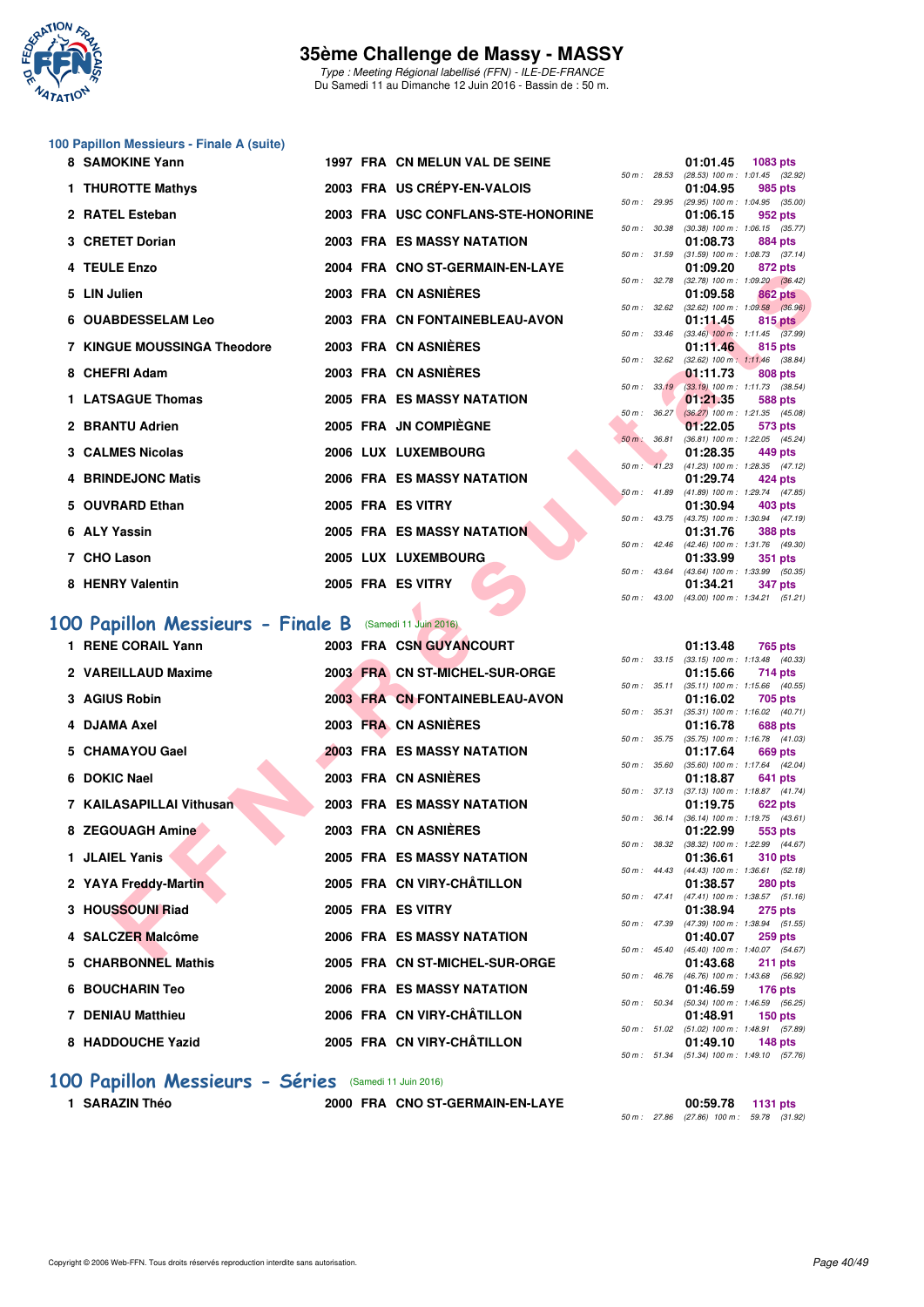

Type : Meeting Régional labellisé (FFN) - ILE-DE-FRANCE Du Samedi 11 au Dimanche 12 Juin 2016 - Bassin de : 50 m.

# **100 Papillon Messieurs - Séries (suite)**

| 50 m: 27.87 (27.87) 100 m: 1:00.18 (32.31)<br>3 HENRY Clément<br>2000 FRA ES VITRY<br>01:00.23<br>1118 $pts$<br>$(27.51)$ 100 m : 1:00.23 $(32.72)$<br>50 m : 27.51<br>4 RAKOTONDRAMANGA Eliot-Tahina<br>2002 FRA ES MASSY NATATION<br>01:00.28<br><b>1117 pts</b><br>50 m : 28.21<br>(28.21) 100 m: 1:00.28 (32.07)<br>5 SALCZER Ladislas<br>2000 FRA ES MASSY NATATION<br>01:01.07<br>1094 pts<br>50 m: 28.14 (28.14) 100 m: 1:01.07 (32.93)<br>6 SAMOKINE Yann<br>1997 FRA CN MELUN VAL DE SEINE<br>01:01.30<br><b>1087 pts</b><br>50 m : 29.84<br>$(29.84)$ 100 m : 1:01.30 $(31.46)$<br><b>7 MARTIN Clément</b><br>1999 FRA CNO ST-GERMAIN-EN-LAYE<br>01:01.45<br><b>1083 pts</b><br>50 m: 29.12 (29.12) 100 m: 1:01.45 (32.33)<br>8 ACHOUR Aziz<br>1999 TUN CN MELUN VAL DE SEINE<br>01:02.06<br>1065 $pts$<br>$(29.30)$ 100 m : 1:02.06 $(32.76)$<br>50 m : 29.30<br>9 ROUBIOL Titouan<br>1997 FRA CN MELUN VAL DE SEINE<br>01:02.22<br><b>1061 pts</b><br>(29.53) 100 m: 1:02.22 (32.69)<br>50 m: 29.53<br>10 BONEL Antonyn<br>2001 FRA CN ST-MICHEL-SUR-ORGE<br>01:02.62<br><b>1050 pts</b><br>50 m : 29.25 (29.25) 100 m : 1:02.62 (33.37)<br>11 PEYROU Nicolas<br>2001 FRA CNO ST-GERMAIN-EN-LAYE<br>01:04.42<br>999 pts<br>$(29.83)$ 100 m : 1:04.42 $(34.59)$<br>50 m: 29.83<br><b>1999 FRA ES MASSY NATATION</b><br>12 LEGER Baptiste<br>01:04.98<br>984 pts<br>$(28.67)$ 100 m : 1:04.98 $(36.31)$<br>50 m: 28.67<br>13 RIVARD Bernard<br>2000 CAN CNO ST-GERMAIN-EN-LAYE<br>01:06.23<br>950 pts<br>50 m: 30.70<br>$(30.70)$ 100 m : 1:06.23 $(35.53)$<br>2003 FRA US CRÉPY-EN-VALOIS<br>1 THUROTTE Mathys<br>01:06.45<br>944 pts<br>$(30.79)$ 100 m : 1:06.45 $(35.66)$<br>50 m: 30.79<br>2000 FRA ES MASSY NATATION<br><b>14 RODRIGUES Adrien</b><br>01:06.70<br>938 pts<br>50 m : 30.84<br>$(30.84)$ 100 m : 1:06.70 $(35.86)$<br><b>2000 FRA ES MASSY NATATION</b><br>15 FOURMY Matéo<br>01:06.85<br>934 pts<br>$(29.55)$ 100 m : 1:06.85 $(37.30)$<br>50 m : 29.55<br>16 TEULE Leo<br>2002 FRA CNO ST-GERMAIN-EN-LAYE<br>01:08.28<br>896 pts<br>50 m: 31.76 (31.76) 100 m: 1:08.28 (36.52)<br>2 CRETET Dorian<br><b>2003 FRA ES MASSY NATATION</b><br>01:09.35<br>868 pts<br>50 m: 32.84 (32.84) 100 m: 1:09.35 (36.51)<br>2000 FRA ES MASSY NATATION<br>17 MOKHFI Naim<br>01:10.11<br>849 pts<br>50 m: 32.34 (32.34) 100 m: 1:10.11 (37.77)<br>2003 FRA CN ASNIERES<br>3 LIN Julien<br>01:11.23<br>821 pts<br>50 m : 33.31<br>(33.31) 100 m: 1:11.23 (37.92)<br>2004 FRA CNO ST-GERMAIN-EN-LAYE<br>4 TEULE Enzo<br>01:12.15<br>798 pts<br>$(33.59)$ 100 m : 1:12.15 $(38.56)$<br>50 m : 33.59<br>4 OUABDESSELAM Leo<br>2003 FRA CN FONTAINEBLEAU-AVON<br>01:12.15<br>798 pts<br>50 m: 34.05 (34.05) 100 m: 1:12.15 (38.10)<br>6 RATEL Esteban<br>2003 FRA USC CONFLANS-STE-HONORINE<br>01:12.59<br>787 pts<br>$(33.48)$ 100 m : 1:12.59 $(39.11)$<br>50 m : 33.48<br>2003 FRA CN ASNIERES<br>7 CHEFRI Adam<br>01:13.09<br>775 pts<br>50 m: 34.10 (34.10) 100 m: 1:13.09 (38.99)<br>2003 FRA CN ASNIERES<br>8 KINGUE MOUSSINGA Theodore<br>01:13.12<br>774 pts<br>50 m: 33.29 (33.29) 100 m: 1:13.12 (39.83)<br>9 RENE CORAIL Yann<br>2003 FRA CSN GUYANCOURT<br>01:14.61<br>738 pts<br>50 m: 34.16 (34.16) 100 m: 1:14.61 (40.45)<br>10 VAREILLAUD Maxime<br>2003 FRA CN ST-MICHEL-SUR-ORGE<br>01:15.01<br>729 pts<br>50 m: 34.34 (34.34) 100 m: 1:15.01 (40.67)<br>2003 FRA CN ASNIÈRES<br>11 DJAMA Axel<br>01:16.01<br>706 pts<br>$(35.30)$ 100 m : 1:16.01 $(40.71)$<br>50 m : 35.30<br><b>12 KAILASAPILLAI Vithusan</b><br>2003 FRA ES MASSY NATATION<br>01:19.07<br>637 pts<br>(36.55) 100 m: 1:19.07 (42.52)<br>50 m : 36.55<br>13 DOKIC Nael<br>2003 FRA CN ASNIERES<br>01:19.54<br>626 pts<br>50 m: 37.72 (37.72) 100 m: 1:19.54 (41.82)<br><b>2003 FRA ES MASSY NATATION</b><br>14 CHAMAYOU Gael<br>01:19.85<br>620 pts<br>50 m : 36.92 (36.92) 100 m : 1:19.85 (42.93)<br>15 AGIUS Robin<br>2003 FRA CN FONTAINEBLEAU-AVON<br>01:21.11<br>593 pts<br>50 m: 37.27 (37.27) 100 m: 1:21.11 (43.84)<br>2003 FRA CN ASNIERES<br><b>16 ZEGOUAGH Amine</b><br>01:21.17<br>591 pts<br>50 m: 37.86 (37.86) 100 m: 1:21.17 (43.31)<br>17 GROS-HENSGSTENBERG Esteban<br>2003 FRA USC CONFLANS-STE-HONORINE<br>01:21.26<br>589 pts<br>50 m : 38.27 (38.27) 100 m : 1:21.26 (42.99)<br><b>18 HAVE Matthieu</b><br>2003 FRA CN DES COMMUNES DE L'ATTICHOIS<br>01:21.29<br>589 pts<br>50 m : 37.13 (37.13) 100 m : 1:21.29 (44.16) | 2 GUIOUBLY Yannis |  | 2001 FRA AC BOULOGNE-BILLANCOURT   |  | 01:00.18 | 1120 pts |
|----------------------------------------------------------------------------------------------------------------------------------------------------------------------------------------------------------------------------------------------------------------------------------------------------------------------------------------------------------------------------------------------------------------------------------------------------------------------------------------------------------------------------------------------------------------------------------------------------------------------------------------------------------------------------------------------------------------------------------------------------------------------------------------------------------------------------------------------------------------------------------------------------------------------------------------------------------------------------------------------------------------------------------------------------------------------------------------------------------------------------------------------------------------------------------------------------------------------------------------------------------------------------------------------------------------------------------------------------------------------------------------------------------------------------------------------------------------------------------------------------------------------------------------------------------------------------------------------------------------------------------------------------------------------------------------------------------------------------------------------------------------------------------------------------------------------------------------------------------------------------------------------------------------------------------------------------------------------------------------------------------------------------------------------------------------------------------------------------------------------------------------------------------------------------------------------------------------------------------------------------------------------------------------------------------------------------------------------------------------------------------------------------------------------------------------------------------------------------------------------------------------------------------------------------------------------------------------------------------------------------------------------------------------------------------------------------------------------------------------------------------------------------------------------------------------------------------------------------------------------------------------------------------------------------------------------------------------------------------------------------------------------------------------------------------------------------------------------------------------------------------------------------------------------------------------------------------------------------------------------------------------------------------------------------------------------------------------------------------------------------------------------------------------------------------------------------------------------------------------------------------------------------------------------------------------------------------------------------------------------------------------------------------------------------------------------------------------------------------------------------------------------------------------------------------------------------------------------------------------------------------------------------------------------------------------------------------------------------------------------------------------------------------------------------------------------------------------------------------------------------------------------------------------------------------------------------------------------------------------------------------------------------------------------------------------------------------------------------------------------------------------------------------------------------------------------------|-------------------|--|------------------------------------|--|----------|----------|
|                                                                                                                                                                                                                                                                                                                                                                                                                                                                                                                                                                                                                                                                                                                                                                                                                                                                                                                                                                                                                                                                                                                                                                                                                                                                                                                                                                                                                                                                                                                                                                                                                                                                                                                                                                                                                                                                                                                                                                                                                                                                                                                                                                                                                                                                                                                                                                                                                                                                                                                                                                                                                                                                                                                                                                                                                                                                                                                                                                                                                                                                                                                                                                                                                                                                                                                                                                                                                                                                                                                                                                                                                                                                                                                                                                                                                                                                                                                                                                                                                                                                                                                                                                                                                                                                                                                                                                                                                                                    |                   |  |                                    |  |          |          |
|                                                                                                                                                                                                                                                                                                                                                                                                                                                                                                                                                                                                                                                                                                                                                                                                                                                                                                                                                                                                                                                                                                                                                                                                                                                                                                                                                                                                                                                                                                                                                                                                                                                                                                                                                                                                                                                                                                                                                                                                                                                                                                                                                                                                                                                                                                                                                                                                                                                                                                                                                                                                                                                                                                                                                                                                                                                                                                                                                                                                                                                                                                                                                                                                                                                                                                                                                                                                                                                                                                                                                                                                                                                                                                                                                                                                                                                                                                                                                                                                                                                                                                                                                                                                                                                                                                                                                                                                                                                    |                   |  |                                    |  |          |          |
|                                                                                                                                                                                                                                                                                                                                                                                                                                                                                                                                                                                                                                                                                                                                                                                                                                                                                                                                                                                                                                                                                                                                                                                                                                                                                                                                                                                                                                                                                                                                                                                                                                                                                                                                                                                                                                                                                                                                                                                                                                                                                                                                                                                                                                                                                                                                                                                                                                                                                                                                                                                                                                                                                                                                                                                                                                                                                                                                                                                                                                                                                                                                                                                                                                                                                                                                                                                                                                                                                                                                                                                                                                                                                                                                                                                                                                                                                                                                                                                                                                                                                                                                                                                                                                                                                                                                                                                                                                                    |                   |  |                                    |  |          |          |
|                                                                                                                                                                                                                                                                                                                                                                                                                                                                                                                                                                                                                                                                                                                                                                                                                                                                                                                                                                                                                                                                                                                                                                                                                                                                                                                                                                                                                                                                                                                                                                                                                                                                                                                                                                                                                                                                                                                                                                                                                                                                                                                                                                                                                                                                                                                                                                                                                                                                                                                                                                                                                                                                                                                                                                                                                                                                                                                                                                                                                                                                                                                                                                                                                                                                                                                                                                                                                                                                                                                                                                                                                                                                                                                                                                                                                                                                                                                                                                                                                                                                                                                                                                                                                                                                                                                                                                                                                                                    |                   |  |                                    |  |          |          |
|                                                                                                                                                                                                                                                                                                                                                                                                                                                                                                                                                                                                                                                                                                                                                                                                                                                                                                                                                                                                                                                                                                                                                                                                                                                                                                                                                                                                                                                                                                                                                                                                                                                                                                                                                                                                                                                                                                                                                                                                                                                                                                                                                                                                                                                                                                                                                                                                                                                                                                                                                                                                                                                                                                                                                                                                                                                                                                                                                                                                                                                                                                                                                                                                                                                                                                                                                                                                                                                                                                                                                                                                                                                                                                                                                                                                                                                                                                                                                                                                                                                                                                                                                                                                                                                                                                                                                                                                                                                    |                   |  |                                    |  |          |          |
|                                                                                                                                                                                                                                                                                                                                                                                                                                                                                                                                                                                                                                                                                                                                                                                                                                                                                                                                                                                                                                                                                                                                                                                                                                                                                                                                                                                                                                                                                                                                                                                                                                                                                                                                                                                                                                                                                                                                                                                                                                                                                                                                                                                                                                                                                                                                                                                                                                                                                                                                                                                                                                                                                                                                                                                                                                                                                                                                                                                                                                                                                                                                                                                                                                                                                                                                                                                                                                                                                                                                                                                                                                                                                                                                                                                                                                                                                                                                                                                                                                                                                                                                                                                                                                                                                                                                                                                                                                                    |                   |  |                                    |  |          |          |
|                                                                                                                                                                                                                                                                                                                                                                                                                                                                                                                                                                                                                                                                                                                                                                                                                                                                                                                                                                                                                                                                                                                                                                                                                                                                                                                                                                                                                                                                                                                                                                                                                                                                                                                                                                                                                                                                                                                                                                                                                                                                                                                                                                                                                                                                                                                                                                                                                                                                                                                                                                                                                                                                                                                                                                                                                                                                                                                                                                                                                                                                                                                                                                                                                                                                                                                                                                                                                                                                                                                                                                                                                                                                                                                                                                                                                                                                                                                                                                                                                                                                                                                                                                                                                                                                                                                                                                                                                                                    |                   |  |                                    |  |          |          |
|                                                                                                                                                                                                                                                                                                                                                                                                                                                                                                                                                                                                                                                                                                                                                                                                                                                                                                                                                                                                                                                                                                                                                                                                                                                                                                                                                                                                                                                                                                                                                                                                                                                                                                                                                                                                                                                                                                                                                                                                                                                                                                                                                                                                                                                                                                                                                                                                                                                                                                                                                                                                                                                                                                                                                                                                                                                                                                                                                                                                                                                                                                                                                                                                                                                                                                                                                                                                                                                                                                                                                                                                                                                                                                                                                                                                                                                                                                                                                                                                                                                                                                                                                                                                                                                                                                                                                                                                                                                    |                   |  |                                    |  |          |          |
|                                                                                                                                                                                                                                                                                                                                                                                                                                                                                                                                                                                                                                                                                                                                                                                                                                                                                                                                                                                                                                                                                                                                                                                                                                                                                                                                                                                                                                                                                                                                                                                                                                                                                                                                                                                                                                                                                                                                                                                                                                                                                                                                                                                                                                                                                                                                                                                                                                                                                                                                                                                                                                                                                                                                                                                                                                                                                                                                                                                                                                                                                                                                                                                                                                                                                                                                                                                                                                                                                                                                                                                                                                                                                                                                                                                                                                                                                                                                                                                                                                                                                                                                                                                                                                                                                                                                                                                                                                                    |                   |  |                                    |  |          |          |
|                                                                                                                                                                                                                                                                                                                                                                                                                                                                                                                                                                                                                                                                                                                                                                                                                                                                                                                                                                                                                                                                                                                                                                                                                                                                                                                                                                                                                                                                                                                                                                                                                                                                                                                                                                                                                                                                                                                                                                                                                                                                                                                                                                                                                                                                                                                                                                                                                                                                                                                                                                                                                                                                                                                                                                                                                                                                                                                                                                                                                                                                                                                                                                                                                                                                                                                                                                                                                                                                                                                                                                                                                                                                                                                                                                                                                                                                                                                                                                                                                                                                                                                                                                                                                                                                                                                                                                                                                                                    |                   |  |                                    |  |          |          |
|                                                                                                                                                                                                                                                                                                                                                                                                                                                                                                                                                                                                                                                                                                                                                                                                                                                                                                                                                                                                                                                                                                                                                                                                                                                                                                                                                                                                                                                                                                                                                                                                                                                                                                                                                                                                                                                                                                                                                                                                                                                                                                                                                                                                                                                                                                                                                                                                                                                                                                                                                                                                                                                                                                                                                                                                                                                                                                                                                                                                                                                                                                                                                                                                                                                                                                                                                                                                                                                                                                                                                                                                                                                                                                                                                                                                                                                                                                                                                                                                                                                                                                                                                                                                                                                                                                                                                                                                                                                    |                   |  |                                    |  |          |          |
|                                                                                                                                                                                                                                                                                                                                                                                                                                                                                                                                                                                                                                                                                                                                                                                                                                                                                                                                                                                                                                                                                                                                                                                                                                                                                                                                                                                                                                                                                                                                                                                                                                                                                                                                                                                                                                                                                                                                                                                                                                                                                                                                                                                                                                                                                                                                                                                                                                                                                                                                                                                                                                                                                                                                                                                                                                                                                                                                                                                                                                                                                                                                                                                                                                                                                                                                                                                                                                                                                                                                                                                                                                                                                                                                                                                                                                                                                                                                                                                                                                                                                                                                                                                                                                                                                                                                                                                                                                                    |                   |  |                                    |  |          |          |
|                                                                                                                                                                                                                                                                                                                                                                                                                                                                                                                                                                                                                                                                                                                                                                                                                                                                                                                                                                                                                                                                                                                                                                                                                                                                                                                                                                                                                                                                                                                                                                                                                                                                                                                                                                                                                                                                                                                                                                                                                                                                                                                                                                                                                                                                                                                                                                                                                                                                                                                                                                                                                                                                                                                                                                                                                                                                                                                                                                                                                                                                                                                                                                                                                                                                                                                                                                                                                                                                                                                                                                                                                                                                                                                                                                                                                                                                                                                                                                                                                                                                                                                                                                                                                                                                                                                                                                                                                                                    |                   |  |                                    |  |          |          |
|                                                                                                                                                                                                                                                                                                                                                                                                                                                                                                                                                                                                                                                                                                                                                                                                                                                                                                                                                                                                                                                                                                                                                                                                                                                                                                                                                                                                                                                                                                                                                                                                                                                                                                                                                                                                                                                                                                                                                                                                                                                                                                                                                                                                                                                                                                                                                                                                                                                                                                                                                                                                                                                                                                                                                                                                                                                                                                                                                                                                                                                                                                                                                                                                                                                                                                                                                                                                                                                                                                                                                                                                                                                                                                                                                                                                                                                                                                                                                                                                                                                                                                                                                                                                                                                                                                                                                                                                                                                    |                   |  |                                    |  |          |          |
|                                                                                                                                                                                                                                                                                                                                                                                                                                                                                                                                                                                                                                                                                                                                                                                                                                                                                                                                                                                                                                                                                                                                                                                                                                                                                                                                                                                                                                                                                                                                                                                                                                                                                                                                                                                                                                                                                                                                                                                                                                                                                                                                                                                                                                                                                                                                                                                                                                                                                                                                                                                                                                                                                                                                                                                                                                                                                                                                                                                                                                                                                                                                                                                                                                                                                                                                                                                                                                                                                                                                                                                                                                                                                                                                                                                                                                                                                                                                                                                                                                                                                                                                                                                                                                                                                                                                                                                                                                                    |                   |  |                                    |  |          |          |
|                                                                                                                                                                                                                                                                                                                                                                                                                                                                                                                                                                                                                                                                                                                                                                                                                                                                                                                                                                                                                                                                                                                                                                                                                                                                                                                                                                                                                                                                                                                                                                                                                                                                                                                                                                                                                                                                                                                                                                                                                                                                                                                                                                                                                                                                                                                                                                                                                                                                                                                                                                                                                                                                                                                                                                                                                                                                                                                                                                                                                                                                                                                                                                                                                                                                                                                                                                                                                                                                                                                                                                                                                                                                                                                                                                                                                                                                                                                                                                                                                                                                                                                                                                                                                                                                                                                                                                                                                                                    |                   |  |                                    |  |          |          |
|                                                                                                                                                                                                                                                                                                                                                                                                                                                                                                                                                                                                                                                                                                                                                                                                                                                                                                                                                                                                                                                                                                                                                                                                                                                                                                                                                                                                                                                                                                                                                                                                                                                                                                                                                                                                                                                                                                                                                                                                                                                                                                                                                                                                                                                                                                                                                                                                                                                                                                                                                                                                                                                                                                                                                                                                                                                                                                                                                                                                                                                                                                                                                                                                                                                                                                                                                                                                                                                                                                                                                                                                                                                                                                                                                                                                                                                                                                                                                                                                                                                                                                                                                                                                                                                                                                                                                                                                                                                    |                   |  |                                    |  |          |          |
|                                                                                                                                                                                                                                                                                                                                                                                                                                                                                                                                                                                                                                                                                                                                                                                                                                                                                                                                                                                                                                                                                                                                                                                                                                                                                                                                                                                                                                                                                                                                                                                                                                                                                                                                                                                                                                                                                                                                                                                                                                                                                                                                                                                                                                                                                                                                                                                                                                                                                                                                                                                                                                                                                                                                                                                                                                                                                                                                                                                                                                                                                                                                                                                                                                                                                                                                                                                                                                                                                                                                                                                                                                                                                                                                                                                                                                                                                                                                                                                                                                                                                                                                                                                                                                                                                                                                                                                                                                                    |                   |  |                                    |  |          |          |
|                                                                                                                                                                                                                                                                                                                                                                                                                                                                                                                                                                                                                                                                                                                                                                                                                                                                                                                                                                                                                                                                                                                                                                                                                                                                                                                                                                                                                                                                                                                                                                                                                                                                                                                                                                                                                                                                                                                                                                                                                                                                                                                                                                                                                                                                                                                                                                                                                                                                                                                                                                                                                                                                                                                                                                                                                                                                                                                                                                                                                                                                                                                                                                                                                                                                                                                                                                                                                                                                                                                                                                                                                                                                                                                                                                                                                                                                                                                                                                                                                                                                                                                                                                                                                                                                                                                                                                                                                                                    |                   |  |                                    |  |          |          |
|                                                                                                                                                                                                                                                                                                                                                                                                                                                                                                                                                                                                                                                                                                                                                                                                                                                                                                                                                                                                                                                                                                                                                                                                                                                                                                                                                                                                                                                                                                                                                                                                                                                                                                                                                                                                                                                                                                                                                                                                                                                                                                                                                                                                                                                                                                                                                                                                                                                                                                                                                                                                                                                                                                                                                                                                                                                                                                                                                                                                                                                                                                                                                                                                                                                                                                                                                                                                                                                                                                                                                                                                                                                                                                                                                                                                                                                                                                                                                                                                                                                                                                                                                                                                                                                                                                                                                                                                                                                    |                   |  |                                    |  |          |          |
|                                                                                                                                                                                                                                                                                                                                                                                                                                                                                                                                                                                                                                                                                                                                                                                                                                                                                                                                                                                                                                                                                                                                                                                                                                                                                                                                                                                                                                                                                                                                                                                                                                                                                                                                                                                                                                                                                                                                                                                                                                                                                                                                                                                                                                                                                                                                                                                                                                                                                                                                                                                                                                                                                                                                                                                                                                                                                                                                                                                                                                                                                                                                                                                                                                                                                                                                                                                                                                                                                                                                                                                                                                                                                                                                                                                                                                                                                                                                                                                                                                                                                                                                                                                                                                                                                                                                                                                                                                                    |                   |  |                                    |  |          |          |
|                                                                                                                                                                                                                                                                                                                                                                                                                                                                                                                                                                                                                                                                                                                                                                                                                                                                                                                                                                                                                                                                                                                                                                                                                                                                                                                                                                                                                                                                                                                                                                                                                                                                                                                                                                                                                                                                                                                                                                                                                                                                                                                                                                                                                                                                                                                                                                                                                                                                                                                                                                                                                                                                                                                                                                                                                                                                                                                                                                                                                                                                                                                                                                                                                                                                                                                                                                                                                                                                                                                                                                                                                                                                                                                                                                                                                                                                                                                                                                                                                                                                                                                                                                                                                                                                                                                                                                                                                                                    |                   |  |                                    |  |          |          |
|                                                                                                                                                                                                                                                                                                                                                                                                                                                                                                                                                                                                                                                                                                                                                                                                                                                                                                                                                                                                                                                                                                                                                                                                                                                                                                                                                                                                                                                                                                                                                                                                                                                                                                                                                                                                                                                                                                                                                                                                                                                                                                                                                                                                                                                                                                                                                                                                                                                                                                                                                                                                                                                                                                                                                                                                                                                                                                                                                                                                                                                                                                                                                                                                                                                                                                                                                                                                                                                                                                                                                                                                                                                                                                                                                                                                                                                                                                                                                                                                                                                                                                                                                                                                                                                                                                                                                                                                                                                    |                   |  |                                    |  |          |          |
|                                                                                                                                                                                                                                                                                                                                                                                                                                                                                                                                                                                                                                                                                                                                                                                                                                                                                                                                                                                                                                                                                                                                                                                                                                                                                                                                                                                                                                                                                                                                                                                                                                                                                                                                                                                                                                                                                                                                                                                                                                                                                                                                                                                                                                                                                                                                                                                                                                                                                                                                                                                                                                                                                                                                                                                                                                                                                                                                                                                                                                                                                                                                                                                                                                                                                                                                                                                                                                                                                                                                                                                                                                                                                                                                                                                                                                                                                                                                                                                                                                                                                                                                                                                                                                                                                                                                                                                                                                                    |                   |  |                                    |  |          |          |
|                                                                                                                                                                                                                                                                                                                                                                                                                                                                                                                                                                                                                                                                                                                                                                                                                                                                                                                                                                                                                                                                                                                                                                                                                                                                                                                                                                                                                                                                                                                                                                                                                                                                                                                                                                                                                                                                                                                                                                                                                                                                                                                                                                                                                                                                                                                                                                                                                                                                                                                                                                                                                                                                                                                                                                                                                                                                                                                                                                                                                                                                                                                                                                                                                                                                                                                                                                                                                                                                                                                                                                                                                                                                                                                                                                                                                                                                                                                                                                                                                                                                                                                                                                                                                                                                                                                                                                                                                                                    |                   |  |                                    |  |          |          |
|                                                                                                                                                                                                                                                                                                                                                                                                                                                                                                                                                                                                                                                                                                                                                                                                                                                                                                                                                                                                                                                                                                                                                                                                                                                                                                                                                                                                                                                                                                                                                                                                                                                                                                                                                                                                                                                                                                                                                                                                                                                                                                                                                                                                                                                                                                                                                                                                                                                                                                                                                                                                                                                                                                                                                                                                                                                                                                                                                                                                                                                                                                                                                                                                                                                                                                                                                                                                                                                                                                                                                                                                                                                                                                                                                                                                                                                                                                                                                                                                                                                                                                                                                                                                                                                                                                                                                                                                                                                    |                   |  |                                    |  |          |          |
|                                                                                                                                                                                                                                                                                                                                                                                                                                                                                                                                                                                                                                                                                                                                                                                                                                                                                                                                                                                                                                                                                                                                                                                                                                                                                                                                                                                                                                                                                                                                                                                                                                                                                                                                                                                                                                                                                                                                                                                                                                                                                                                                                                                                                                                                                                                                                                                                                                                                                                                                                                                                                                                                                                                                                                                                                                                                                                                                                                                                                                                                                                                                                                                                                                                                                                                                                                                                                                                                                                                                                                                                                                                                                                                                                                                                                                                                                                                                                                                                                                                                                                                                                                                                                                                                                                                                                                                                                                                    |                   |  |                                    |  |          |          |
|                                                                                                                                                                                                                                                                                                                                                                                                                                                                                                                                                                                                                                                                                                                                                                                                                                                                                                                                                                                                                                                                                                                                                                                                                                                                                                                                                                                                                                                                                                                                                                                                                                                                                                                                                                                                                                                                                                                                                                                                                                                                                                                                                                                                                                                                                                                                                                                                                                                                                                                                                                                                                                                                                                                                                                                                                                                                                                                                                                                                                                                                                                                                                                                                                                                                                                                                                                                                                                                                                                                                                                                                                                                                                                                                                                                                                                                                                                                                                                                                                                                                                                                                                                                                                                                                                                                                                                                                                                                    |                   |  |                                    |  |          |          |
|                                                                                                                                                                                                                                                                                                                                                                                                                                                                                                                                                                                                                                                                                                                                                                                                                                                                                                                                                                                                                                                                                                                                                                                                                                                                                                                                                                                                                                                                                                                                                                                                                                                                                                                                                                                                                                                                                                                                                                                                                                                                                                                                                                                                                                                                                                                                                                                                                                                                                                                                                                                                                                                                                                                                                                                                                                                                                                                                                                                                                                                                                                                                                                                                                                                                                                                                                                                                                                                                                                                                                                                                                                                                                                                                                                                                                                                                                                                                                                                                                                                                                                                                                                                                                                                                                                                                                                                                                                                    |                   |  |                                    |  |          |          |
|                                                                                                                                                                                                                                                                                                                                                                                                                                                                                                                                                                                                                                                                                                                                                                                                                                                                                                                                                                                                                                                                                                                                                                                                                                                                                                                                                                                                                                                                                                                                                                                                                                                                                                                                                                                                                                                                                                                                                                                                                                                                                                                                                                                                                                                                                                                                                                                                                                                                                                                                                                                                                                                                                                                                                                                                                                                                                                                                                                                                                                                                                                                                                                                                                                                                                                                                                                                                                                                                                                                                                                                                                                                                                                                                                                                                                                                                                                                                                                                                                                                                                                                                                                                                                                                                                                                                                                                                                                                    |                   |  |                                    |  |          |          |
|                                                                                                                                                                                                                                                                                                                                                                                                                                                                                                                                                                                                                                                                                                                                                                                                                                                                                                                                                                                                                                                                                                                                                                                                                                                                                                                                                                                                                                                                                                                                                                                                                                                                                                                                                                                                                                                                                                                                                                                                                                                                                                                                                                                                                                                                                                                                                                                                                                                                                                                                                                                                                                                                                                                                                                                                                                                                                                                                                                                                                                                                                                                                                                                                                                                                                                                                                                                                                                                                                                                                                                                                                                                                                                                                                                                                                                                                                                                                                                                                                                                                                                                                                                                                                                                                                                                                                                                                                                                    |                   |  |                                    |  |          |          |
|                                                                                                                                                                                                                                                                                                                                                                                                                                                                                                                                                                                                                                                                                                                                                                                                                                                                                                                                                                                                                                                                                                                                                                                                                                                                                                                                                                                                                                                                                                                                                                                                                                                                                                                                                                                                                                                                                                                                                                                                                                                                                                                                                                                                                                                                                                                                                                                                                                                                                                                                                                                                                                                                                                                                                                                                                                                                                                                                                                                                                                                                                                                                                                                                                                                                                                                                                                                                                                                                                                                                                                                                                                                                                                                                                                                                                                                                                                                                                                                                                                                                                                                                                                                                                                                                                                                                                                                                                                                    |                   |  |                                    |  |          |          |
|                                                                                                                                                                                                                                                                                                                                                                                                                                                                                                                                                                                                                                                                                                                                                                                                                                                                                                                                                                                                                                                                                                                                                                                                                                                                                                                                                                                                                                                                                                                                                                                                                                                                                                                                                                                                                                                                                                                                                                                                                                                                                                                                                                                                                                                                                                                                                                                                                                                                                                                                                                                                                                                                                                                                                                                                                                                                                                                                                                                                                                                                                                                                                                                                                                                                                                                                                                                                                                                                                                                                                                                                                                                                                                                                                                                                                                                                                                                                                                                                                                                                                                                                                                                                                                                                                                                                                                                                                                                    |                   |  |                                    |  |          |          |
|                                                                                                                                                                                                                                                                                                                                                                                                                                                                                                                                                                                                                                                                                                                                                                                                                                                                                                                                                                                                                                                                                                                                                                                                                                                                                                                                                                                                                                                                                                                                                                                                                                                                                                                                                                                                                                                                                                                                                                                                                                                                                                                                                                                                                                                                                                                                                                                                                                                                                                                                                                                                                                                                                                                                                                                                                                                                                                                                                                                                                                                                                                                                                                                                                                                                                                                                                                                                                                                                                                                                                                                                                                                                                                                                                                                                                                                                                                                                                                                                                                                                                                                                                                                                                                                                                                                                                                                                                                                    |                   |  |                                    |  |          |          |
|                                                                                                                                                                                                                                                                                                                                                                                                                                                                                                                                                                                                                                                                                                                                                                                                                                                                                                                                                                                                                                                                                                                                                                                                                                                                                                                                                                                                                                                                                                                                                                                                                                                                                                                                                                                                                                                                                                                                                                                                                                                                                                                                                                                                                                                                                                                                                                                                                                                                                                                                                                                                                                                                                                                                                                                                                                                                                                                                                                                                                                                                                                                                                                                                                                                                                                                                                                                                                                                                                                                                                                                                                                                                                                                                                                                                                                                                                                                                                                                                                                                                                                                                                                                                                                                                                                                                                                                                                                                    | 19 TRUBERT Ronan  |  | 2003 FRA USC CONFLANS-STE-HONORINE |  | 01:21.78 | 579 pts  |
| 50 m: 37.88 (37.88) 100 m: 1:21.78 (43.90)<br>20 PEREIRA Mathis<br><b>2004 FRA CSN GUYANCOURT</b><br>01:21.87<br>577 pts                                                                                                                                                                                                                                                                                                                                                                                                                                                                                                                                                                                                                                                                                                                                                                                                                                                                                                                                                                                                                                                                                                                                                                                                                                                                                                                                                                                                                                                                                                                                                                                                                                                                                                                                                                                                                                                                                                                                                                                                                                                                                                                                                                                                                                                                                                                                                                                                                                                                                                                                                                                                                                                                                                                                                                                                                                                                                                                                                                                                                                                                                                                                                                                                                                                                                                                                                                                                                                                                                                                                                                                                                                                                                                                                                                                                                                                                                                                                                                                                                                                                                                                                                                                                                                                                                                                           |                   |  |                                    |  |          |          |

| 50 m :   | 29.84 | (29.84) 100 m :   | 1:01.30         | (31.46) |
|----------|-------|-------------------|-----------------|---------|
|          |       | 01:01.45          | 1083 pts        |         |
| 50 m :   | 29.12 | (29.12) 100 m :   | 1:01.45         | (32.33) |
|          |       | 01:02.06          | 1065            | pts     |
| $50 m$ : | 29.30 | $(29.30)$ 100 m : | 1:02.06         | (32.76) |
|          |       | 01:02.22          | 1061            | pts     |
| $50 m$ : | 29.53 | $(29.53)$ 100 m : | 1:02.22         | (32.69) |
|          |       | 01:02.62          | <b>1050 pts</b> |         |
| $50 m$ : | 29.25 | $(29.25)$ 100 m : | 1:02.62         | (33.37) |
|          |       | 01:04.42          | 999 pts         |         |
| $50 m$ : | 29.83 | $(29.83) 100 m$ : | 1:04.42         | (34.59) |
|          |       | 01:04.98          | 984 pts         |         |
| $50 m$ : | 28.67 | $(28.67) 100 m$ : | 1:04.98         | (36.31) |
|          |       | 01:06.23          | 950 pts         |         |
| $50 m$ : | 30.70 | $(30.70)$ 100 m : | 1:06.23         | (35.53) |
|          |       | 01:06.45          | 944 pts         |         |
|          | 30.79 |                   |                 |         |
| $50 m$ : |       | $(30.79)$ 100 m : | 1:06.45         | (35.66) |
|          |       | 01:06.70          | 938 pts         |         |
| 50 m :   | 30.84 | $(30.84) 100 m$ : | 1:06.70         | (35.86) |
|          |       | 01:06.85          | 934 pts         |         |
| 50 m :   | 29.55 | (29.55) 100 m :   | 1:06.85         | (37.30) |
|          |       | 01:08.28          | 896 pts         |         |
| $50 m$ : | 31.76 | $(31.76) 100 m$ : | 1:08.28         | (36.52) |
|          |       | 01:09.35          | <b>868 pts</b>  |         |
| $50 m$ : | 32.84 | $(32.84) 100 m$ : | 1:09.35         | (36.51) |
|          |       | 01:10.11          | 849 pts         |         |
| 50 m :   | 32.34 | $(32.34)$ 100 m : | 1:10.11         | (37.77) |
|          |       | 01:11.23          | 821             | pts     |
| $50 m$ : | 33.31 | $(33.31) 100 m$ : | 1:11.23         | (37.92) |
|          |       | 01:12.15          | <b>798 pts</b>  |         |
| 50 m :   | 33.59 | $(33.59)$ 100 m : | 1:12.15         | (38.56) |
|          |       | 01:12.15          | 798 pts         |         |
| $50 m$ : | 34.05 | $(34.05)$ 100 m : | 1:12.15         | (38.10) |
|          |       | 01:12.59          | <b>787 pts</b>  |         |
| $50 m$ : | 33.48 | $(33.48) 100 m$ : | 1:12.59         | (39.11) |
|          |       | 01:13.09          | 775 pts         |         |
| 50 m :   | 34.10 | $(34.10) 100 m$ : | 1:13.09         | (38.99) |
|          |       | 01:13.12          | 774 pts         |         |
| 50 m :   | 33.29 | $(33.29)$ 100 m : | 1:13.12         | (39.83) |
|          |       | 01:14.61          | <b>738 pts</b>  |         |
| 50 m :   | 34.16 | $(34.16) 100 m$ : | 1:14.61         | (40.45) |
|          |       | 01:15.01          | <b>729 pts</b>  |         |
| 50 m :   | 34.34 | $(34.34) 100 m$ : | 1:15.01         | (40.67) |
|          |       | 01:16.01          | 706 pts         |         |
| 50 m :   | 35.30 | $(35.30)$ 100 m : | 1:16.01         | (40.71) |
|          |       | 01:19.07          | <b>637 pts</b>  |         |
| 50 m :   | 36.55 | $(36.55)$ 100 m : | 1:19.07         | (42.52) |
|          |       | 01:19.54          | 626 pts         |         |
| 50 m :   | 37.72 | $(37.72) 100 m$ : | 1:19.54         | (41.82) |
|          |       | 01:19.85          | <b>620 pts</b>  |         |
| $50 m$ : | 36.92 | $(36.92)$ 100 m : | 1:19.85         | (42.93) |
|          |       |                   |                 |         |
|          |       | 01:21.11          | 593 pts         |         |
| $50 m$ : | 37.27 | (37.27) 100 m :   | 1:21.11         | (43.84) |
|          |       | 01:21.17          | 591 pts         |         |
| $50 m$ : | 37.86 | $(37.86) 100 m$ : | 1:21.17         | (43.31) |
|          |       | 01:21.26          | <b>589 pts</b>  |         |
| 50 m :   | 38.27 | $(38.27)$ 100 m : | 1:21.26         | (42.99) |
|          |       | 01:21.29          | <b>589 pts</b>  |         |
| 50 m :   | 37.13 | $(37.13) 100 m$ : | 1:21.29         | (44.16) |
|          |       | 01:21.78          | 579 pts         |         |
| $50 m$ : | 37.88 | $(37.88) 100 m$ : | 1:21.78         | (43.90) |
|          |       | 01:21.87          | 577 pts         |         |
| $50 m$ : | 37.40 | $(37.40) 100 m$ : | 1:21.87         | (44.47) |
|          |       |                   |                 |         |
|          |       |                   |                 |         |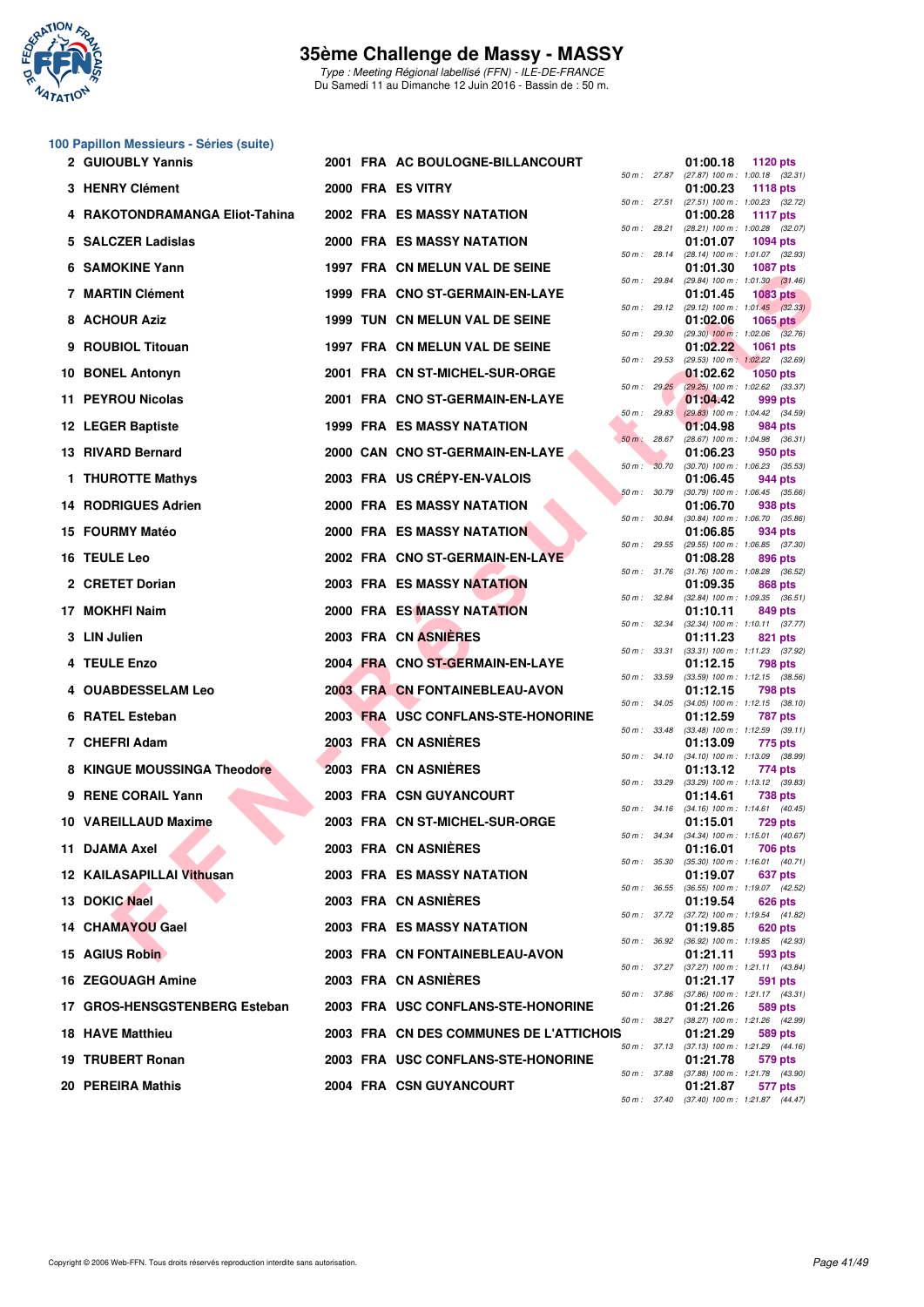

Type : Meeting Régional labellisé (FFN) - ILE-DE-FRANCE Du Samedi 11 au Dimanche 12 Juin 2016 - Bassin de : 50 m.

### **100 Papillon Messieurs - Séries (suite)**

|   | 1 BRANTU Adrien           |  | 2005 FRA JN COMPIEGNE                   |                  |                  | 01:21.96 | 575 pts                                                                 |  |
|---|---------------------------|--|-----------------------------------------|------------------|------------------|----------|-------------------------------------------------------------------------|--|
|   | 21 COCHARD Mathieu        |  | 2004 FRA ES MASSY NATATION              | 50 m : 36.80     |                  | 01:22.17 | $(36.80)$ 100 m : 1:21.96 $(45.16)$<br>570 pts                          |  |
|   | <b>22 LANGLAIS Leo</b>    |  | <b>2004 FRA ES MASSY NATATION</b>       | 50 m : 37.99     |                  | 01:23.91 | $(37.99)$ 100 m : 1:22.17 $(44.18)$<br>535 pts                          |  |
|   | 2 LATSAGUE Thomas         |  | <b>2005 FRA ES MASSY NATATION</b>       | 50 m: 38.95      |                  | 01:24.08 | (38.95) 100 m: 1:23.91 (44.96)<br>531 pts                               |  |
|   | 23 LEMPIRE Loris          |  | 2004 FRA ES MASSY NATATION              | 50 m : 37.34     |                  | 01:24.43 | (37.34) 100 m: 1:24.08 (46.74)<br>524 pts                               |  |
|   | 24 DESHAIES-LEVREZ Enzo   |  | 2003 FRA CN ST-MICHEL-SUR-ORGE          | 50 m: 39.08      |                  | 01:24.48 | (39.08) 100 m: 1:24.43 (45.35)<br>523 pts                               |  |
|   | 25 LEMOINE Leopold        |  | 2003 FRA CN DES COMMUNES DE L'ATTICHOIS | 50 m: 38.32      |                  | 01:26.18 | $(38.32)$ 100 m : 1:24.48 $(46.16)$<br>490 pts                          |  |
|   | 26 CATHALO Antonin        |  | 2003 FRA CSN GUYANCOURT                 | 50 m: 36.86      |                  | 01:27.40 | $(36.86)$ 100 m : 1:26.18 $(49.32)$<br>467 pts                          |  |
|   | 27 MAROTINE Maxime        |  | 2004 FRA JN COMPIEGNE                   | 50 m: 39.21      |                  | 01:28.10 | (39.21) 100 m: 1:27.40 (48.19)<br>454 pts                               |  |
|   | <b>BRINDEJONC Matis</b>   |  | 2006 FRA ES MASSY NATATION              |                  | 50 m: 41.28      | 01:28.37 | (41.28) 100 m: 1:28.10 (46.82)<br>449 pts                               |  |
|   | 4 CALMES Nicolas          |  | 2006 LUX LUXEMBOURG                     |                  | 50 m: 42.25      | 01:28.41 | $(42.25)$ 100 m : 1:28.37 $(46.12)$<br>448 pts                          |  |
|   | 5 AUKAULOO Zaki           |  | 2005 FRA ES MASSY NATATION              | $50 m$ : $40.13$ |                  | 01:28.42 | (40.13) 100 m: 1:28.41 (48.28)<br>448 pts                               |  |
|   | 6 ALY Yassin              |  | <b>2005 FRA ES MASSY NATATION</b>       |                  | 50 m: 39.97      | 01:29.60 | (39.97) 100 m: 1:28.42 (48.45)<br>426 pts                               |  |
|   | 28 LAVIGNE Mathieu        |  | <b>2003 FRA ES MASSY NATATION</b>       |                  |                  | 01:30.31 | 50 m: 41.11 (41.11) 100 m: 1:29.60 (48.49)<br>414 pts                   |  |
|   | 29 WEBER Loris            |  | 2003 LUX LUXEMBOURG                     |                  | $50 m$ : $42.00$ | 01:30.61 | $(42.00)$ 100 m : 1:30.31 $(48.31)$<br>408 pts                          |  |
|   | <b>30 QUAILY Amine</b>    |  | 2004 FRA CSN GUYANCOURT                 |                  |                  | 01:30.84 | 50 m: 41.12 (41.12) 100 m: 1:30.61 (49.49)<br>404 pts                   |  |
|   | 31 PELLÉ Mathis           |  | 2003 FRA CN DES COMMUNES DE L'ATTICHOIS |                  |                  | 01:31.35 | 50 m: 41.97 (41.97) 100 m: 1:30.84 (48.87)<br>395 pts                   |  |
|   | 32 ERRAHMOUNI Adam        |  | 2004 FRA CN FONTAINEBLEAU-AVON          |                  | 50 m : 41.84     | 01:33.34 | $(41.84)$ 100 m : 1:31.35 $(49.51)$<br>362 pts                          |  |
|   | 7 HENRY Valentin          |  | 2005 FRA ES VITRY                       | $50 m$ : 43.52   |                  | 01:33.81 | (43.52) 100 m: 1:33.34 (49.82)<br>354 pts                               |  |
|   | 8 OUVRARD Ethan           |  | 2005 FRA ES VITRY                       |                  | 50 m : 40.81     | 01:33.98 | $(40.81)$ 100 m : 1:33.81 $(53.00)$<br><b>351 pts</b>                   |  |
|   | 33 ALIOUAT Mehdi          |  | 2003 FRA USC CONFLANS-STE-HONORINE      | 50 m: 42.23      |                  | 01:34.06 | $(42.23)$ 100 m : 1:33.98 $(51.75)$<br>350 pts                          |  |
|   | 34 PAGE Adrien            |  | 2004 FRA CN ST-MICHEL-SUR-ORGE          | 50 m : 38.82     |                  | 01:34.19 | (38.82) 100 m: 1:34.06 (55.24)<br>348 pts                               |  |
|   | 35 THIERRY Gaspard        |  | 2004 FRA CN FONTAINEBLEAU-AVON          |                  |                  | 01:34.68 | 50 m: 44.92 (44.92) 100 m: 1:34.19 (49.27)<br>340 pts                   |  |
| 9 | <b>CHO Lason</b>          |  | 2005 LUX LUXEMBOURG                     |                  | 50 m : 44.70     | 01:34.97 | (44.70) 100 m: 1:34.68 (49.98)<br>335 pts                               |  |
|   | 10 JLAIEL Yanis           |  | <b>2005 FRA ES MASSY NATATION</b>       |                  |                  | 01:35.81 | 50 m: 42.77 (42.77) 100 m: 1:34.97 (52.20)<br><b>322 pts</b>            |  |
|   | 36 DA CUNHA David         |  | 2003 FRA CN ST-MICHEL-SUR-ORGE          | 50 m: 42.38      |                  | 01:35.84 | (42.38) 100 m : 1:35.81 (53.43)                                         |  |
|   | 11 SALCZER Malcôme        |  | 2006 FRA ES MASSY NATATION              |                  |                  | 01:39.57 | 321 pts<br>50 m: 44.02 (44.02) 100 m: 1:35.84 (51.82)<br><b>266 pts</b> |  |
|   |                           |  |                                         | 50 m : 43.64     |                  | 01:40.20 | (43.64) 100 m : 1:39.57 (55.93)                                         |  |
|   | 12 ION Victor             |  | <b>2005 FRA ES MASSY NATATION</b>       | 50 m: 46.29      |                  |          | 257 pts<br>(46.29) 100 m: 1:40.20 (53.91)                               |  |
|   | 13 YAYA Freddy-Martin     |  | 2005 FRA CN VIRY-CHATILLON              |                  |                  | 01:41.66 | 237 pts<br>50 m: 45.15 (45.15) 100 m: 1:41.66 (56.51)                   |  |
|   | 14 HOUSSOUNI Riad         |  | 2005 FRA ES VITRY                       | 50 m: 42.53      |                  | 01:41.67 | 237 pts<br>$(42.53)$ 100 m : 1:41.67 $(59.14)$                          |  |
|   | <b>15 BOUCHARIN Teo</b>   |  | 2006 FRA ES MASSY NATATION              |                  |                  | 01:42.14 | 231 pts<br>50 m : 47.12 (47.12) 100 m : 1:42.14 (55.02)                 |  |
|   | 37 MEDDAHI Massyl         |  | <b>2004 FRA CSN GUYANCOURT</b>          | 50 m: 46.36      |                  | 01:42.56 | <b>225 pts</b><br>(46.36) 100 m: 1:42.56 (56.20)                        |  |
|   | 38 OULED BOUARIF Hassan   |  | 2003 FRA AS LE PLESSIS-SAVIGNY          | 50 m: 48.26      |                  | 01:43.86 | <b>208 pts</b><br>(48.26) 100 m: 1:43.86 (55.60)                        |  |
|   | 16 HADDOUCHE Yazid        |  | 2005 FRA CN VIRY-CHÂTILLON              | $50 m$ : 45.69   |                  | 01:43.91 | 208 pts<br>(45.69) 100 m: 1:43.91 (58.22)                               |  |
|   | 17 CHARBONNEL Mathis      |  | 2005 FRA CN ST-MICHEL-SUR-ORGE          |                  | 50 m : 47.68     | 01:46.45 | 177 pts<br>$(47.68)$ 100 m : 1:46.45 (58.77)                            |  |
|   | <b>18 DENIAU Matthieu</b> |  | 2006 FRA CN VIRY-CHÂTILLON              |                  |                  | 01:51.22 | <b>126 pts</b><br>50 m: 46.71 (46.71) 100 m: 1:51.22 (1:04.51)          |  |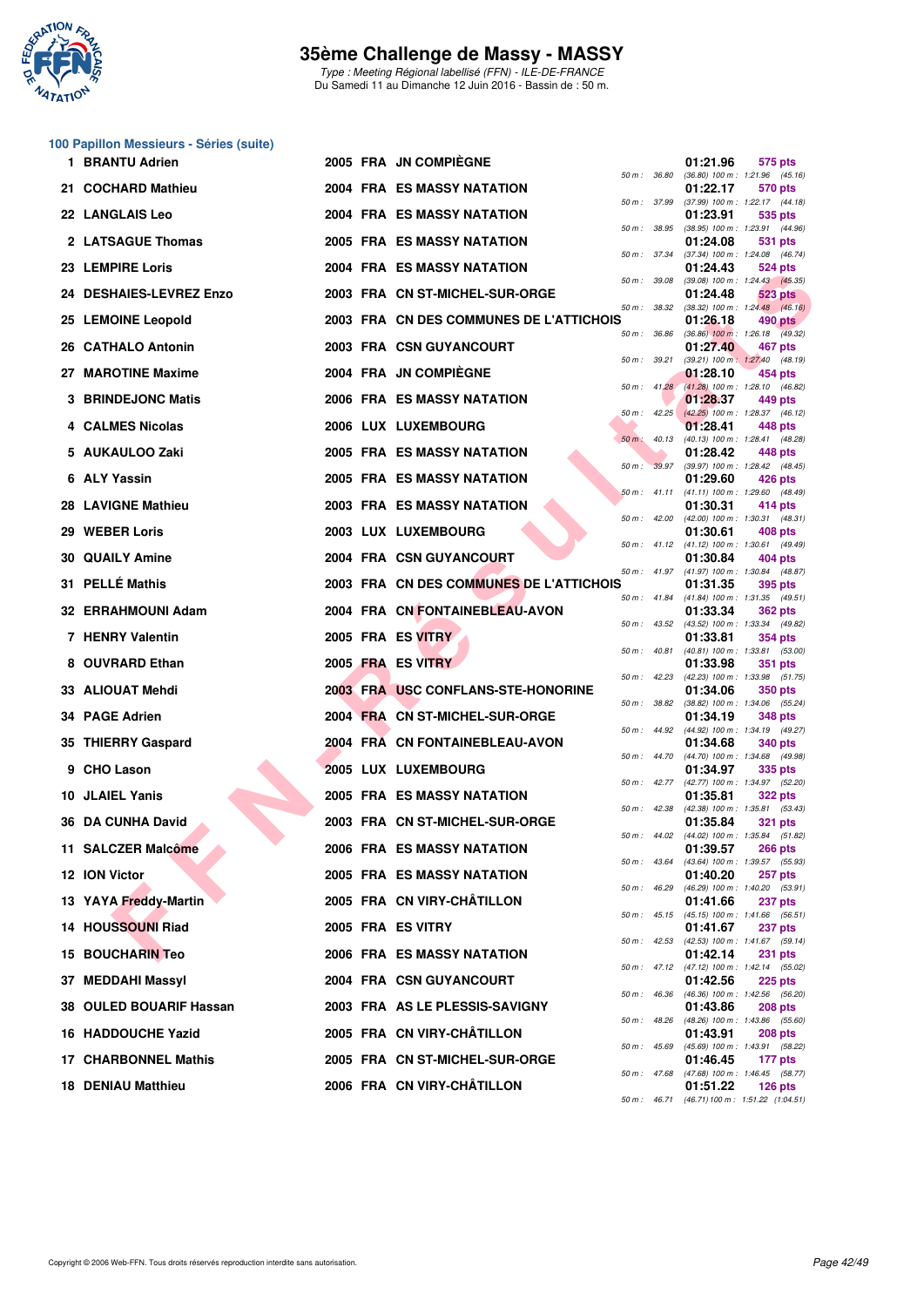

Type : Meeting Régional labellisé (FFN) - ILE-DE-FRANCE Du Samedi 11 au Dimanche 12 Juin 2016 - Bassin de : 50 m.

#### **100 Papillon Messieurs - Séries (suite)**

| 39 CHENNI Mohamed                                      | <b>2004 FRA ES MASSY NATATION</b> |                          | 01:55.87       | 85 pts                                        |  |
|--------------------------------------------------------|-----------------------------------|--------------------------|----------------|-----------------------------------------------|--|
|                                                        |                                   | 50 m: 52.82              |                | $(52.82)$ 100 m : 1:55.87 $(1:03.05)$         |  |
| <b>19 BATIKIAN Lucas</b>                               | 2006 FRA CN ST-MICHEL-SUR-ORGE    |                          | 02:00.01       | 55 pts                                        |  |
|                                                        |                                   | 50 m: 53.21              |                | $(53.21)$ 100 m : 2:00.01 $(1.06.80)$         |  |
| 20 PRIOLET Lukas                                       | 2006 FRA CN VIRY-CHÂTILLON        |                          | 02:02.81       | 38 pts                                        |  |
|                                                        |                                   | 50 m: 51.05              |                | $(51.05) 100 \text{ m}$ : 2:02.81 $(1:11.76)$ |  |
| 21 BOUCETTA Ilyes                                      | 2005 FRA CN VIRY-CHÂTILLON        |                          | 02:07.60       | 17 pts                                        |  |
|                                                        |                                   | $50 \text{ m}$ : $57.29$ |                | $(57.29)$ 100 m : 2:07.60 $(1:10.31)$         |  |
| 40 RODRIGUEZ Thibaud                                   | 2004 FRA AS CORBEIL-ESSONNE       |                          | 02:10.31       | 9 pts                                         |  |
|                                                        |                                   | $50 m$ : $57.75$         |                | $(57.75) 100 \text{ m}$ : 2:10.31 $(1.12.56)$ |  |
| --- BRAIZE Neo                                         | <b>2004 FRA ES MASSY NATATION</b> |                          | <b>DNS</b> dec |                                               |  |
|                                                        |                                   |                          |                |                                               |  |
|                                                        |                                   |                          |                |                                               |  |
| 200 4 Nages Messieurs - Séries (Dimanche 12 Juin 2016) |                                   |                          |                |                                               |  |
| 1 SAMOKINE Yann                                        | 1997 FRA CN MELUN VAL DE SEINE    |                          | 02:13.44       | 1149 pts                                      |  |
|                                                        |                                   |                          |                |                                               |  |

# **[200 4 Nages Messieurs - Séries](http://www.ffnatation.fr/webffn/resultats.php?idact=nat&go=epr&idcpt=38069&idepr=91)** (Dimanche 12 Juin 2016)

| 4v | <b>NUPRIGULL IIIIDAUU</b>                             |  | ZUVT FRA AJ CURDEIL-EJJUNNE                                                                                                    |  | 04.10.31       | <b>J</b> pis                                                          |
|----|-------------------------------------------------------|--|--------------------------------------------------------------------------------------------------------------------------------|--|----------------|-----------------------------------------------------------------------|
|    | ---   BRAIZE Neo                                      |  | <b>2004 FRA ES MASSY NATATION</b>                                                                                              |  | <b>DNS</b> dec | 50 m: 57.75 (57.75) 100 m: 2:10.31 (1:12.56)                          |
|    | 00 4 Nages Messieurs - Séries (Dimanche 12 Juin 2016) |  |                                                                                                                                |  |                |                                                                       |
|    | 1 SAMOKINE Yann                                       |  | 1997 FRA CN MELUN VAL DE SEINE                                                                                                 |  | 02:13.44       | $\triangle$ 1149 pts                                                  |
|    | 2 SALCZER Ladislas                                    |  | 50 m: 28.58 (28.58) 100 m: 1:05.62 (37.04) 150 m: 1:42.58 (36.96) 200 m: 2:13.44 (30.86)<br><b>2000 FRA ES MASSY NATATION</b>  |  | 02:15.88       | 1112 $pts$                                                            |
|    |                                                       |  | 50 m: 27.89 (27.89) 100 m: 1:02.04 (34.15) 150 m: 1:44.32                                                                      |  |                | $(42.28)$ 200 m : 2:15.88 (31.56)                                     |
|    | 3 HENRY Clément                                       |  | 2000 FRA ES VITRY                                                                                                              |  | 02:16.91       | <b>1096 pts</b>                                                       |
|    | 4 RACZYNSKI Stanislas                                 |  | 50 m: 27.88 (27.88) 100 m: 1:04.73 (36.85) 150 m: 1:45.29 (40.56) 200 m: 2:16.91 (31.62)<br>1996 FRA CN MELUN VAL DE SEINE     |  | 02:18.17       | <b>1077 pts</b>                                                       |
|    |                                                       |  | 50 m: 29.20 (29.20) 100 m: 1:03.64 (34.44) 150 m: 1:47.58 (43.94) 200 m: 2:18.17 (30.59)                                       |  |                |                                                                       |
|    | 5 BONEL Antonyn                                       |  | 2001 FRA CN ST-MICHEL-SUR-ORGE<br>50 m: 28.69 (28.69)<br>$100 m: -$                                                            |  | 02:20.15       | <b>1048 pts</b><br>150 m: 1:48.14 (1:19.45) 200 m: 2:20.15 (32.01)    |
|    | 6 RODRIGUES Adrien                                    |  | 2000 FRA ES MASSY NATATION                                                                                                     |  | 02:20.57       | $1042$ pts                                                            |
|    | 7 FOURMY Matéo                                        |  | 50 m: 30.24 (30.24) 100 m: 1:06.41 (36.17) 150 m: 1:48.87 (42.46) 200 m: 2:20.57 (31.70)<br><b>2000 FRA ES MASSY NATATION</b>  |  | 02:21.28       | <b>1031 pts</b>                                                       |
|    |                                                       |  | 50 m: 29.22 (29.22) 100 m: 1:03.69 (34.47) 150 m: 1:48.94 (45.25) 200 m: 2:21.28 (32.34)                                       |  |                |                                                                       |
|    | 8 PEYROU Nicolas                                      |  | 2001 FRA CNO ST-GERMAIN-EN-LAYE                                                                                                |  | 02:23.01       | <b>1006 pts</b>                                                       |
|    | 9 RAKOTONDRAMANGA Eliot-Tahina                        |  | 50 m: 29.67 (29.67) 100 m: 1:08.59<br>2002 FRA ES MASSY NATATION                                                               |  | 02:23.06       | (38.92) 150 m : 1:51.00 (42.41) 200 m : 2:23.01 (32.01)<br>1005 $pts$ |
|    |                                                       |  | 50 m: 29.05 (29.05) 100 m: 1:04.41 (35.36) 150 m: 1:50.72 (46.31) 200 m: 2:23.06 (32.34)                                       |  |                |                                                                       |
|    | 10 ACHOUR Aziz                                        |  | 1999 TUN CN MELUN VAL DE SEINE<br>50 m: 29.41 (29.41) 100 m: 1:07.65 (38.24) 150 m: 1:51.29 (43.64) 200 m: 2:23.51 (32.22)     |  | 02:23.51       | 999 pts                                                               |
|    | 11 TEULE Leo                                          |  | 2002 FRA CNO ST-GERMAIN-EN-LAYE                                                                                                |  | 02:27.40       | 943 pts                                                               |
|    |                                                       |  | 50 m: 31.82 (31.82) 100 m: 1:08.21 (36.39) 150 m: 1:52.88 (44.67) 200 m: 2:27.40 (34.52)                                       |  |                |                                                                       |
|    | 1 RENE CORAIL Yann                                    |  | 2003 FRA CSN GUYANCOURT<br>50 m: 31.38 (31.38) 100 m: 1.08.64 (37.26) 150 m: 1.51.58 (42.94) 200 m: 2:27.97 (36.39)            |  | 02:27.97       | 935 pts                                                               |
|    | 2 THUROTTE Mathys                                     |  | 2003 FRA US CREPY-EN-VALOIS                                                                                                    |  | 02:28.50       | 928 pts                                                               |
|    | 12 MOKHFI Naim                                        |  | 50 m: 30.29 (30.29) 100 m: 1:08.83 (38.54) 150 m: 1:55.01 (46.18) 200 m: 2:28.50 (33.49)<br><b>2000 FRA ES MASSY NATATION</b>  |  | 02:29.17       | 919 pts                                                               |
|    |                                                       |  | 50 m: 32.28 (32.28) 100 m: 1:13.67 (41.39) 150 m: 1:58.14 (44.47) 200 m: 2:29.17 (31.03)                                       |  |                |                                                                       |
|    | 3 TEULE Enzo                                          |  | 2004 FRA CNO ST-GERMAIN-EN-LAYE                                                                                                |  | 02:32.45       | 874 pts                                                               |
|    | 4 CRETET Dorian                                       |  | 50 m: 32.49 (32.49) 100 m: 1:11.05 (38.56) 150 m: 1:56.76 (45.71) 200 m: 2:32.45 (35.69)<br>2003 FRA ES MASSY NATATION         |  | 02:33.24       | 863 pts                                                               |
|    |                                                       |  | 50 m: 33.35 (33.35) 100 m: 1:13.27 (39.92) 150 m: 2:01.87 (48.60) 200 m: 2:33.24 (31.37)                                       |  |                |                                                                       |
|    | 5 RATEL Esteban                                       |  | 2003 FRA USC CONFLANS-STE-HONORINE<br>50 m: 32.17 (32.17) 100 m: 1:13.16 (40.99) 150 m: 2:01.21 (48.05) 200 m: 2:36.20 (34.99) |  | 02:36.20       | 824 pts                                                               |
|    | 6 DJAMA Axel                                          |  | 2003 FRA CN ASNIERES                                                                                                           |  | 02:37.61       | 806 pts                                                               |
|    | 7 LIN Julien                                          |  | 50 m: 33.99 (33.99) 100 m: 1:12.84 (38.85) 150 m: 2:00.63 (47.79) 200 m: 2:37.61 (36.98)<br>2003 FRA CN ASNIÈRES               |  | 02:39.08       | 787 pts                                                               |
|    |                                                       |  | 50 m: 32.96 (32.96) 100 m: 1:14.83 (41.87) 150 m: 2:02.89 (48.06) 200 m: 2:39.08 (36.19)                                       |  |                |                                                                       |
|    | 8 CALOONE Armand                                      |  | 2004 FRA CNO ST-GERMAIN-EN-LAYE                                                                                                |  | 02:39.99       | 775 pts                                                               |
|    | 9 OUABDESSELAM Leo                                    |  | 50 m: 34.16 (34.16) 100 m: 1:15.78 (41.62) 150 m: 2:04.15 (48.37) 200 m: 2:39.99 (35.84)<br>2003 FRA CN FONTAINEBLEAU-AVON     |  | 02:40.26       | 772 pts                                                               |
|    |                                                       |  | 50 m: 33.59 (33.59) 100 m: 1:15.32 (41.73) 150 m: 2:04.04 (48.72) 200 m: 2:40.26 (36.22)                                       |  |                |                                                                       |
|    | <b>10 KINGUE MOUSSINGA Theodore</b>                   |  | 2003 FRA CN ASNIERES<br>50 m: 33.77 (33.77) 100 m: 1:14.44 (40.67) 150 m: 2:03.71 (49.27) 200 m: 2:41.97 (38.26)               |  | 02:41.97       | 750 pts                                                               |
|    | 11 AGIUS Robin                                        |  | 2003 FRA CN FONTAINEBLEAU-AVON                                                                                                 |  | 02:42.21       | 747 pts                                                               |
|    |                                                       |  | 50 m: 35.75 (35.75) 100 m: 1:16.81 (41.06) 150 m: 2:03.93 (47.12) 200 m: 2:42.21 (38.28)<br>2003 FRA AS EMERAINVILLE           |  | 02:43.33       |                                                                       |
|    | 12 VILDEUIL Axel                                      |  | 50 m: 34.99 (34.99) 100 m: 1:15.62 (40.63) 150 m: 2:08.11 (52.49) 200 m: 2:43.33 (35.22)                                       |  |                | <b>733 pts</b>                                                        |
|    | 13 GROS-HENSGSTENBERG Esteban                         |  | 2003 FRA USC CONFLANS-STE-HONORINE                                                                                             |  | 02:44.34       | <b>721 pts</b>                                                        |
|    | 14 CHAMAYOU Gael                                      |  | 50 m: 35.00 (35.00) 100 m: 1:17.98 (42.98) 150 m: 2:06.34 (48.36) 200 m: 2:44.34 (38.00)<br><b>2003 FRA ES MASSY NATATION</b>  |  | 02:44.36       | 721 pts                                                               |
|    |                                                       |  | 50 m: 36.28 (36.28) 100 m: 1:17.84 (41.56) 150 m: 2:06.93 (49.09) 200 m: 2:44.36 (37.43)                                       |  |                |                                                                       |
|    | 15 KAILASAPILLAI Vithusan                             |  | <b>2003 FRA ES MASSY NATATION</b><br>50 m: 34.68 (34.68) 100 m: 1:19.16 (44.48) 150 m: 2:08.54 (49.38) 200 m: 2:44.76 (36.22)  |  | 02:44.76       | 716 pts                                                               |
|    | 16 TETART Martin                                      |  | 2003 FRA CN ST-MICHEL-SUR-ORGE                                                                                                 |  | 02:44.85       | 715 pts                                                               |
|    |                                                       |  | 50 m: 35.00 (35.00) 100 m: 1:19.51 (44.51) 150 m: 2:06.61 (47.10) 200 m: 2:44.85 (38.24)                                       |  |                |                                                                       |
|    | 17 MONTELEONE Thomas                                  |  | <b>2004 FRA ES MASSY NATATION</b><br>50 m: 38.03 (38.03) 100 m: 1:20.16 (42.13) 150 m: 2:07.88 (47.72) 200 m: 2:45.38 (37.50)  |  | 02:45.38       | <b>708 pts</b>                                                        |
|    |                                                       |  |                                                                                                                                |  |                |                                                                       |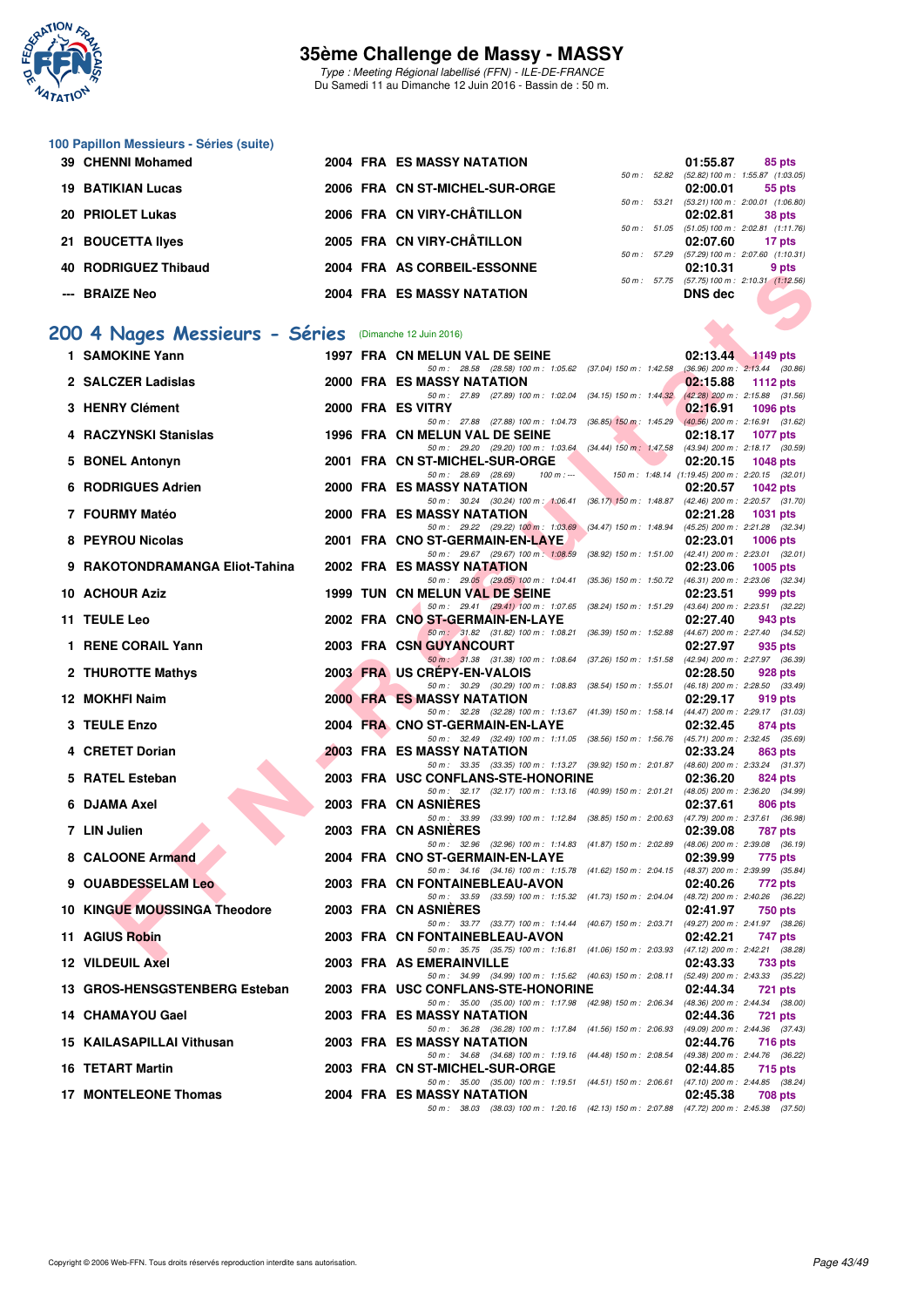

**200 4 Nages Messieurs - Séries (suite)**

## **35ème Challenge de Massy - MASSY**

Type : Meeting Régional labellisé (FFN) - ILE-DE-FRANCE Du Samedi 11 au Dimanche 12 Juin 2016 - Bassin de : 50 m.

| 18 TRUBERT Ronan          |  | 2003 FRA USC CONFLANS-STE-HONORINE                                                                                                      | 02:45.81 | 703 pts                                        |
|---------------------------|--|-----------------------------------------------------------------------------------------------------------------------------------------|----------|------------------------------------------------|
| 19 ROGER Elwan            |  | 50 m: 36.69 (36.69) 100 m: 1:21.71 (45.02) 150 m: 2:08.07 (46.36) 200 m: 2:45.81 (37.74)<br>2003 FRA AQUA CLUB PONTAULT-ROISSY          | 02:46.58 | 694 pts                                        |
| 20 HAVE Matthieu          |  | 50 m: 36.67 (36.67) 100 m: 1:19.72 (43.05) 150 m: 2:11.09 (51.37) 200 m: 2:46.58 (35.49)<br>2003 FRA CN DES COMMUNES DE L'ATTICHOIS     | 02:47.01 | 689 pts                                        |
| 21 CHEFRI Adam            |  | 50 m: 36.29 (36.29) 100 m: 1:17.07 (40.78) 150 m: 2:10.18 (53.11) 200 m: 2:47.01 (36.83)<br>2003 FRA CN ASNIERES                        | 02:48.26 | 674 pts                                        |
| 22 DARCY Enzo             |  | 50 m: 34.03 (34.03) 100 m: 1:19.03 (45.00) 150 m: 2:12.59 (53.56) 200 m: 2:48.26 (35.67)<br>2003 FRA CN MELUN VAL DE SEINE              | 02:48.76 | 668 pts                                        |
| 23 DOKIC Nael             |  | 50 m: 36.60 (36.60) 100 m: 1:20.97 (44.37) 150 m: 2:13.15 (52.18) 200 m: 2:48.76 (35.61)<br>2003 FRA CN ASNIERES                        | 02:49.66 | 657 pts                                        |
| 24 ZEGOUAGH Amine         |  | 50 m: 37.58 (37.58) 100 m: 1:22.82 (45.24) 150 m: 2:12.83 (50.01) 200 m: 2:49.66 (36.83)<br>2003 FRA CN ASNIERES                        | 02:49.76 | $656$ pts                                      |
| 25 POULIQUEN Mael         |  | 50 m: 37.45 (37.45) 100 m: 1:19.02 (41.57) 150 m: 2:11.44 (52.42) 200 m: 2:49.76 (38.32)<br>2003 FRA AQUA CLUB PONTAULT-ROISSY          | 02:51.37 | 637 pts                                        |
| 26 THIOLET Romain         |  | 50 m: 36.21 (36.21) 100 m: 1:20.18 (43.97) 150 m: 2:15.42 (55.24) 200 m: 2:51.37 (35.95)<br>2003 FRA CN MELUN VAL DE SEINE              | 02:53.00 | 619 pts                                        |
| 27 PINHEIRO Lucas         |  | 50 m: 39.01 (39.01) 100 m: 1:24.79 (45.78) 150 m: 2:13.49 (48.70) 200 m: 2:53.00 (39.51)<br>2003 FRA JN COMPIEGNE                       | 02:53.52 | 613 pts                                        |
| 28 STROZYK Evan           |  | 50 m: 39.12 (39.12) 100 m: 1:23.67 (44.55) 150 m: 2:14.57 (50.90) 200 m: 2:53.52 (38.95)<br>2004 FRA AQUA CLUB PONTAULT-ROISSY          | 02:54.05 | 607 pts                                        |
| 1 BRANTU Adrien           |  | 50 m: 38.25 (38.25) 100 m: 1:25.47 (47.22) 150 m: 2:15.76 (50.29) 200 m: 2:54.05 (38.29)<br>2005 FRA JN COMPIEGNE                       | 02:54.10 | <b>606 pts</b>                                 |
| 29 LANGLAIS Leo           |  | 50 m: 36.42 (36.42) 100 m: 1:19.43 (43.01) 150 m: 2:13.24 (53.81) 200 m: 2:54.10 (40.86)<br>2004 FRA ES MASSY NATATION                  | 02:55.19 | 594 pts                                        |
| <b>30 CATHALO Antonin</b> |  | 50 m: 38.83 (38.83) 100 m: 1:25.04 (46.21) 150 m: 2:16.52 (51.48) 200 m: 2:55.19 (38.67)<br>2003 FRA CSN GUYANCOURT                     | 02:56.02 | 585 pts                                        |
| 31 ALIOUAT Mehdi          |  | 50 m: 37.33 (37.33) 100 m: 1:21.67 (44.34) 150 m: 2:15.28 (53.61) 200 m: 2:56.02 (40.74)<br>2003 FRA USC CONFLANS-STE-HONORINE          | 02:56.62 | 578 pts                                        |
| 32 BRAIZE Neo             |  | 50 m : 39.49 (39.49) 100 m : 1:26.75 (47.26) 150 m : 2:19.79 (53.04) 200 m : 2:56.62 (36.83)<br>2004 FRA ES MASSY NATATION              | 02:56.75 | 577 pts                                        |
| 33 LAVIGNE Mathieu        |  | 50 m: 39.58 (39.58) 100 m: 1:26.00 (46.42) 150 m: 2:19.28 (53.28) 200 m: 2:56.75 (37.47)<br><b>2003 FRA ES MASSY NATATION</b>           | 02:57.44 | 569 pts                                        |
| <b>34 LEMPIRE Loris</b>   |  | 50 m: 42.53 (42.53) 100 m: 1:26.11 (43.58) 150 m: 2:20.53 (54.42) 200 m: 2:57.44 (36.91)<br>2004 FRA ES MASSY NATATION                  | 02:57.47 | 569 pts                                        |
| 2 LATSAGUE Thomas         |  | 50 m: 39.16 (39.16) 100 m: 1:25.25 (46.09) 150 m: 2:20.04 (54.79) 200 m: 2:57.47 (37.43)<br>2005 FRA ES MASSY NATATION                  | 02:58.70 | 556 pts                                        |
| 35 CHABROL Arthur         |  | 50 m: 37.81 (37.81) 100 m: 1:23.80 (45.99) 150 m: 2:18.82 (55.02) 200 m: 2:58.70 (39.88)<br>2004 FRA JN COMPIEGNE                       | 02:59.00 | 552 pts                                        |
| 36 COCHARD Mathieu        |  | 50 m: 38.98 (38.98) 100 m: 1:24.75 (45.77) 150 m: 2:18.35 (53.60) 200 m: 2:59.00 (40.65)<br><b>2004 FRA ES MASSY NATATION</b>           | 03:00.57 | 536 pts                                        |
| 37 HERVAULT Raphaël       |  | 50 m: 38.22 (38.22) 100 m: 1:25.08 (46.86) 150 m: 2:21.12 (56.04) 200 m: 3:00.57 (39.45)<br>2003 FRA CNO ST-GERMAIN-EN-LAYE             | 03:01.12 | 530 pts                                        |
| 38 QUAILY Amine           |  | 50 m: 42.73 (42.73) 100 m: 1:28.71 (45.98) 150 m: 2:20.43 (51.72) 200 m: 3:01.12 (40.69)<br><b>2004 FRA CSN GUYANCOURT</b>              | 03:02.77 | 513 pts                                        |
| 39 WEBER Loris            |  | 50 m: 41.99 (41.99) 100 m: 1:25.74 (43.75) 150 m: 2:21.96 (56.22) 200 m: 3:02.77 (40.81)<br>2003 LUX LUXEMBOURG                         | 03:03.31 | 507 pts                                        |
| 40 CHAUSSE Adrian         |  | 50 m: 40.93 (40.93) 100 m: 1:29.92 (48.99) 150 m: 2:21.60 (51.68) 200 m: 3:03.31 (41.71)<br>2004 FRA CN MELUN VAL DE SEINE              | 03:03.60 | 504 pts                                        |
| <b>41 PARANTON Alexis</b> |  | 50 m: 41.47 (41.47) 100 m: 1:30.56 (49.09) 150 m: 2:25.50 (54.94) 200 m: 3:03.60 (38.10)<br>2003 FRA AQUA CLUB PONTAULT-ROISSY          |          |                                                |
| 42 IKHLEF Ismail          |  | 50 m: 39.29 (39.29) 100 m: 1:27.01 (47.72) 150 m: 2:23.59 (56.58) 200 m: 3:04.39 (40.80)<br>2004 FRA ES VITRY                           | 03:04.39 | 496 pts<br>492 pts                             |
|                           |  | 50 m: 39.53 (39.53) 100 m: 1:25.13 (45.60) 150 m: 2:22.93 (57.80) 200 m: 3:04.76 (41.83)                                                | 03:04.76 |                                                |
| 43 THIERRY Gaspard        |  | 2004 FRA CN FONTAINEBLEAU-AVON<br>50 m: 44.07 (44.07) 100 m: 1:30.67 (46.60) 150 m: 2:25.78 (55.11) 200 m: 3:04.97 (39.19)              | 03:04.97 | 490 pts                                        |
| 44 PELLÉ Mathis           |  | 2003 FRA CN DES COMMUNES DE L'ATTICHOIS<br>50 m : 41.35 (41.35) 100 m : 1:27.94 (46.59) 150 m : 2:25.11 (57.17) 200 m : 3:05.25 (40.14) | 03:05.25 | 487 pts                                        |
| <b>3 BRINDEJONC Matis</b> |  | 2006 FRA ES MASSY NATATION<br>50 m : 38.75 (38.75) 100 m : 1:26.95 (48.20) 150 m : 2:26.24                                              | 03:05.33 | 487 pts<br>(59.29) 200 m : 3:05.33 (39.09)     |
| 45 VINCENT Quentin        |  | 2003 FRA AS CORBEIL-ESSONNE<br>50 m : 43.60 (43.60) 100 m : 1:28.79 (45.19) 150 m : 2:27.51                                             | 03:05.48 | 485 pts<br>(58.72) 200 m : 3:05.48 (37.97)     |
| 46 ERRAHMOUNI Adam        |  | 2004 FRA CN FONTAINEBLEAU-AVON<br>50 m: 42.59 (42.59) 100 m: 1:27.98 (45.39) 150 m: 2:23.93                                             | 03:05.83 | 482 pts<br>$(55.95)$ 200 m : 3:05.83 $(41.90)$ |
| 4 CALOTA Thomas           |  | 2006 FRA ES VITRY<br>50 m: 40.37 (40.37) 100 m: 1:27.89 (47.52) 150 m: 2:28.21 (1:00.32) 200 m: 3:06.27 (38.06)                         | 03:06.27 | 477 pts                                        |
| 47 MAROTINE Maxime        |  | 2004 FRA JN COMPIEGNE<br>50 m: 41.33 (41.33) 100 m: 1:30.46 (49.13) 150 m: 2:26.83                                                      | 03:06.40 | 476 pts<br>$(56.37)$ 200 m : 3:06.40 $(39.57)$ |
| 48 PERNOT Yoann           |  | 2003 FRA AQUA CLUB PONTAULT-ROISSY<br>50 m: 42.01 (42.01) 100 m: 1:32.85 (50.84) 150 m: 2:27.23 (54.38) 200 m: 3:07.73 (40.50)          | 03:07.73 | 463 pts                                        |
| 5 CALMES Nicolas          |  | 2006 LUX LUXEMBOURG<br>50 m: 42.36 (42.36) 100 m: 1:29.20 (46.84) 150 m: 2:24.23 (55.03) 200 m: 3:07.94 (43.71)                         | 03:07.94 | 461 pts                                        |
|                           |  |                                                                                                                                         |          |                                                |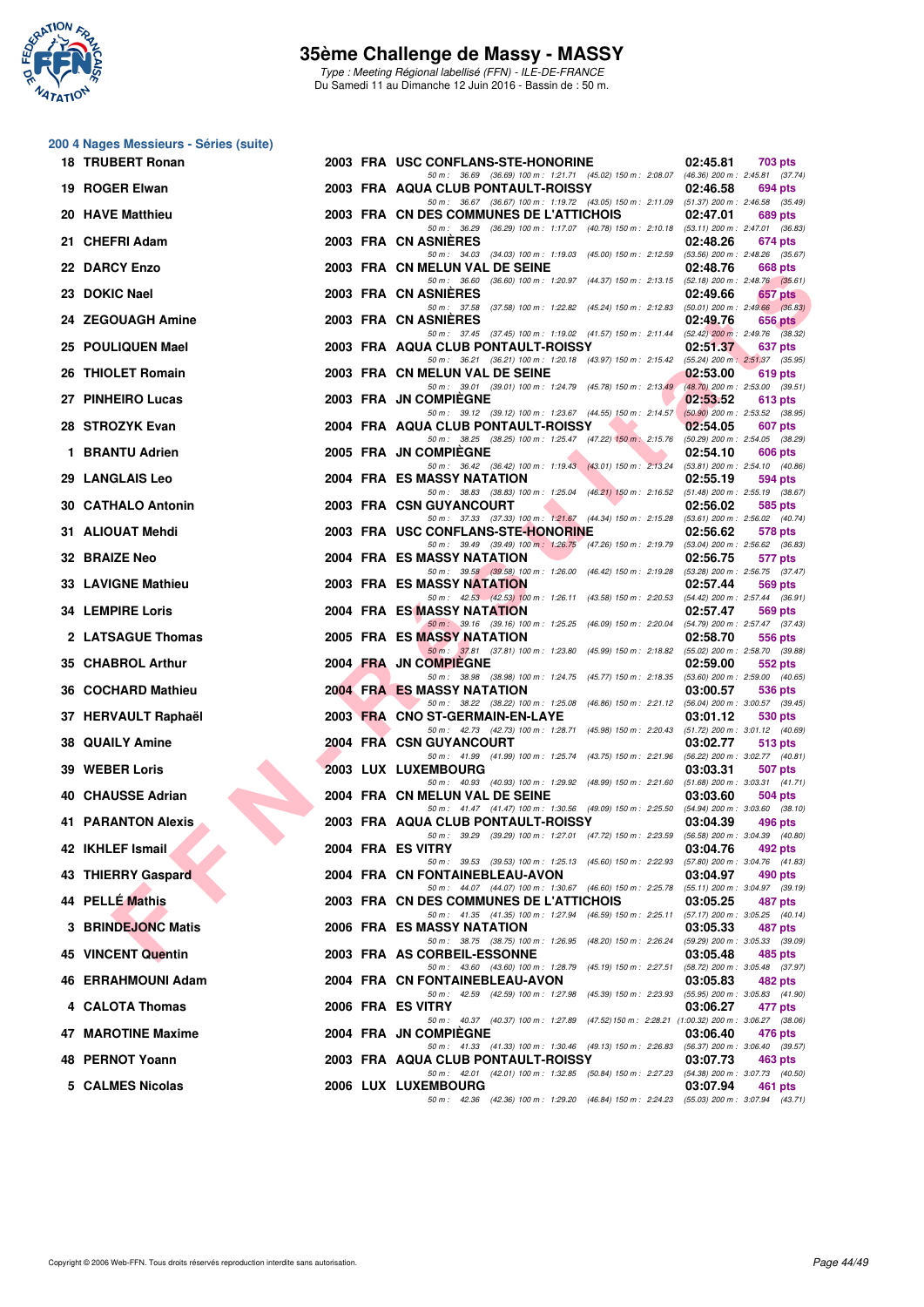

**200 4 Nages Messieurs - Séries (suite)**

# **35ème Challenge de Massy - MASSY**

Type : Meeting Régional labellisé (FFN) - ILE-DE-FRANCE Du Samedi 11 au Dimanche 12 Juin 2016 - Bassin de : 50 m.

|     | 49 PILLAULT Lukas                                             |  | 2004 FRA ES MASSY NATATION<br>03:08.24<br>458 pts                                                                                                              |
|-----|---------------------------------------------------------------|--|----------------------------------------------------------------------------------------------------------------------------------------------------------------|
|     | 6 CHO Lason                                                   |  | 50 m: 44.36 (44.36) 100 m: 1:31.00 (46.64) 150 m: 2:26.76<br>$(55.76)$ 200 m : 3:08.24 $(41.48)$<br><b>2005 LUX LUXEMBOURG</b><br>03:10.44<br>437 pts          |
|     | 7 HENRY Valentin                                              |  | 50 m: 42.84 (42.84) 100 m: 1:31.05 (48.21) 150 m: 2:26.98<br>$(55.93)$ 200 m : 3:10.44 $(43.46)$<br>2005 FRA ES VITRY<br>03:11.78<br>424 pts                   |
| 8   | <b>BIMONT Yvan</b>                                            |  | 50 m: 43.13 (43.13) 100 m: 1:33.73 (50.60) 150 m: 2:32.41<br>(58.68) 200 m : 3:11.78 (39.37)<br>2005 FRA C.N LIANCOURTOIS<br>03:12.12<br>421 pts               |
|     | 9 HALIM Rayan                                                 |  | 50 m: 45.10 (45.10) 100 m: 1:34.65 (49.55) 150 m: 2:31.15 (56.50) 200 m: 3:12.12 (40.97)<br>2006 FRA ES MASSY NATATION<br>03:12.25<br>420 pts                  |
|     | 10 JLAIEL Yanis                                               |  | 50 m: 45.34 (45.34) 100 m: 1:33.39 (48.05) 150 m: 2:32.76 (59.37) 200 m: 3:12.25 (39.49)<br>2005 FRA ES MASSY NATATION<br>03:12.44<br>418 pts                  |
| 11  | <b>OUVRARD Ethan</b>                                          |  | 50 m: 42.36 (42.36) 100 m: 1:34.01 (51.65) 150 m: 2:32.69<br>$(58.68)$ 200 m : 3:12.44 $(39.75)$<br>2005 FRA ES VITRY<br>03:13.03<br>$412$ pts                 |
|     | 12 HOUSSOUNI Riad                                             |  | 50 m: 41.34 (41.34) 100 m: 1:32.24 (50.90) 150 m: 2:28.72 (56.48) 200 m: 3:13.03 (44.31)<br>2005 FRA ES VITRY<br>03:13.34<br>409 pts                           |
|     | 50 CLAES Reinout                                              |  | 50 m: 41.51 (41.51) 100 m: 1:32.41 (50.90) 150 m: 2:31.85<br>$(59.44)$ 200 m : 3:13.34 $(41.49)$<br>2004 BEL BELGIQUE<br>03:15.76<br><b>387 pts</b>            |
|     | 51 LEMONNIER Titouan                                          |  | 50 m: 43.39 (43.39) 100 m: 1:32.94 (49.55) 150 m: 2:32.37<br>(59.43) 200 m : 3:15.76 (43.39)<br>2004 FRA C.N LIANCOURTOIS<br>03:16.33<br><b>382 pts</b>        |
|     | 13 BOUABDELLAH Yassine                                        |  | 50 m: 48.12 (48.12) 100 m: 1:38.47 (50.35) 150 m: 2:37.00<br>$(58.53)$ 200 m : 3:16.33 (39.33)<br>2005 FRA ES MASSY NATATION<br>03:16.36<br><b>382 pts</b>     |
|     | 52 MARCHAND Gregory                                           |  | 50 m: 47.97 (47.97) 100 m: 1:34.04 (46.07) 150 m: 2:34.06 (1:00.02) 200 m: 3:16.36 (42.30)<br>2004 FRA AQUA CLUB PONTAULT-ROISSY<br>03:16.72<br>379 pts        |
|     | 14 ALY Yassin                                                 |  | 50 m: 43.41 (43.41) 100 m: 1:34.51 (51.10) 150 m: 2:31.99 (57.48) 200 m: 3:16.72 (44.73)<br>2005 FRA ES MASSY NATATION<br>03:18.39<br><b>364 pts</b>           |
|     | 53 LIV David                                                  |  | 50 m: 41.95 (41.95) 100 m: 1.35.38 (53.43) 150 m: 2.35.71 (1.00.33) 200 m: 3.18.39 (42.68)<br>2004 FRA AQUA CLUB PONTAULT-ROISSY<br>03:19.82<br><b>352 pts</b> |
|     | 54 POIRIER Thomas                                             |  | 50 m: 46.10 (46.10) 100 m: 1:40.23 (54.13) 150 m: 2:32.16 (51.93) 200 m: 3:19.82 (47.66)<br>2003 FRA AQUA CLUB PONTAULT-ROISSY<br>03:20.55<br><b>346 pts</b>   |
|     | 15 THENU Alexandre                                            |  | 50 m: 47.48 (47.48) 100 m: 1:39.84 (52.36) 150 m: 2:35.03 (55.19) 200 m: 3:20.55 (45.52)<br>2005 FRA AQUA CLUB PONTAULT-ROISSY<br>03:21.87<br>334 pts          |
|     | 55 PROUHET Romain                                             |  | 50 m: 46.70 (46.70) 100 m: 1:37.96 (51.26) 150 m: 2:38.29 (1:00.33) 200 m: 3:21.87 (43.58)<br>2004 FRA AS EMERAINVILLE<br>03:23.41<br><b>322 pts</b>           |
|     | 56 GAUTHIER Lukas                                             |  | 50 m: 40.95 (40.95) 100 m: 1:31.73 (50.78) 150 m: 2:39.60 (1:07.87) 200 m: 3:23.41 (43.81)<br>2004 FRA AQUA CLUB PONTAULT-ROISSY<br>03:23.45<br><b>321 pts</b> |
|     | 57 MERTENS Victor                                             |  | 50 m : 50.24 (50.24) 100 m : 1:39.26 (49.02) 150 m : 2:36.54 (57.28) 200 m : 3:23.45 (46.91)<br>2004 BEL BELGIQUE<br>03:26.88<br><b>294 pts</b>                |
|     | <b>16 VAN DEN EYNDE VIK</b>                                   |  | 50 m: 47.85 (47.85) 100 m: 1:39.37 (51.52) 150 m: 2:37.09 (57.72) 200 m: 3:26.88 (49.79)<br>2006 BEL BELGIQUE<br>03:28.33<br><b>283 pts</b>                    |
|     | 58 VAN DEN BROECK Kas                                         |  | 50 m: 45.56 (45.56) 100 m: 1:37.72 (52.16) 150 m: 2:40.98 (1:03.26) 200 m: 3:28.33 (47.35)<br>2004 BEL BELGIQUE<br>03:28.61<br>281 pts                         |
|     | 59 OULED BOUARIF Hassan                                       |  | 50 m: 48.63 (48.63) 100 m: 1:43.40 (54.77) 150 m: 2:42.16 (58.76) 200 m: 3:28.61 (46.45)<br>2003 FRA AS LE PLESSIS-SAVIGNY<br>03:29.96<br><b>270 pts</b>       |
|     | 60 BAUQUIS Valentin                                           |  | 50 m: 47.49 (47.49) 100 m: 1:42.02 (54.53) 150 m: 2:42.07 (1:00.05) 200 m: 3:29.96 (47.89)<br>2004 FRA AQUA CLUB PONTAULT-ROISSY<br>03:30.26<br><b>268 pts</b> |
| 61. | <b>DELAUNAY Sixte</b>                                         |  | 50 m: 44.84 (44.84) 100 m: 1:37.90 (53.06) 150 m: 2:41.56 (1:03.66) 200 m: 3:30.26 (48.70)<br>2004 FRA AS EMERAINVILLE                                         |
|     | 17 BRAIZE Stann                                               |  | 03:30.29<br><b>268 pts</b><br>50 m: 50.59 (50.59) 100 m: 1:44.34 (53.75) 150 m: 2:44.14 (59.80) 200 m: 3:30.29 (46.15)                                         |
|     |                                                               |  | <b>2007 FRA ES MASSY NATATION</b><br>03:34.35<br><b>238 pts</b><br>50 m: 49.20 (49.20) 100 m: 1:43.87 (54.67) 150 m: 2:48.91 (1:05.04) 200 m: 3:34.35 (45.44)  |
|     | <b>18 RIPOLL Antonin</b>                                      |  | 2006 FRA C.N LIANCOURTOIS<br>03:35.11<br><b>233 pts</b><br>50 m: 54.30 (54.30) 100 m: 1:49.11 (54.81) 150 m: 2:51.36 (1:02.25) 200 m: 3:35.11 (43.75)          |
|     | <b>19 LABAUME Leo</b>                                         |  | <b>2005 FRA ES MASSY NATATION</b><br>03:36.27<br>$225$ pts<br>50 m: 50.18 (50.18) 100 m: 1:46.66 (56.48) 150 m: 2:52.47 (1:05.81) 200 m: 3:36.27 (43.80)       |
|     | 20 EL MOUDIR Ayyoub                                           |  | <b>2007 FRA ES MASSY NATATION</b><br>03:47.68<br>$154$ pts<br>50 m: 48.71 (48.71) 100 m: 1:50.29 (1:01.58) 150 m: 2:58.23 (1:07.94) 200 m: 3:47.68 (49.45)     |
|     | 21 LENGLET Yann                                               |  | 2005 FRA AS CORBEIL-ESSONNE<br>03:48.13<br>$151$ pts<br>50 m: 59.21 (59.21) 100 m: 1:58.40 (59.19) 150 m: 2:58.25 (59.85) 200 m: 3:48.13 (49.88)               |
|     | 22 CATRY Arne                                                 |  | <b>2006 BEL BELGIQUE</b><br>03:52.40<br>$128$ pts<br>50 m: 54.83 (54.83) 100 m: 1:53.84 (59.01) 150 m: 3:00.07 (1:06.23) 200 m: 3:52.40 (52.33)                |
|     | 23 BONDOUY Marlon                                             |  | 2007 FRA ES MASSY NATATION<br>03:53.18<br>$124$ pts<br>50 m: 53.42 (53.42) 100 m: 1:54.81 (1:01.39) 150 m: 3:00.76 (1:05.95) 200 m: 3:53.18 (52.42)            |
|     | 62 EL OUAZZANI Ilias                                          |  | 2004 FRA AS CORBEIL-ESSONNE<br>03:55.55<br>112 $pts$<br>50 m: 54.22 (54.22) 100 m: 1:55.41 (1:01.19) 150 m: 3:01.01 (1:05.60) 200 m: 3:55.55 (54.54)           |
|     | 24 BRUGMAN Ricky                                              |  | <b>2006 BEL BELGIQUE</b><br>04:06.93<br>64 pts<br>50 m: 1:00.84 (1:00.84) 100 m: 1:58.61 (57.77) 150 m: 3:12.80 (1:14.19) 200 m: 4:06.93 (54.13)               |
|     | 25 VAN BELLE Bjorn                                            |  | <b>2006 BEL BELGIQUE</b><br>04:10.80<br>51 pts<br>50 m: 1:03.88 (1:03.88) 100 m: 2:04.01 (1:00.13) 150 m: 3:21.61 (1:17.60) 200 m: 4:10.80 (49.19)             |
|     | 26 GUNAWAN-GOULET DE RUGY William 2006 FRA AS CORBEIL-ESSONNE |  | 04:15.30<br>37 pts<br>50 m: 59.38 (59.38) 100 m: 2:02.50 (1:03.12) 150 m: 3:18.77 (1:16.27) 200 m: 4:15.30 (56.53)                                             |
|     | 63 TAIBI Akram                                                |  | 2004 FRA AS CORBEIL-ESSONNE<br>04:26.03<br>13 pts<br>50 m: 1:03.71 (1:03.71) 100 m: 2:10.33 (1:06.62) 150 m: 3:23.99 (1:13.66) 200 m: 4:26.03 (1:02.04)        |
|     |                                                               |  |                                                                                                                                                                |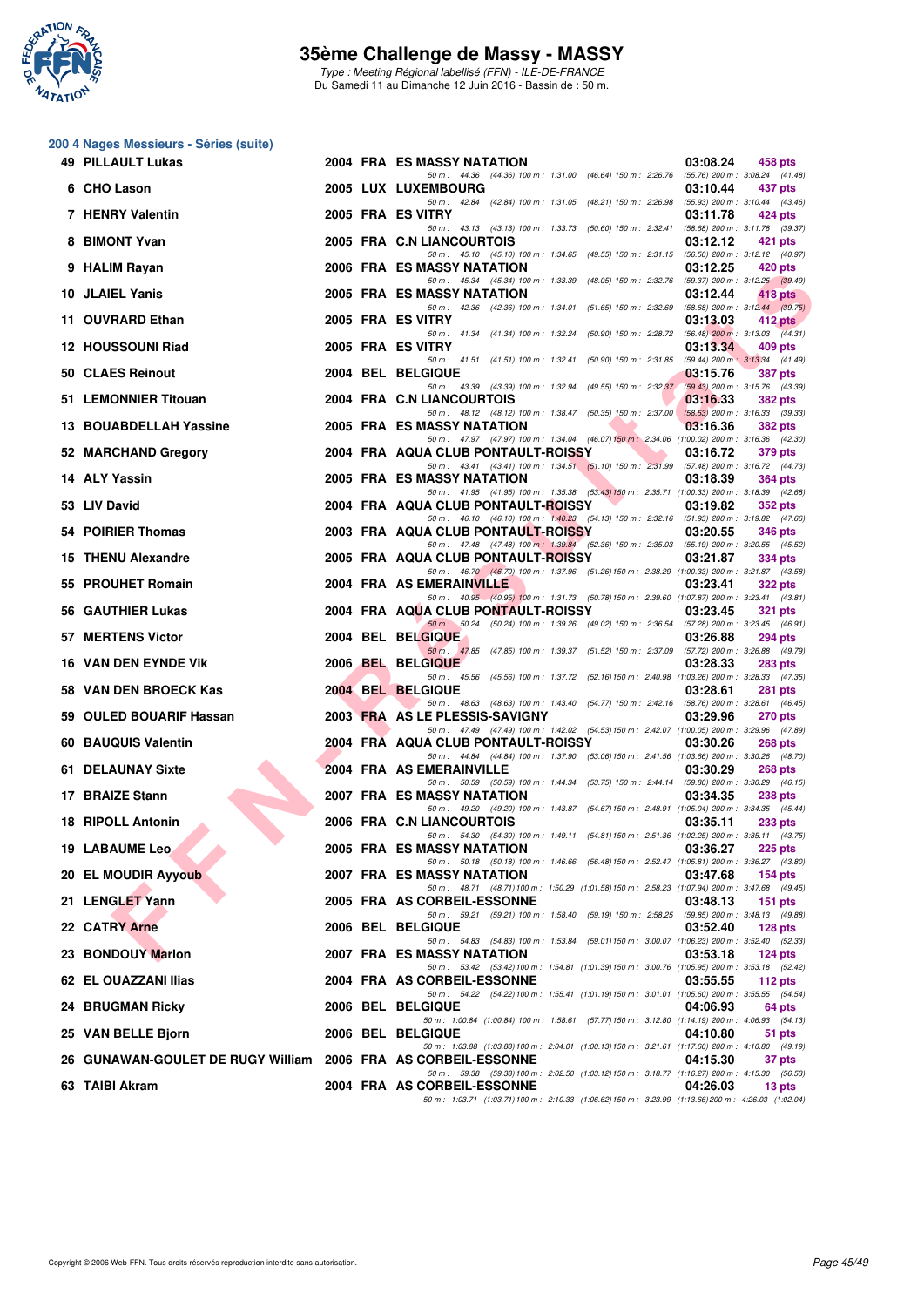

Type : Meeting Régional labellisé (FFN) - ILE-DE-FRANCE Du Samedi 11 au Dimanche 12 Juin 2016 - Bassin de : 50 m.

#### **200 4 Nages Messieurs - Séries (suite)**

| --- RAYMAEKERS Sibren |  | 2005 BEL BELGIQUE                  | DNS dec        |
|-----------------------|--|------------------------------------|----------------|
| --- COSTANTINI Lucas  |  | 2003 FRA AQUA CLUB PONTAULT-ROISSY | <b>DNS</b> dec |
| --- SARAZIN Théo      |  | 2000 FRA CNO ST-GERMAIN-EN-LAYE    | DNS dec        |
| --- MEDDAHI Massyl    |  | 2004 FRA CSN GUYANCOURT            | DNS dec        |
| --- ROUBIOL Titouan   |  | 1997 FRA CN MELUN VAL DE SEINE     | DNS dec        |
| --- TA Emmanuel       |  | 2006 FRA AS EMERAINVILLE           | <b>DNS</b> dec |
| --- PEREIRA Mathis    |  | 2004 FRA CSN GUYANCOURT            | DNS dec        |

# **[4x50 Nage Libre Mixtes - Séries](http://www.ffnatation.fr/webffn/resultats.php?idact=nat&go=epr&idcpt=38069&idepr=87)** (Samedi 11 Juin 2016)

|                                                                                                                     |          |                                   | טשט טוע  |         |
|---------------------------------------------------------------------------------------------------------------------|----------|-----------------------------------|----------|---------|
|                                                                                                                     |          |                                   |          |         |
| <b>x50 Nage Libre Mixtes - Séries</b> (Samedi 11 Juin 2016)                                                         |          |                                   |          |         |
| 1 CRETET Dorian                                                                                                     |          | <b>2003 FRA ES MASSY NATATION</b> | 01:59.16 | 978 pts |
| <b>RODRIGUES Chloé</b>                                                                                              | 2003 FRA |                                   |          |         |
| <b>KAILASAPILLAI Vithusan</b>                                                                                       | 2003 FRA |                                   |          |         |
| <b>BONDOUY Noah</b>                                                                                                 | 2004 FRA |                                   |          |         |
| 50 m: 27.70 (27.70) 100 m: 57.80 (30.10) 150 m: 1:27.51 (29.71) 200 m: 1:59.16 (31.65)<br>2 NGUYEN DUC LONG Armelle |          | 2003 FRA CN ST-MICHEL-SUR-ORGE    | 02:04.79 | 903 pts |
| <b>TETART Martin</b>                                                                                                | 2003 FRA |                                   |          |         |
| <b>RICARD Elsa</b>                                                                                                  | 2003 FRA |                                   |          |         |
| <b>VAREILLAUD Maxime</b>                                                                                            | 2003 FRA |                                   |          |         |
| 50 m: 31.68 (31.68) 100 m: 1:03.35 (31.67) 150 m: 1:36.33 (32.98) 200 m: 2:04.79 (28.46)                            |          |                                   |          |         |
| 3 CHAMAYOU Gael                                                                                                     |          | 2003 FRA ES MASSY NATATION        | 02:05.59 | 893 pts |
| <b>MAILLE Salomé</b>                                                                                                | 2004 FRA |                                   |          |         |
| <b>MONTELEONE Thomas</b>                                                                                            | 2004 FRA |                                   |          |         |
| <b>FOURMY Maëlys</b>                                                                                                | 2003 FRA |                                   |          |         |
| 50 m: 31.10 (31.10) 100 m: 1:02.57 (31.47) 150 m: 1:34.15 (31.58) 200 m: 2:05.59 (31.44)                            |          |                                   |          |         |
| 4 BRAIZE Neo                                                                                                        |          | 2004 FRA ES MASSY NATATION        | 02:09.27 | 846 pts |
| <b>FOURMY Marina</b>                                                                                                | 2003 FRA |                                   |          |         |
| <b>COCHARD Mathieu</b>                                                                                              | 2004 FRA |                                   |          |         |
| <b>ROUSSEAU Elsa</b><br>50 m: 32.47 (32.47) 100 m: 1:04.29 (31.82) 150 m: 1:37.17 (32.88) 200 m: 2:09.27 (32.10)    | 2003 FRA |                                   |          |         |
| 5 AGIUS Robin                                                                                                       |          | 2003 FRA CN FONTAINEBLEAU-AVON    | 02:10.61 | 829 pts |
| <b>LORIC Azilys</b>                                                                                                 | 2004 FRA |                                   |          |         |
| <b>THIERRY Victoire</b>                                                                                             | 2003 FRA |                                   |          |         |
| <b>OUABDESSELAM Leo</b>                                                                                             | 2003 FRA |                                   |          |         |
| 50 m: 31.10 (31.10) 100 m: 1:06.80 (35.70) 150 m: 1:38.75 (31.95) 200 m: 2:10.61 (31.86)                            |          |                                   |          |         |
| 6 BARDIN Lola                                                                                                       |          | 2003 FRA ES MASSY NATATION        | 02:11.44 | 819 pts |
| <b>LEMPIRE Loris</b>                                                                                                | 2004 FRA |                                   |          |         |
| <b>ELIWA Kamila</b>                                                                                                 | 2004 FRA |                                   |          |         |
| <b>LANGLAIS Leo</b><br>50 m: 31.94 (31.94) 100 m: 1:05.19 (33.25) 150 m: 1:37.55 (32.36) 200 m: 2:11.44 (33.89)     | 2004 FRA |                                   |          |         |
| 1 BRINDEJONC Juline                                                                                                 |          | <b>2006 FRA ES MASSY NATATION</b> | 02:21.70 | 697 pts |
| <b>BRINDEJONC Matis</b>                                                                                             | 2006 FRA |                                   |          |         |
| <b>JEAN BAPTISTE Ambre</b>                                                                                          | 2005 FRA |                                   |          |         |
| <b>LATSAGUE Thomas</b>                                                                                              | 2005 FRA |                                   |          |         |
| 50 m: 36.55 (36.55) 100 m: 1:10.72 (34.17) 150 m: 1:47.39 (36.67) 200 m: 2:21.70 (34.31)                            |          |                                   |          |         |
| 2 MOUNIER Manon                                                                                                     |          | <b>2006 FRA ES MASSY NATATION</b> | 02:25.34 | 656 pts |
| <b>BOUABDELLAH Yassine</b>                                                                                          | 2005 FRA |                                   |          |         |
| <b>LEGER Katell</b>                                                                                                 | 2006 FRA |                                   |          |         |
| <b>JLAIEL Yanis</b><br>50 m: 36.04 (36.04) 100 m: 1:13.90 (37.86) 150 m: 1:49.79 (35.89) 200 m: 2:25.34 (35.55)     | 2005 FRA |                                   |          |         |
| 3 YAYA Freddy-Martin                                                                                                |          | 2005 FRA CN VIRY-CHÂTILLON        | 02:26.28 | 646 pts |
| <b>PASTRE Ornella</b>                                                                                               | 2006 FRA |                                   |          |         |
| <b>HADDOUCHE Yazid</b>                                                                                              | 2005 FRA |                                   |          |         |
| <b>LACOUTURE Alexandra</b>                                                                                          | 2005 FRA |                                   |          |         |
| 50 m: 35.87 (35.87) 100 m: 1:14.58 (38.71) 150 m: 1:51.58 (37.00) 200 m: 2:26.28 (34.70)                            |          |                                   |          |         |
| 7 THIERRY Gaspard                                                                                                   |          | 2004 FRA CN FONTAINEBLEAU-AVON    | 02:26.43 | 644 pts |
| <b>BEN RAHOU Camille</b>                                                                                            | 2004 FRA |                                   |          |         |
| <b>ANG Nastassia</b>                                                                                                | 2003 FRA |                                   |          |         |
| <b>ERRAHMOUNI Adam</b>                                                                                              | 2004 FRA |                                   |          |         |

50 m : 37.18 (37.18) 100 m : 1:14.13 (36.95) 150 m : 1:52.77 (38.64) 200 m : 2:26.43 (33.66)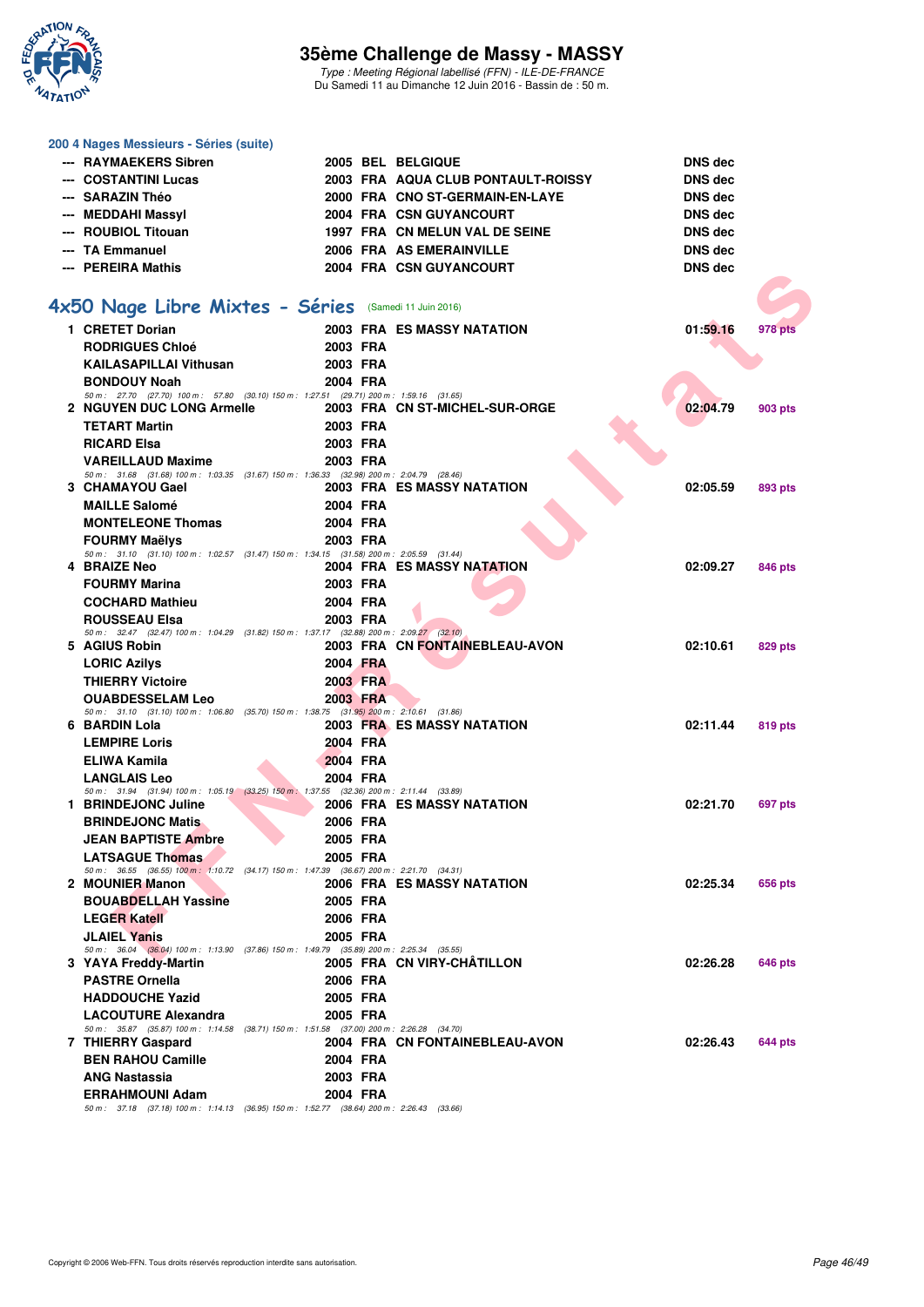

Type : Meeting Régional labellisé (FFN) - ILE-DE-FRANCE Du Samedi 11 au Dimanche 12 Juin 2016 - Bassin de : 50 m.

| 4x50 Nage Libre Mixtes - Séries (suite)                                                                                       |          |          |                                   |          |                |
|-------------------------------------------------------------------------------------------------------------------------------|----------|----------|-----------------------------------|----------|----------------|
| 4 YAKER A KOUNG Solenn-Esther                                                                                                 |          |          | 2005 FRA ES MASSY NATATION        | 02:30.48 | 601 pts        |
| <b>HALIM Rayan</b>                                                                                                            | 2006 FRA |          |                                   |          |                |
| <b>GUICHARD-SEGARD Enola</b>                                                                                                  | 2005 FRA |          |                                   |          |                |
| <b>ALY Yassin</b>                                                                                                             | 2005 FRA |          |                                   |          |                |
| 50 m : 37.06 (37.06) 100 m : 1:14.35 (37.29) 150 m : 1:53.90 (39.55) 200 m : 2:30.48 (36.58)                                  |          |          |                                   |          |                |
| 5 BOLLEA Adan                                                                                                                 |          |          | 2005 FRA CN ST-MICHEL-SUR-ORGE    | 02:30.75 | <b>598 pts</b> |
| <b>BENARABA Sarah</b>                                                                                                         | 2005 ALG |          |                                   |          |                |
| <b>CHARBONNEL Mathis</b>                                                                                                      | 2005 FRA |          |                                   |          |                |
| <b>RICARD Manon</b><br>50 m: 41.64 (41.64) 100 m: 1:17.45 (35.81) 150 m: 1:55.50 (38.05) 200 m: 2:30.75 (35.25)               | 2005 FRA |          |                                   |          |                |
| 6 GISOTTI Justine                                                                                                             |          |          | 2005 FRA CN VIRY-CHATILLON        | 02:35.42 | 550 pts        |
| <b>BOUSQUIE Chloé</b>                                                                                                         | 2006 FRA |          |                                   |          |                |
| <b>BELDJILALI Amine</b>                                                                                                       | 2005 FRA |          |                                   |          |                |
| <b>PRIOLET Lukas</b>                                                                                                          | 2006 FRA |          |                                   |          |                |
| 50 m: 37.92 (37.92) 100 m: 1:16.81 (38.89) 150 m: 1:54.57 (37.76) 200 m: 2:35.42 (40.85)                                      |          |          |                                   |          |                |
| <b>7 CARPENTIER Louise</b>                                                                                                    |          |          | 2007 FRA ES MASSY NATATION        | 02:39.10 | <b>513 pts</b> |
| <b>BRAIZE Stann</b>                                                                                                           | 2007 FRA |          |                                   |          |                |
| <b>MJAHED Sirine</b>                                                                                                          | 2007 FRA |          |                                   |          |                |
| <b>ABER Valentin</b><br>50 m: 43.55 (43.55) 100 m: 1:21.95 (38.40) 150 m: 2:00.44 (38.49) 200 m: 2:39.10 (38.66)              | 2007 FRA |          |                                   |          |                |
| 8 FORET Soleha                                                                                                                |          |          | 2006 FRA ES MASSY NATATION        | 02:39.34 | 511 pts        |
| <b>HADJIDJ Lina</b>                                                                                                           | 2006 FRA |          |                                   |          |                |
| <b>MANOLE Maxime</b>                                                                                                          | 2007 FRA |          |                                   |          |                |
| <b>VASQUEZ Kenzo</b>                                                                                                          | 2007 FRA |          |                                   |          |                |
| 50 m: 41.15 (41.15) 100 m: 1:18.65 (37.50) 150 m: 1:58.70 (40.05) 200 m: 2:39.34 (40.64)                                      |          |          |                                   |          |                |
| 9 MOREIRA DA VEIGA Alexia                                                                                                     |          |          | 2006 FRA CN VIRY-CHATILLON        | 02:40.20 | <b>502 pts</b> |
| <b>DENIAU Matthieu</b>                                                                                                        | 2006 FRA |          |                                   |          |                |
| TRIKI Oumaïma                                                                                                                 | 2005 FRA |          |                                   |          |                |
| <b>BOUKHALFA Younès</b><br>50 m: 41.33 (41.33) 100 m: 1:19.82 (38.49) 150 m: 1:57.16 (37.34) 200 m: 2:40.20 (43.04)           | 2005 FRA |          |                                   |          |                |
| 10 SENE Catherine-Maram                                                                                                       |          |          | 2006 FRA CN ST-MICHEL-SUR-ORGE    | 02:42.91 | 476 pts        |
| <b>BENARABA Anis-Mohamed</b>                                                                                                  | 2007 ALG |          |                                   |          |                |
| <b>NGUYEN DUC LONG Rachel</b>                                                                                                 | 2006 FRA |          |                                   |          |                |
| <b>BATIKIAN Lucas</b>                                                                                                         | 2006 FRA |          |                                   |          |                |
| 50 m: 41.77 (41.77) 100 m: 1:25.49 (43.72) 150 m: 2:03.04 (37.55) 200 m: 2:42.91 (39.87)                                      |          |          |                                   |          |                |
| 11 DESNOS Elyne                                                                                                               |          |          | 2006 FRA CN VIRY-CHÂTILLON        | 03:00.50 | <b>325 pts</b> |
| <b>BOUCETTA Ilyes</b>                                                                                                         |          | 2005 FRA |                                   |          |                |
| <b>HADDOUCHE Mohamed</b>                                                                                                      | 2006 FRA |          |                                   |          |                |
| <b>EL HAMDANI Sana</b><br>50 m: 43.55 (43.55) 100 m: 1:30.41 (46.86) 150 m: 2:17.64 (47.23) 200 m: 3:00.50 (42.86)            | 2006 FRA |          |                                   |          |                |
| 12 BARBAT Périne                                                                                                              |          |          | 2006 FRA AS CORBEIL-ESSONNE       | 03:00.71 | <b>323 pts</b> |
| <b>SAHRANE Sidali</b>                                                                                                         |          | 2006 FRA |                                   |          |                |
| EL OUAZZANI Rania                                                                                                             | 2006 FRA |          |                                   |          |                |
| GUNAWAN-GOULET DE RUGY William 2006 FRA                                                                                       |          |          |                                   |          |                |
| 50 m: 45.86 (45.86) 100 m: 1:32.28 (46.42) 150 m: 2:14.63 (42.35) 200 m: 3:00.71 (46.08)                                      |          |          |                                   |          |                |
| <b>13 DECHES Elise</b>                                                                                                        |          |          | 2007 FRA ES MASSY NATATION        | 03:06.89 | 277 pts        |
| <b>BONDOUY Marlon</b>                                                                                                         | 2007 FRA |          |                                   |          |                |
| <b>VARIN Hermione</b>                                                                                                         | 2007 FRA |          |                                   |          |                |
| <b>VIRGAL-PRUNIER Chrystopher</b><br>50 m: 47.31 (47.31) 100 m: 1:31.35 (44.04) 150 m: 2:22.30 (50.95) 200 m: 3:06.89 (44.59) | 2007 FRA |          |                                   |          |                |
|                                                                                                                               |          |          |                                   |          |                |
| 4x50 4 Nages Mixtes - Séries (Dimanche 12 Juin 2016)                                                                          |          |          |                                   |          |                |
| 1 CRETET Dorian                                                                                                               |          |          | <b>2003 FRA ES MASSY NATATION</b> | 02:14.62 | 989 pts        |
| <b>MONTELEONE Thomas</b>                                                                                                      | 2004 FRA |          |                                   |          |                |
| <b>RODRIGUES Chloé</b>                                                                                                        | 2003 FRA |          |                                   |          |                |
| <b>MAILLE Salomé</b>                                                                                                          | 2004 FRA |          |                                   |          |                |
| 50 m: 32.89 (32.89) 100 m: 1:11.72 (38.83) 150 m: 1:43.43 (31.71) 200 m: 2:14.62 (31.19)                                      |          |          |                                   |          |                |
| 2 BONDOUY Noah                                                                                                                |          |          | 2004 FRA ES MASSY NATATION        | 02:21.64 | 906 pts        |

**CHAMAYOU Gael 2003 FRA ROUSSEAU Elsa 2003 FRA**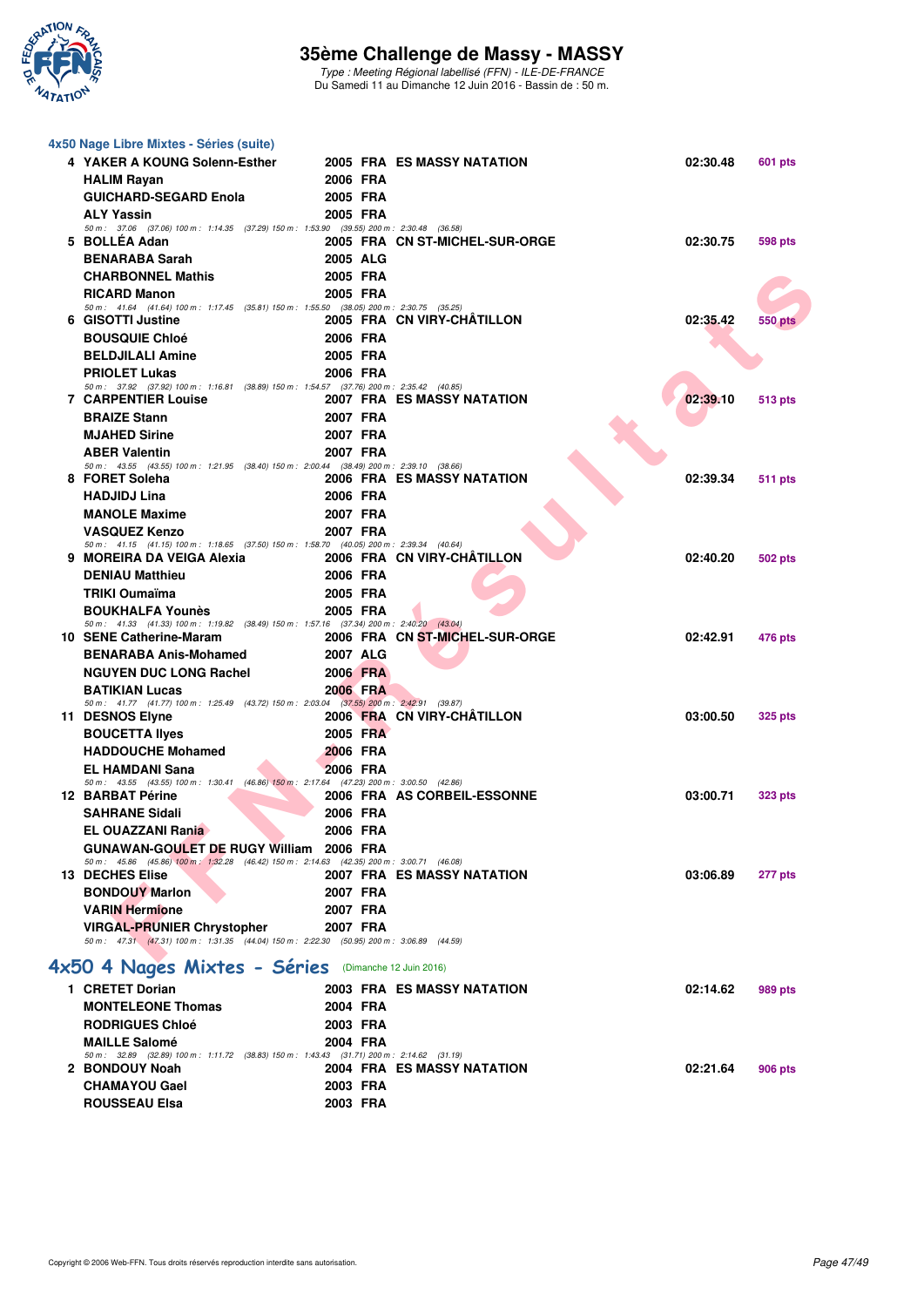

Type : Meeting Régional labellisé (FFN) - ILE-DE-FRANCE Du Samedi 11 au Dimanche 12 Juin 2016 - Bassin de : 50 m.

| 4x50 4 Nages Mixtes - Séries (suite)                                                                                    |          |                                |          |                |
|-------------------------------------------------------------------------------------------------------------------------|----------|--------------------------------|----------|----------------|
| <b>KAILASAPILLAI Vithusan</b>                                                                                           | 2003 FRA |                                |          |                |
| 50 m: 36.67 (36.67) 100 m: 1:18.22 (41.55) 150 m: 1:51.40 (33.18) 200 m: 2:21.64 (30.24)<br>3 TETART Martin             |          |                                | 02:22.63 |                |
| <b>BASILE Helene</b>                                                                                                    | 2004 FRA | 2003 FRA CN ST-MICHEL-SUR-ORGE |          | 895 pts        |
| <b>NGUYEN DUC LONG Armelle</b>                                                                                          | 2003 FRA |                                |          |                |
| <b>VAREILLAUD Maxime</b>                                                                                                | 2003 FRA |                                |          |                |
| 50 m: 36.92 (36.92) 100 m: 1:20.71 (43.79) 150 m: 1:53.26 (32.55) 200 m: 2:22.63 (29.37)                                |          |                                |          |                |
| 4 THIERRY Victoire                                                                                                      |          | 2003 FRA CN FONTAINEBLEAU-AVON | 02:23.31 | 887 pts        |
| <b>AGIUS Robin</b>                                                                                                      | 2003 FRA |                                |          |                |
| <b>ANG Nastassia</b>                                                                                                    | 2003 FRA |                                |          |                |
| <b>OUABDESSELAM Leo</b><br>50 m: 31.43 (31.43) 100 m: 1:15.80 (44.37) 150 m: 1:50.97 (35.17) 200 m: 2:23.31 (32.34)     | 2003 FRA |                                |          |                |
| 5 PROUHET Romain                                                                                                        |          | 2004 FRA AS EMERAINVILLE       | 02:24.24 | <b>876 pts</b> |
| <b>LAPORTE Noémie</b>                                                                                                   | 2004 FRA |                                |          |                |
| <b>GNAZALE Charline</b>                                                                                                 | 2003 FRA |                                |          |                |
| <b>VILDEUIL Axel</b>                                                                                                    | 2003 FRA |                                |          |                |
| 50 m: 38.99 (38.99) 100 m: 1:22.68 (43.69) 150 m: 1:56.10 (33.42) 200 m: 2:24.24 (28.14)<br>6 BARDIN Lola               |          | 2003 FRA ES MASSY NATATION     | 02:28.83 | 825 pts        |
| <b>VASQUEZ Lucie</b>                                                                                                    | 2004 FRA |                                |          |                |
| <b>BRAIZE Neo</b>                                                                                                       | 2004 FRA |                                |          |                |
| <b>COCHARD Mathieu</b>                                                                                                  | 2004 FRA |                                |          |                |
| 50 m: 36.52 (36.52) 100 m: 1:17.20 (40.68) 150 m: 1:54.88 (37.68) 200 m: 2:28.83 (33.95)                                |          |                                |          |                |
| <b>7 LAVIGNE Mathieu</b>                                                                                                |          | 2003 FRA ES MASSY NATATION     | 02:30.76 | 804 pts        |
| <b>LANGLAIS Leo</b>                                                                                                     | 2004 FRA |                                |          |                |
| <b>FOURMY Maëlys</b>                                                                                                    | 2003 FRA |                                |          |                |
| <b>FOURMY Marina</b><br>50 m: 38.94 (38.94) 100 m: 1:24.99 (46.05) 150 m: 1:59.19 (34.20) 200 m: 2:30.76 (31.57)        | 2003 FRA |                                |          |                |
| 8 VINCENT Quentin                                                                                                       |          | 2003 FRA AS CORBEIL-ESSONNE    | 02:34.15 | 767 pts        |
| <b>PELLETIER Alizée</b>                                                                                                 | 2003 FRA |                                |          |                |
| <b>BELIMAM Ghizlene</b>                                                                                                 | 2003 FRA |                                |          |                |
| <b>EL OUAZZANI Ilias</b>                                                                                                | 2004 FRA |                                |          |                |
| 50 m: 37.99 (37.99) 100 m: 1:19.57 (41.58) 150 m: 1:55.62 (36.05) 200 m: 2:34.15 (38.53)<br>1 BRINDEJONC Juline         |          | 2006 FRA ES MASSY NATATION     | 02:37.02 |                |
| <b>LEGER Katell</b>                                                                                                     | 2006 FRA |                                |          | <b>737 pts</b> |
| <b>LATSAGUE Thomas</b>                                                                                                  | 2005 FRA |                                |          |                |
| <b>AUKAULOO Zaki</b>                                                                                                    | 2005 FRA |                                |          |                |
| 50 m: 41.56 (41.56) 100 m: 1:28.51 (46.95) 150 m: 2:04.21 (35.70) 200 m: 2:37.02 (32.81)                                |          |                                |          |                |
| 2 BOUABDELLAH Yassine                                                                                                   |          | 2005 FRA ES MASSY NATATION     | 02:40.82 | 698 pts        |
| <b>GUICHARD-SEGARD Enola</b>                                                                                            | 2005 FRA |                                |          |                |
| <b>BRINDEJONC Matis</b>                                                                                                 | 2006 FRA |                                |          |                |
| YAKER A KOUNG Solenn-Esther<br>50 m: 40.94 (40.94) 100 m: 1:28.10 (47.16) 150 m: 1:55.43 (27.33) 200 m: 2:40.82 (45.39) | 2005 FRA |                                |          |                |
| 9 ERRAHMOUNI Adam                                                                                                       |          | 2004 FRA CN FONTAINEBLEAU-AVON | 02:41.85 | <b>687 pts</b> |
| <b>BEN RAHOU Camille</b>                                                                                                | 2004 FRA |                                |          |                |
| <b>THIERRY Gaspard</b>                                                                                                  | 2004 FRA |                                |          |                |
| <b>LORIC Azilys</b>                                                                                                     | 2004 FRA |                                |          |                |
| 50 m: 40.08 (40.08) 100 m: 1:24.94 (44.86) 150 m: 2:06.60 (41.66) 200 m: 2:41.85 (35.25)<br><b>10 MERTENS Victor</b>    |          | 2004 BEL BELGIQUE              | 02:41.91 | 687 pts        |
| <b>VAN BELLE Amber</b>                                                                                                  | 2004 BEL |                                |          |                |
| <b>ANGELIER Liloue</b>                                                                                                  | 2004 BEL |                                |          |                |
| <b>CLAES Reinout</b>                                                                                                    | 2004 BEL |                                |          |                |
| 50 m: 42.41 (42.41) 100 m: 1:26.72 (44.31) 150 m: 2:07.46 (40.74) 200 m: 2:41.91 (34.45)                                |          |                                |          |                |
| 3 CALOTA Thomas                                                                                                         |          | 2006 FRA ES VITRY              | 02:42.03 | <b>685 pts</b> |
| <b>OUVRARD Ethan</b>                                                                                                    | 2005 FRA |                                |          |                |
| <b>MARMIN Ambre</b>                                                                                                     | 2005 FRA |                                |          |                |
| <b>TIEU Adeline</b><br>50 m: 37.63 (37.63) 100 m: 1:23.00 (45.37) 150 m: 2:08.95 (45.95) 200 m: 2:42.03 (33.08)         | 2005 FRA |                                |          |                |
| 4 MOUNIER Manon                                                                                                         |          | 2006 FRA ES MASSY NATATION     | 02:49.48 | 612 pts        |
| <b>JLAIEL Yanis</b>                                                                                                     | 2005 FRA |                                |          |                |
| <b>JEAN BAPTISTE Ambre</b>                                                                                              | 2005 FRA |                                |          |                |